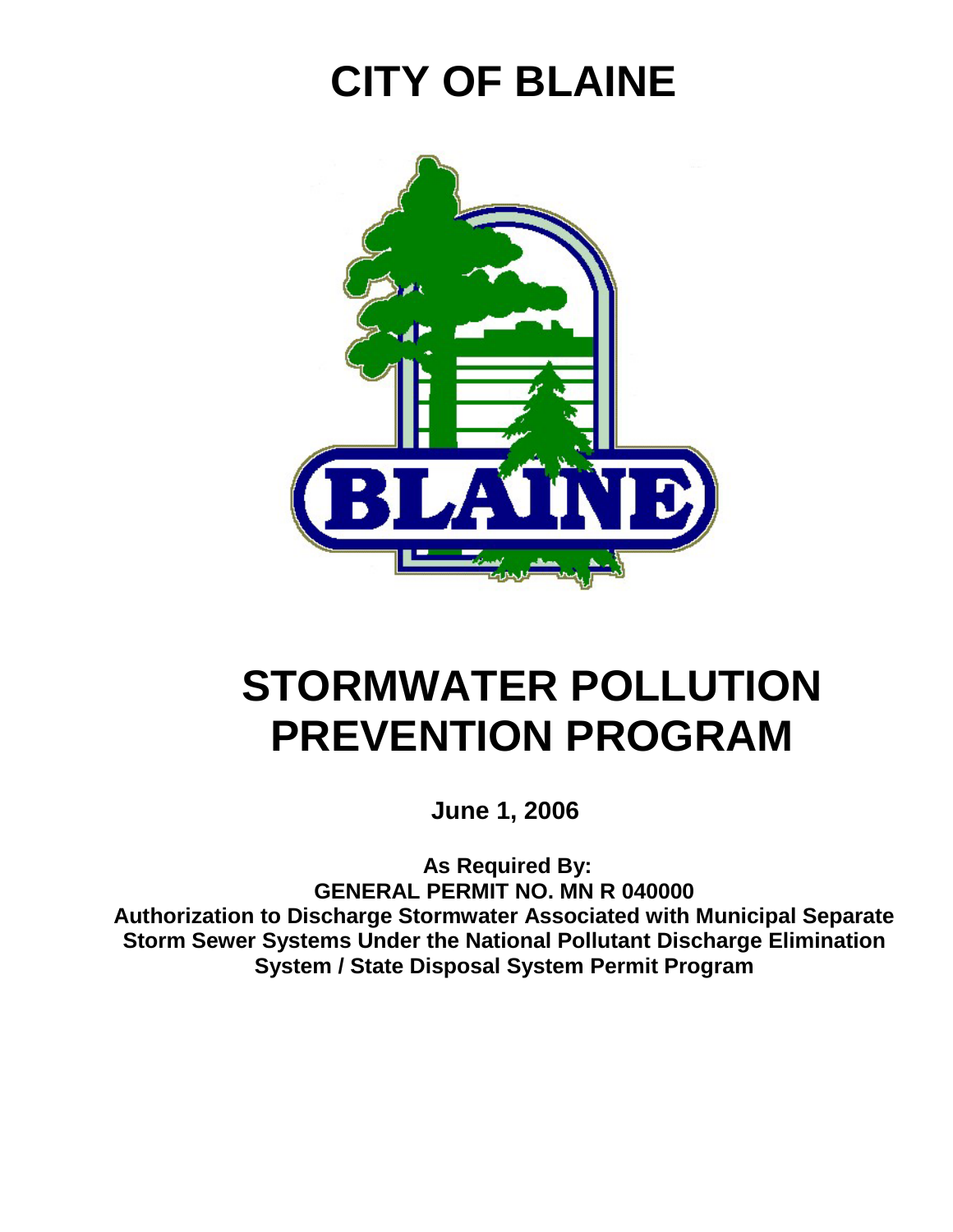## **Table of Contents**

#### **Cover Letter**

**Notice of Intent – General Storm Water Permit Application (MN R 040000)** 

**City of Blaine Storm Water Pollution Prevention Program**

**I. Introduction NPDES Phase II - Permit Goals NPDES Phase II – Permit Requirements Minimum Control Measure Summary Twin Cities Metro Area Map City of Blaine Map** 

#### **II. Best Management Practices (BMP) Summary Sheets**

- MCM1 Public Education and Outreach
- MCM2 Public Participation/Involvement
- MCM3 **Illicit Discharge Detection and Elimination**
- MCM4 Construction Site Runoff Control
- MCM5 Post-Construction Runoff Control
- MCM6 Pollution Prevention/Good Housekeeping

#### **III. NPDES Phase II – Best Management Practices (BMPs)**

- MCM1 Public Education and Outreach
- MCM2 Public Participation/Involvement
- MCM3 **Illicit Discharge Detection and Elimination**
- MCM4 Construction Site Runoff Control
- MCM5 Post-Construction Runoff Control
- MCM6 Pollution Prevention/Good Housekeeping

#### **IV. SWPPP Self-Assessment**

 Description of the City of Blaine City of Blaine Watershed Perspective City of Blaine's Organizational Perspective City of Blaine SWPPP Organization Structure Chart NPDES Phase II Program Self-Assessment Questionnaire List of Best Management Practices from Self-Assessment Process

#### **List of Appendices**

- A. City of Blaine Code of Ordinances
	- Sections 6-68 thru 6-73 Individual Sewage Treatment Systems
	- Section 10-2(c) Littering
	- Section 17.4 City Street or Public R/W Obstruction
- B. City of Blaine Zoning Ordinance
	- Section 33.07 Site Plans
	- Section 33.08(g) Sodding and Ground Cover
	- Section 33.16 Soil Erosion and Sedimentation Control
	- Section 33.17 Preservation of Natural Drainage Ways
- C. City of Blaine Administrative Policy No. 1.7 Establishment of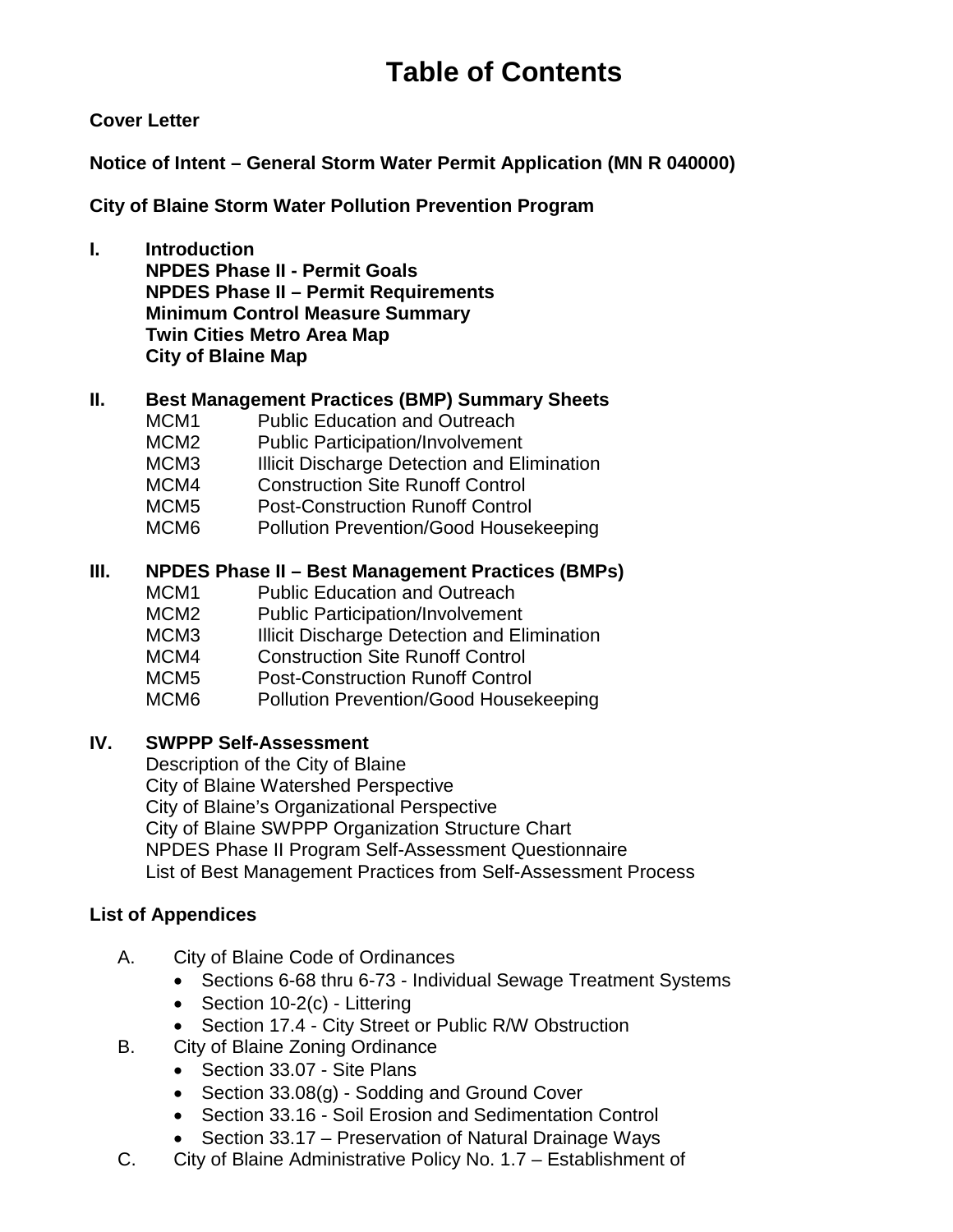Administrative Review Committee (ARC)

- D. 1977 Uniform Building Code
	- Section 104.2.4 Stop Orders
- E. City of Blaine Comprehensive Water Resource Management Plan Section IV – Establishment of Goals and Policies
- F. Building Inspection Forms
	- Final Check-off Escrow Requirements
	- Tree Preservation
	- Landscaping Information for New Homeowners
	- Street Cut Requirements
	- Inspection Checklist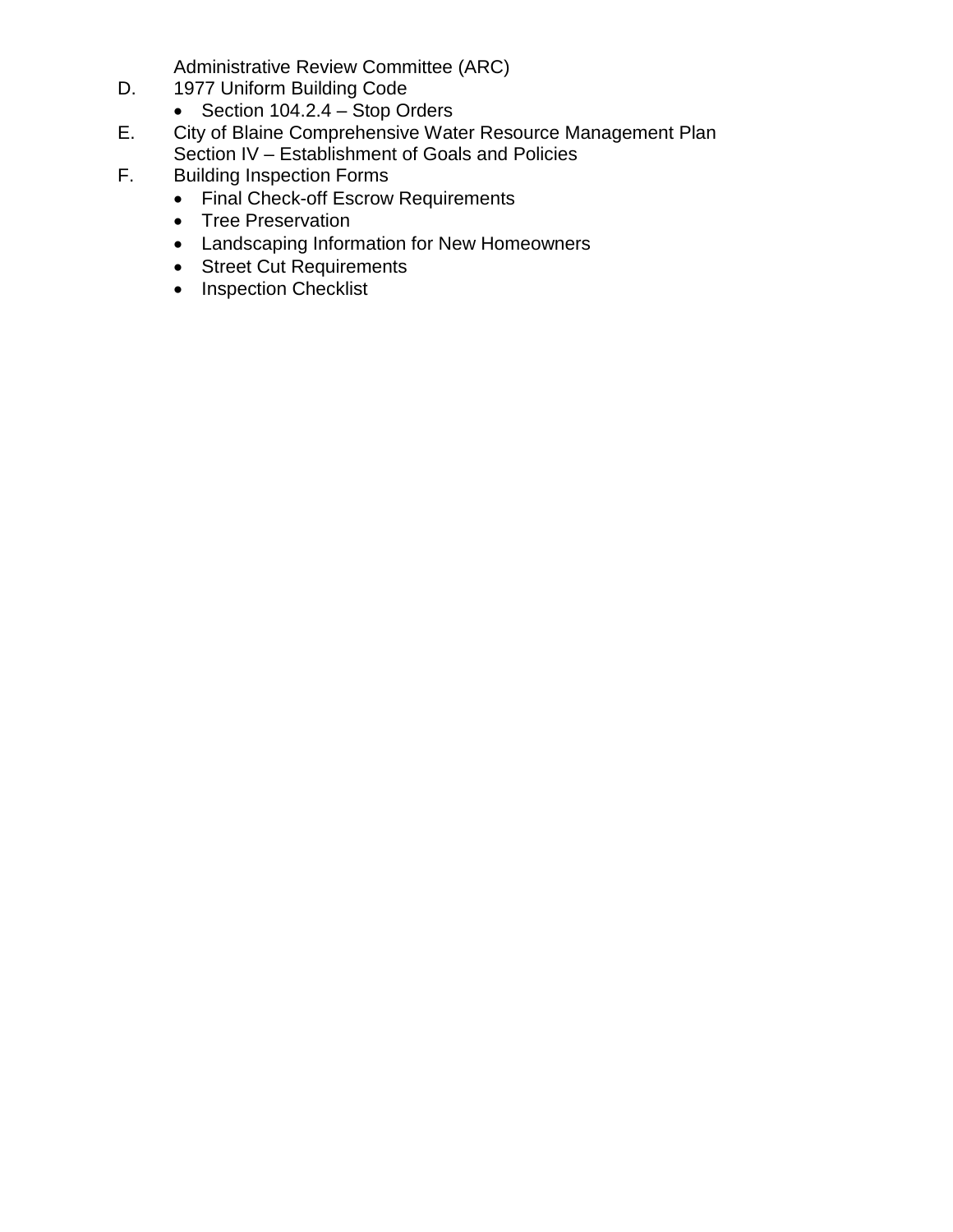### INTRODUCTION

The Clean Water Act, developed in 1972, is the primary federal legislation that protects surface waters of the United States. The National Pollutant Discharge Elimination System (NPDES) program was established as the fundamental regulatory mechanism of the Clean Water Act. The NPDES program requires anyone discharging a pollutant from a point source into the waters of the United States to obtain a NPDES permit. The initial focus was on industrial and municipal wastewater. Controlling these targeted point sources has substantially improved water quality.

However, several studies indicate that pollution from nonpoint sources such as water runoff from urban and agricultural areas, construction sites, land disposal, and mining are the leading cause of water quality impairment. In 1987, amendments to the Clean Water Act required the EPA to develop a comprehensive phased program to regulate storm water discharges under the NPDES program. The Phase I rule was issued in 1990 and addressed storm water discharges from medium and large municipal separate storm sewer systems (MS4s – those serving communities with a population of at least 100,000) and industrial activities. Construction permits were also required when grading activities disturbed five or more acres.

Phase II regulations were issued in 1999. Phase II addresses storm water discharges from small municipal separate storm sewer systems (MS4s – those serving communities with a population of less than 100,000 and located in an urbanized area.) Construction permits are also required when grading activities disturb one or more acres.

The EPA delegated permitting authority for Minnesota's NPDES – Phase II program to the Minnesota Pollution Control Agency (MPCA). MPCA has issued a general permit for MS4's within the State of Minnesota that prescribes one set of requirements for all applicable permittees. The City of Blaine was notified by the MPCA that the City qualifies as a MS4 and is required to file a notice of intent under General Permit No. MN R 040000.

#### **NPDES PHASE II - PERMIT GOALS**

NPDES Phase II is the next step in the effort to preserve, protect, and improve water resources impacted by storm water runoff. The primary goal of the NPDES permit process as defined by the MPCA is to restore and maintain the chemical, physical, and biological integrity of waters of the state through management and treatment of urban storm water runoff. This is accomplished by requiring municipal separate storm sewer systems (MS4's) to prepare a Storm Water Pollution Prevention Program as part of their general permit requirements.

#### **NPDES PHASE II - PERMIT REQUIREMENTS**

The City of Blaine is required to develop, implement, and enforce a Storm Water Pollution Prevention Program (SWPPP) designed to reduce the discharge of pollutants from the City of Blaine to the "maximum extent practicable" to protect water quality and to satisfy the appropriate water quality requirements of the Clean Water Act. The "maximum extent practicable" is a congressionally mandated standard for treating storm water. EPA as decided to let maximum extent practicable be undefined in the permit process to provide more flexibility in the program implementation.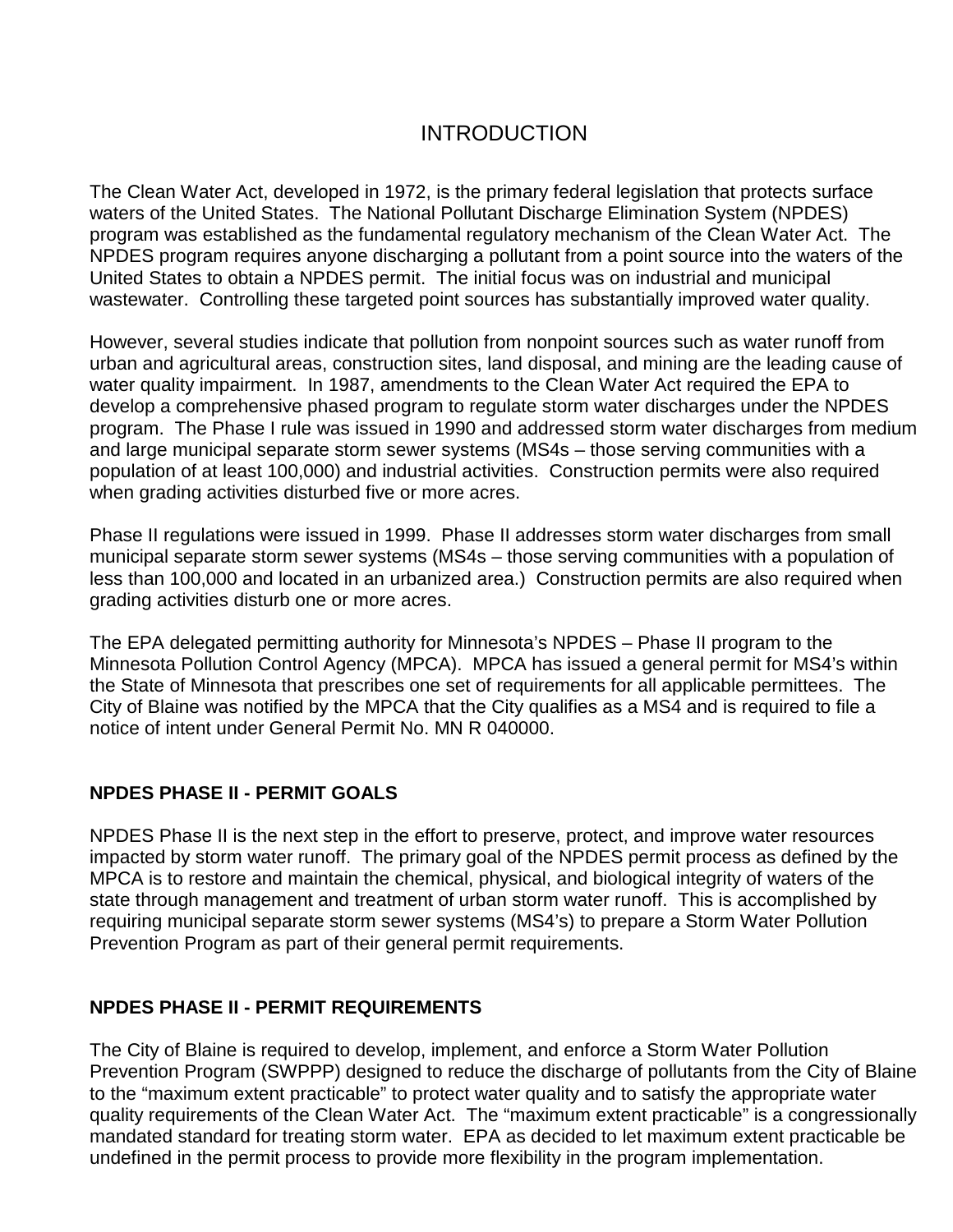Compliance of maximum extent practicable requires successful implementation of approved best management practices (BMPs).

The SWPPP must include BMPs that the City of Blaine will implement for each of six minimum control measures, measurable goals for each BMP, a timeframe for required implementation, person(s) responsible for implementation and/or coordinating each component of the Phase II Storm Water Program, and annual reporting. The SWPPP is the enforceable part of this permit and is the start of a five-year process to develop and implement a plan to control, reduce, and minimize the discharge of pollutants from the City.

The six minimum control measures are:

- 1. Public education and outreach
- 2. Public participation
- 3. Illicit discharge detection and elimination
- 4. Construction site storm water runoff control
- 5. Post-construction storm water management in new development and redevelopment
- 6. Pollution prevention / good housekeeping for municipal operations.

The six minimum control measures are defined in greater detail in the next section of this program and are each followed by best management practices.

### NPDES PERMIT RE-ISSUED

The MPCA issued the original MS4 General Permit in June 2002. In July 2002, Minnesota Center for Environmental Advocacy (MCEA) filed an appeal of the permit. MCEA alleged several deficiencies, including: the inappropriate use of general versus individual permits, failure to address non-degradation issues, and the lack of adequate public participation and monitoring requirements.

In March 2003, over 200 owners and operators of small MS4s in urbanized areas applied for general permits, and began or expanded existing programs and practices to reduce stormwater runoff.

On May 6, 2003, the Minnesota Court of Appeals ruled that the use of general permits and best management practices was appropriate, and that the monitoring required in the permit was adequate. The court ruled that the use of general permits and best management practices was appropriate, and that the monitoring required in the permit was adequate. The court also called for the opportunity for public comment and public hearing on each permittee's proposed stormwater pollution prevention program, required the MPCA to determine if additional control measures are necessary if the permittee has new or expanded discharges, and ruled that the language of Minnesota's permit must follow federal language and require permittees to "reduce" (instead of "minimize") pollutants.

Revisions were made to the permit to address the courts' ruling. A series of public meetings and comments periods followed. After reviewing and considering all comments received, the MPCA made additional revisions to the draft permit to clarify permit requirements.

On February 28, 2006, the MPCA Citizens' Board denied a request for a contested case hearing and approved the revised permit. The new permit becomes effective on June 1, 2006.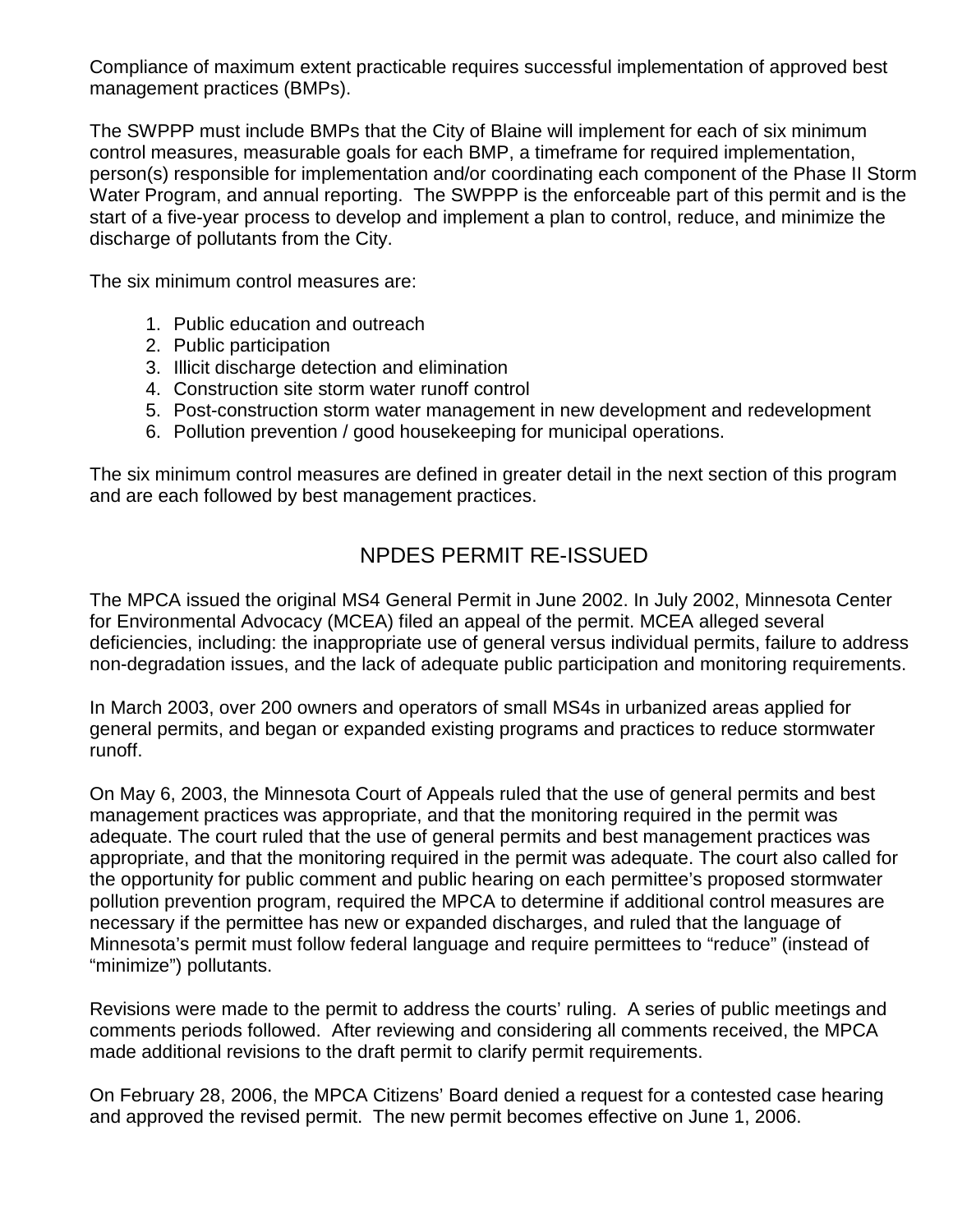This permit application includes BMP Summary Sheets, newly created documents designed to assist members of the public in reviewing the city's SWPPP. A copy of these summary sheets and the full SWPPP are available at city hall and on the city web site for the convenience of those who desire to review and comment on the city plan.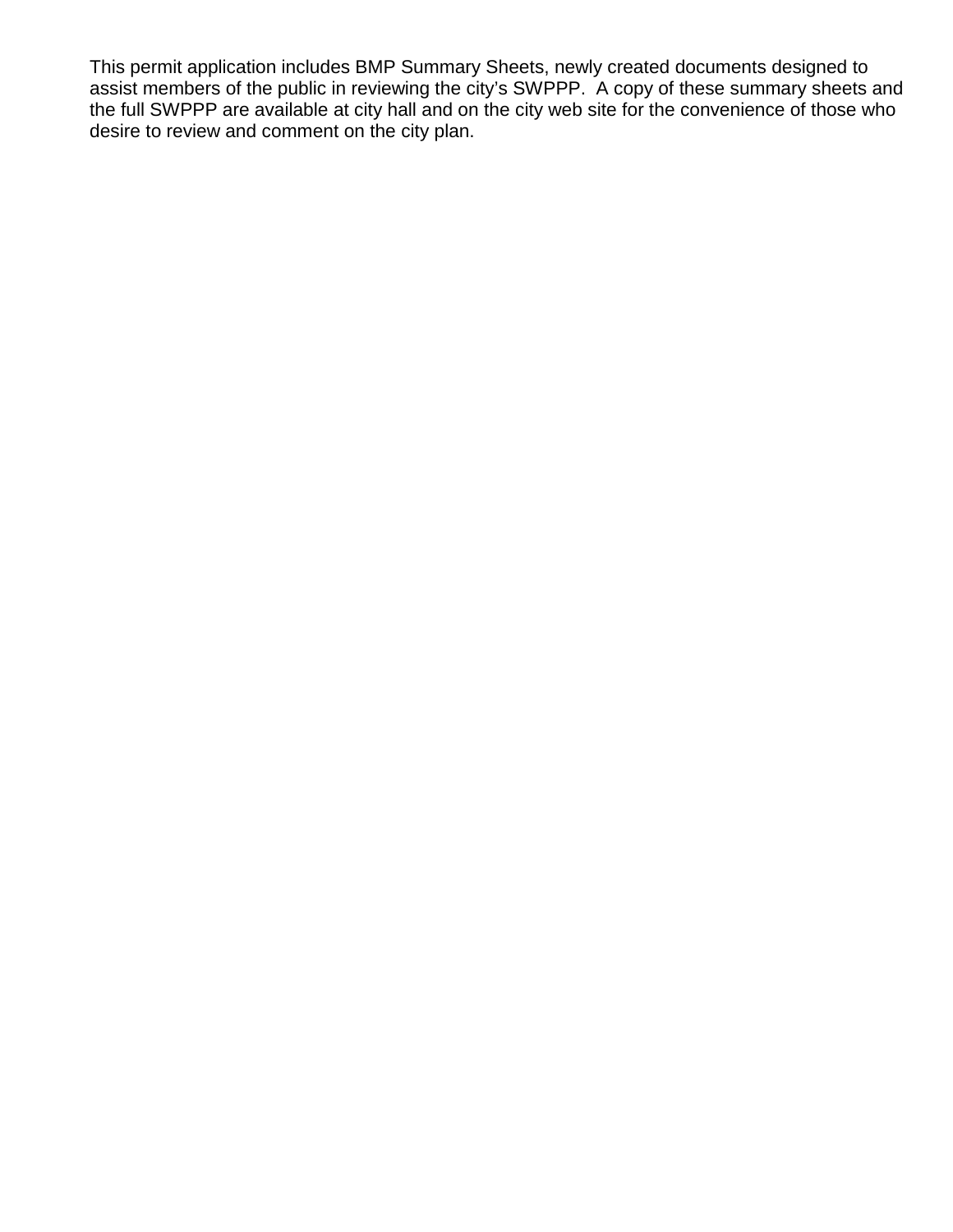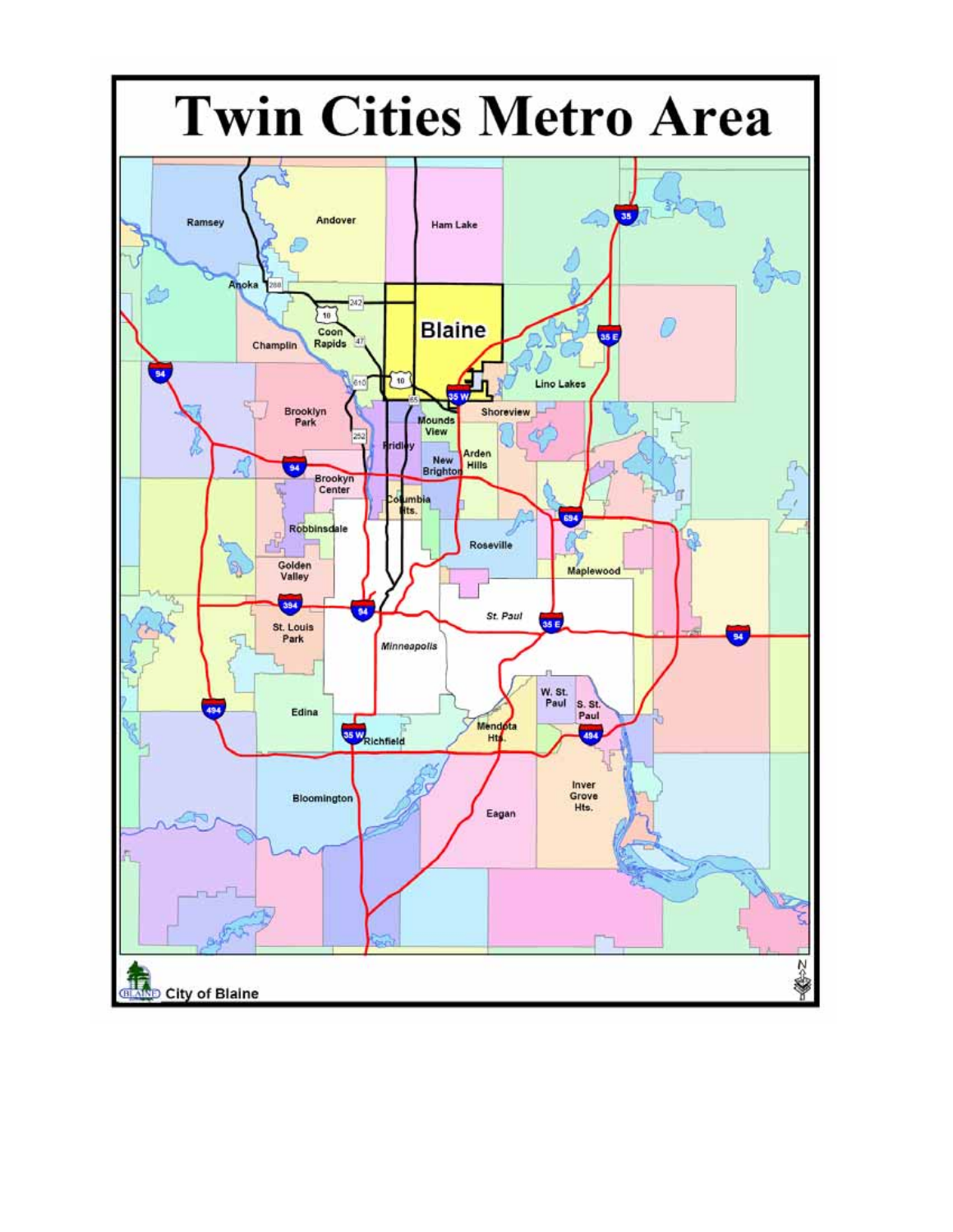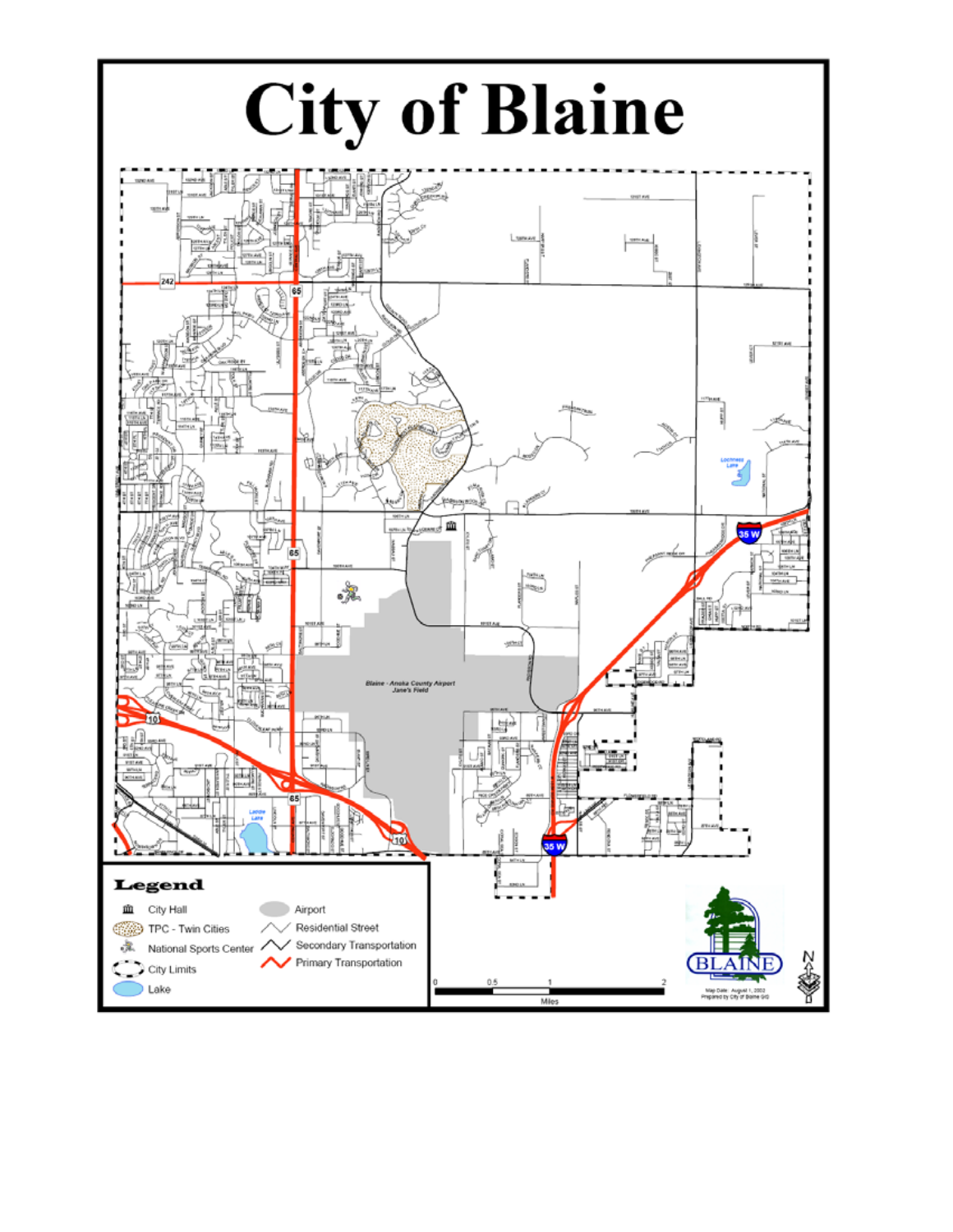## **BEST MANAGEMENT PRACTICE (BMP) SUMMARY SHEETS**

The MPCA is required by law to place all Stormwater Pollution Control Prevention Plans (SWPPP) on public notice. Standardized summary sheets have been developed for this purpose. The following BMP Summary Sheets are provided for quick reference by members of the public and other interested parties. Each Summary Sheet is referenced to the Minimum Control Measure in the SWPPP to which it pertains. This will hopefully assist those who desire to offer comments on the City of Blaine's SWPPP.

The BMP Summary Sheets and the full SWPPP are available on the city's web site for public viewing. Residents may submit comments via e-mail, postal mail or phone calls to Jim Hafner, Stormwater Manager (jhafner@ci.blaine.mn.us or 763-785-6188 or 10801 Town Square Drive, Blaine, MN 55449).

- MCM1 Public Education and Outreach
- MCM2 Public Participation/Involvement
- MCM3 Illicit Discharge Detection and Elimination
- MCM4 Construction Site Runoff Control
- MCM5 Post-Construction Runoff Control
- MCM6 Pollution Prevention/Good Housekeeping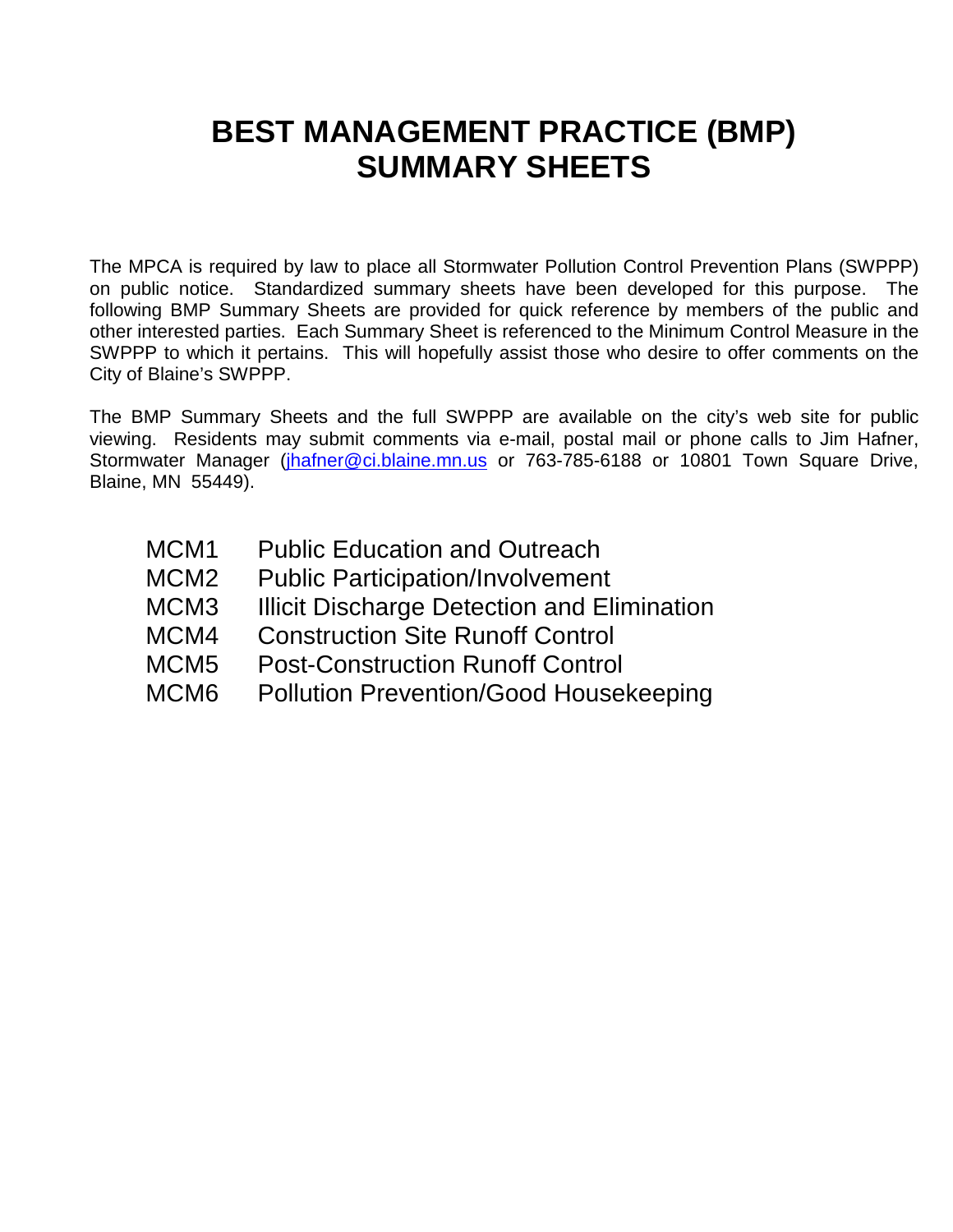**MS4 Name:** City of Blaine

**Minimum Control Measure:** 1-PUBLIC EDUCATION AND OUTREACH

**Unique BMP Identification Number:** 1a-1

#### **\*BMP Title:** Distribute Educational Materials

#### **\*BMP Description:**

Available educational materials defining stormwater runoff and the terminology associated with the management of stormwater runoff, and explaining how and why stormwater is managed will be dispensed to the public. Various methods of delivery will be used and assessed for the most effective means.

Location(s) in SWPPP of detailed information relating to this BMP:

Minimum Control Measure 1: 1.A thru 1.A.4

#### **\*Measurable Goals:**

Effectiveness of this campaign can be measured in several ways including:

- the number of calls received at the city in response to the materials,
- requests for stormwater management assistance,
- surveys of various types to assess if methods described in the materials are being implemented by the public.

#### **\*Timeline/Implementation Schedule:**

Distribution of these materrials has been in place for 4 years and continues as an ongoing program. Currently, the main sources of distribution are the city's monthly newsletter and the city web site. Effectiveness is assessed periodically over the course of a year.

#### **Specific Components and Notes:**

#### **\*Responsible Party for this BMP:**

Name: Jim Hafner Department: Engineering Phone: 763-785-6188 E-mail: jhafner@ci.blaine.mn.us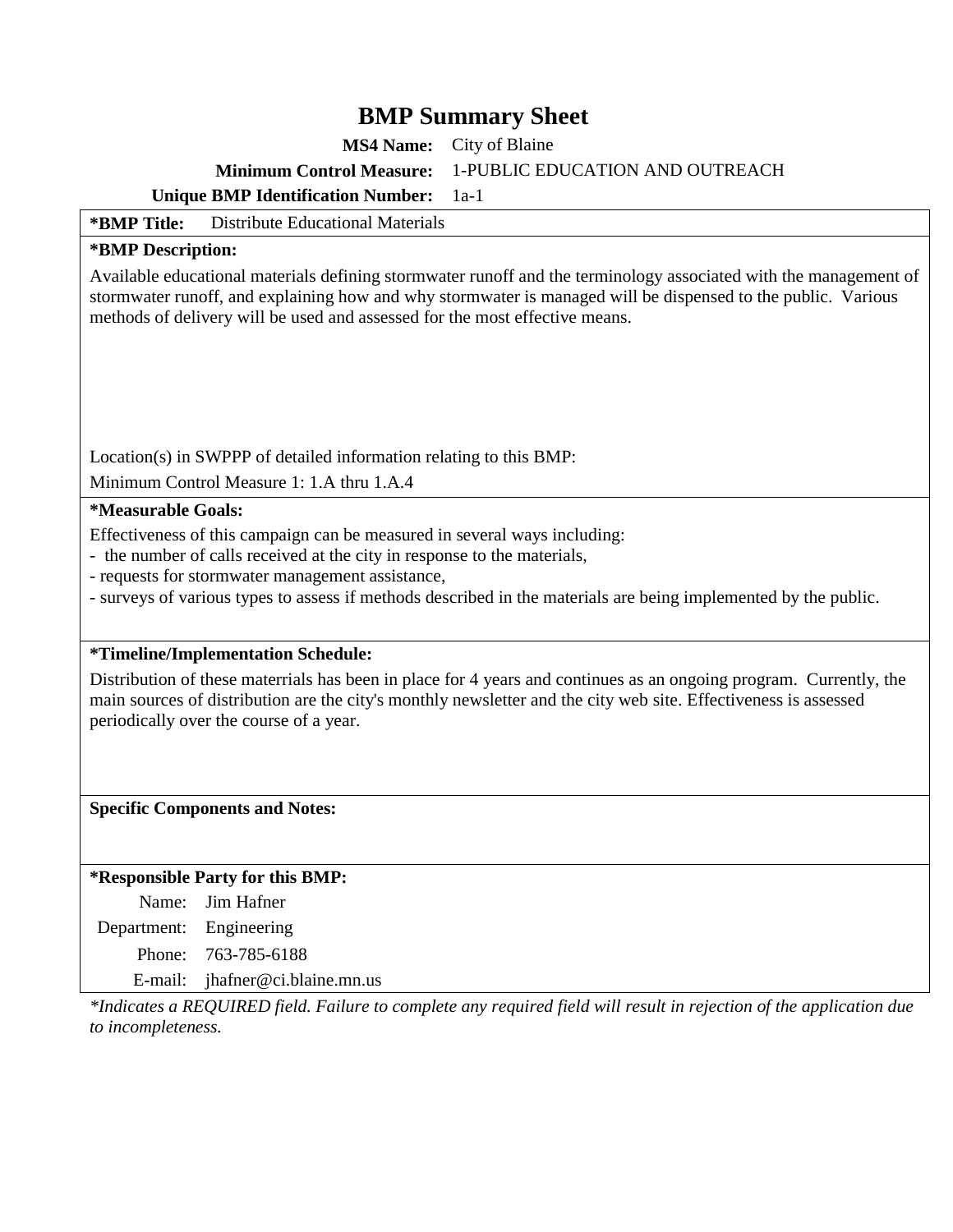**MS4 Name:** City of Blaine

**Minimum Control Measure:** 1-PUBLIC EDUCATION AND OUTREACH

**Unique BMP Identification Number:** 1b-1

**\*BMP Title:** Implement an Education Program

#### **\*BMP Description:**

With the hiring of a Stormwater Manager in November 2005, the city now has a FTE dedicated to MS4 programs including the development of a Stormwater Education program. Partnerships have been formed with the Rice Creek Watershed District and Anoka Conservation District to maximize programs already developed and to avoid redundancy. The city will pursue efforts not covered by the other agencies that are deemed specific to the residents of the City of Blaine.

Location(s) in SWPPP of detailed information relating to this BMP:

Minimum Control Measure 1: 1.A thru 1.A.4

#### **\*Measurable Goals:**

Progress will be measured by:

- the number of school classes contacted,
- participation in public fairs and demonstrations,
- civic and commercial groups contacted,
- publications used to distribute information, and
- other means as determined in the course of program development..

#### **\*Timeline/Implementation Schedule:**

- Efforts have begun in February 2006 and will continue as often as can be scheduled each year.
- The city will discuss developing a survey to assess residents awareness of stormwater issues and the effectiveness of past efforts to educate the public.(2006)

**Specific Components and Notes:** 

#### **\*Responsible Party for this BMP:**

Name: Jim Hafner

Department: Engineering

Phone: 763-785-6188

E-mail: jhafner@ci.blaine.mn.us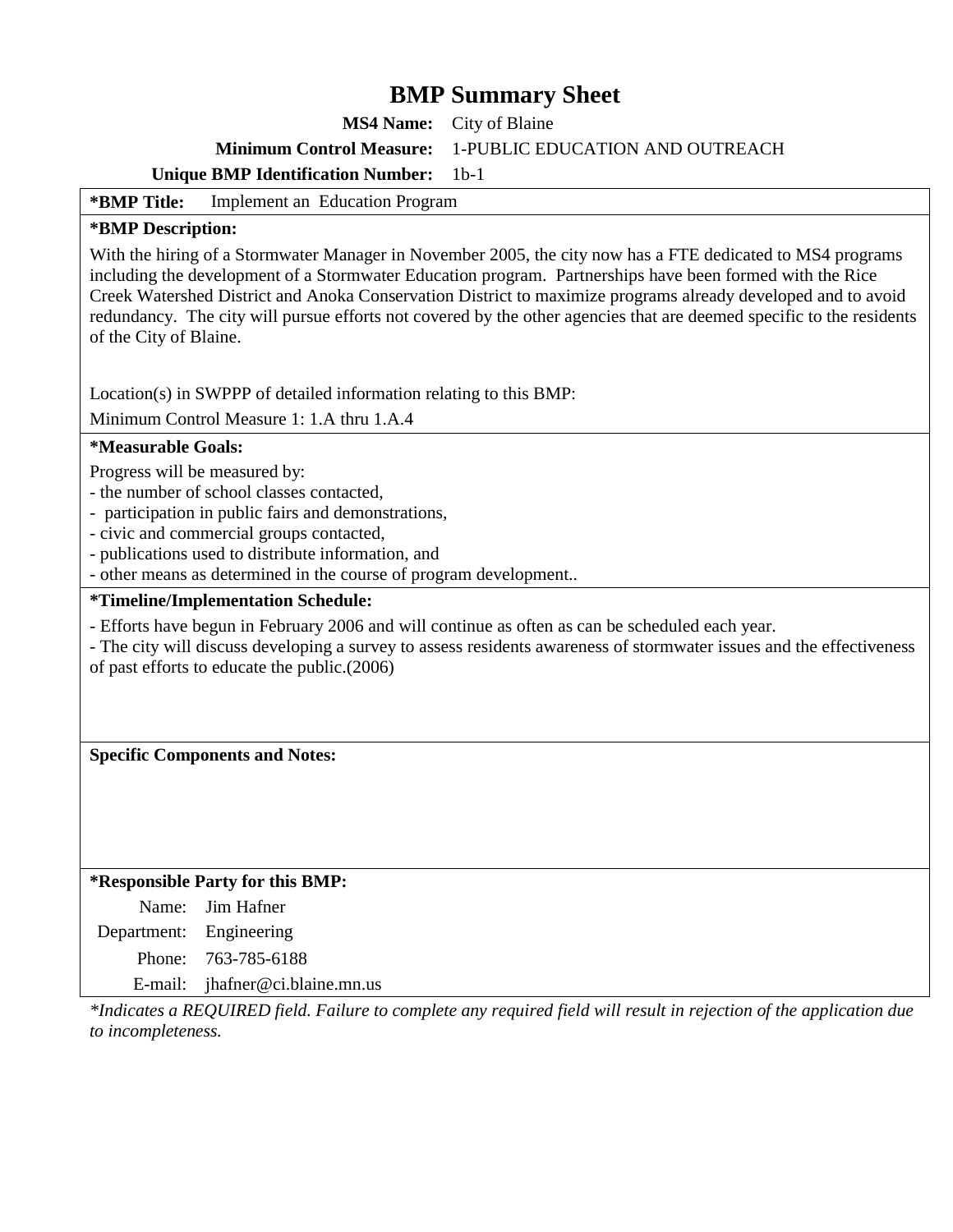**MS4 Name:** City of Blaine

#### **Minimum Control Measure:** 1-PUBLIC EDUCATION AND OUTREACH

#### **Unique BMP Identification Number:** 1c-1

**\*BMP Title:** Education Program: Public Education and Outreach

#### **\*Audience(s) Involved:**

Residents of Blaine, commercial and industrial locations, civic groups, real estate personnel, and anyone that benefits from living, working or interacting with the City of Blaine.

#### **\*Educational Goals for Each Audience:**

Raise the level of awareness of stormwater management and the federal, state and local regulations currently in place.

Engaging individuals, groups and entities in actively implementing stormwater control measures.

**\*Activities Used to Reach Educational Goals:** 

**Environmental fairs, home and garden shows, public presentations, open houses, public informational meetings, city newsletter and web site.** 

#### **\*Activity Implementation Plan:**

- In conjunction with Rice Creek Watershed District and Anoka Conservation District, develop a program of activities in 2006.

- Schedule at least one activity in 2006.
- Increase the number of activities to one per quarter in 2007.
- 2006 Information on website will be revised and updated.

#### **\*Performance Measures:**

- Number of activities/presentations conducted and the number of participants at each activity.
- Observe changes in stormwater management practices throughout the city.

#### **\*Responsible Party for this BMP:**

Name: Jim Hafner

Department: Engineering

Phone: 763-785-6188

E-mail: jhafner@ci.blaine.mn.us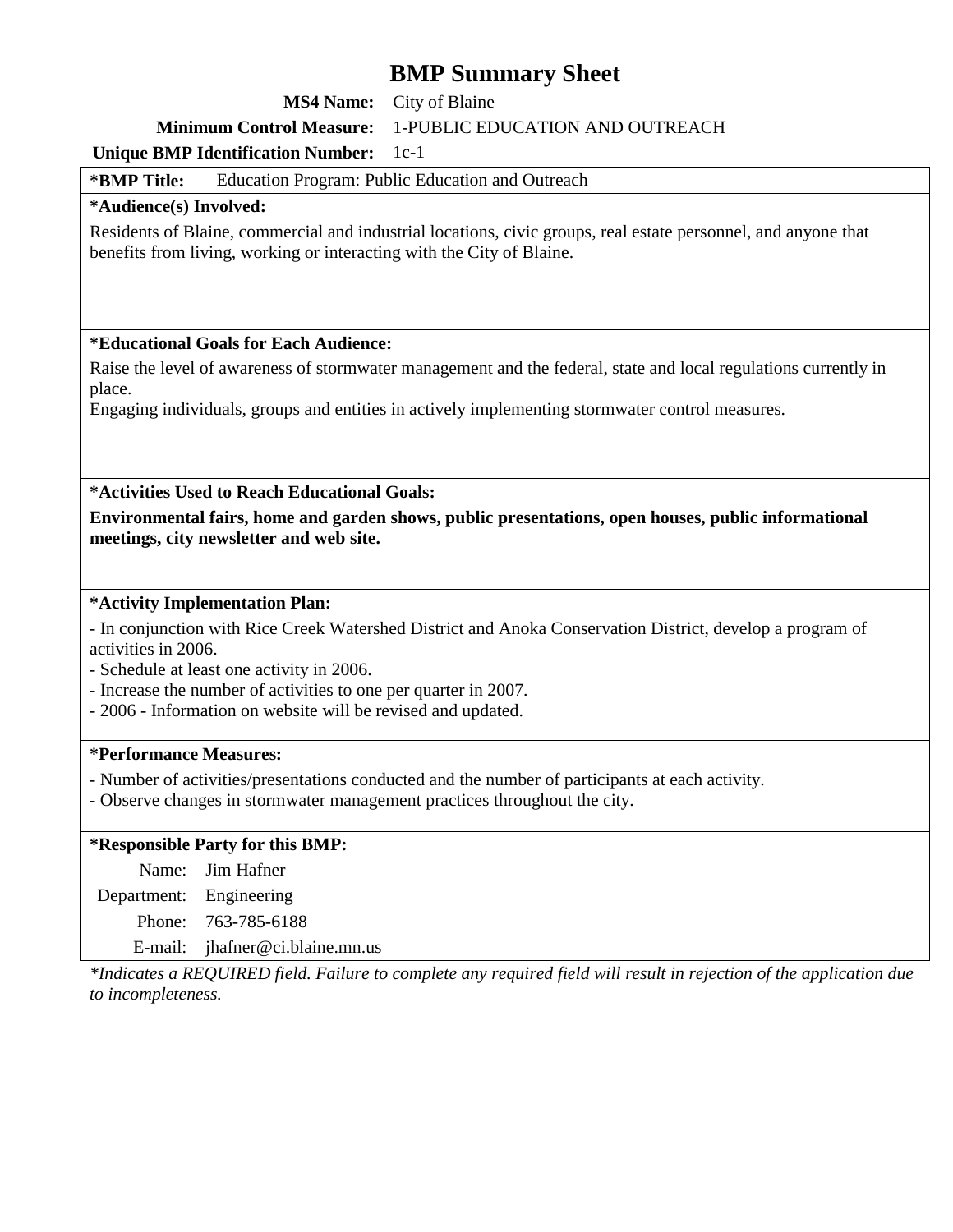**MS4 Name:** City of Blaine

#### **Minimum Control Measure:** 1-PUBLIC EDUCATION AND OUTREACH

#### **Unique BMP Identification Number:** 1c-2

**\*BMP Title:** Education Program: Public Participation

#### **\*Audience(s) Involved:**

Residents of Blaine, commercial and industrial locations, civic groups, real estate personnel, and anyone that benefits from living, working or interacting with the City of Blaine.

#### **\*Educational Goals for Each Audience:**

- Raise the level of awareness of stormwater management and the federal, state and local regulations currently in place.

- Engaging individuals, groups and entities in actively implementing stormwater control measures.

- Assist and encourage individuals and groups to organize and sustain efforts to bring about change in normal routines that will result in improved stormwater management and water quality benefits.

- Schedule repeating efforts on some calendar basis to involve stakeholders in public activities related to stormwater and water quality management.

#### **\*Activities Used to Reach Educational Goals:**

- **city newsletter**
- **city web site**
- **develop volunteer opportunities (clean a park, etc.)**

#### **\*Activity Implementation Plan:**

- Participate with existing programs of Rice Creek Watershed District and Anoka Conservation District.

- Build on efforts of other city education and outreach efforts to organize public involvement
- Revise/improve information available on web site

#### **\*Performance Measures:**

- Number of activities held, persons and groups involved.
- Establish a metric to gauge improvement throughout the city.
- Number of articles published in the newsletter.

#### **\*Responsible Party for this BMP:**

Name: Jim Hafner

Department: Engineering

Phone: 763-785-6188

E-mail: jhafner@ci.blaine.mn.us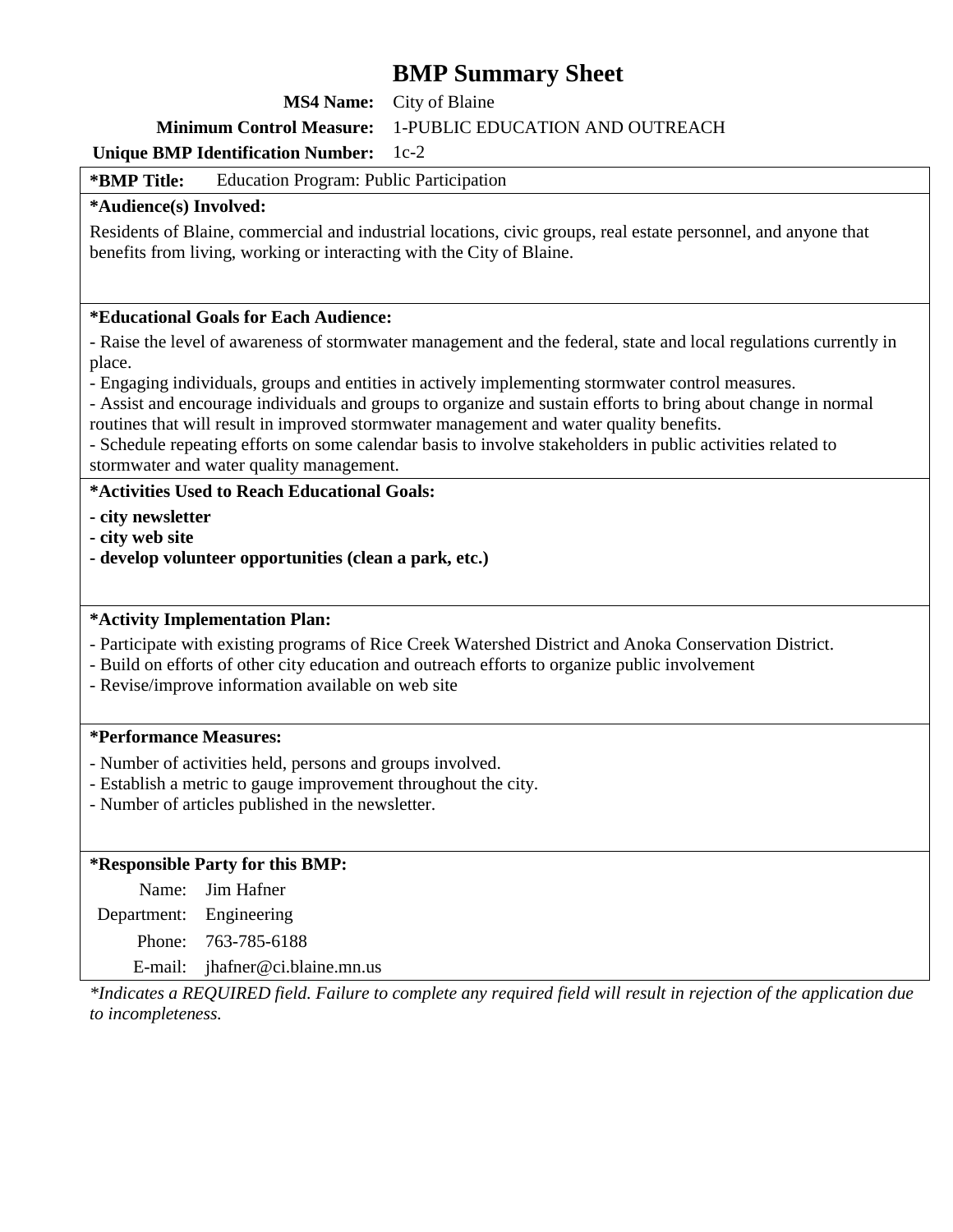**MS4 Name:** City of Blaine

#### **Minimum Control Measure:** 1-PUBLIC EDUCATION AND OUTREACH

#### **Unique BMP Identification Number:** 1c-3

#### **\*BMP Title:** Education Program: Illicit Discharge Detection and Elimination

#### **\*Audience(s) Involved:**

Homeowners, renters, commercial and industrial owners and staff, city staff

#### **\*Educational Goals for Each Audience:**

Homeowners and renters - inform on proper discharge of sump pumps and disposal of hazardous materials Commercial and industrial - inform on laws regarding discharge of materials from their various businesses; proper methods of disposal

City staff - educate on illicit discharges - what they are, laws, what to look for in detecting, how to inform the public

#### **\*Activities Used to Reach Educational Goals:**

- **City newsletter,**
- **City web site,**
- **Public service announcements in local papers and cable TV,**
- **Create a hotline for reportng of illegal activity**

#### **\*Activity Implementation Plan:**

- 2006 - Develop specific materials for each target audience and begin distribution.

- Coordination between Engineering, Public Works and Building Inspection departments to monitor and assess the response and results of the educational program.

#### **\*Performance Measures:**

- Level of calls and e-mails to city hall in response to education program and enforcement of regulations.

- Lower levels of discharge as recorded by Met Council in the I/I montioring.

- Number of calls for information or assistance to meet compliance requirements.

#### **\*Responsible Party for this BMP:**

Name: Jim Hafner Department: Engineering Phone: 763-785-6188 E-mail: jhafner@ci.blaine.mn.us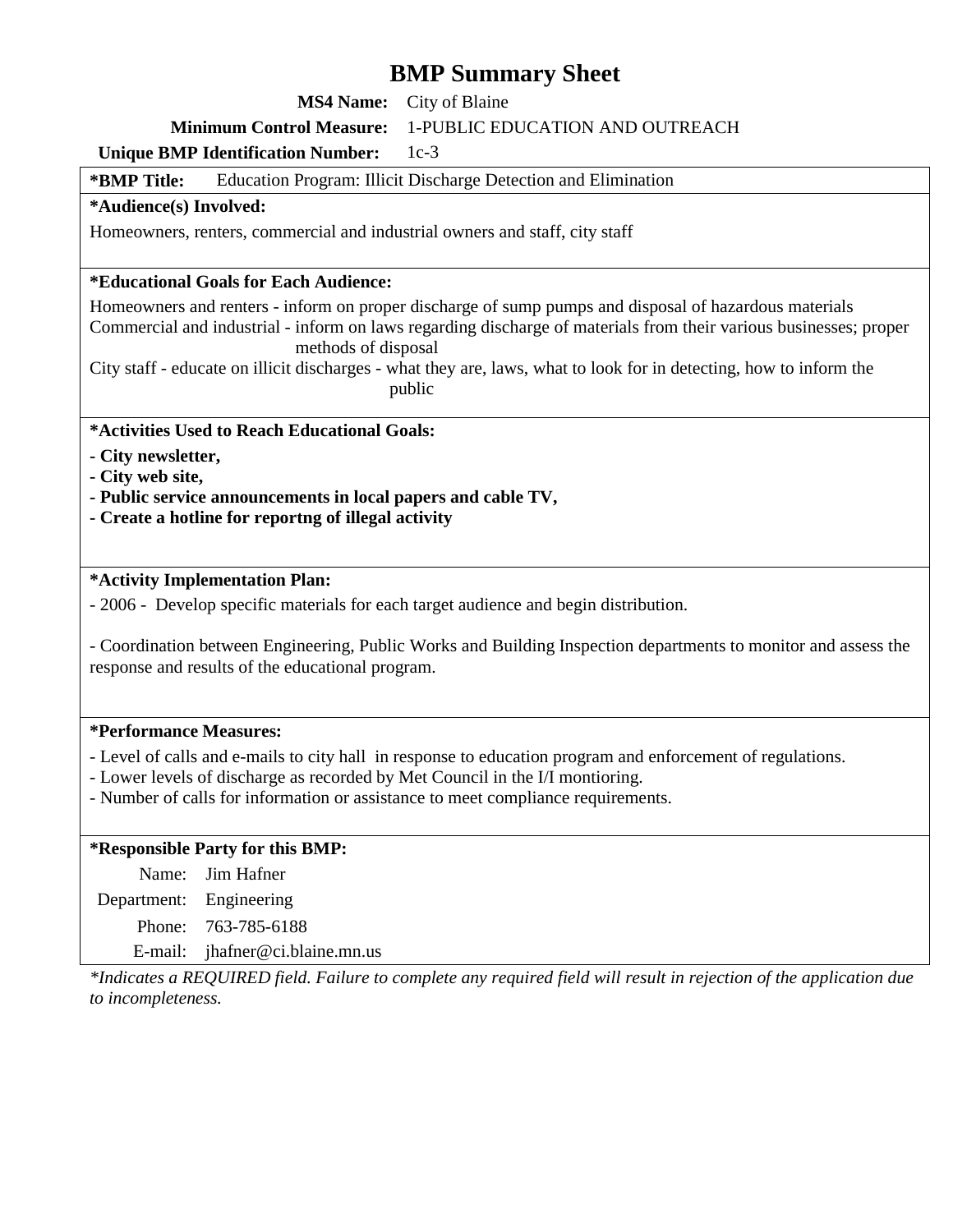**MS4 Name:** City of Blaine

#### **Minimum Control Measure:** 1-PUBLIC EDUCATION AND OUTREACH

#### **Unique BMP Identification Number:** 1c-4

**\*BMP Title:** Education Program: Construction Site Runoff Control

#### **\*Audience(s) Involved:**

City staff, developers, builders, property owners seeking to sub-divide and develop their property and anyone else seeking to build or develop property in the City of Blaine.

#### **\*Educational Goals for Each Audience:**

Make this audience aware of applicable Federal, State and Local regulations for control of runoff from construction sites.

#### **\*Activities Used to Reach Educational Goals:**

- **Annual builders meeting scheduled by city inspections department,**
- **Distribution of pertinent informational materials,**
- **City web site,**
- **Advertisement of training meetings,**
- **Offer training to all interested parties**

#### **\*Activity Implementation Plan:**

City has conducted annual informational meetings for builders and developers and will continue this schedule with expansion as needed.

- Cooperate with the MPCA to distribute NPDES materials to builders and developers.

- 2006 - Revise city's developer agreement to provide better information on what is expected in the way of site erosion control .

- Encourage attendance by city staff and others at U of Minnesota Extension and Mn/DOT SWPPP training

#### **\*Performance Measures:**

- Number of NPDES permits issued,

- Use of Subdivision Registration Form between developers and builders,
- Increase/decrease of erosion control problems

#### **\*Responsible Party for this BMP:**

|                         | Name: Jim Hafner                |
|-------------------------|---------------------------------|
| Department: Engineering |                                 |
|                         | Phone: 763-785-6188             |
|                         | E-mail: jhafner@ci.blaine.mn.us |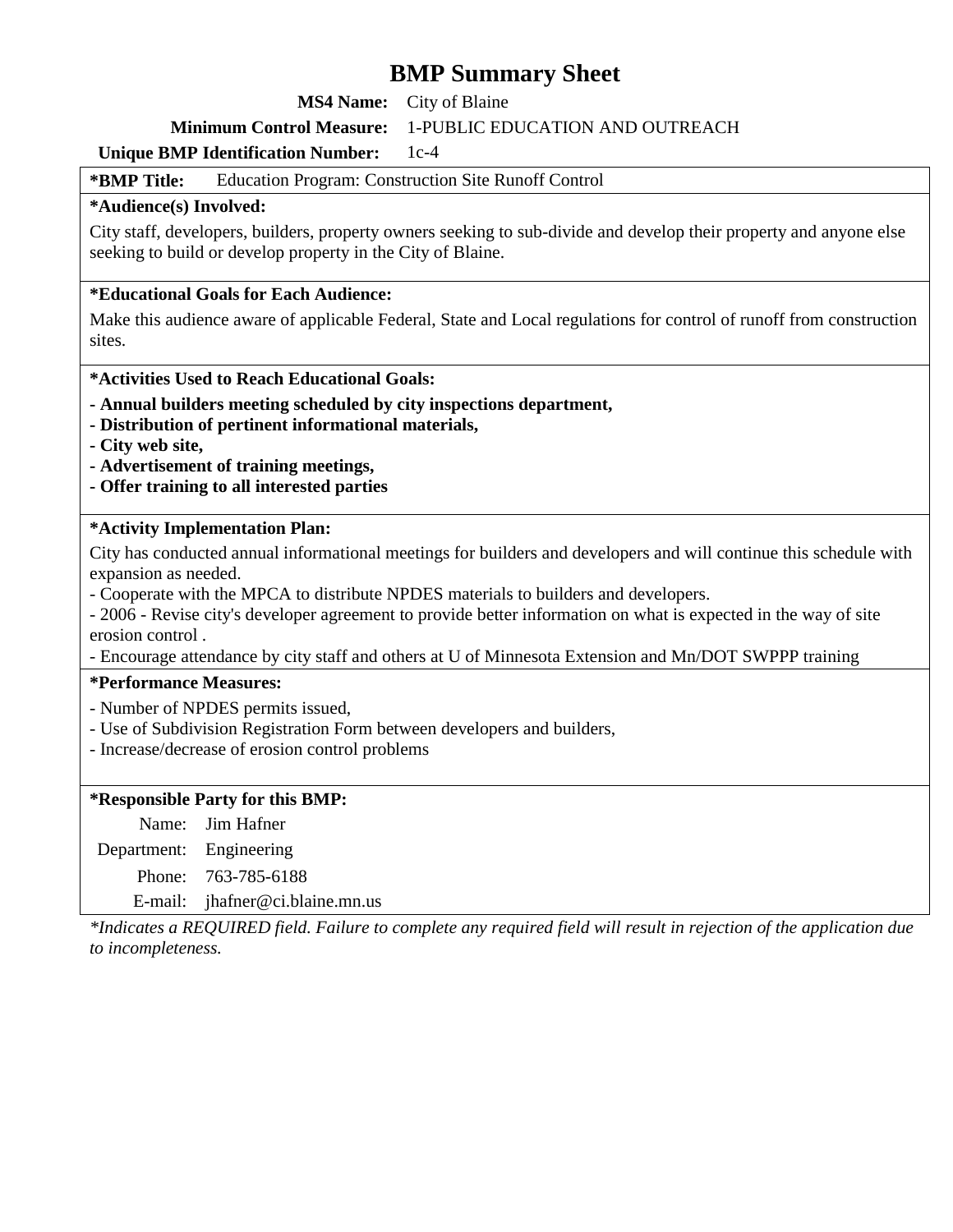**MS4 Name:** City of Blaine

**Minimum Control Measure:** 1-PUBLIC EDUCATION AND OUTREACH

#### **Unique BMP Identification Number:** 1c-5

**\*BMP Title:** Education Program: Post-construction Stormwater Management in New Development and Redevelopment

#### **\*Audience(s) Involved:**

City staff, developers, builders, property owners seeking to sub-divide and develop their property and anyone else seeking to build or develop property in the City of Blaine.

#### **\*Educational Goals for Each Audience:**

- Inform and educate the audience on permanent BMPs used for long term erosion control and water quality protection..

- Educate on the regulations and benefits associated with these practices.
- Increase awareness of infiltration BMP's and design applications

**\*Activities Used to Reach Educational Goals:** 

- **Annual builders meeting scheduled by city inspections department,**
- **Distribution of pertinent informational materials,**
- **City web site,**
- **Advertisment of training meetings,**
- **Offer training to all interested parties**

#### **\*Activity Implementation Plan:**

- City has conducted annual informational meetings for builders and developers and will continue this schedule with expansion as needed.

- Cooperate with the MPCA to distribute NPDES materials to builders and developers.

- Revise city's developer agreement to provide better information on what is expected in the way of permanent erosion control and water quality protection.

- Encourage attendance by city staff and others at U of Minnesota Extension and Mn/DOT SWPPP training

#### **\*Performance Measures:**

Sustained performance and maintenance of permanent BMPs.

#### **\*Responsible Party for this BMP:**

Name: Jim Hafner

Department: Engineering

Phone: 763-785-6188

E-mail: jhafner@ci.blaine.mn.us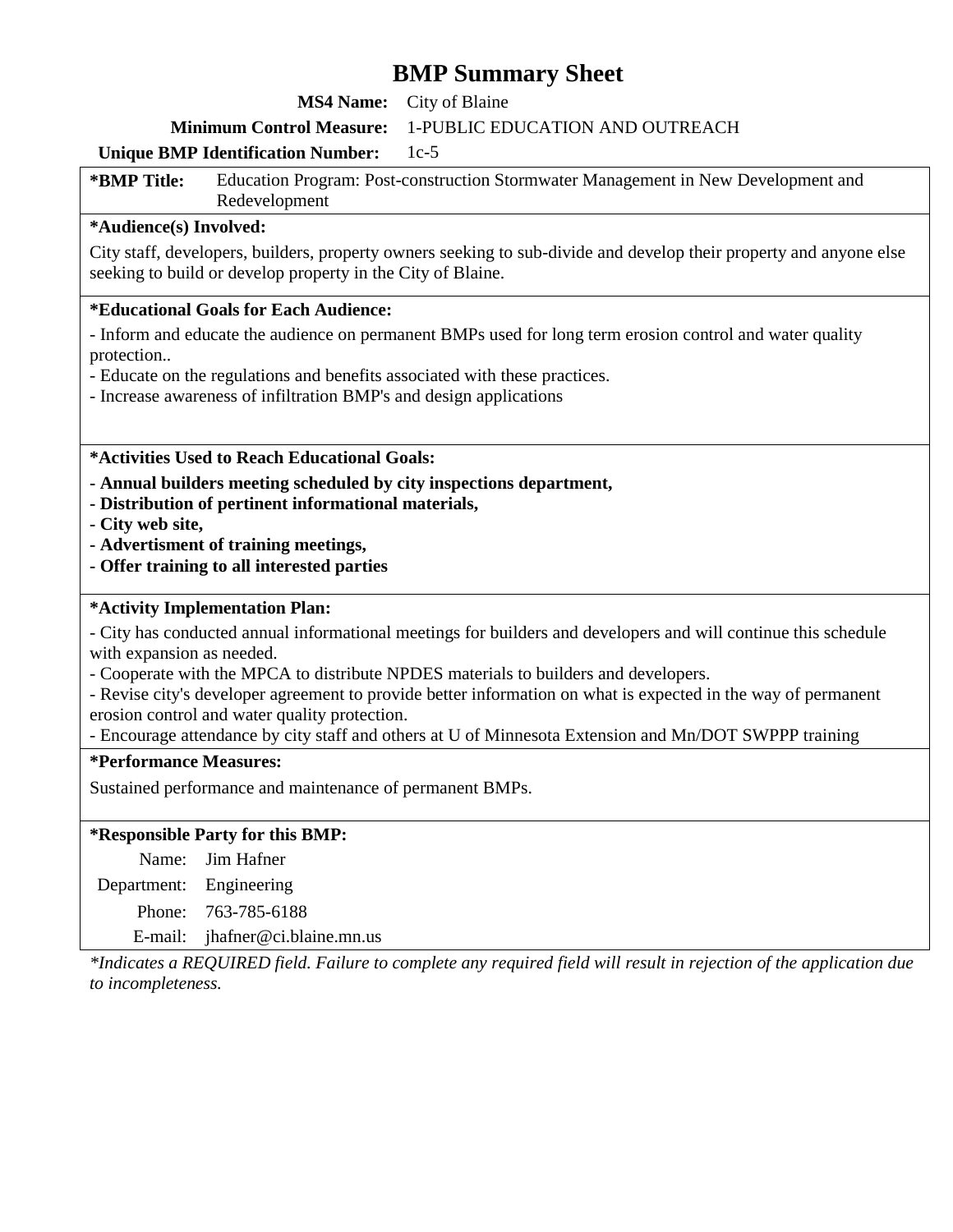**MS4 Name:** City of Blaine

#### **Minimum Control Measure:** 1-PUBLIC EDUCATION AND OUTREACH

#### **Unique BMP Identification Number:** 1c-6

**\*BMP Title:** Education Program: Pollution Prevention/Good Housekeeping for Municipal Operations

#### **\*Audience(s) Involved:**

City staff in engneering, public works, and building inspections including department managers

#### **\*Educational Goals for Each Audience:**

Inform and educate the audience on the requirements of the NPDES program, the responsibility of the city to comply with these regulations and how each staff member contributes to that effort.

**\*Activities Used to Reach Educational Goals:** 

- **In-house training,**
- **Attendance at outside training,**
- **Employee newsletter**

#### **\*Activity Implementation Plan:**

- In-house training has taken place over the past two years. Regular updates will be provided for current staff with new training for future additions to staff.

- Some staff have already completed SWPPP training courses. They will attend refresher courses as needed.

#### **\*Performance Measures:**

Monitor condition of city facilities, attendance at training sessions, general attitude towards compliance with housekeeping measures.

#### **\*Responsible Party for this BMP:**

Name: Jim Hafner Department: Engineering

Phone: 763-785-6188

E-mail: jhafner@ci.blaine.mn.us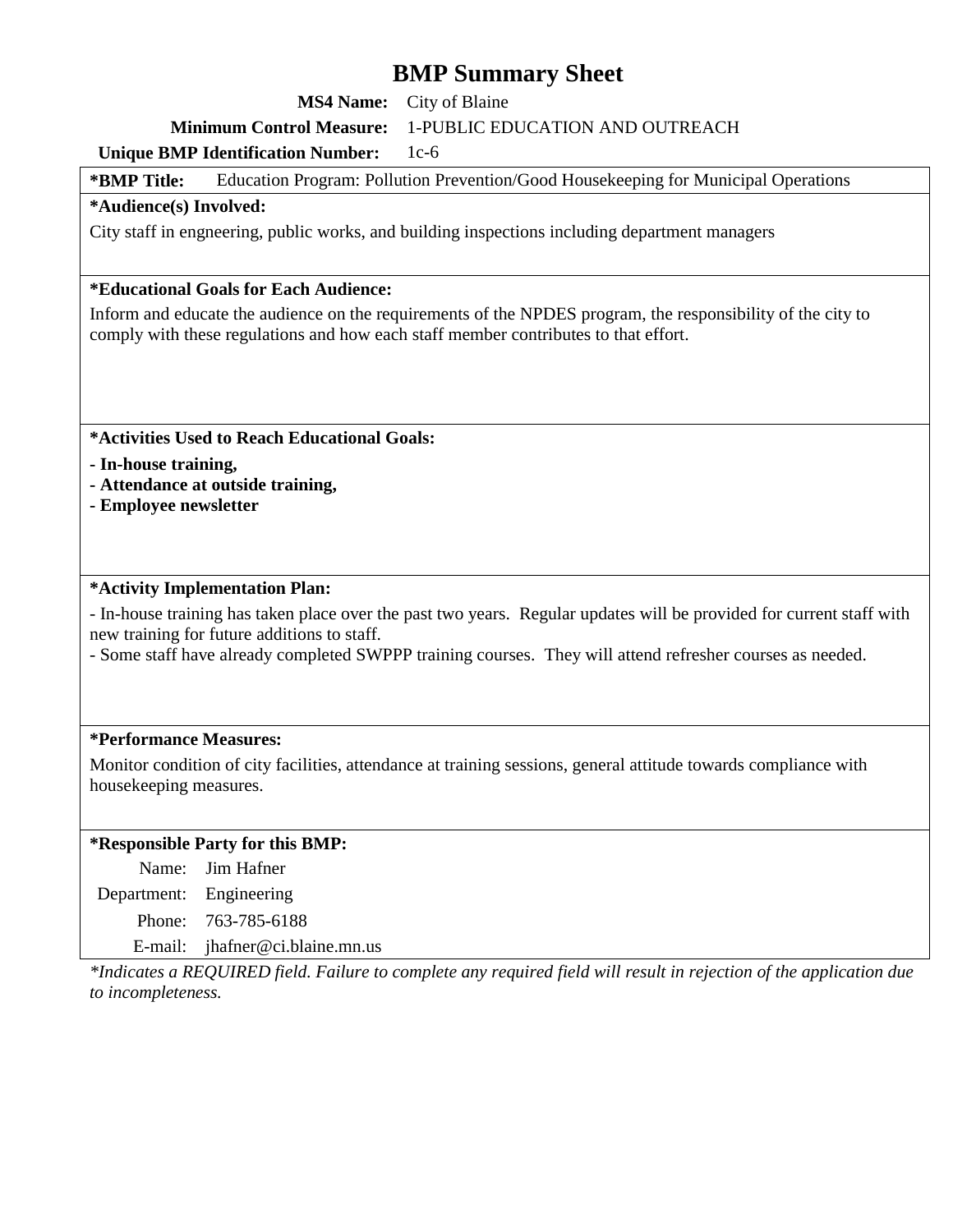**MS4 Name:** City of Blaine

**Minimum Control Measure:** 1-PUBLIC EDUCATION AND OUTREACH

**Unique BMP Identification Number:** 1d-1

**\*BMP Title:** Coordination of Education Program

#### **\*BMP Description:**

Oversight and coordination of the various programs comprising the Public Education and Outreach effort will be necessary to avoid duplication of effort, insure compliance with the SWPPP goals, monitor and record the measurable goals and provide accountability to the city council and the residents of Blaine.

Location(s) in SWPPP of detailed information relating to this BMP:

Minimum Control Measure 1: 1.A thru 1.A.4

#### **\*Measurable Goals:**

- Regular articles in the City newsletter,

- Update of web site information,
- Intradepartment communications,
- Regular communicaton with the education coordinators of Rice Creek Watershed District and Anoka

Conservation District,

- Attendance at meetings and workshops of metro groups dedicated to promote education and develop new materials and programs...

**\*Timeline/Implementation Schedule:** 

This coordination effort has begun with the hiring of the Stormwater Manager in November 2005 and will be an on-going, routine task to ensure the effectiveness of the programs.

#### **Specific Components and Notes:**

#### **\*Responsible Party for this BMP:**

Name: Jim Hafner Department: Engineering Phone: 763-785-6188 E-mail: jhafner@ci.blaine.mn.us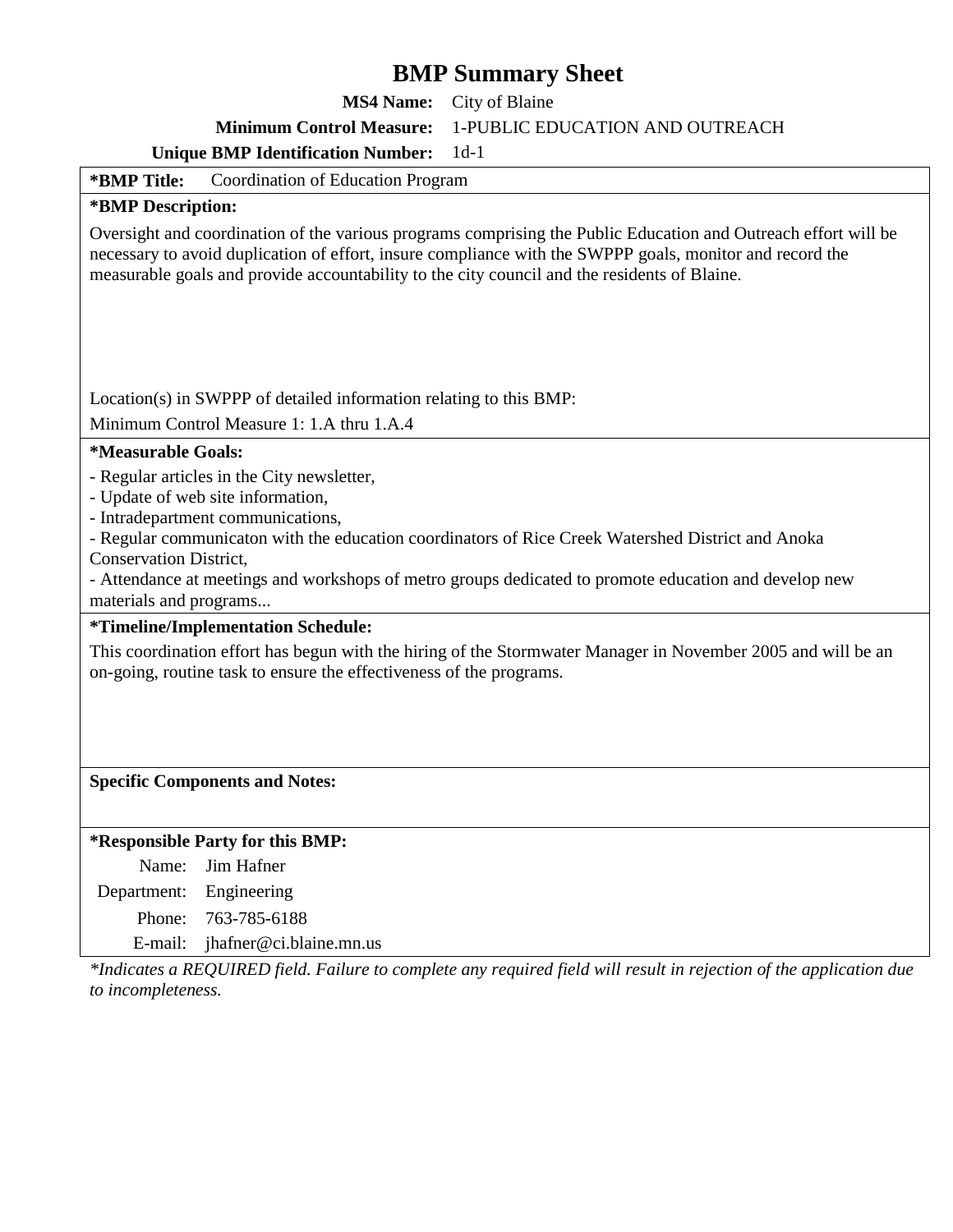**MS4 Name:** City of Blaine

**Minimum Control Measure:** 1-PUBLIC EDUCATION AND OUTREACH

**Unique BMP Identification Number:** 1e-1

**\*BMP Title:** Annual Public Meeting

#### **\*BMP Description:**

An annual meeting will be held at the Blaine city hall to provide information and education to residents and all other interested parties on the NPDES program. The meeting is noticed 30 days in advance with notice published in the official city newspaper (Blaine Spring Lake Park Life) and the city web site (www.ci.blaine.mn.us). This meeting will include an accountng of the city's activities in the previous year, what worked and what didn't work, and what the plan is for the coming year. Attendees will have an opportunity to review the city SWPPP, ask questions and offer comments and suggestions. This input will become part of the public record, be assessed and responded to in an appropriate manner with revisions to the SWPPP as necessary

Location(s) in SWPPP of detailed information relating to this BMP:

Minimum Control Measure 1: 1.A.4 and MCM 2: 2.A and 2..B

**\*Measurable Goals:** 

Attendance at the annual meeting will reflect the increased awareness on the part of the public to stormwater issues and be a measure of how effective the city is in publicizing and reaching the public.

#### **\*Timeline/Implementation Schedule:**

This annual meeting has been held each year since 2004. With the annual report now due by June 30 each year, the annual meeting will be held in February or March. Staff will determine the best date and establish a time that will be the same every year to provide consistency.

#### **Specific Components and Notes:**

Attendance has been very low in the first 3 annual meetings. Staff will explore improved methods of publicizing the meetings so as to attract the interest of more residents.

#### **\*Responsible Party for this BMP:**

Name: Jim Hafner Department: Engineering Phone: 763-785-6188 E-mail: jhafner@ci.blaine.mn.us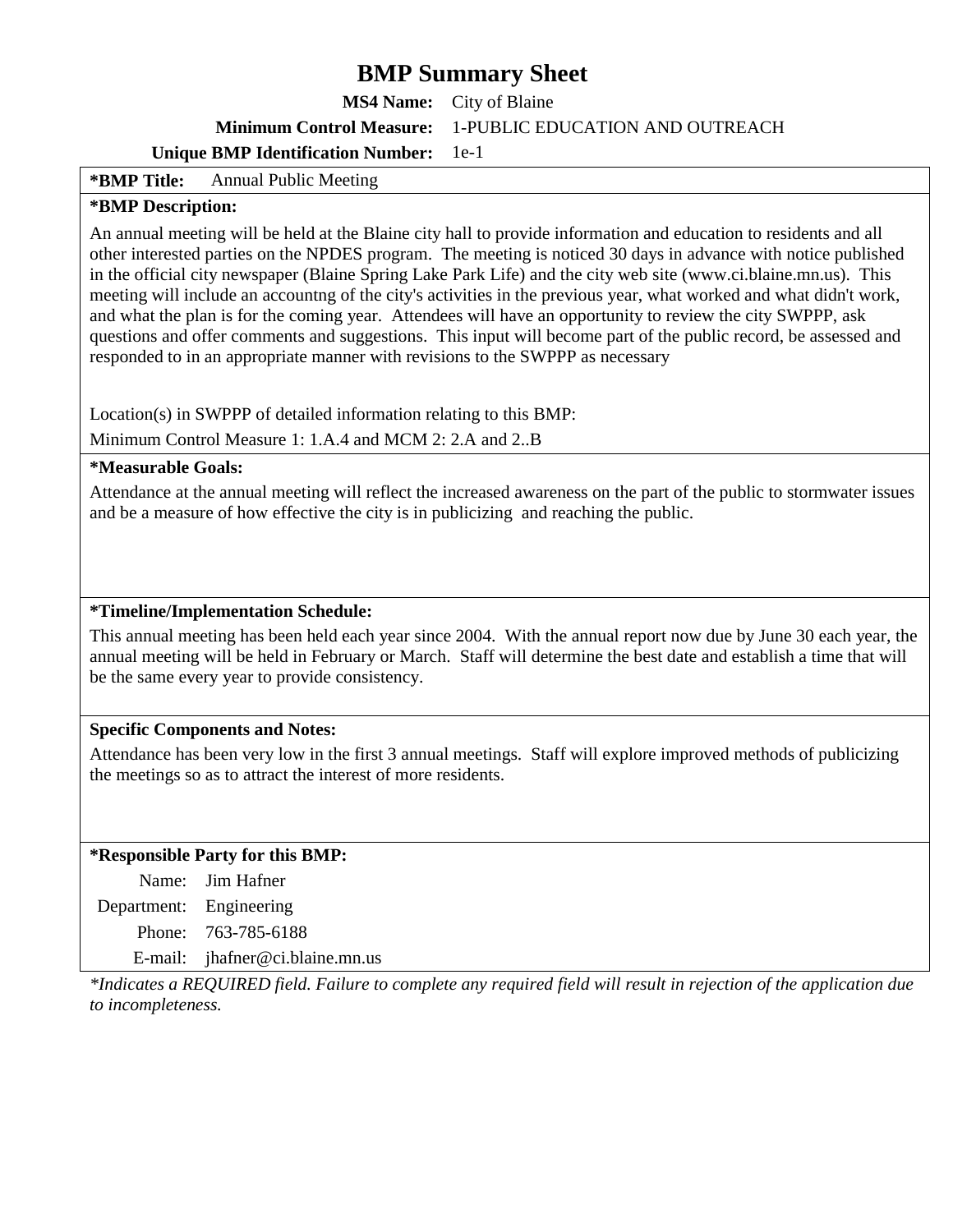**MS4 Name:** City of Blaine

**Minimum Control Measure:** 2-PUBLIC PARTICIPATION/INVOLVEMENT

#### **Unique BMP Identification Number:** 2a-1

**\*BMP Title:** Comply with Public Notice Requirements

#### **\*BMP Description:**

Prior to the annual meeting and other public informational meetings the city will publish a notice in the official city newspaper (Blaine Spring Lake Park Life) and post a notice on the city web site (www.ci.blaine.mn.us). These notices will contain the place, time and purpose of the meeting with contact information if anyone has questions. Notice will appear 30 days prior to the scheduled meeting.

Location(s) in SWPPP of detailed information relating to this BMP:

Minimum Comntrol Measure 2: 2..B

**\*Measurable Goals:** 

- Attendance at publicized meetings can be an indicator of effective notice.

- The meeting notification procedure will be evaluated to assess how we might motivate more people to attend the meeting and take an interest in this topic.

#### **\*Timeline/Implementation Schedule:**

This has been the common practice of the city as established by the city council.

#### **Specific Components and Notes:**

Efforts will be made to assess the effectiveness of the notices and additional measures will be added as necessary to improve attendance.

#### **\*Responsible Party for this BMP:**

| Name: Jim Hafner                   |
|------------------------------------|
| Department: Engineering            |
| Phone: 763-785-6188                |
| E-mail: $i$ hafner@ci.blaine.mn.us |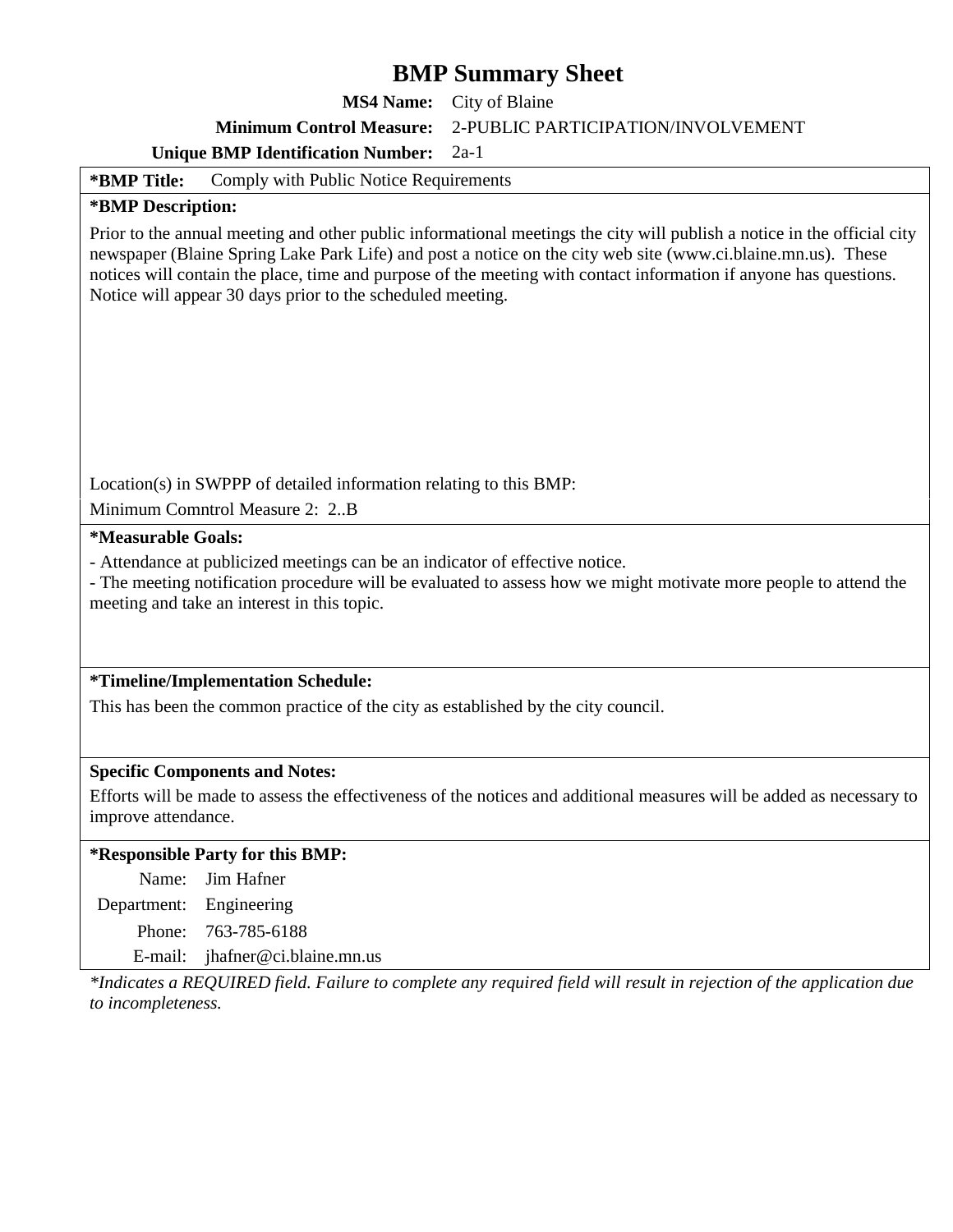**MS4 Name:** City of Blaine

**Minimum Control Measure:** 2-PUBLIC PARTICIPATION/INVOLVEMENT

#### **Unique BMP Identification Number:** 2b-1

#### **\*BMP Title:** Solicit Public Input and Opinion on the Adequacy of the SWPPP

#### **\*BMP Description:**

See BMP Summary Sheet 1e-1. In addition to the opportunity to provide input at the annual meeting, the city SWPPP is posted on the city website (www.ci.blaine.mn.us). Contact information is provided to accommodate written and/or oral comment and input. Articles are also published in the City newsletter inviting comments from the public.

Location(s) in SWPPP of detailed information relating to this BMP:

Minimum Control Measure 2: 2.B and 2.C

#### **\*Measurable Goals:**

- Number of responses from interested parties.

- Attendance at the annual meeting.

#### **\*Timeline/Implementation Schedule:**

Annual meeting is held each February/March and the web site is available 24 hours per day, 7 days per week.

#### **Specific Components and Notes:**

#### **\*Responsible Party for this BMP:**

Name: Jim Hafner Department: Engineering Phone: 763-785-6188 E-mail: jhafner@ci.blaine.mn.us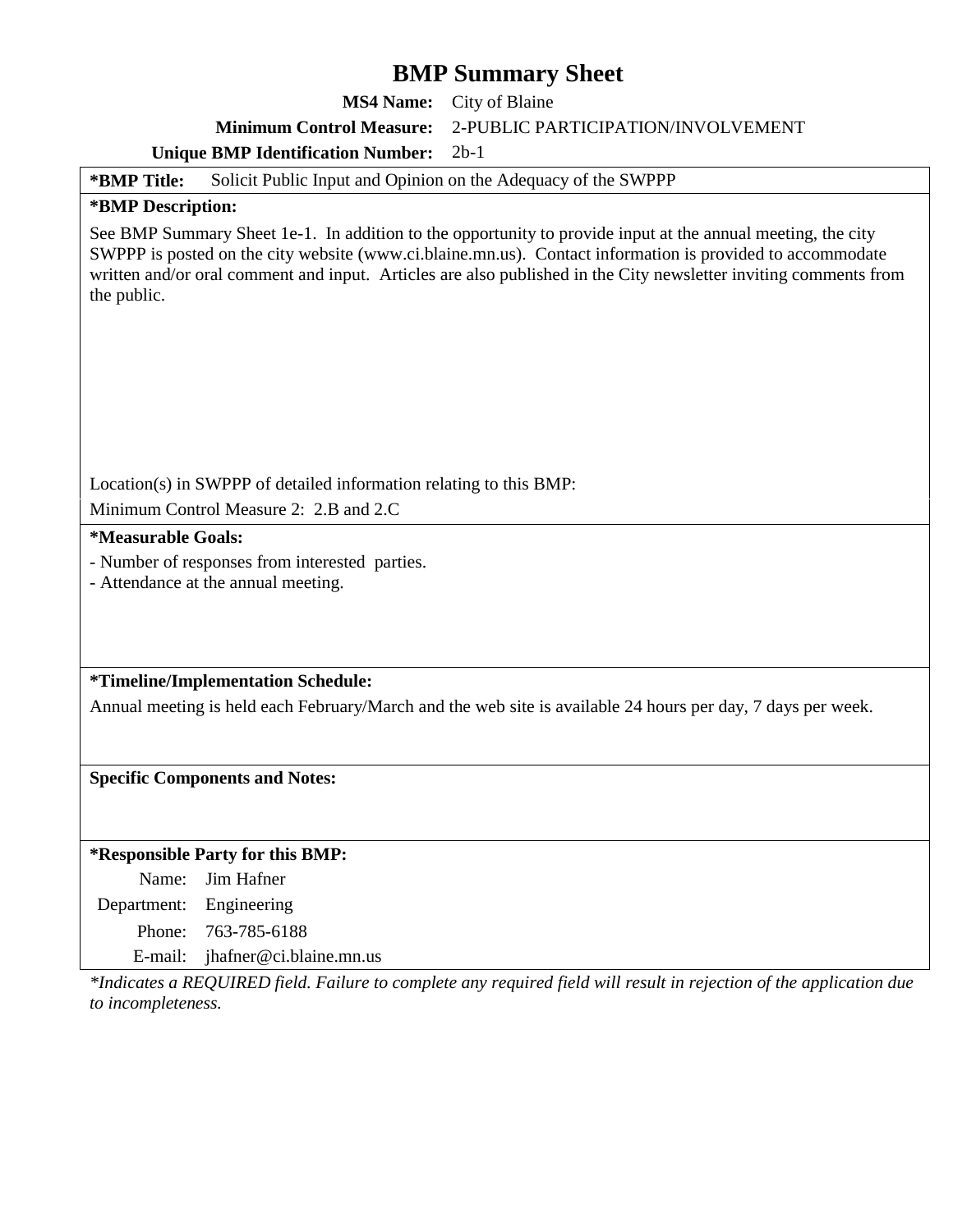**MS4 Name:** City of Blaine **Minimum Control Measure:** 2-PUBLIC PARTICIPATION/INVOLVEMENT

**Unique BMP Identification Number:** 2c-1

**\*BMP Title:** Consider Public Input

#### **\*BMP Description:**

See BMP Summary Sheet 1e-1. All input received regarding the city SWPPP, whether it is provided at the annual meeting or comes at other times throughout the year, becomes part of the public file on the SWPPP. Comments are reviewed and assessed with approporiate responses provided in a timely manner. If the input is determined to warrant a change in the SWPPP, revisions will be made as necessary and copied to the MPCA.

Location(s) in SWPPP of detailed information relating to this BMP:

Minimum Control Measure 2: 2.B and 2.C

**\*Measurable Goals:** 

The SWPPP file will reflect any input received.

#### **\*Timeline/Implementation Schedule:**

Residents have the opportunity to review the SWPPP and provide comment Monday through Friday from 8:00 AM to 4:30 PM, except holidays, at the city engineering department. They may also access the SWPPP on the city web page and submit comments by e-mail 24 hours per day, 7 days per week.

#### **Specific Components and Notes:**

#### **\*Responsible Party for this BMP:**

Name: Jim Hafner Department: Engineering Phone: 763-785-6188 E-mail: jhafner@ci.blaine.mn.us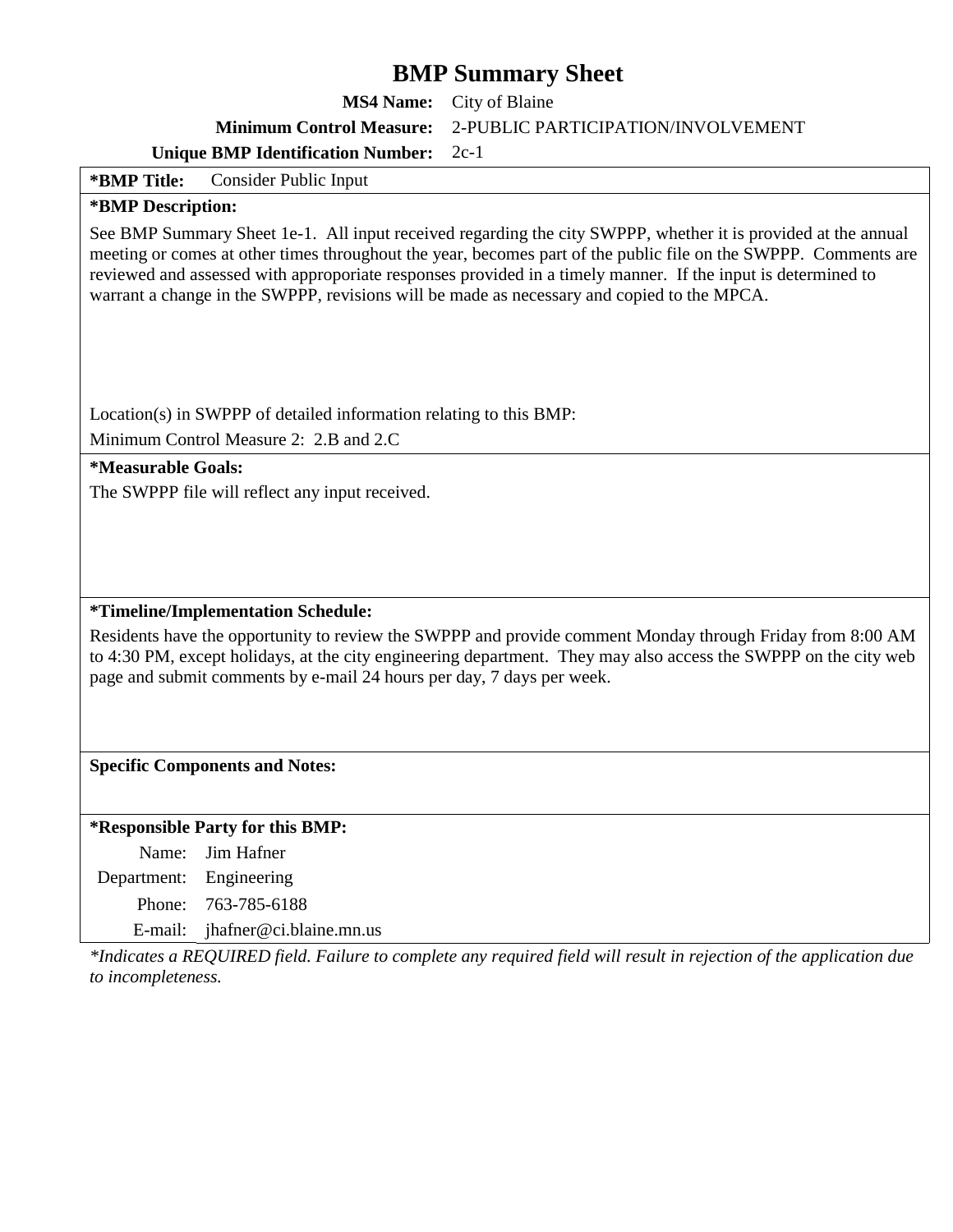**MS4 Name:** City of Blaine

**Minimum Control Measure:** 3-ILLICIT DISCHARGE DETECTION AND

ELIMINATION

**Unique BMP Identification Number:** 3a-1

**\*BMP Title:** Storm Sewer System Map

#### **\*BMP Description:**

The engineering department with the assistance of the GIS department has completed a city-wide map of all storm sewer outfalls, detention/retention basins, ditches and lakes. Other features included on this map are storm sewer pipes (with pipe size in the attribute data base), catch basins, manholes, weirs, culverts, sump catch basins and mechanical treatment sumps.

Location(s) in SWPPP of detailed information relating to this BMP:

MCM 3: 3.A thru 3.A.4

#### **\*Measurable Goals:**

- Update the map upon receipt of as-built plans containing new infrastructure.
- Prepare a separate map layer for locations of outfalls and other discharge points leaving the City of Blaine.

#### **\*Timeline/Implementation Schedule:**

This is an on-going effort given the level of development in the city and the associated additons to the storm sewer system

#### **Specific Components and Notes:**

#### **\*Responsible Party for this BMP:**

Name: Jim Hafner

Department: Engineering

Phone: 763-785-6188

E-mail: jhafner@ci.blaine.mn.us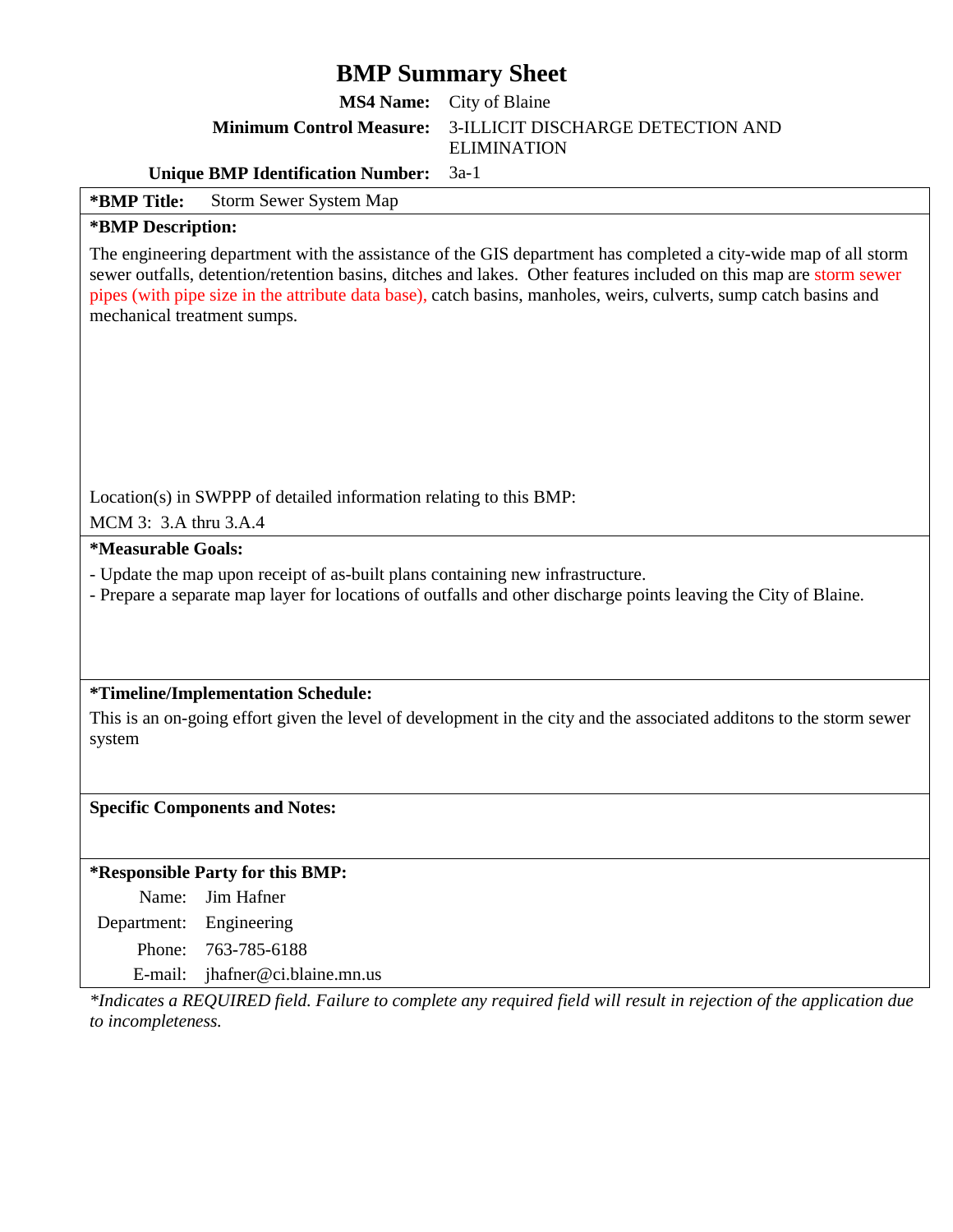**MS4 Name:** City of Blaine

#### **Minimum Control Measure:** 3-ILLICIT DISCHARGE DETECTION AND

ELIMINATION

#### **Unique BMP Identification Number:** 3b-1

#### **\*BMP Title:** Regulatory Control Program

#### **\*BMP Description:**

The City of Blaine will revise the existing ordinance to prohibit non-stormwater discharge into the storm sewer system. The existing ordinance is for septic systems and illegal dumping. The City will review in place ordinances, review ordinances of adjacent communities, and will work with the City Attorney to prepare this ordinance for City Council approval before the end of the next NPDES Phase II permit cycle (June 30, 2010).

Location(s) in SWPPP of detailed information relating to this BMP:

MCM 3: 3.B, 3.B.1.a, 3.B.1.b

#### **\*Measurable Goals:**

- Review in place ordinances.
- Review relevant ordinances of adjacent communities.
- Work with City Attorney to prepare this ordinance.
- City Council review and approval of ordinance.

#### **\*Timeline/Implementation Schedule:**

- 2004 Review in place ordinances.
- 2005 Review ordinances of adjacent communities.
- 2006 Work with City Attorney to prepare ordinance.
- 2007 City Council approval of ordinance (six months after extension of permit by the MPCA).
- 2007-08 Start to implement and enforce ordinance.

Proposed schedule is estimated.

#### **Specific Components and Notes:**

#### **\*Responsible Party for this BMP:**

Name: Jim Hafner

Department: Engineering

Phone: 763-785-6188

E-mail: jhafner@ci.blaine.mn.us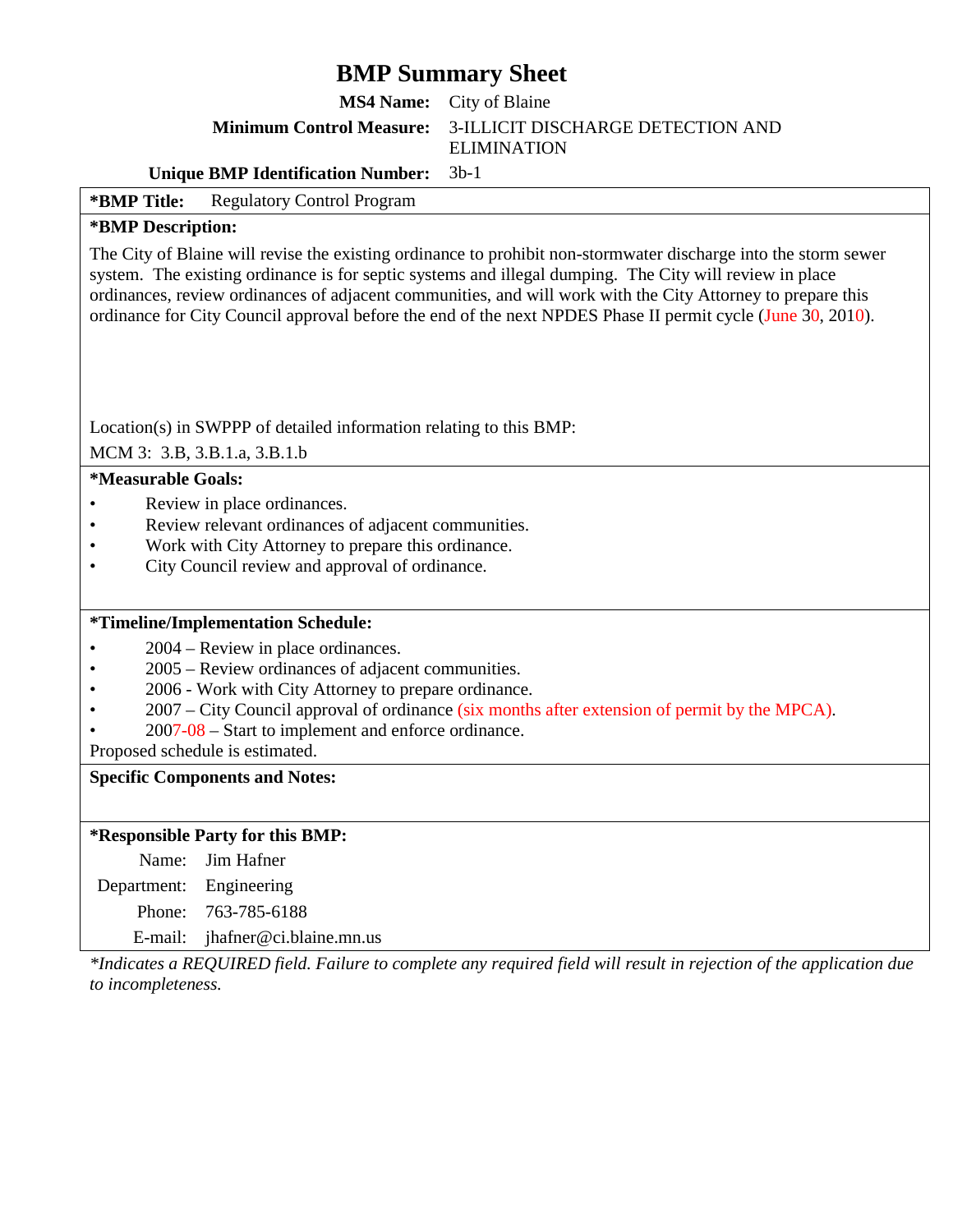**MS4 Name:** City of Blaine

#### **Minimum Control Measure:** 3-ILLICIT DISCHARGE DETECTION AND

ELIMINATION

#### **Unique BMP Identification Number:** 3c-1

#### **\*BMP Title:** Illicit Discharge Detection and Elimination

#### **\*BMP Description:**

The City of Blaine will continue to implement the existing ordinance requiring septic system inspections at time of property transfer, post-construction inspection of septic systems, and detecting/addressing failing septic systems. Preventing and/or correcting improper operation of septic systems can protect water resources.

Engineering and Inspection Departments will devise a program to identify and eliminate other sources of illegal discharges from residential, commercial and industrial properties.

Location(s) in SWPPP of detailed information relating to this BMP:

MCM 3: 3.C and 3.C.1

#### **\*Measurable Goals:**

- Septic system inspections at time of property transfer.
- Post-construction inspection of septic systems.
- Resident pumping, cleaning and reporting of individual septic systems every three years. Reporting is tracked to ensure compliance.

#### **\*Timeline/Implementation Schedule:**

- Report number of septic system inspections at time of property transfer with each annual report.
- Report number of post-construction inspections of septic systems with each annual report.
- Report number of individual septic systems pumped and cleaned with each annual report.
	- 2007: devise program to inspect for other illegal discharges
	- 2008: begin implementation of eliminating illegal discharges

#### **Specific Components and Notes:**

All septic systems are tracked for the appropriate reporting. Those failing to respond are contacted and required to perform the inspection as required by ordinance.

#### **\*Responsible Party for this BMP:**

Name: Gary Hagedorn Department: Building Inspections Phone: 763-785-6175 E-mail: ghagedorn@ci.blaine.mn.us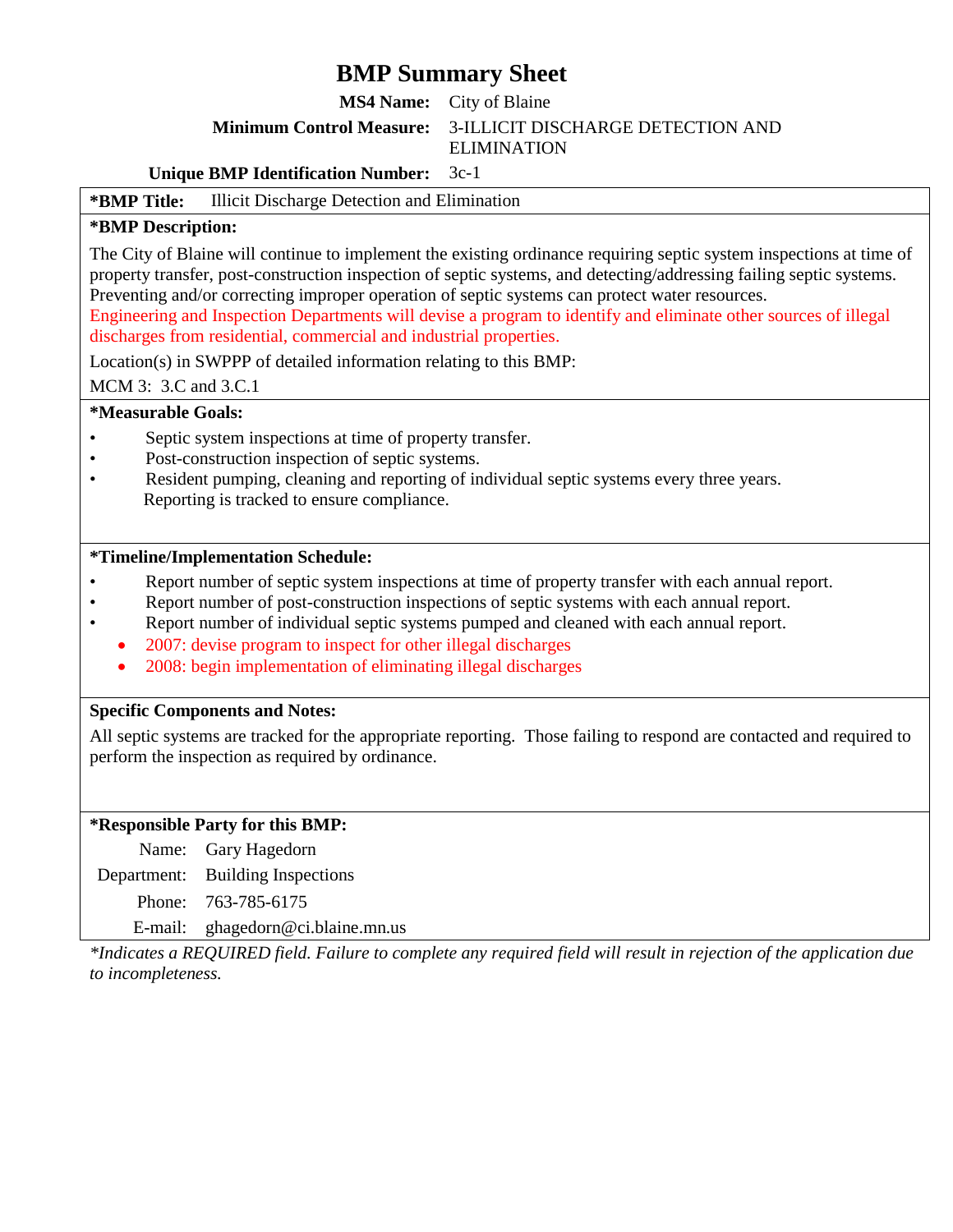**MS4 Name:** City of Blaine

**Minimum Control Measure:** 3-ILLICIT DISCHARGE DETECTION AND

ELIMINATION

#### **Unique BMP Identification Number:** 3d-1

#### **\*BMP Title:** Public and Employee Illicit Discharge Information Program

#### **\*BMP Description:**

The City of Blaine offers a curb-side, no sort recycling program, two yard waste disposal sites, and supports Anoka County operated hazardous household waste disposal locations. Schedules and locations are routinely publicized in the city newsletter with seasonal emphasis as appropriate. The City of Blaine will develop a strategy to inform City employees, local businesses, property owners, and the public about the hazards associated with illegal discharges and improper disposal of waste. The City will work with Watershed District partnerships to develop educational opportunities in this area. Additional educational information will target eliminating misconceptions, changing behaviors, and creating awareness of problems. Our education program can inform these groups of ways to detect and eliminate illicit discharges.

Location(s) in SWPPP of detailed information relating to this BMP:

#### MCM 3: 3.D

#### **\*Measurable Goals:**

Usage of deposit sites and recycling volume is recorded and provides a metric of usage by the public.

- Identify outreach materials.
- Provide education information to employees, businesses, property owners, and public.
- Mailing of Environmental Newsletter to provide educational information to residents and businesses.
- City inspectors maintain MPCA septic system certification.

#### **\*Timeline/Implementation Schedule:**

Report educational information that is disseminated each year with each annual report.

#### **Specific Components and Notes:**

With the rate of new housing development in those parts of the city that still have septic systems, it is anticipated that all septic systems will be converted to sanitary sewer within ten years or less.

#### **\*Responsible Party for this BMP:**

|                         | Name: Jim Hafner                |
|-------------------------|---------------------------------|
| Department: Engineering |                                 |
|                         | Phone: 763-785-6188             |
|                         | E-mail: jhafner@ci.blaine.mn.us |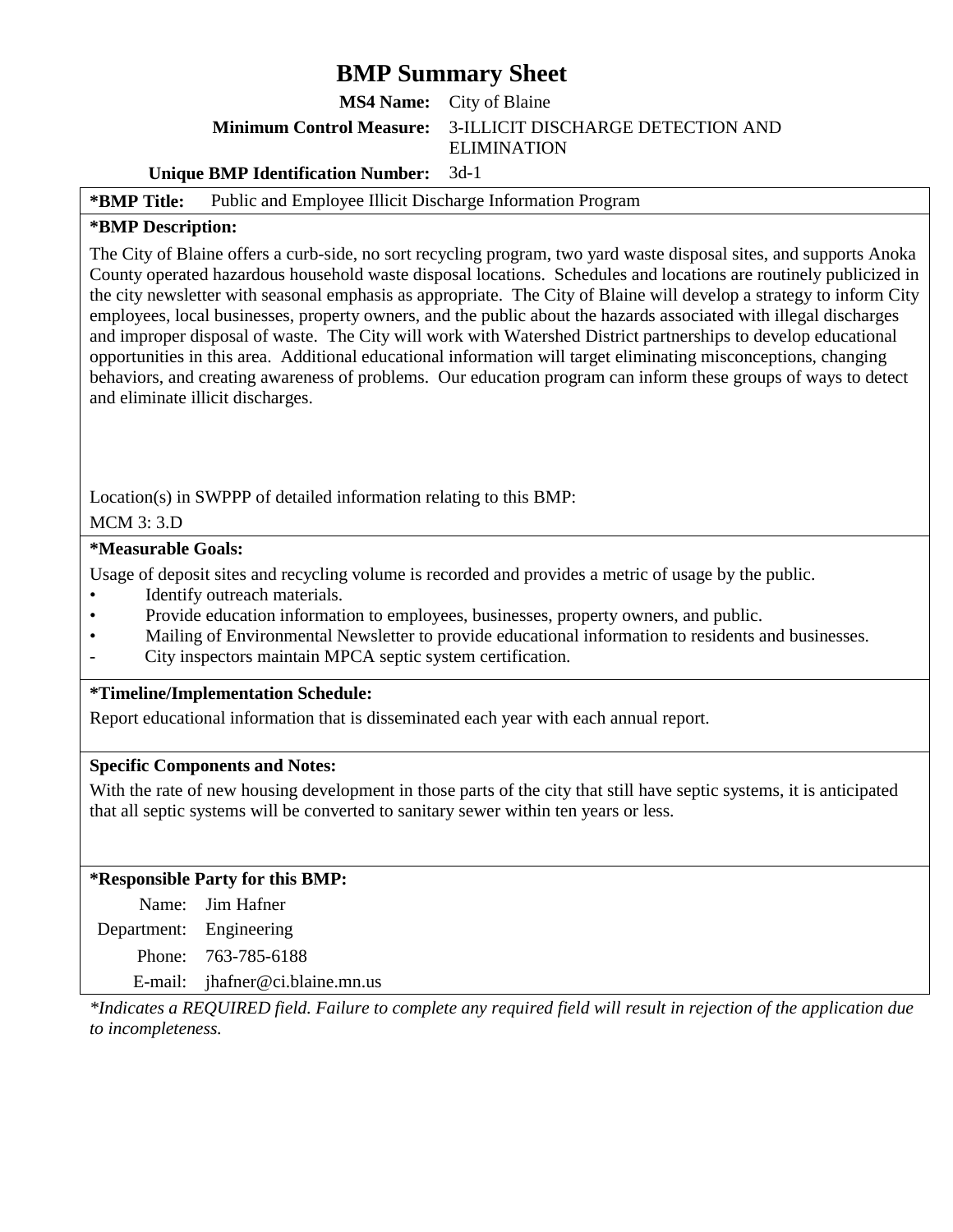**MS4 Name:** City of Blaine

**Minimum Control Measure:** 3-ILLICIT DISCHARGE DETECTION AND

ELIMINATION

#### **Unique BMP Identification Number:** 3e-1

#### **\*BMP Title:** Identification of Non Stormwater Discharges and Flows

#### **\*BMP Description:**

The City will develop a process to evaluate whether any of the following categories of non-stormwater discharges or flows are significant contributors of pollutants to our MS4:

water line flushing, landscape irrigation, diverted stream flows, rising ground waters, uncontaminated ground water infiltration, uncontaminated pumped ground water, discharges from potable water sources, foundation drains, air conditioning condensation, irrigation water, springs, water from crawl space pumps, footing drains, lawn watering, individual residential car washing, flows from riparian habitats and wetlands, dechlorinated swimming pool discharges, street wash water, and discharges or flows from fire fighting activities.

For any non-stormwater discharges or flows which the City finds to be a significant contributor of pollutants to the MS4 the City will develop an action plan to evaluate and address the impact the discharge is having on stormwater quality.

Location(s) in SWPPP of detailed information relating to this BMP:

#### MCM 3: 3.C

#### **\*Measurable Goals:**

1) Develop a process to investigate and evaluate the potential for the non-stormwater discharges identified in permit Part V.G.3.e (see above) to be significant contributors of pollutants to our MS4.

2) Conduct investigation and evaluation of non-stormwater discharges and flows.

3) For those non-stormwater discharges or flows identified as significant contributors of pollutants to our MS4,

develop an action plan to evaluate and address the impact the discharge is having on stormwater quality.

4) Implement the action plan for significant non-stormwater discharges and flows.

#### **\*Timeline/Implementation Schedule:**

Year 2007 - Develop process to investigate and evaluate non-stormwater discharges and flows.

Year 2008 - Conduct investigation and evaluation of non-stormwater discharges and flows and develop action plans for those which are identified as being significant contributors of pollutants to our MS4.

Year 2008-09 - Implement the action plans for significant non-stormwater discharges and flows.

Year 2009-2010 - Continue with action plan concerning significant non-stormwater discharges and flows.

**Specific Components and Notes:** 

#### **\*Responsible Party for this BMP:**

|                         | Name: Jim Hafner                |
|-------------------------|---------------------------------|
| Department: Engineering |                                 |
|                         | Phone: 763-785-6188             |
|                         | E-mail: jhafner@ci.blaine.mn.us |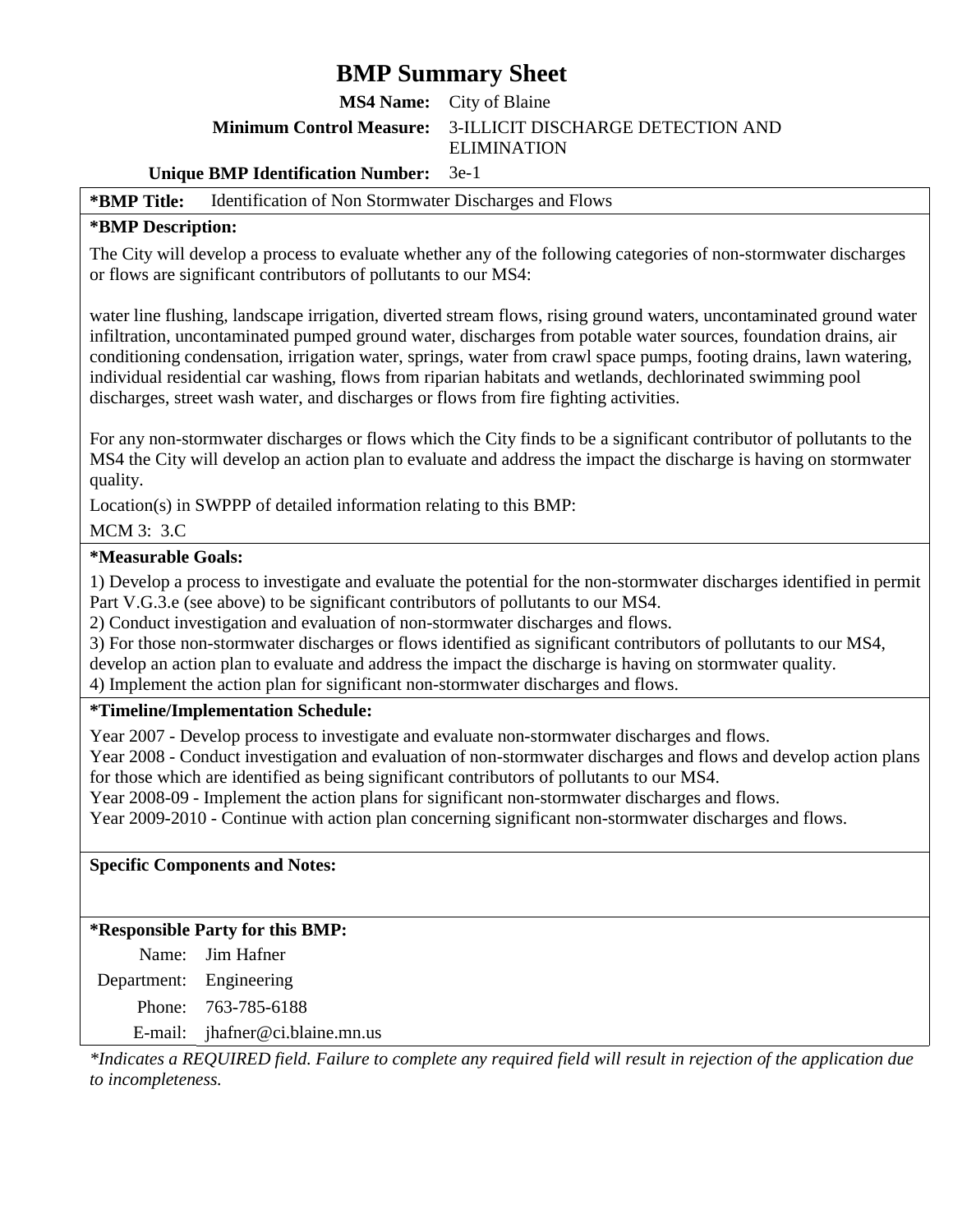**MS4 Name:** City of Blaine

**Minimum Control Measure:** 3-ILLICIT DISCHARGE DETECTION AND

ELIMINATION

#### **Unique BMP Identification Number:** 3f-1

**\*BMP Title:** Source Water Protection Areas

#### **\*BMP Description:**

The city of Blaine obtains its drinking water supply from 15 wells. The wellhead protection areas (WHPAs) for the city wells were delineated using multi-aquifer groundwater flow models developed for the MDH by private contractors (SEH Incorporated, 2001; EOR, KDB Consulting, 2000). Eleven of Blaine's 15 wells have been determined to be non-vulnerable. The non-vulnerable status of these wells means the aquifer from which they pump is likely unaffected by local land uses, except if wells or boreholes of equal or greater depth relative to the city wells are present. On the other hand, the other four Blaine wells (Wells Nos. 3, 4, 12, and 16) are considered vulnerable, which means local land uses have the potential to affect groundwater quality. The city wells meet the construction standards of the State Well Code and are not considered a likely avenue for contamination to reach the aquifer from which they pump. However, proper precautions will be taken during any construction in these areas to prevent infiltration or introduction by other means of materials that would potentially contaminate the wells. MDH guidance documents will be used for guidance in those situations.

The city has completed a draft Wellhead Protection Plan which is currently under review by the Minnesota Department of Health (MDH).

Location(s) in SWPPP of detailed information relating to this BMP:

#### **\*Measurable Goals:**

- 1. Identify potential sources of pollution within the vulnerable well areas.
- 2. Inform owners of land parcels in those areas that they may be contributing pollutants.
- 3. Develop a plan to clean up any existing pollutants and prevent any future pollutants from being introduced.

4. Develop an education plan in coordination with the clean up plan. This would be part of a Wellhead Awareness Project.

#### **\*Timeline/Implementation Schedule:**

- 2006 MDH completes review of draft Wellhead Protection Plan
- 2006-07 City makes any necessary revisions to plan and submits for final approval
- 2007 City develops plan for clean up of existing pollutants; develops plan for additional protective measures and Wellhead Awareness Plan including education component.
- 2008 City implements plan.

#### **Specific Components and Notes:**

Wells #3 and #4 are currently not in use until a clean up is completed in those vulnerable areas. No contaminants have been identified in the other vulnerable areas (wells #12 and #16).

#### **\*Responsible Party for this BMP:**

Name: Jim Hafner Department: Engineering Phone: 763-785-6188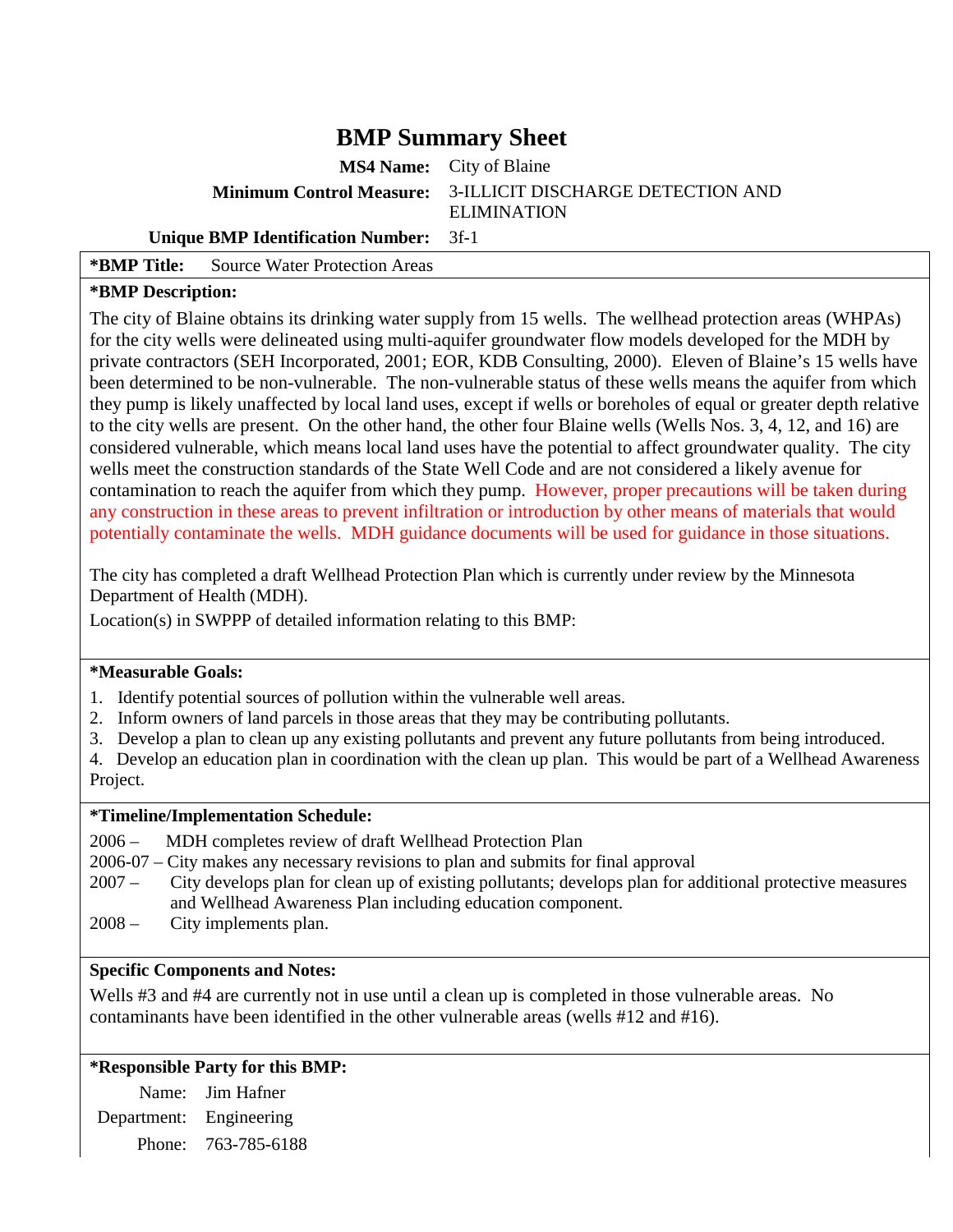*\*Indicates a REQUIRED field. Failure to complete any required field will result in rejection of the application due to incompleteness.* 

### **BMP Summary Sheet**

|                                               | <b>MS4 Name:</b> City of Blaine                                               |
|-----------------------------------------------|-------------------------------------------------------------------------------|
|                                               | <b>Minimum Control Measure:</b> 4-Construction Site Stormwater Runoff Control |
| <b>Unique BMP Identification Number:</b> 4a-1 |                                                                               |

**\*BMP Title:** Ordinance or Other Regulatory Mechanism

#### **\*BMP Description:**

The City of Blaine will analyze current ordinances as they pertain to erosion and sediment control and construction site management, and will analyze the time schedule set for plan review and inspection/enforcement actions. The City will draft a revised erosion and sediment control ardinance and will work with the City Attorney to prepare that document for presentation to the city council for approval and adoption.

Location(s) in SWPPP of detailed information relating to this BMP:

MCM 4: 4.A and 4.A.1

#### **\*Measurable Goals:**

- Review current City ordinances and ordinances of adjacent communities.
- Meet with City Attorney to prepare ordinance revisions if needed.
- City Council review and approval of ordinance.

#### **\*Timeline/Implementation Schedule:**

• 2006 – Review current ordinance and meet with City Attorney to prepare ordinance revisions if needed.

• 2006-07 – City Council approval of ordinance prior to implementation date. Implementation deadline is six months after the MPCA extends permit coverage. After approval of ordinance, start to implement and enforce ordinance.

**Specific Components and Notes:** 

#### **\*Responsible Party for this BMP:**

Name: Jim Hafner Department: Engineering Phone: 763-785-6188 E-mail: jhafner@ci.blaine.mn.us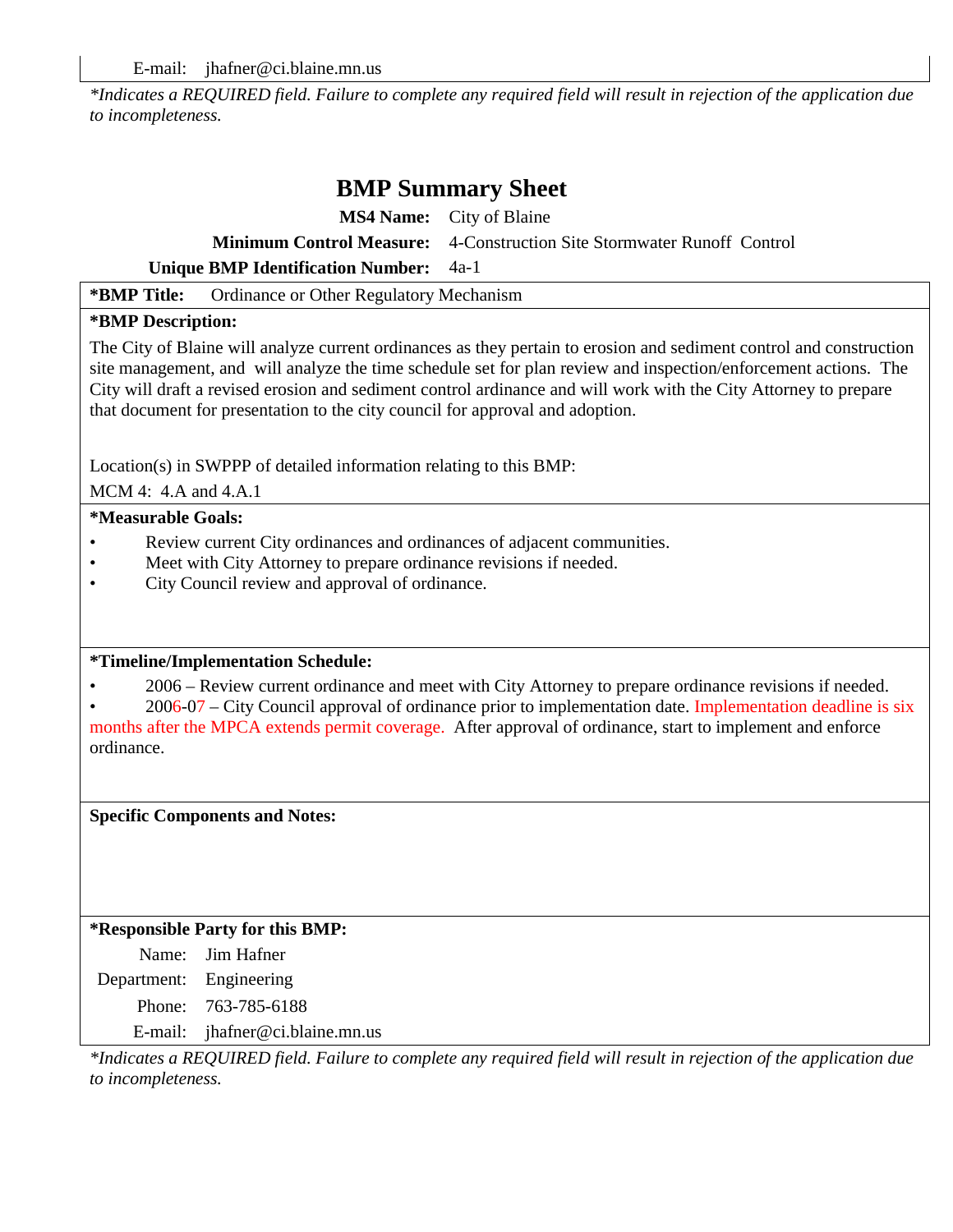**MS4 Name:** City of Blaine **Minimum Control Measure:** 4-CONSTRUCTION SITE STORMWATER RUNOFF CONTROL

#### **Unique BMP Identification Number:** 4b-1

**\*BMP Title:** Construction Site Implementation of Erosion and Sediment Control BMPs

#### **\*BMP Description:**

The City of Blaine will continue to utilize the best management practices listed in BWSR's MN Construction Site Erosion and Sediment Control Handbook, Met Council's Small Site BMP Manual and the MPCA Protecting Water Quality in Urban Areas manual. These reference manuals are utilized to make recommendations to developers and contractors during site plan review to incorporate best management practices into each construction project.

Location(s) in SWPPP of detailed information relating to this BMP:

MCM 4: 4.B

#### **\*Measurable Goals:**

• Check for incorporation of best management practices with each site plan review. Letter on site plan revisions will be sent to the developer or engineer for revisions required prior to site plan approval.

- Staff will receive training on BMPs and Construction Pollution Prevention Plan development.
- Determine priority BMPs that achieve the best results for the specific conditions in Blaine

Distribute priority BMP sheets to builders/developers and track who received them and who is making adjustments to comply.

#### **\*Timeline/Implementation Schedule:**

Report number of site plan reviews with each annual report.

Some staff have already been certified in the Pollution Prevention Plan development.

- 2006 - Develop priority BMPs

- 2007 - Distribute BMP sheets prior to the start of the construction season

**Specific Components and Notes:** 

#### **\*Responsible Party for this BMP:**

Name: Jim Hafner Department: Engineering Phone: 763-785-6188

E-mail: jhafner@ci.blaine.mn.us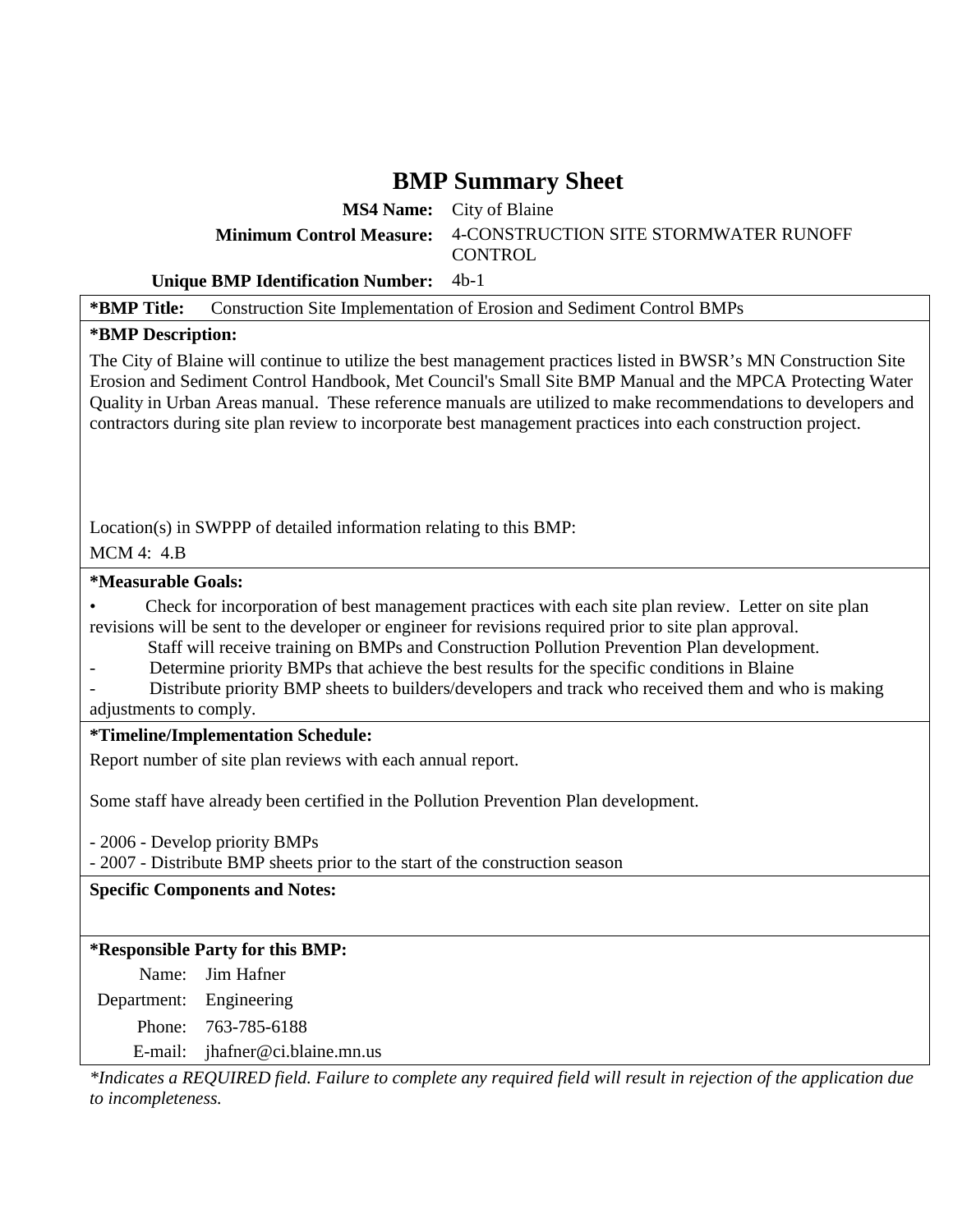**MS4 Name:** City of Blaine **Minimum Control Measure:** 4-CONSTRUCTION SITE STORMWATER RUNOFF **CONTROL** 

**Unique BMP Identification Number:** 4c-1

**\*BMP Title:** Waste Controls for Construction Site Operators **\*BMP Description:**  The City of Blaine will continue to inspect construction sites for site waste and debris control. The City will continue to issue warnings on construction sites if issues exist and will continue to enforce existing ordinances. Location(s) in SWPPP of detailed information relating to this BMP: MCM 4: 4.C **\*Measurable Goals:**  • Inspection of construction sites for waste and debris control. Include this information at the annual builders meeting in February of each year. Observed reduction in the number of problem sites. **\*Timeline/Implementation Schedule:**  • Report status with each annual report. **Specific Components and Notes:**  Building Inspection Department currently requires and enforces waste control measures on each construction site. **\*Responsible Party for this BMP:**  Name: Gary Hagedorn Department: Building Inspections Phone: 763-785-6175

E-mail: ghagedorn@ci.blaine.mn.us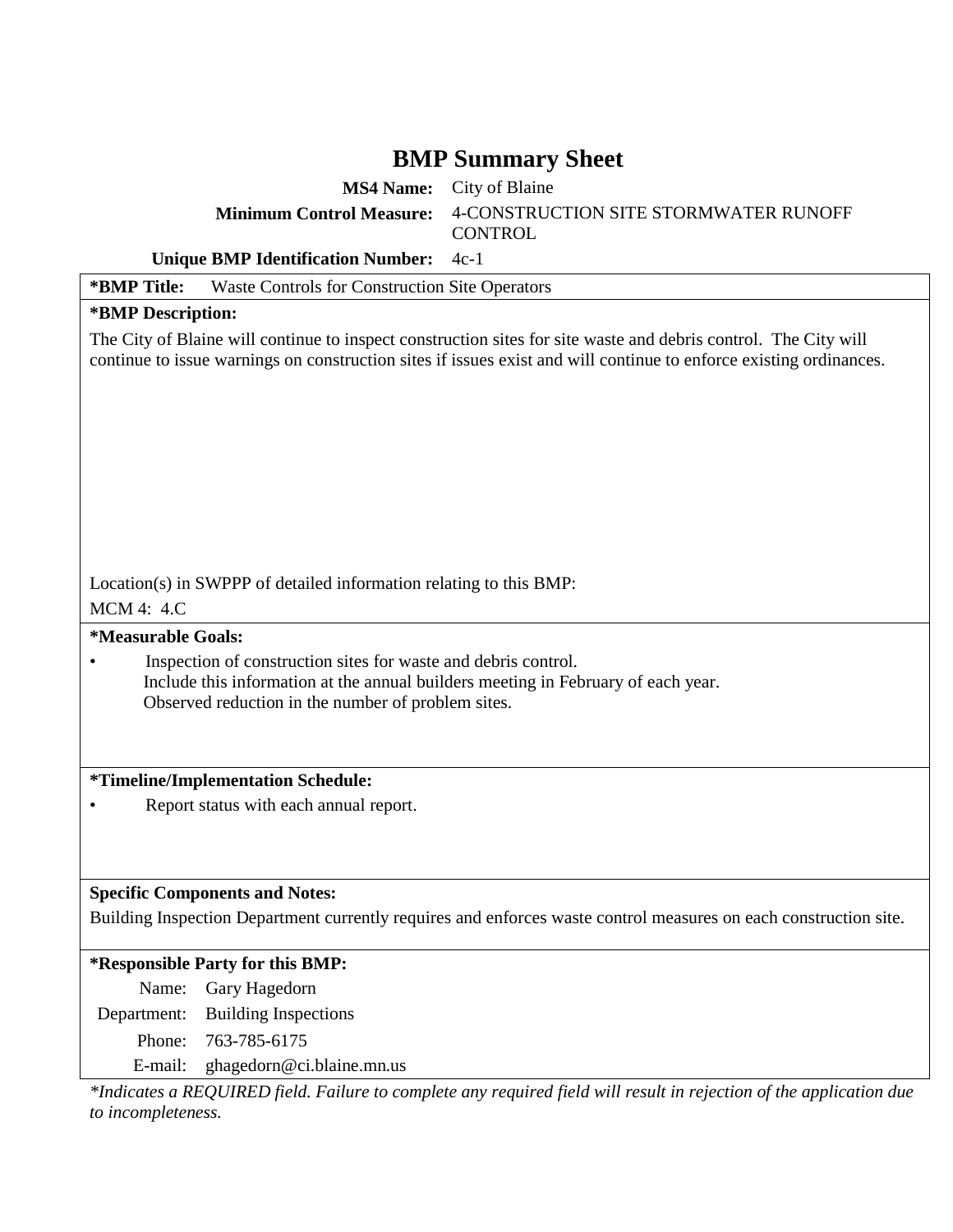**MS4 Name:** City of Blaine **Minimum Control Measure:** 4-CONSTRUCTION SITE STORMWATER RUNOFF **CONTROL** 

#### **Unique BMP Identification Number:** 4d-1

| *BMP Title: | Procedure for Site Plan Review |
|-------------|--------------------------------|
|             |                                |

#### **\*BMP Description:**

The City of Blaine will continue to utilize the existing Administrative Review Committee (ARC) for site plan reviews as established in the City's Administrative Policy Manual – No. 1.7. The site plan review process is described in the City's Zoning Ordinance under Performance Standards, Section 33.07. Cooperation with Watershed Districts and other regulatory agencies is part of the review process. The City's Natural Resources Inventory is integrated into the process and includes staff specialists in the process. Current and future construction site runoff control ordinance requirements will be a consideration of each site plan review.

Location(s) in SWPPP of detailed information relating to this BMP:

MCM 4: 4.D thru 4.D.5

**\*Measurable Goals:** 

- Review of site plans by the City's Administrative Review Committee (ARC).
- Continue to work with Watershed Districts and other regulatory agencies during the site plan review process and require approvals/permits prior to start of site work.

#### **\*Timeline/Implementation Schedule:**

• Report number of site plans reviewed by the ARC Committee with each annual report.

#### **Specific Components and Notes:**

#### **\*Responsible Party for this BMP:**

Name: Bryan Schafer

Department: Planning and Community Development

Phone: 763-785-6144

E-mail: bschafer@ci.blaine.mn.us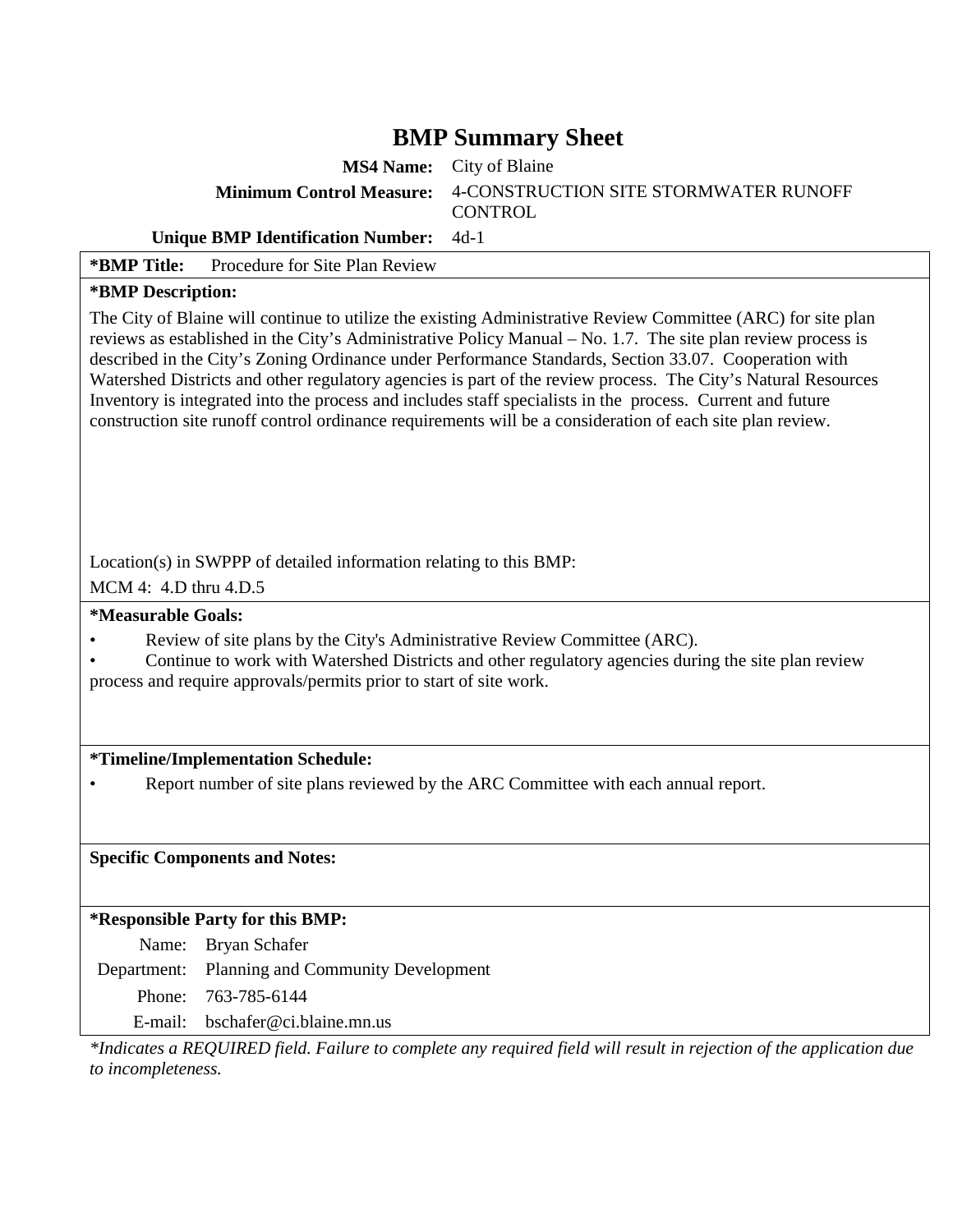**MS4 Name:** City of Blaine **Minimum Control Measure:** 4-CONSTRUCTION SITE STORMWATER RUNOFF **CONTROL** 

#### **Unique BMP Identification Number:** 4e-1

**\*BMP Title:** Establishment of Procedures for the Receipt and Consideration of Reports of Stormwater Noncompliance

#### **\*BMP Description:**

The city created and filled the new position of Stormwater Manager in November 2005. This person will establish procedures for the handling, receipt and consideration of stormwater and erosion control non-compliance. The city's Building Inspection Department will continue to log issues and complaints received on construction sites. The Engineering Department, Public Works, and Planning Departments will work closely with the Building Inspection Department in addressing questions and concerns raised about construction site runoff controls.

Location(s) in SWPPP of detailed information relating to this BMP:

MCM 4: 4.E and 4.E.1

#### **\*Measurable Goals:**

• Continue to utilize the City's Building Inspection log in process for issues and complaints received on construction sites.

#### **\*Timeline/Implementation Schedule:**

- Report number of issues and complaints received on construction sites with each annual report.
- Review current system for permit compliance. Make necessary adjustments within six months of permit extension date.

#### **Specific Components and Notes:**

• MPCA's Guidance Manual states that City's are not expected to follow-up and respond to every complaint or concern. A simple tracking process in which submitted information both written and verbal is recorded and then given to the construction site inspector for possible follow-up is sufficient.

Blaine conducts a field inspection for all complaints to verify if the situation is a non-compliant act or not.

#### **\*Responsible Party for this BMP:**

|                         | Name: Jim Hafner                |
|-------------------------|---------------------------------|
| Department: Engineering |                                 |
|                         | Phone: 763-785-6188             |
|                         | E-mail: jhafner@ci.blaine.mn.us |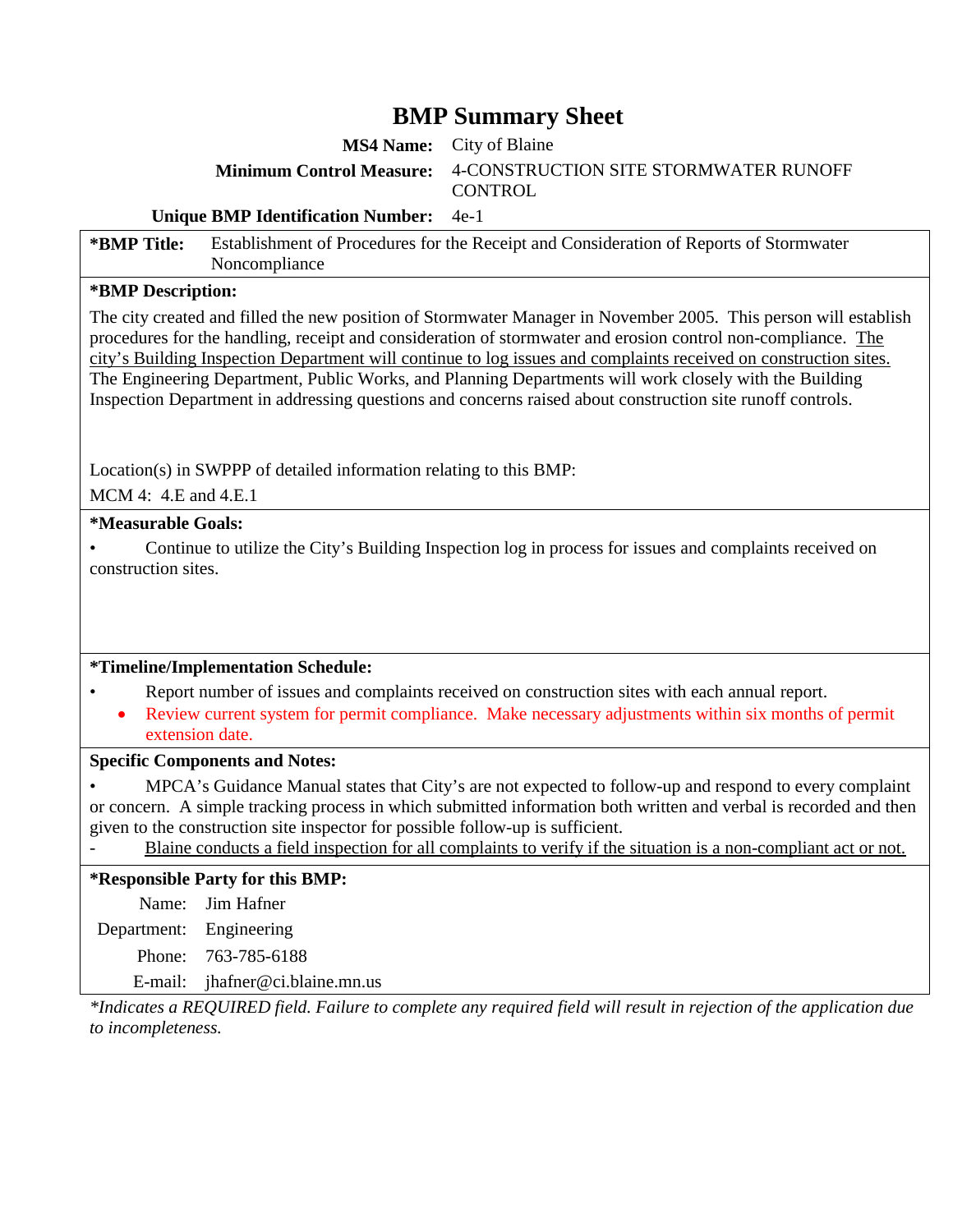**MS4 Name:** City of Blaine **Minimum Control Measure:** 4-CONSTRUCTION SITE STORMWATER RUNOFF **CONTROL** 

**Unique BMP Identification Number:** 4f-1

**\*BMP Title:** Establishment of Procedures for Site Inspections and Enforcement

#### **\*BMP Description:**

The City of Blaine's Building Inspection Department will continue to perform site inspections, log in process of inspections and enforcement activity, including the use of "Stop Work Orders" as included in the 1997 Uniform Building Code – Section 104.2.4. The Stormwater Manager will coordinate with the Chief Building Inspector to accomplish this task.

Location(s) in SWPPP of detailed information relating to this BMP:

MCM 4: 4.F, 4.F.1, 4.F.6 and 4.F.10

#### **\*Measurable Goals:**

• Continue to utilize the City's Building Inspection Department for site inspections, log in process of inspections and enforcement activity.

- Participation in the annual Builders Meeting held by Building Inspection Department.
- Meet with City Inspectors on BMP's to observe at each construction site.

#### **\*Timeline/Implementation Schedule:**

- Report on enforcement activity with each annual report.
- Report on participation in the annual Builders Meeting.
- Report on inspector education of BMP's.

#### **Specific Components and Notes:**

Each year, the Building Inspection Department holds a Builders Meeting. At this annual meeting, information is provided to contractors on current codes and ordinances. An NPDES – Phase II discussion will be added to the agenda for providing information to builders.

The city's goal is to develop a staff of inspectors dedicated to erosion, sediment control and stormwater issues.

**\*Responsible Party for this BMP:**  Name: Jim Hafner Department: Engineering Phone: 763-785-6188 E-mail: jhafner@ci.blaine.mn.us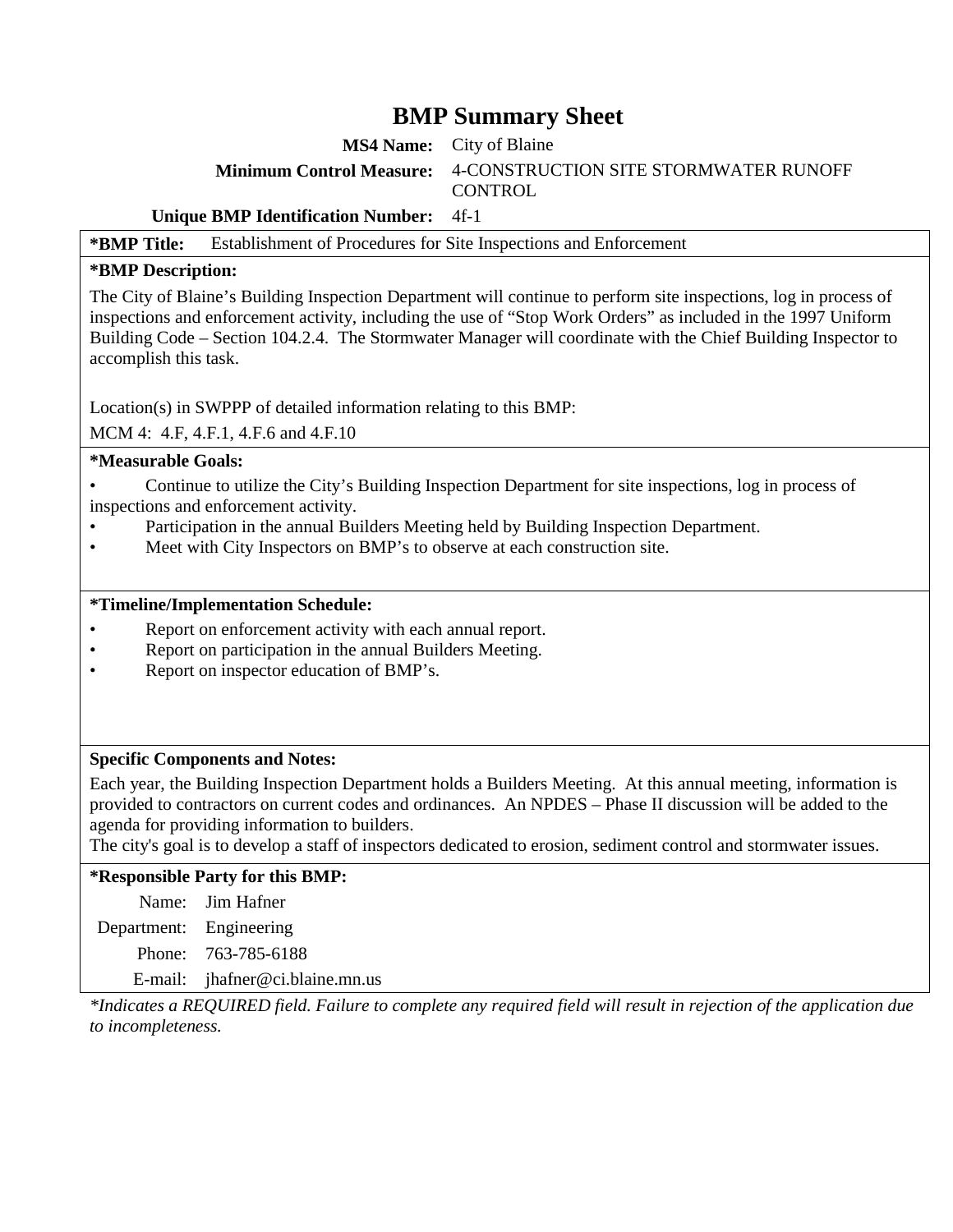**MS4 Name:** City of Blaine

**Minimum Control Measure:** 5-POST-CONSTRUCTION STORMWATER MANAGEMENT IN NEW DEVELOPMENT AND REDEVELOPMENT

#### **Unique BMP Identification Number:** 5a-1

**\*BMP Title:** Development and Implementation of Structural and/or Non-structural BMPs

#### **\*BMP Description:**

The City of Blaine will continue to require the use of detention basins for slowing and cleaning storm water leaving a new development to the predevelopment runoff rate. The City will continue to require topsoil, sod, and seed for turf establishment to stabilize areas disturbed during the construction process. The City will continue to require concrete swales in locations where there is not enough elevation to install a catch basin and storm pipe to discharge into a detention/treatment basin. The City of Blaine will continue to require the use of sump manholes, weirs, stormceptor manholes, and scupper manhole inserts where needed for removal of sediments, oils, and floatables before storm water continues to move through the storm drainage system.

Location(s) in SWPPP of detailed information relating to this BMP:

MCM 5: 5.A, 5.A.1, 5.D, 5.D.1, 5.D.3, 5.D.3.d, 5.E

#### **\*Measurable Goals:**

• Continue to require detention/treatment basins, vegetative cover, concrete swales, and manufactured BMP's with site plan reviews.

- Track number and type of BMP's incorporated into site plans.
- Assess changes in impervious area resulting from new development and redevelopment.
- Track the use of infiltration practices.

#### **\*Timeline/Implementation Schedule:**

Report on number and type of BMP's installed with each annual report.

#### **Specific Components and Notes:**

• City will continue to require Watershed District review of site plans to assist in administration of postconstruction best management practices.

#### **\*Responsible Party for this BMP:**

Name: Jim Hafner

Department: Engineering

Phone: 763-785-6188

E-mail: jhafner@ci.blaine.mn.us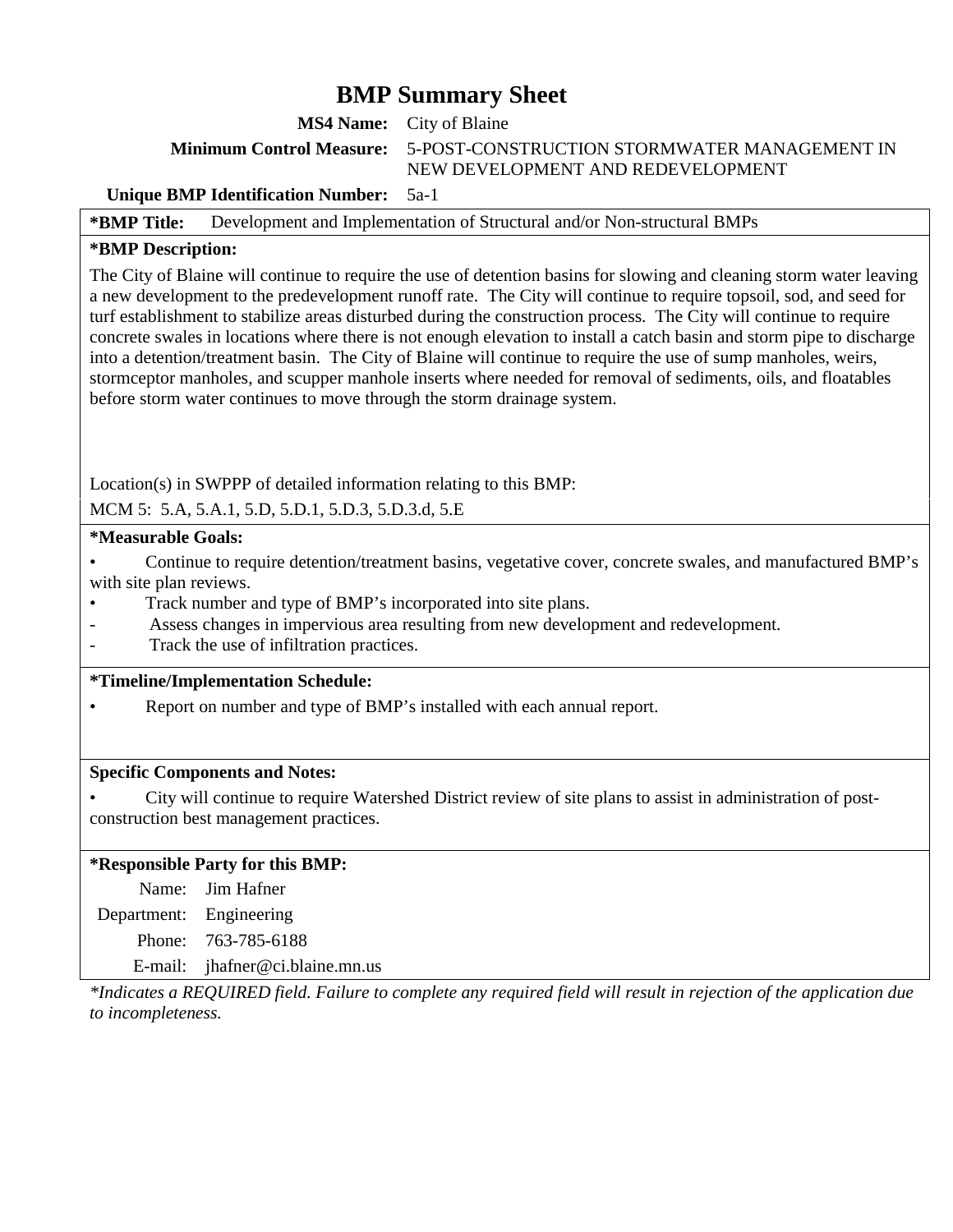**MS4 Name:** City of Blaine

**Minimum Control Measure:** 5-POST-CONSTRUCTION STORMWATER MANAGEMENT IN NEW DEVELOPMENT AND REDEVELOPMENT

#### **Unique BMP Identification Number:** 5b-1

**\*BMP Title:** Regulatory Mechanism to Address Post Construction Runoff from New Development and Redevelopment

#### **\*BMP Description:**

The City will work with the City Attorney to prepare ordinance revisions as needed for City Council approval. The City will analyze existing ordinances that pertain to post-construction stormwater management. The City of Blaine will continue to review site plans for both new development and re-development and incorporate best management practices through Zoning Ordinance requirements, wetland protection requirements, and the City's Tree Preservation Policy.

See 4a-1

Location(s) in SWPPP of detailed information relating to this BMP:

MCM 5: 5.F thru 5.F.2.a

#### **\*Measurable Goals:**

- Review current ordinances.
- Meet with City Attorney to prepare ordinance revisions as needed.
- City Council review and approval of ordinance.

#### **\*Timeline/Implementation Schedule:**

- 2006 Work with City Attorney to prepare ordinance.
- 2007-08 City Council approval of ordinance.
- 2008-09 Start to implement and enforce ordinance.

#### **Specific Components and Notes:**

#### **\*Responsible Party for this BMP:**

Name: Jim Hafner Department: Engineering

Phone: 763-785-6188

E-mail: jhafner@ci.blaine.mn.us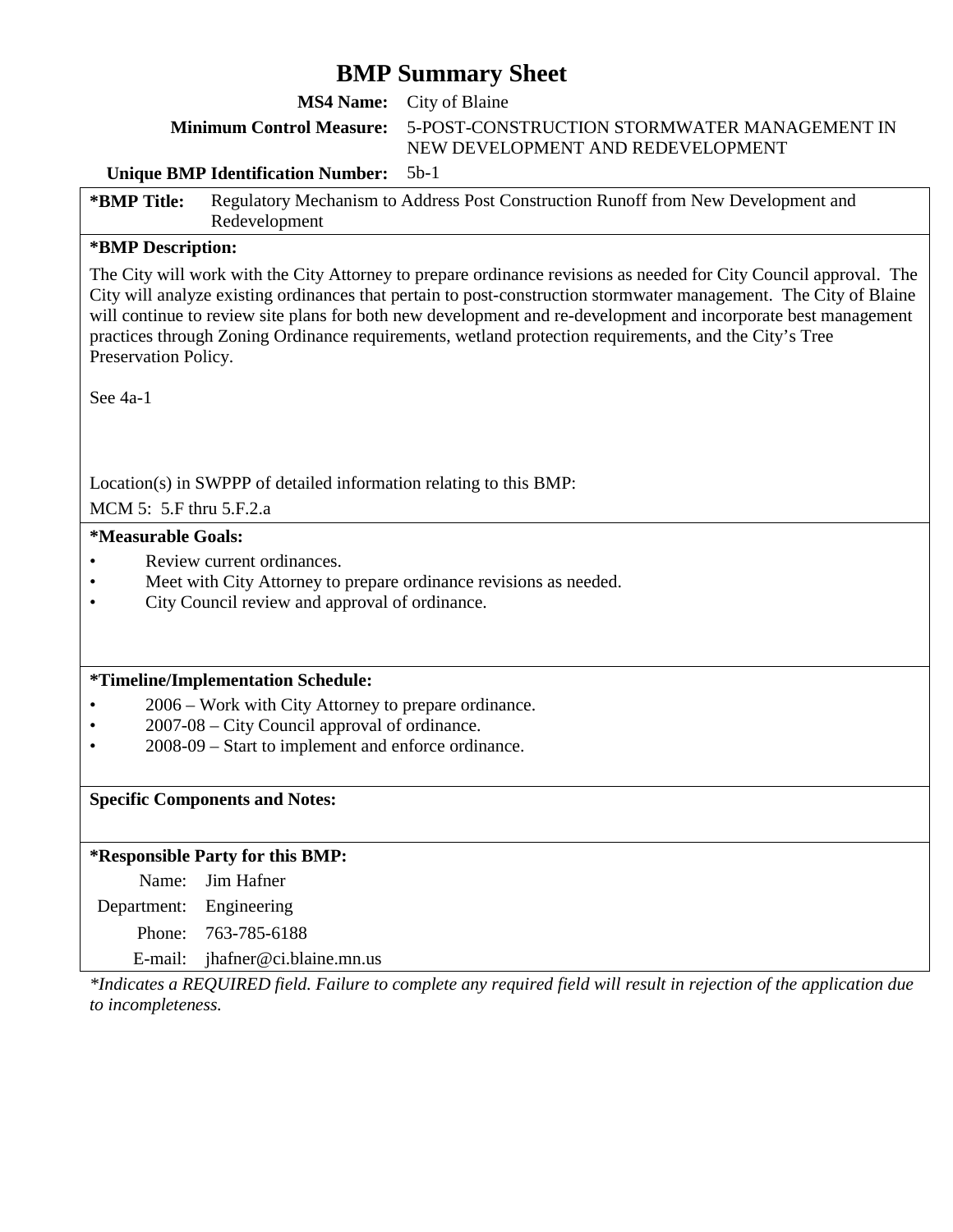**MS4 Name:** City of Blaine

**Minimum Control Measure:** 5-POST-CONSTRUCTION STORMWATER MANAGEMENT IN NEW DEVELOPMENT AND REDEVELOPMENT

**Unique BMP Identification Number:** 5c-1

**\*BMP Title:** Long-term Operation and Maintenance of BMPs

#### **\*BMP Description**

The City of Blaine will inspect best management practices on a regular basis to ensure proper function and implement a regular maintenance program.

Location(s) in SWPPP of detailed information relating to this BMP:

MCM 5: 5.G, 5.G.1

#### **\*Measurable Goals:**

- Number of BMP's inspected.
- Number of BMP's requiring maintenance.
- Inspection and maintenance efforts will be logged for annual reporting.

#### **\*Timeline/Implementation Schedule:**

- Report BMP inspections and maintenance with each annual report.
- 2005 initiated inspections of retention ponds for accumulated sediment relative to potential maintenance.

#### **Specific Components and Notes:**

Best Management Practices requiring inspection and maintenance:

- Detention/treatment basins.
- Concrete swales.
- Sump manholes.
- Weirs.
- Swirl separator/mechanical devices.
- Scupper manhole inserts.

**\*Responsible Party for this BMP:**  Name: Jim Hafner Department: Engineering Phone: 763-785-6188 E-mail: jhafner@ci.blaine.mn.us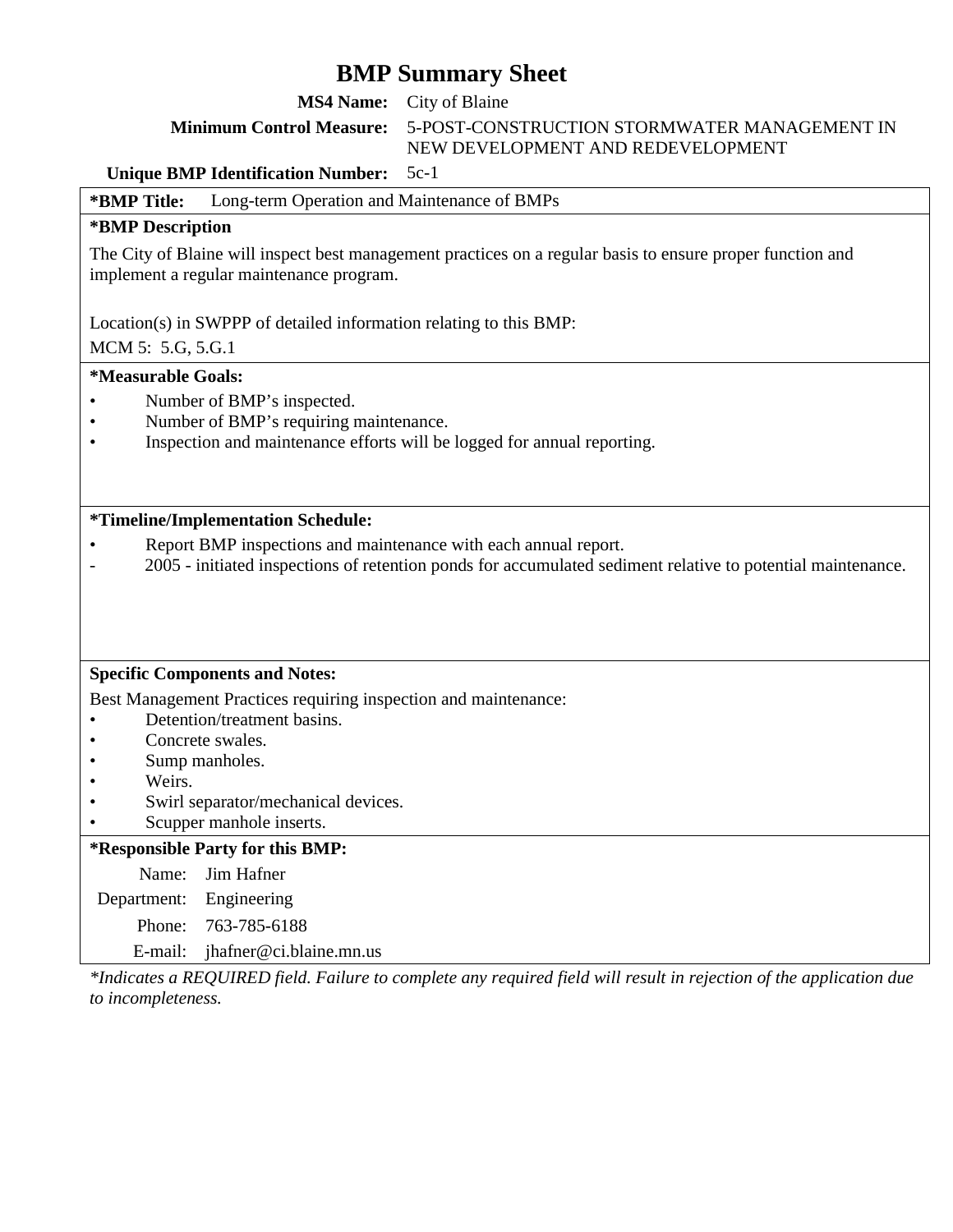|                           | <b>MS4 Name:</b>                                                                                                                      | City of Blaine                                                                                                                                                                                                                                                                                                                                                                                                                                                                                                                                                                     |
|---------------------------|---------------------------------------------------------------------------------------------------------------------------------------|------------------------------------------------------------------------------------------------------------------------------------------------------------------------------------------------------------------------------------------------------------------------------------------------------------------------------------------------------------------------------------------------------------------------------------------------------------------------------------------------------------------------------------------------------------------------------------|
|                           | <b>Minimum Control Measure:</b>                                                                                                       | 6-POLLUTION PREVENTION/GOOD HOUSEKEEPING                                                                                                                                                                                                                                                                                                                                                                                                                                                                                                                                           |
|                           | <b>Unique BMP Identification Number:</b>                                                                                              | $6a-1$                                                                                                                                                                                                                                                                                                                                                                                                                                                                                                                                                                             |
| *BMP Title:               | Municipal Operations and Maintenance Program                                                                                          |                                                                                                                                                                                                                                                                                                                                                                                                                                                                                                                                                                                    |
| *BMP Description:         |                                                                                                                                       |                                                                                                                                                                                                                                                                                                                                                                                                                                                                                                                                                                                    |
|                           |                                                                                                                                       | The City of Blaine will develop and implement an inspection, operation, and maintenance program with a training<br>component. A municipal training program will define expectations on how the City's Public Works employees<br>should carry out their duties to minimize adverse impacts on storm water runoff quality. The program will include<br>information on vehicle maintenance, vehicle washing, parking lot and street sweeping, maintenance of parks and<br>landscaped medians, hazardous materials management, road salt storage and handling, and used oil recycling. |
| MCM 6: 6.A, 6.B           |                                                                                                                                       | Location(s) in SWPPP of detailed information relating to this BMP:                                                                                                                                                                                                                                                                                                                                                                                                                                                                                                                 |
| <i>*Measurable Goals:</i> |                                                                                                                                       |                                                                                                                                                                                                                                                                                                                                                                                                                                                                                                                                                                                    |
|                           | Review existing municipal training programs.<br>Implement new training components.                                                    | Review available training opportunities for areas where additional training is needed.                                                                                                                                                                                                                                                                                                                                                                                                                                                                                             |
|                           | *Timeline/Implementation Schedule:                                                                                                    |                                                                                                                                                                                                                                                                                                                                                                                                                                                                                                                                                                                    |
|                           | 2006 – Review available training opportunities.<br>2007 - Implement new training components.<br>Report on training in annual reports. |                                                                                                                                                                                                                                                                                                                                                                                                                                                                                                                                                                                    |
|                           | <b>Specific Components and Notes:</b>                                                                                                 |                                                                                                                                                                                                                                                                                                                                                                                                                                                                                                                                                                                    |
|                           |                                                                                                                                       | City washes all vehicles indoors. Runoff drains to the sanitary sewer. Traps and drains are cleaned professionally.                                                                                                                                                                                                                                                                                                                                                                                                                                                                |
|                           | *Responsible Party for this BMP:                                                                                                      |                                                                                                                                                                                                                                                                                                                                                                                                                                                                                                                                                                                    |
| Name:                     | Mike Ulrich                                                                                                                           |                                                                                                                                                                                                                                                                                                                                                                                                                                                                                                                                                                                    |
| Department:               | Public Works                                                                                                                          |                                                                                                                                                                                                                                                                                                                                                                                                                                                                                                                                                                                    |
| Phone:                    | 763-785-6167                                                                                                                          |                                                                                                                                                                                                                                                                                                                                                                                                                                                                                                                                                                                    |
| E-mail:                   | mulrich@ci.blaine.mn.us                                                                                                               |                                                                                                                                                                                                                                                                                                                                                                                                                                                                                                                                                                                    |
|                           |                                                                                                                                       | *Indicates a REQUIRED field. Failure to complete any required field will result in rejection of the application due                                                                                                                                                                                                                                                                                                                                                                                                                                                                |

*to incompleteness.*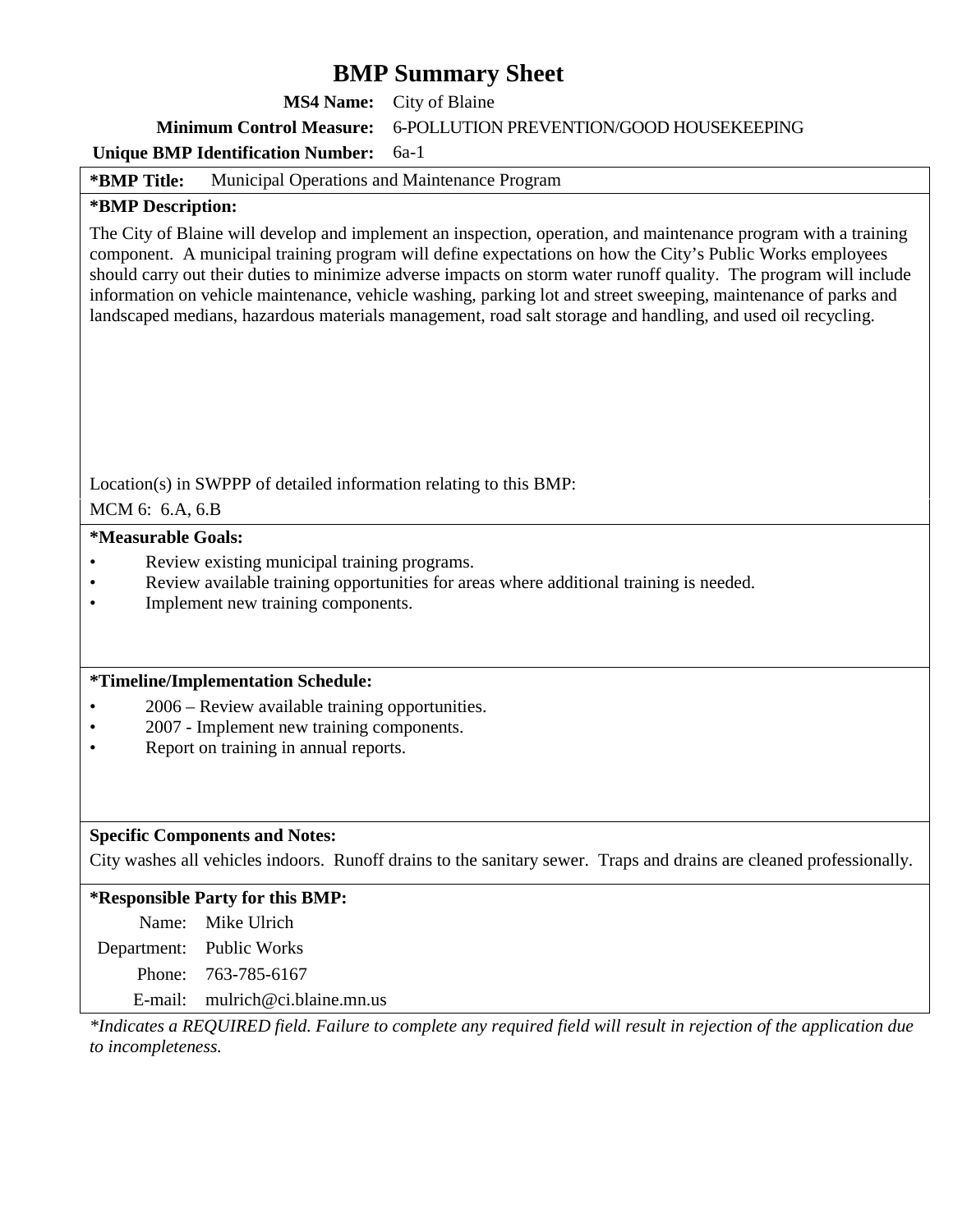| <b>MS4 Name:</b>                                                                                 | City of Blaine                                                                                                                                                                                                                             |
|--------------------------------------------------------------------------------------------------|--------------------------------------------------------------------------------------------------------------------------------------------------------------------------------------------------------------------------------------------|
| <b>Minimum Control Measure:</b>                                                                  | 6-POLLUTION PREVENTION/GOOD HOUSEKEEPING                                                                                                                                                                                                   |
| <b>Unique BMP Identification Number:</b>                                                         | $6a-2$                                                                                                                                                                                                                                     |
| Street Sweeping**<br>*BMP Title:                                                                 |                                                                                                                                                                                                                                            |
| *BMP Description:                                                                                |                                                                                                                                                                                                                                            |
| swept more than once per year.                                                                   | City of Blaine Public Works Department has been following a routine schedule of street sweeping for several years.<br>Beginning in April and continuing through the fall, the city streets are swept on a rotating basis. Most streets are |
| Location(s) in SWPPP of detailed information relating to this BMP:                               |                                                                                                                                                                                                                                            |
| MCM 6: 6.B.1.c                                                                                   |                                                                                                                                                                                                                                            |
| <i>*Measurable Goals:</i>                                                                        |                                                                                                                                                                                                                                            |
| Reported in annual report.<br>Reduced amounts of sediment and debris in gutters.                 |                                                                                                                                                                                                                                            |
| *Timeline/Implementation Schedule:<br>Annual schedule of street sweeping from April through Oct. |                                                                                                                                                                                                                                            |
|                                                                                                  |                                                                                                                                                                                                                                            |
|                                                                                                  |                                                                                                                                                                                                                                            |
| <b>Specific Components and Notes:</b><br>at other times when conditions allow.                   | In 2005 an additional street sweeper was added to the city fleet. Sweepers operate from April through October and                                                                                                                          |
| *Responsible Party for this BMP:                                                                 |                                                                                                                                                                                                                                            |
| Mike Ulrich<br>Name:                                                                             |                                                                                                                                                                                                                                            |
| <b>Public Works</b><br>Department:                                                               |                                                                                                                                                                                                                                            |
| 763-785-6167<br>Phone:                                                                           |                                                                                                                                                                                                                                            |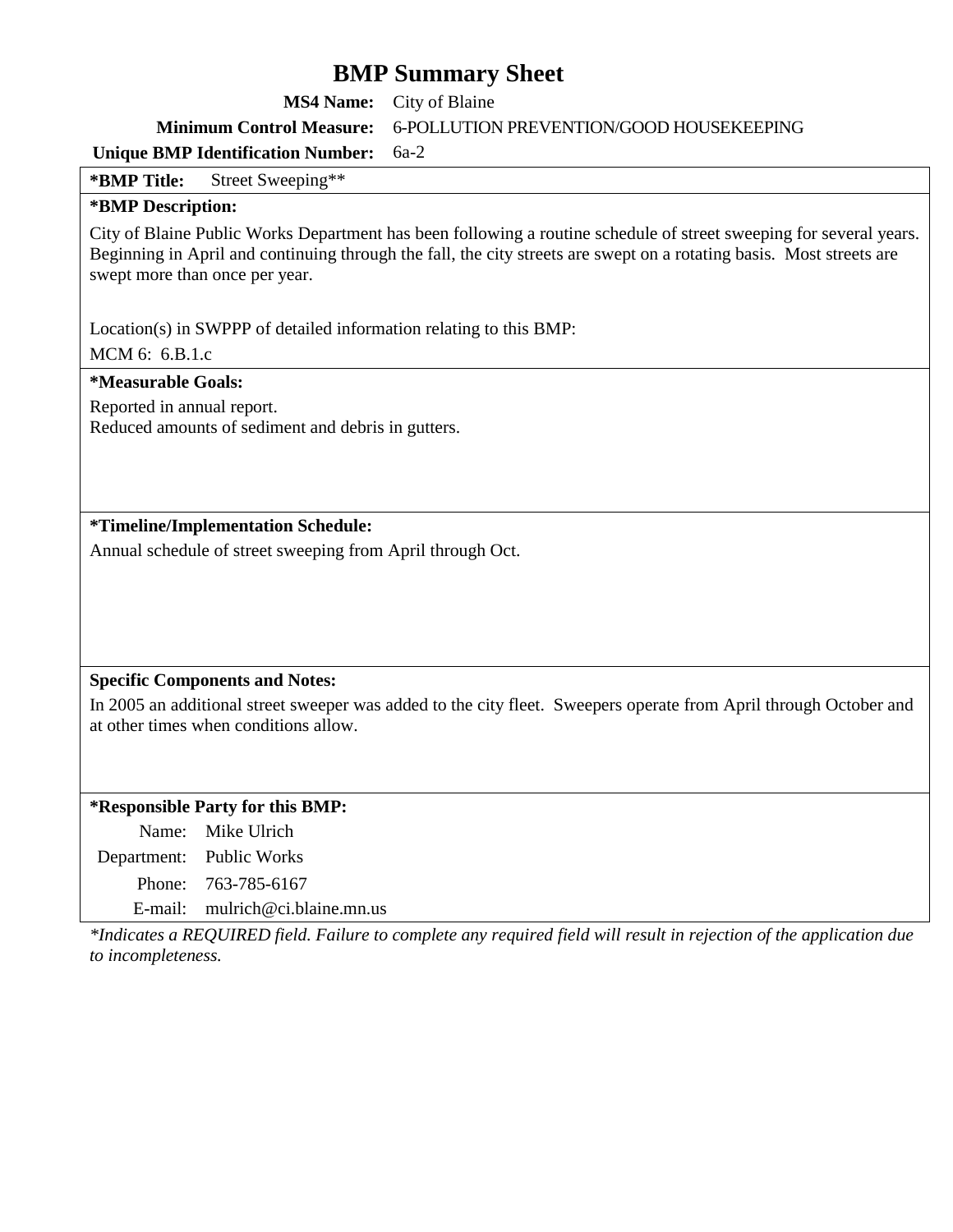|                                |                                                               | <b>BIMP Summary Sheet</b>                                                                                         |
|--------------------------------|---------------------------------------------------------------|-------------------------------------------------------------------------------------------------------------------|
|                                | <b>MS4 Name:</b>                                              | City of Blaine                                                                                                    |
|                                | <b>Minimum Control Measure:</b>                               | 6-POLLUTION PREVENTION/GOOD HOUSEKEEPING                                                                          |
|                                | <b>Unique BMP Identification Number:</b>                      | $6b-2$                                                                                                            |
| *BMP Title:                    |                                                               | Annual Inspection of all Pollution control Devices                                                                |
| *BMP Description:              |                                                               |                                                                                                                   |
|                                | Vacuum trucks are utilized to remove sediment from the sumps. | Structural pollution control devices are currently inspected at least once per year for accumulation of sediment. |
| MCM 6: 6.B.2, 6.B.2.a          |                                                               | Location(s) in SWPPP of detailed information relating to this BMP:                                                |
| <i>*Measurable Goals:</i>      |                                                               |                                                                                                                   |
| Activity is reported annually. |                                                               | Reduced levels of accumulated sediment in structural control devices.                                             |
|                                |                                                               |                                                                                                                   |
|                                |                                                               |                                                                                                                   |
|                                | *Timeline/Implementation Schedule:                            |                                                                                                                   |
|                                |                                                               | Program is on going. Frequency will be assessed as system expands due to deveolpment within the city.             |
|                                |                                                               |                                                                                                                   |
|                                |                                                               |                                                                                                                   |
|                                |                                                               |                                                                                                                   |
|                                |                                                               |                                                                                                                   |
|                                | <b>Specific Components and Notes:</b>                         |                                                                                                                   |
|                                |                                                               |                                                                                                                   |
|                                |                                                               |                                                                                                                   |
|                                |                                                               |                                                                                                                   |
|                                | *Responsible Party for this BMP:                              |                                                                                                                   |
| Name:                          | Mike Ulrich                                                   |                                                                                                                   |
| Department:                    | <b>Public Works Director</b>                                  |                                                                                                                   |
| Phone:                         | 763-785-6167                                                  |                                                                                                                   |
| E-mail:                        | mulrich@ci.blaine.mn.us                                       |                                                                                                                   |
| $*I_2$ diagram                 | $_{c}$ DEOUDED $f_{c}$ , 11 Explorate equal to some proper    | $d$ field will negate in<br>$\mathcal{L}$ $\mathcal{L}$                                                           |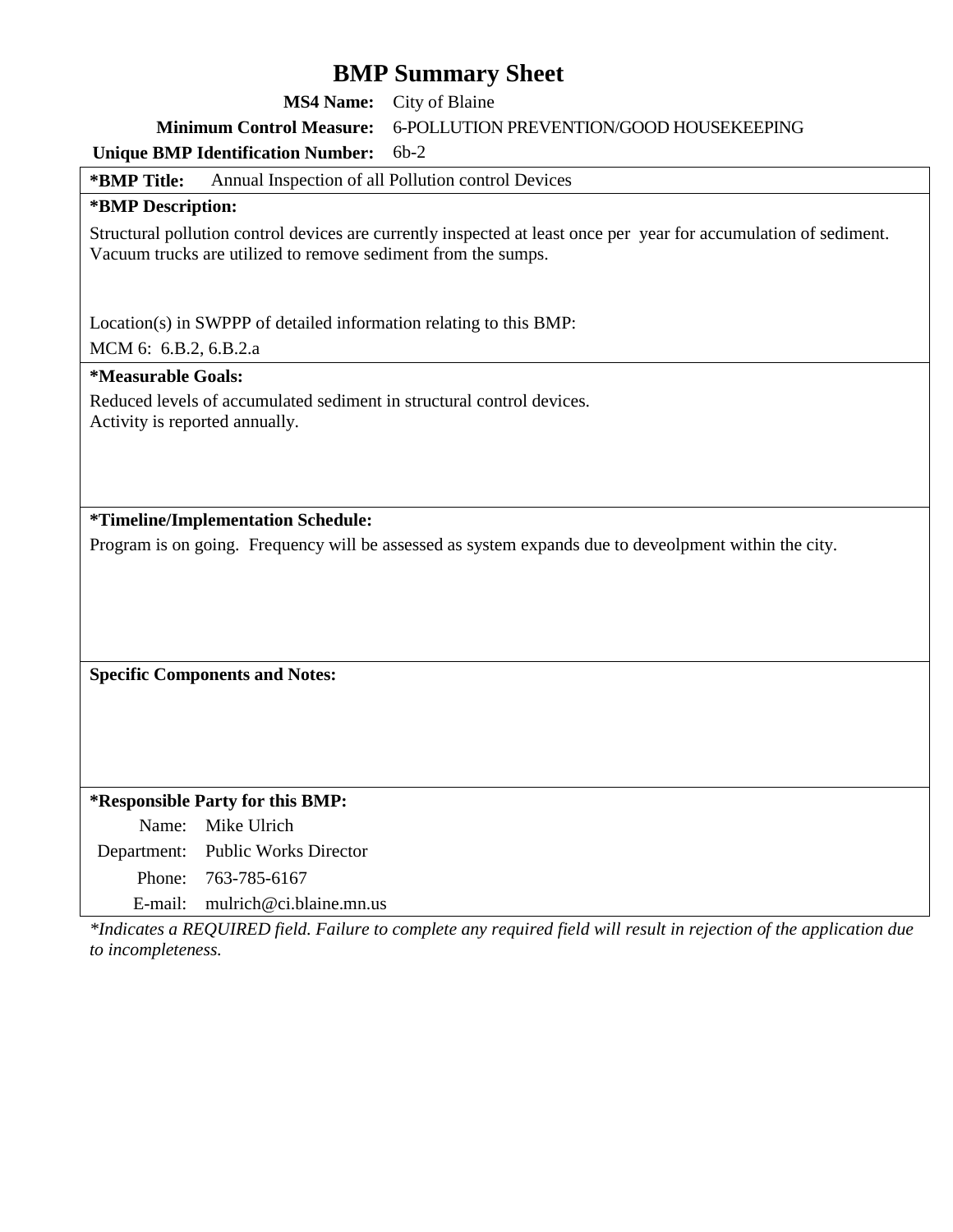**MS4 Name:** City of Blaine

**Minimum Control Measure:** 6-POLLUTION PREVENTION/GOOD HOUSEKEEPING

#### **Unique BMP Identification Number:** 6b-3

**\*BMP Title:** Inspection of a Minimum of 20 percent of the MS4 Outfalls, Sediment Basins, and Ponds Each Year on a Rotating Basis

#### **\*BMP Description:**

The City of Blaine will develop and implement an inspection, maintenance, and tracking system for structural pollution controls, outfalls, storm pipe, ditches, catch basins, manholes, sediment basins, and ponds. Results of inspection and maintenance operations will be summarized in annual reports.

Location(s) in SWPPP of detailed information relating to this BMP:

MCM 6: 6.B.3

#### **\*Measurable Goals:**

- Develop and implement an inspection, maintenance, and tracking system.
- Summarize results of inspection and maintenance operations in annual reports for structural pollution
- controls, storm pipe, ditches, catch basins, and manholes, and 20% of outfalls, sediment basins, and ponds. Add additional FTE's to Public Works staff, dedicated to stormwater tasks.

#### **\*Timeline/Implementation Schedule:**

• Report annually on inspections and maintenance of all structural pollution controls, storm pipe, ditches, catch basins, and manholes.

• Report annually on inspection and maintenance of 20% of outfalls, sediment basins, and ponds. Begin increase of Public Works staff in 2007.

#### **Specific Components and Notes:**

A stormwater utility fee is being proposed for the city. If adopted by the City Council there will be a dedicated revenue stream to finance an increase in public works personnel assigned to the stormwater inspections and repairs.

#### **\*Responsible Party for this BMP:**

Name: Mike Ulrich Department: Public Works

Phone: 763-785-6167

E-mail: mulrich@ci.blaine.mn.us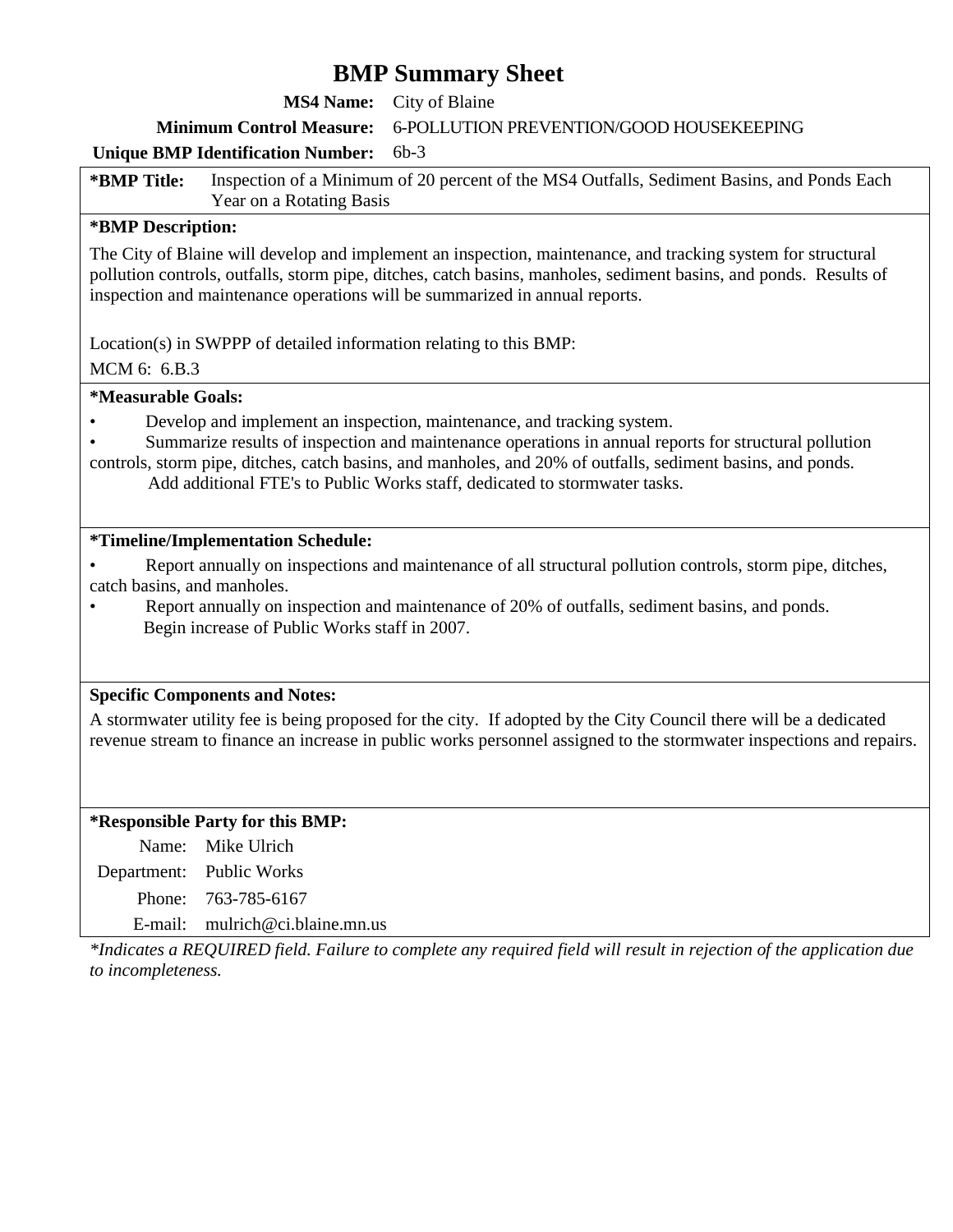**MS4 Name:** City of Blaine

**Minimum Control Measure:** 6-POLLUTION PREVENTION/GOOD HOUSEKEEPING

#### **Unique BMP Identification Number:** 6b-4

**\*BMP Title:** Annual Inspection of all Exposed Stockpile, Storage and Material Handling Areas

#### **\*BMP Description:**

Stockpiles of salt and salt/sand mix are stored under a structure with a roof. Any other stockpiles that do not have indoor or covered storage areas are protected with silt fence, temporary seeding or other alternatives as appropriate for the material and term of storage. Handling areas are routinely maintained to prevent transport of materials from the site.

Location(s) in SWPPP of detailed information relating to this BMP:

MCM 6: 6.B.1.f, 6.B.1.g

#### **\*Measurable Goals:**

Reduce amounts of materials being stored under exposed conditions. Expand covered salt storage and cold storage facilities to accomplish the previous goal.

#### **\*Timeline/Implementation Schedule:**

Expanded facilities are scheduled for 2006-07.

#### **Specific Components and Notes:**

The city has purchased a former salvage yard and is in the process of reclaiming the site. This will provide the needed location for the expansion of the Public Works facilities that will include stockpiles and seasonal storage. Appropriate protection measures will be incorporated into the design of the redeveloped site.

#### **\*Responsible Party for this BMP:**

| Name: Mike Ulrich                 |
|-----------------------------------|
| Department: Public Works          |
| Phone: 763-785-6167               |
| E-mail: $mulrich@ci.blaine.mn.us$ |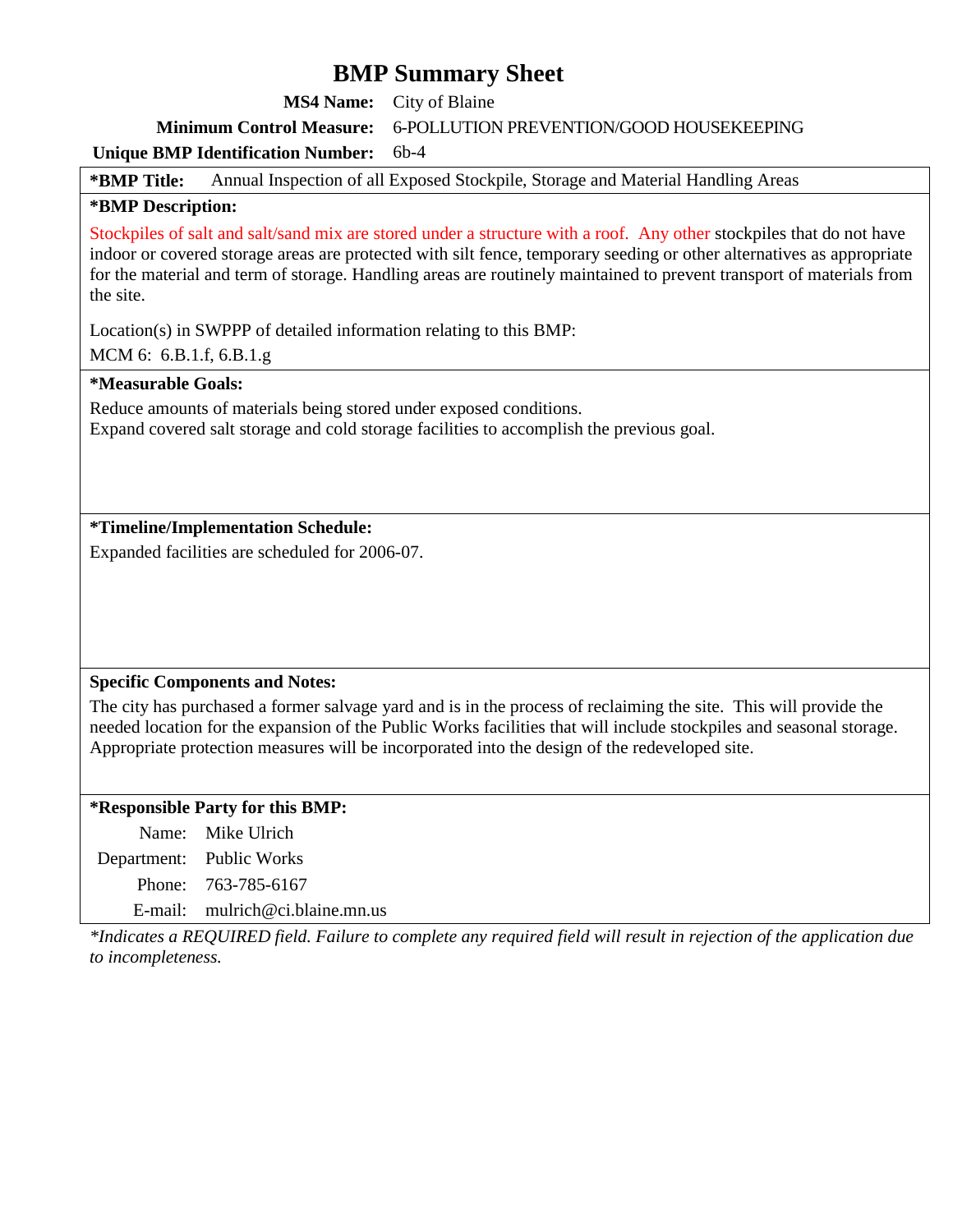**MS4 Name:** City of Blaine

**Minimum Control Measure:** 6-POLLUTION PREVENTION/GOOD HOUSEKEEPING

#### **Unique BMP Identification Number:** 6b-5

**\*BMP Title:** Inspection Follow-up Including the Determination of Whether Repair, Replacement, or Maintenance Measures are Necessary and the Implementation of the Corrective Measures

#### **\*BMP Description:**

Currently, Public Works is understaffed and proactive repairs are completed at a minimal level. The city is proposing adoption of a stormwater utility fee to provide additional revenue to include the hiring of additional FTEs, allowing the development of a proactive schedule of maintenance and repairs. This schedule would achieve maintenance, repair and replacement of storm sewer devices in a more efficient manner.

See 6b-3

Location(s) in SWPPP of detailed information relating to this BMP:

MCM 6: 6.B.4

#### **\*Measurable Goals:**

Fewer emergency repair calls.

The storm sewer infrastructure maintained in a more serviceable condition.

#### **\*Timeline/Implementation Schedule:**

2007 - begin hiring additional FTEs for public works 2008 - hire additional FTEs (projected)

#### **Specific Components and Notes:**

Public Works maintains a log of all repairs and maintenance work performed each year. This will provide a baseline for development of a proactive inspection and maintenance program.

#### **\*Responsible Party for this BMP:**

Name: Mike Ulrich

Department: Public Works Director

Phone: 763-785-6167

E-mail: mulrich@ci.blaine.mn.us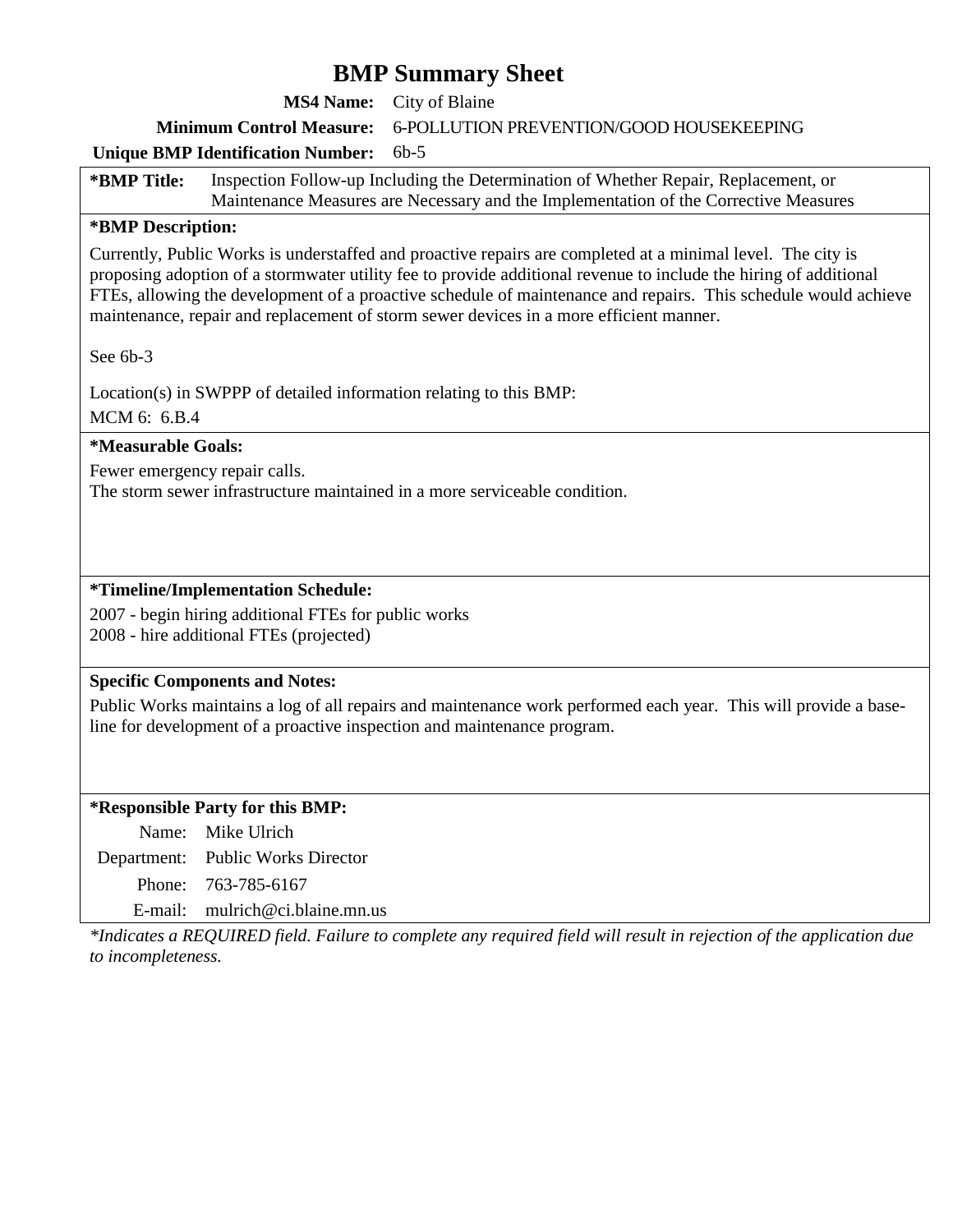**MS4 Name:** City of Blaine

**Minimum Control Measure:** 6-POLLUTION PREVENTION/GOOD HOUSEKEEPING

#### **Unique BMP Identification Number:** 6b-6

**\*BMP Title:** Record Reporting and Retention of all Inspections and the Responses to the Inspections

#### **\*BMP Description:**

A record is kept of all calls received relative to problems with the storm sewer system. All inspections and maintenance work are recorded so they can be charged to the appropriate budget accounts. These records are then used to generate an annual report of all inspection, maintenance and repair activity.

Location(s) in SWPPP of detailed information relating to this BMP:

MCM 6: 6.B.6

#### **\*Measurable Goals:**

Record of all calls received from the public.

Work orders generated for maintenance or repair work by public works. Annual report to city council and MPCA.

#### **\*Timeline/Implementation Schedule:**

Records kept on a daily basis. Reports filed annually.

#### **Specific Components and Notes:**

All calls are recorded in a log and include the response and associated repair work perfromed.

#### **\*Responsible Party for this BMP:**

Name: Mike Ulrich

Department: Public Works

Phone: 763-785-6167

E-mail: mulrich@ci.blaine.mn.us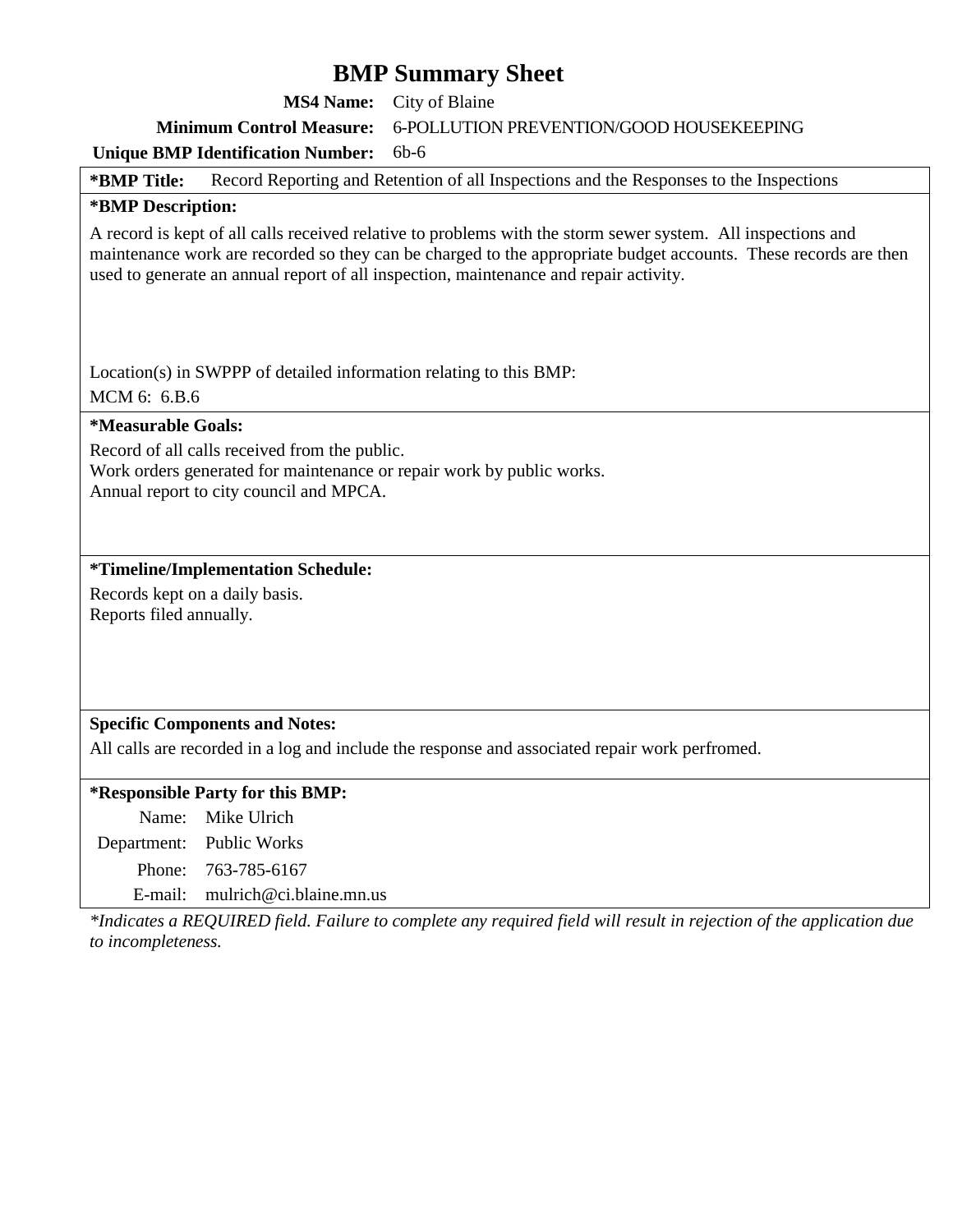| <b>MS4 Name:</b>                                                                                                                                         | City of Blaine                                                                                                                                                                                                                                                                                                                           |
|----------------------------------------------------------------------------------------------------------------------------------------------------------|------------------------------------------------------------------------------------------------------------------------------------------------------------------------------------------------------------------------------------------------------------------------------------------------------------------------------------------|
| <b>Minimum Control Measure:</b>                                                                                                                          | 6-POLLUTION PREVENTION/GOOD HOUSEKEEPING                                                                                                                                                                                                                                                                                                 |
| <b>Unique BMP Identification Number:</b>                                                                                                                 | $6b-7$                                                                                                                                                                                                                                                                                                                                   |
| *BMP Title:<br><b>Evaluation of Inspection Frequency</b>                                                                                                 |                                                                                                                                                                                                                                                                                                                                          |
| *BMP Description:                                                                                                                                        |                                                                                                                                                                                                                                                                                                                                          |
| annually and what can be done on a less frequent basis.                                                                                                  | The city is proposing a city-wide assessment of the storm sewer system to determine the need for repair or<br>replacement. This assessment will also be utilized to establish a schedule of inspections and maintenance for<br>proactive upkeep of the system. Once this is complete it will be determined what needs to be accomplished |
| Location(s) in SWPPP of detailed information relating to this BMP:<br>MCM 6: 6.B.4, 6.B.5                                                                |                                                                                                                                                                                                                                                                                                                                          |
| <i>*Measurable Goals:</i>                                                                                                                                |                                                                                                                                                                                                                                                                                                                                          |
| Complete assessment of the storm sewer system.<br>Evaluate the data collected in the assessment.<br>Establish frequency for various O&M activities.      |                                                                                                                                                                                                                                                                                                                                          |
| *Timeline/Implementation Schedule:                                                                                                                       |                                                                                                                                                                                                                                                                                                                                          |
| Adopt stormwater utility fee - 2006<br>Conduct city-wide assessment - 2007<br>Develop maintenance and inspection plan - 2008<br>Implement plan - 2008-09 | Estimated schedule based on City Council approval of the proposed stormwater utility fee:                                                                                                                                                                                                                                                |
| <b>Specific Components and Notes:</b>                                                                                                                    |                                                                                                                                                                                                                                                                                                                                          |
| *Responsible Party for this BMP:                                                                                                                         |                                                                                                                                                                                                                                                                                                                                          |
| Mike Ulrich<br>Name:                                                                                                                                     |                                                                                                                                                                                                                                                                                                                                          |
| Public Works<br>Department:                                                                                                                              |                                                                                                                                                                                                                                                                                                                                          |
| Phone:<br>763-785-6167                                                                                                                                   |                                                                                                                                                                                                                                                                                                                                          |
| mulrich@ci.blaine.mn.us<br>E-mail:                                                                                                                       |                                                                                                                                                                                                                                                                                                                                          |
| to incompleteness.                                                                                                                                       | *Indicates a REQUIRED field. Failure to complete any required field will result in rejection of the application due                                                                                                                                                                                                                      |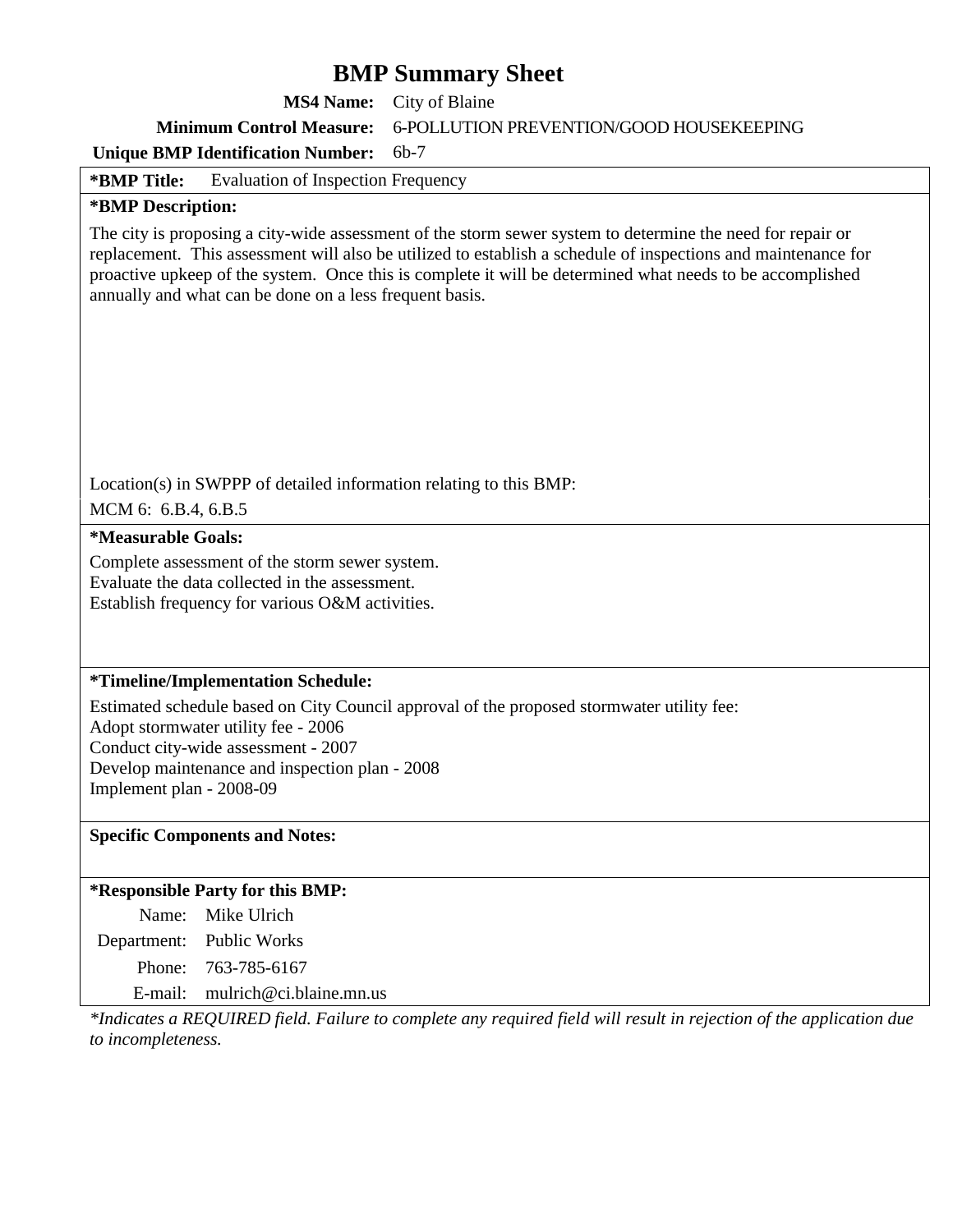**MS4 Name:** City of Blaine

**Minimum Control Measure:** 6-POLLUTION PREVENTION/GOOD HOUSEKEEPING

#### **Unique BMP Identification Number:** 6c-1

**\*BMP Title:** Nondegradation for Selected MS4s

#### **\*BMP Description:**

The City will prepare a Loading Assessment and Nondegradation Report as per Part X. Appendix D. Sections B & C of the MS4 General Permit. The City will follow the public participation process as per Part X. Appendix D. Section D of the MS4 General Permit. After consideration of the input received during the public participation process, the City will prepare and submit the materials required in Part X. Appendix D. Section E of the MS4 General Permit.

During the MPCA review, notice, and preliminary determination processes, the City will work with the MPCA, if appropriate, to respond to comments and/or revise the submittal materials to prepare them for final approval.

After final determination by the MPCA, the City will modify the SWPPP as per the approved submittal materials and as needed to meet the nondegradation requirements.

Location(s) in SWPPP of detailed information relating to this BMP:

MCM 6.C

#### **\*Measurable Goals:**

1. The City will prepare and submit materials to meet the requirements listed above.

2. The City will respond to and coordinate with the MPCA, as appropriate, during the MPCA review, notice, and preliminary determination processes.

3. Modify the SWPPP as per the approved modifications and as needed to meet the nondegradation requirements.

#### **\*Timeline/Implementation Schedule:**

Listed numbers below correspond to the Measurable Goals listed above

1. The City will prepare and submit the required materials listed above by October 1, 2007.

2. The City will respond to and coordinate with the MPCA, as appropriate, during the MPCA review, notice, and preliminary determination processes.

3. After the submittal materials are approved by the MPCA, the City will modify the SWPPP, as per the approved modifications and as needed to meet the nondegradation requirements, in a timely manner.

#### **Specific Components and Notes:**

#### **\*Responsible Party for this BMP:**

Name: Jim Hafner Department: Engineering Phone: 763-785-6188

E-mail: jhafner@ci.blaine.mn.us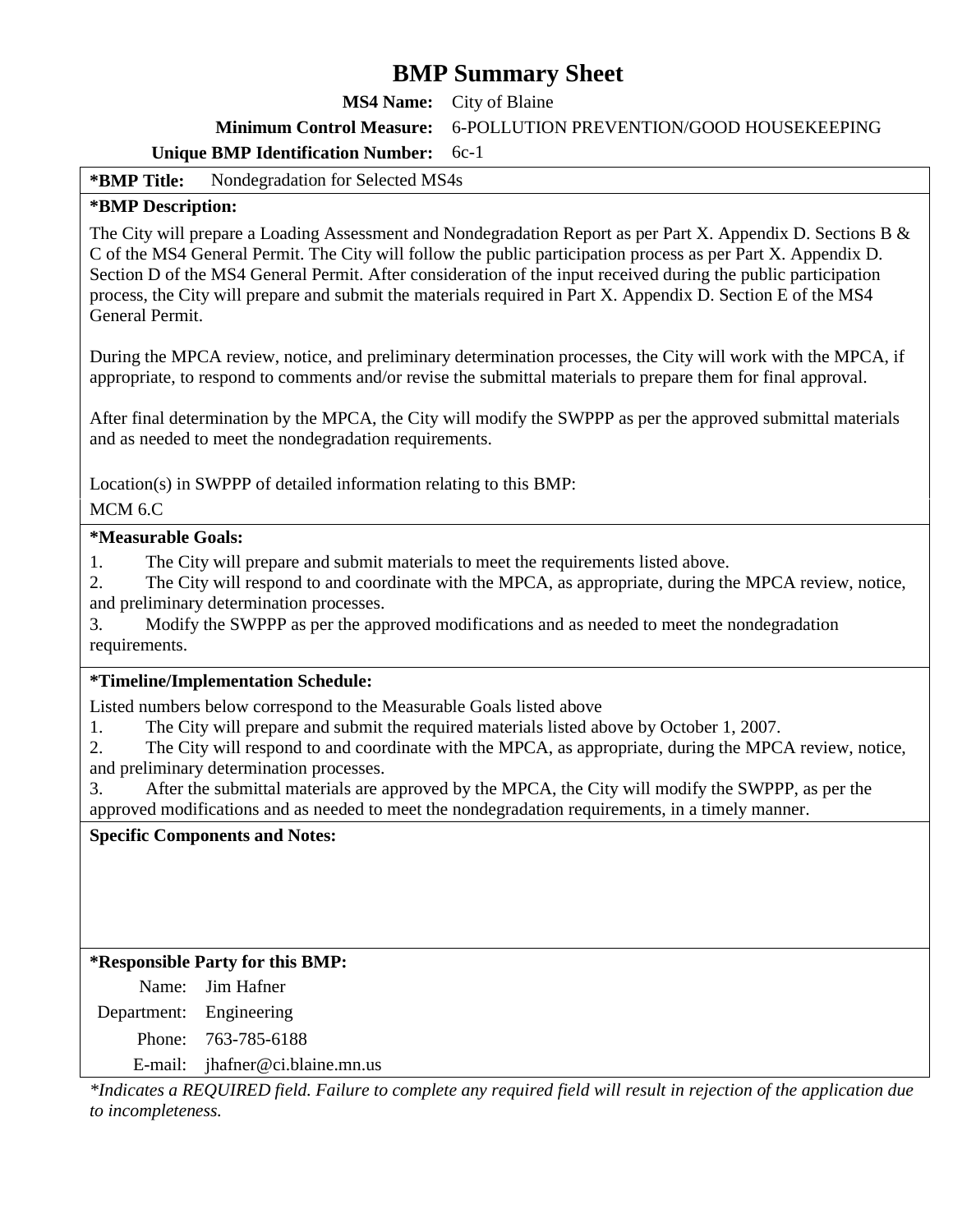**MS4 Name:** City of Blaine

**Minimum Control Measure:** 6-POLLUTION PREVENTION/GOOD HOUSEKEEPING

#### **Unique BMP Identification Number:** 6c-2

**\*BMP Title:** Response to Listing of Impaired Water(s)

#### **\*BMP Description:**

This BMP is to address stormwater discharge from the City of Blaine MS4 to those receiving waters listed as an impaired water by the MPCA, as required in Part IV.D of the MS4 Permit. A process is described here by which the City of Blaine will review the Impaired Waters List each time a new list is published to determine if an impaired water is within the city limits or if the MS4 discharges to one of these impaired waters. For impaired waters that do not currently have an USEPA approved TMDL, this process will determine whether changes are warranted in our SWPPP to reduce the impact of said discharge.

For waters that are impaired only for mercury, only Step 1 of this BMP will be implemented. It is assumed that the City's MS4 discharge does not contribute to the mercury impairment. This assumption also applies to waters with multiple impairments that include mercury. For these waters, only the other non-mercury impairments must be addressed through Steps 2 through 5.

As per 40 CFR 122.2 and 122.3, the measures in this BMP will not be applied to flows from irrigated agriculture or agricultural stormwater runoff within the City's jurisdiction.

The steps included in this BMP will be instigated by one or more of the following trigger events:

- 1.a: the extension of MS4 Permit coverage upon approval of the City's submittal materials and Application by the MPCA Commissioner (if this BMP is already incorporated into the SWPPP)
- 1.b: the incorporation of this BMP into the City's SWPPP after Permit coverage has been extended
- 2: the release of a new 303(d) list of Impaired Waters by the MPCA that is approved by the USEPA.

In **Step 1**, the City will review the Impaired Waters List to determine whether there are any impaired waters located within five miles of the City's boundaries that receive discharge from the City's MS4. Such waters will be identified as "impaired waters of concern". This term is used only for the purposes of this BMP to define the set of impaired waters that must be addressed in the subsequent steps. The City will depend on the 303(d) list of Impaired Waters to make this determination. Where the information in the list is insufficient, the City will contact the MPCA for further clarification.

In **Step 2**, the City will identify the location(s) of discharge(s) from the City's MS4 to the impaired waters of concern identified in Step 1. Discharges may include pipes, outlets, ditches, swales, street gutters, or other discrete conveyances for stormwater runoff. As part of Step 2, the City will also delineate the watershed area within the City's jurisdiction that discharges to each impaired water of concern identified in Step 1.

In **Step 3**, the City will prepare an impaired waters evaluation addressing the hydrology, land use, and other characteristics of each watershed area delineated in Step 2.

In **Step 4**, the City will prepare an impaired waters report. This report will address the results of the steps listed above along with a determination of whether changes to the City's SWPPP are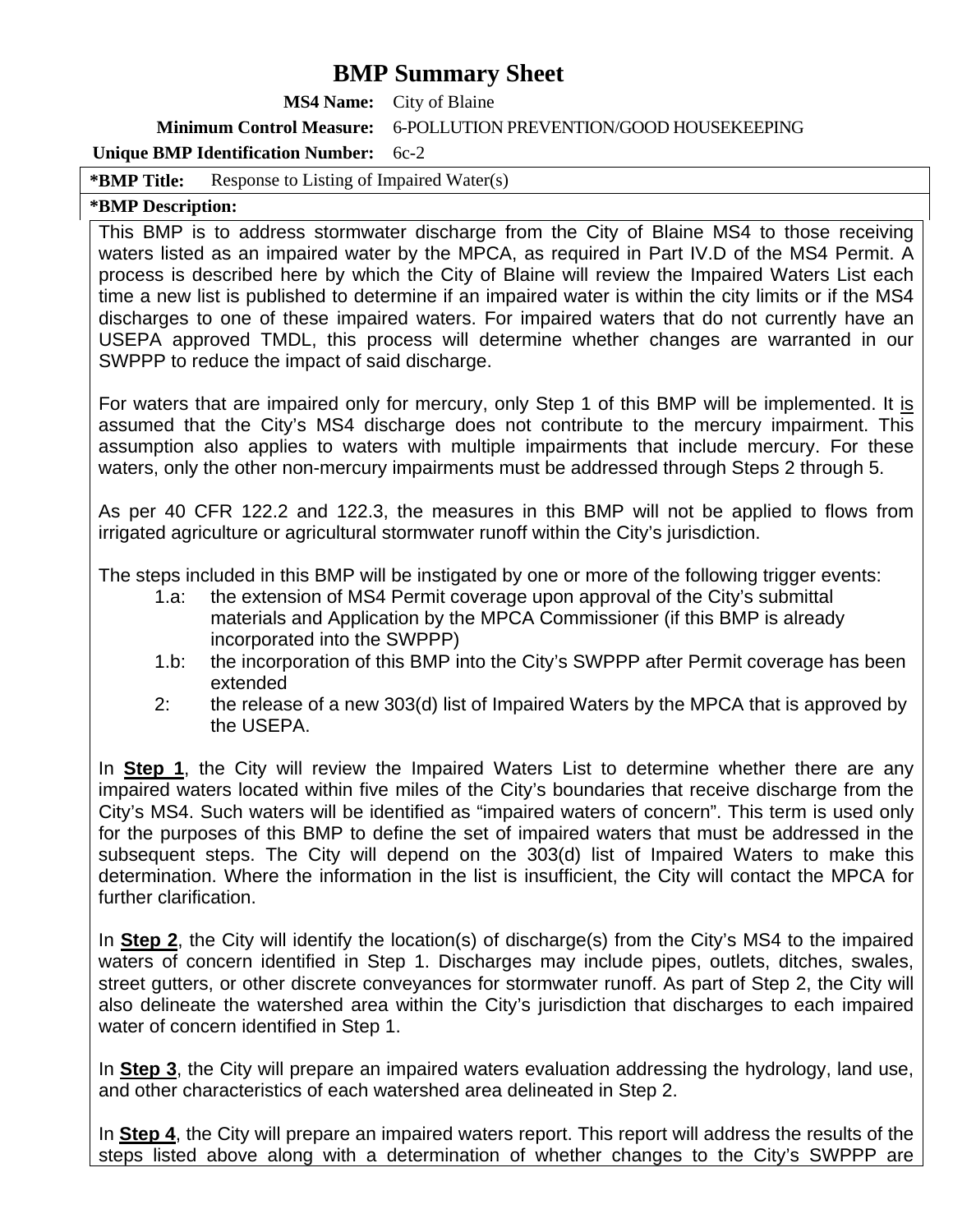warranted to reduce the impact from the City's MS4 stormwater discharge to each impaired water of concern.

In **Step 5**, the City will incorporate the changes identified in the impaired waters report into the City's SWPPP, as per the provisions of the MS4 General Permit regarding SWPPP modifications. The changes to the SWPPP will be reported in the subsequent Annual Report, along with a summary of the process (as listed above) that resulted in the changes.

Location(s) in SWPPP of detailed information relating to this BMP:

**\*Measurable Goals:** 

**Step 1:** Completion of the City's determination whether there are impaired waters of concern

**Step 2:** A map showing the locations of discharges and delineated watershed areas.

**Step 3:** Completion of the impaired waters evaluation

**Step 4:** Completion of the impaired waters report

**Step 5:** Changes to the City's SWPPP, if warranted.

**\*Timeline/Implementation Schedule:** 

**Step 1:** Within 6 months of a trigger event

**Step 2:** Within 6 months of a trigger event

**Step 3:** Within 9 months of a trigger event

**Step 4:** Within12 months of a trigger event

**Step 5:** With 18 months of a trigger event

### **Specific Components and Notes:**

The steps listed in this BMP will be executed in response to the listing of impaired waters. It is likely that these tasks will precede (perhaps by years) the initiation and completion of the TMDL Study and Waste Load Allocation for these impaired waters. The data, information, and understanding of the water quality problems and solutions for the impaired waters will be significantly less at the time of the preparation of these materials than when the TMDL Study and the Waste Load Allocation have been completed. For this reason, the level of analysis and the breadth of the response by the City will be significantly less for the preparation of these materials and modifications to the SWPPP at this time than at the time of the completion of the TMDL Study and the Waste Load Allocation. The City's analysis and response for this BMP will be based on data and information that are readily available at the time.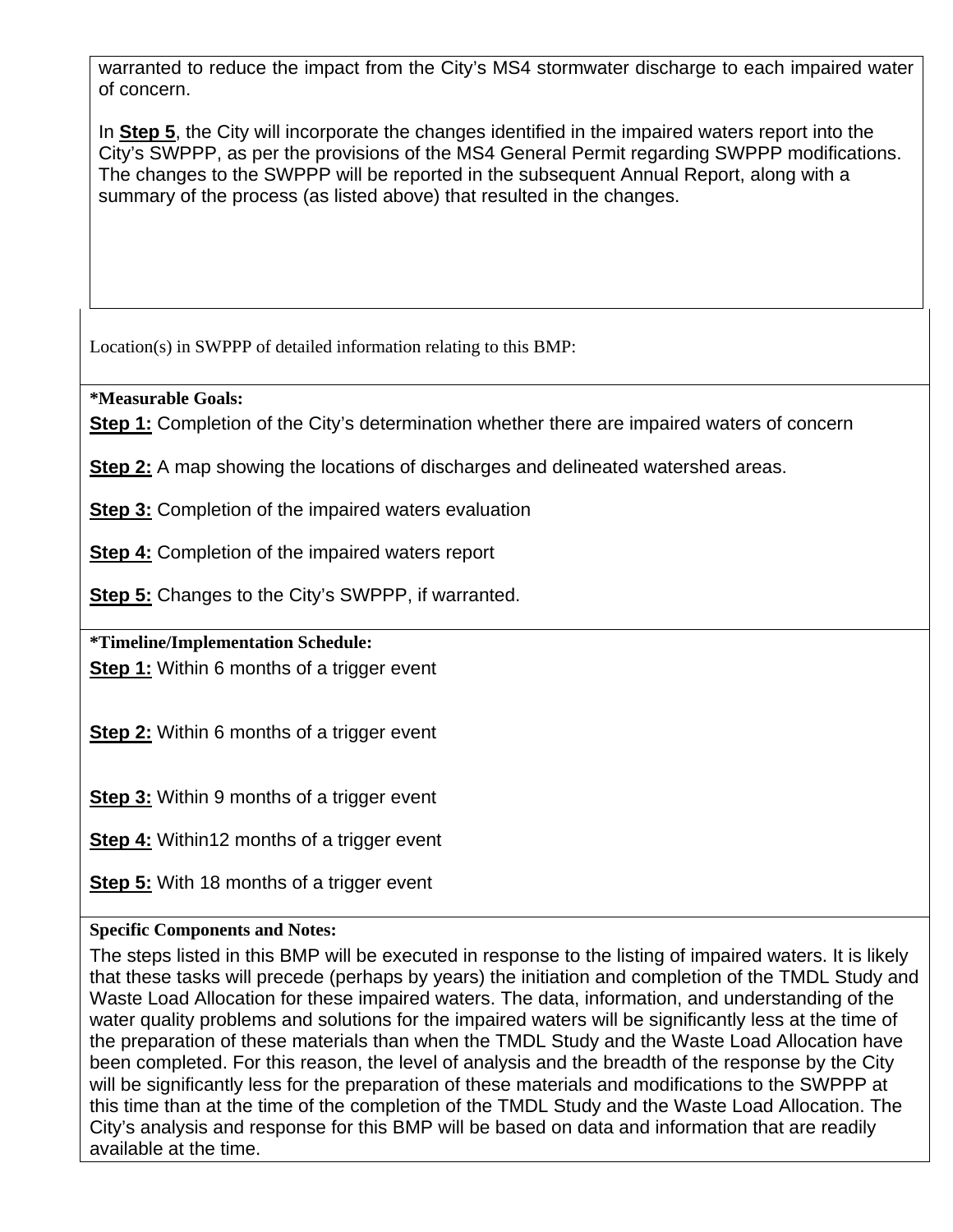#### **\*Responsible Party for this BMP:**

Name: Jim Hafner Department: Engineering Phone: 763-785-6188

E-mail: jhafner@ci.blaine.mn.us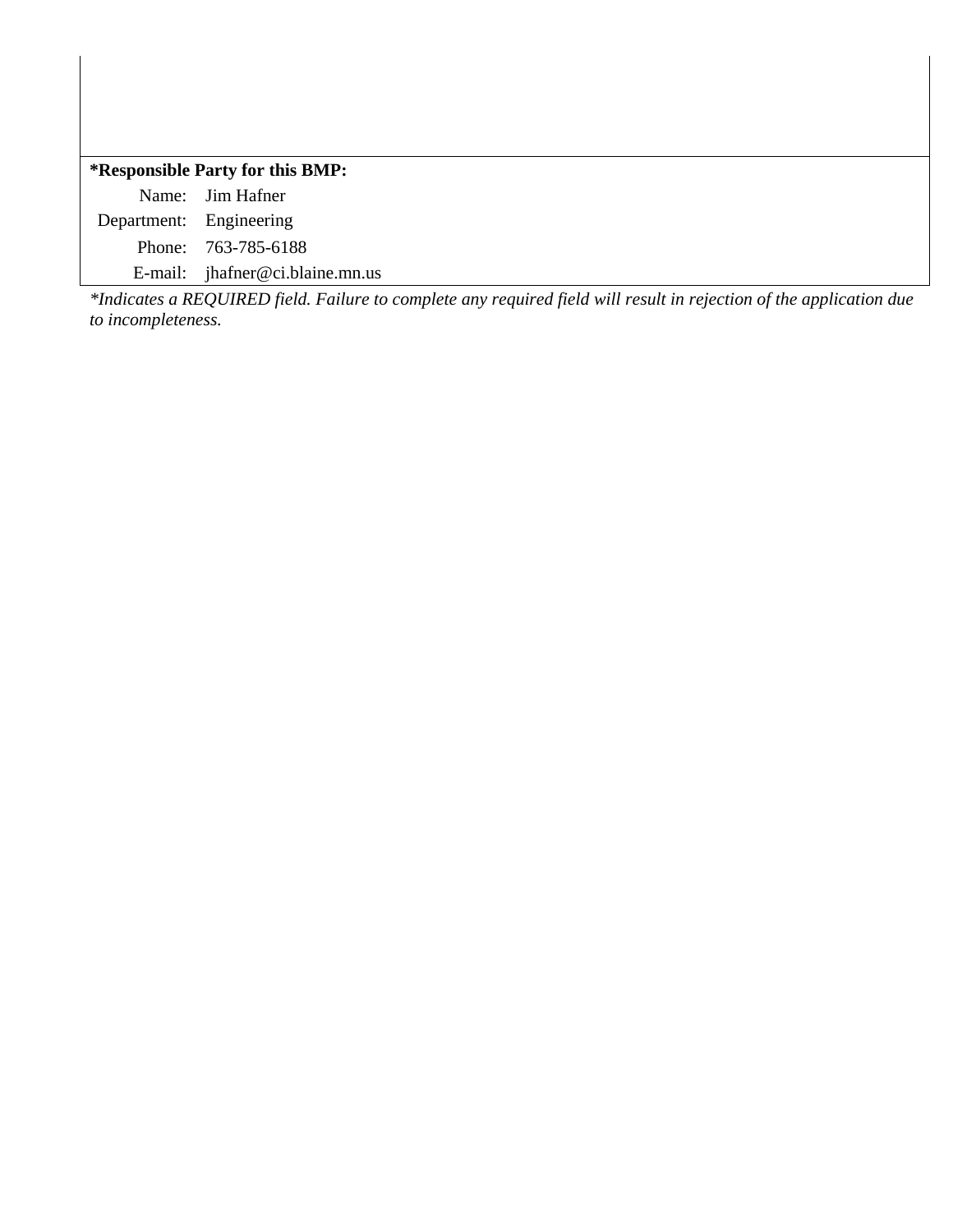### **NPDES PHASE II – BEST MANAGEMENT PRACTICES (BMPs)**

The Guidance Manual from MPCA (page 19 of 97) states that BMP's are schedules of activities, prohibitions of practices, maintenance procedures, and other management practices to prevent or reduce the pollution of "waters of the State." BMP's also include treatment requirements, operating procedures, and practices to control site runoff, spillage or leaks, waste disposal, or drainage from raw material storage.

EPA has stated that for purposes of this permit, BMPs and the achievement of measurable goals are generally the most appropriate form of effluent limitations rather than numeric effluent limitations. EPA and MPCA both recognize that some MS4's are already meeting the minimum control measures. Implementation of BMPs consistent with the provisions of the storm water pollution prevention program constitutes compliance with the standards of reducing pollutants to the "maximum extent practicable."

In preparation of the City of Blaine's Storm Water Pollution Prevention Program, the City is required to include BMPs that control or reduce pollutants that are appropriate for our community. In the development of BMPs, the City must consider:

- 1. the sources of pollutants;
- 2. the potentially polluting activities being conducted in the watershed; and
- 3. the sensitivity of the receiving waters.

In the self-assessment portion of this program, the City of Blaine has shown that consideration has been given to the sources of pollutants, polluting activities, and receiving waters that the City discharges to. The self-assessment portion of this program follows the BMP description sheets.

The following pages will list the City of Blaine's BMPs for each of the six minimum control measures. Each BMP description sheet lists the title of the BMP, a description of the BMP, measurable goals, timeline / implementation schedule, and the responsible department. The measurable goals are to be used to determine the success or benefits of the BMPs. At a minimum, the measurable goals are to contain descriptions of actions the City will take to implement each BMP, what the City anticipates to be achieved by each goal, and the frequency and dates for such action to be taken.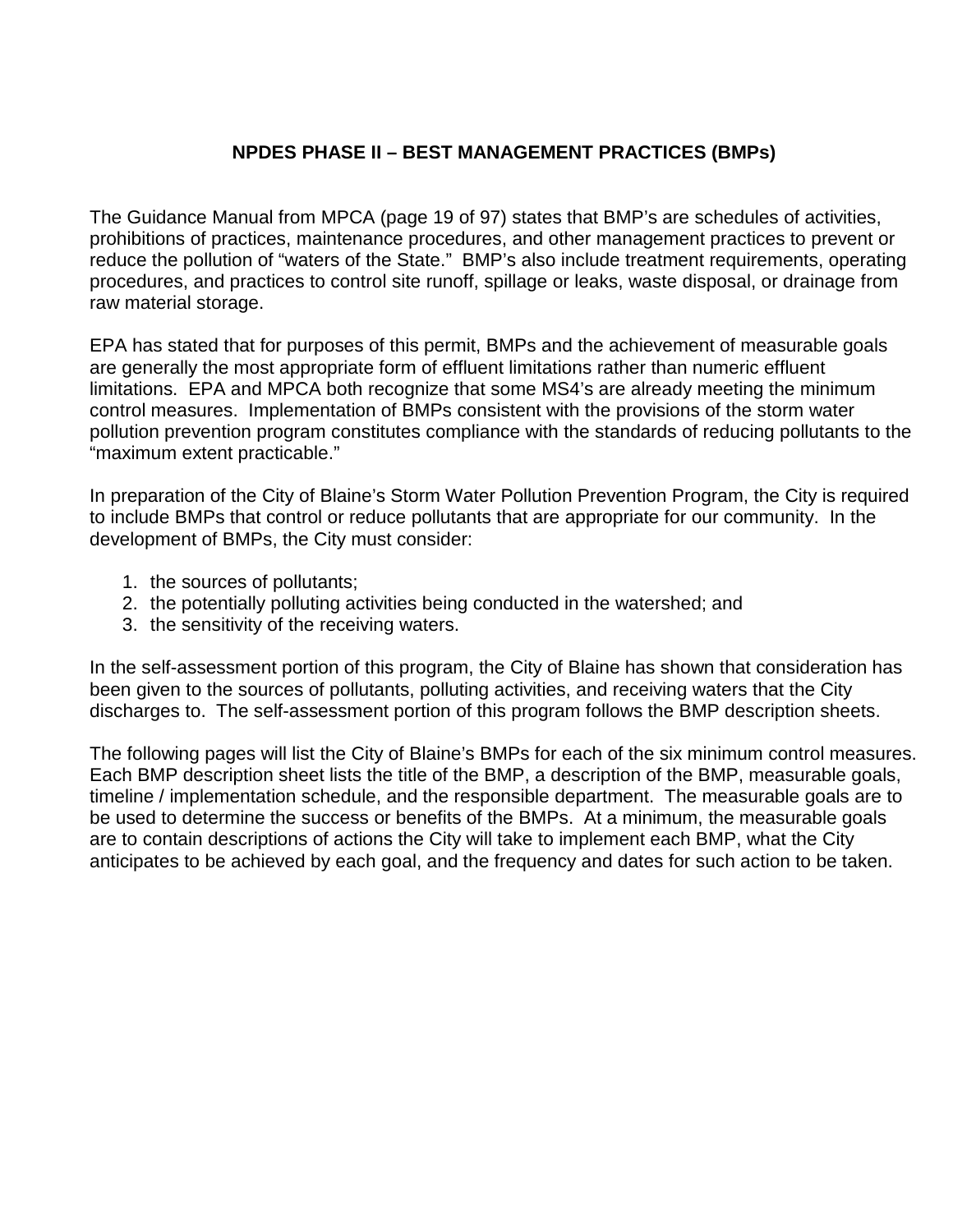# **Minimum Control Measure Summary**

This document summarizes the best management practices (BMPs) selected by the City of Blaine. Each BMP is categorized into one or more minimum control measures to meet the maximum extent practicable standard set in the general permit requirements. Where a BMP addresses more than one minimum control measure, it is listed under the appropriate minimum control measure.

| 1.A.   | Develop and Implement a Public Education Program                                  |
|--------|-----------------------------------------------------------------------------------|
| 1.A.1. | Storm Water Informational Articles in City's Resident Newsletter                  |
| 1.A.2. | Storm Water Informational Articles on City's Business Newsletter                  |
| 1.A.3. | Storm Water Informational Articles on City's Website                              |
| 1.A.4. | Develop Partnership with Watershed Districts for Shared Educational Opportunities |
| 2.B.   | <b>Conduct Annual Public Meeting</b>                                              |

# **Public Education and Outreach**

# **Public Involvement and Participation**

| 1.A.   | Develop and Implement a Public Education Program                                  |
|--------|-----------------------------------------------------------------------------------|
| 1.A.4. | Develop Partnership with Watershed Districts for Shared Educational Opportunities |
| 2.A.   | Follow Applicable Public Notice Requirements                                      |
| 2.B.   | <b>Conduct Annual Public Meeting</b>                                              |
| 2.C.   | Storm Water Section on City Website for Public Questions or Comments              |
| 2.D.   | Initiate Discussion w/ Watershed Districts on Repairing Their Ditch Systems       |

# **Illicit Discharge, Detection and Elimination**

| 3.A.     | Update Existing Storm Sewer System Map                                       |
|----------|------------------------------------------------------------------------------|
| 3.A.1.   | Update Storm Map with Detention and Treatment Ponds, Ditches, and Lakes      |
| 3.A.2.   | Map of Locations of Scuppers, Sump Manholes, Stormceptors, and Weirs in MS4  |
| 3.A.3.   | Keep Storm Sewer Map Current w/Storm Pipes, Catch Basins, and Storm Manholes |
| 3.A.4.   | Map Location of Outfalls and Other Discharge Points Leaving the MS4          |
| 3.B.     | Illicit Discharge and Elimination Ordinance                                  |
| 3.B.1.   | Septic System Mechanisms                                                     |
| 3.B.1.a. | Ordinance Requiring Septic System Inspections at Time of Property Transfer   |
| 3.B.1.b. | Code Requiring Post-Construction Inspections of Septic Systems               |
| 3.B.3.   | Ordinance to Prevent Illegal Dumping                                         |
| 3.C.     | Develop and Implement a Program to Detect/Address Non-Stormwater Discharges  |
| 3.C.1.   | Develop and Implement a Program to Detect and Address Failing Septic Systems |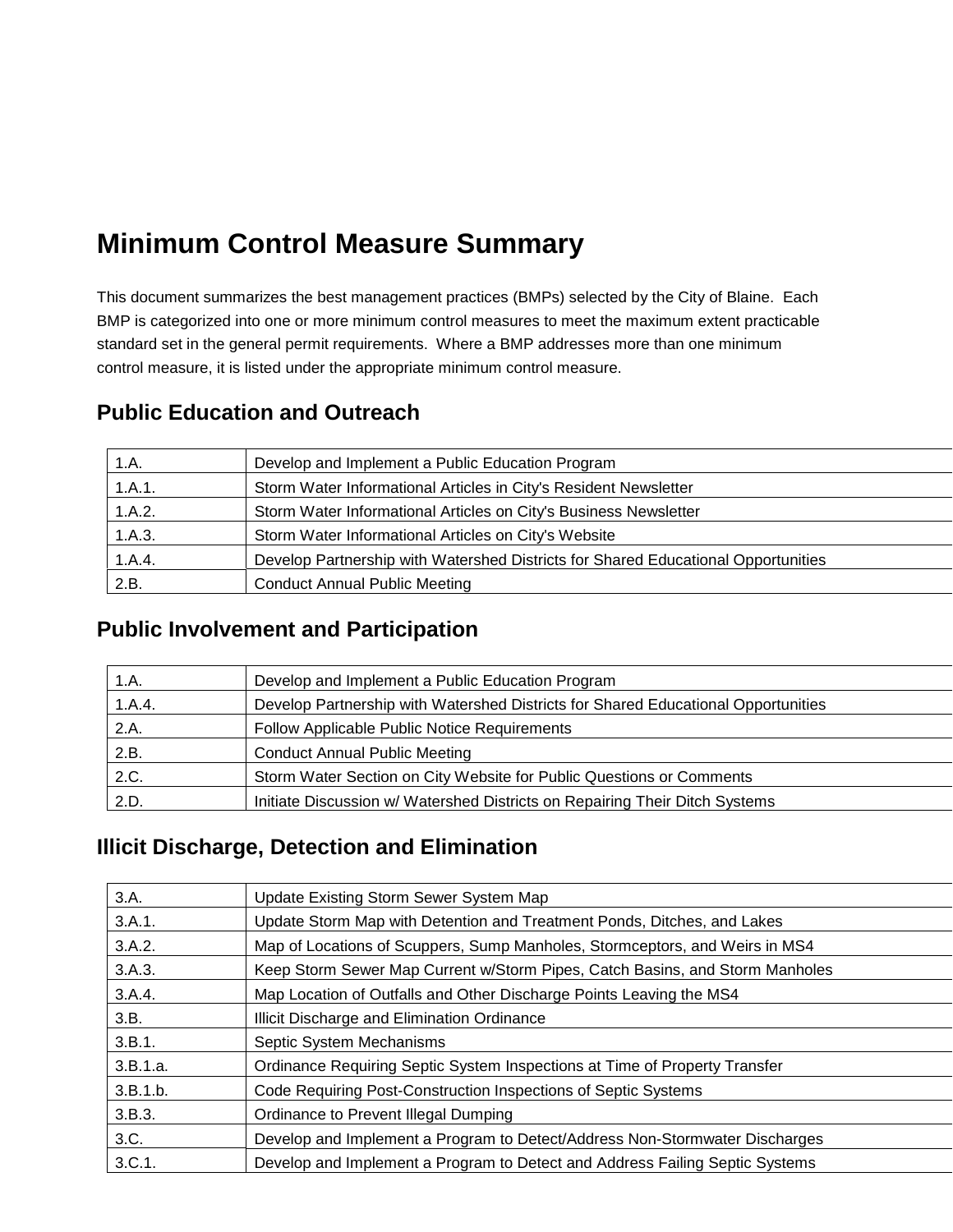| 3.D. | b Develop a Strategy to Inform Employees, Businesses, and Public of Hazards |
|------|-----------------------------------------------------------------------------|
|      | Associated with Illegal Discharges and Improper Disposal of Waste           |

# **Construction Site Runoff Control**

| 4.A.    | <b>Construction Erosion and Sedimentation Control Ordinance</b>                  |
|---------|----------------------------------------------------------------------------------|
| 4.A.1.  | Review Current City Soil Erosion and Sedimentation Control Ordinance             |
| 4.B.    | Implement BWSR's MN Construction Site Erosion and Sediment Control Handbook      |
| 4.C.    | <b>Construction Site Waste Control Issues</b>                                    |
| 4.D.    | Procedures for Site Plan Review                                                  |
| 4.D.1.  | Define Site Plan Review Process                                                  |
| 4.D.2.  | Defined Communication Between Planning, Engineering, and Watershed Districts     |
| 4.D.3.  | Defined Timeline for Review and Comment Process                                  |
| 4.D.4.  | Integration Process for Plans and City of Blaine Natural Resources Inventory     |
| 4.D.5.  | Review Process by Wetland, Erosion, Forestry, and Hydrology Specialists          |
| 4.E.    | <b>Public Non Compliance Complaints and Reports</b>                              |
| 4.E.1.  | Develop a Receipt Log For Construction Site Issues and Complaints                |
| 4.F.    | Site Inspection and Enforcement                                                  |
| 4.F.1.  | Develop Criteria for Site Inspections within the City Project Scope              |
| 4.F.6.  | Develop Log to Track Inspections and Enforcement Activity in Support of Program  |
| 4.F.10. | Develop and Enforce Stop Work Order for Constr Sites Not in Compliance w/Program |

# **Post Construction Runoff Control**

| 5.A.     | <b>Detention</b>                                                             |
|----------|------------------------------------------------------------------------------|
| 5.A.1.   | <b>Detention Ponds</b>                                                       |
| 5.D.     | Stabilization                                                                |
| 5.D.1.   | <b>Vegetative Cover</b>                                                      |
| 5.D.3.   | Structural                                                                   |
| 5.D.3.d. | Concrete Swale from Curb Opening to Normal Water Level in Receiving Basin    |
| 5.E.     | Manufactured BMP's - Sump Manholes, Weirs, Stormceptor, Scupper MH Inserts   |
| 5.F.     | <b>Post-Construction Runoff Ordinance</b>                                    |
| 5.F.1.   | Development / Re-development Review for Stormwater Management & Use of BMP's |
| 5.F.1.a. | Zoning Ordinance - Performance Standards                                     |
| 5.F.1.c. | <b>Wetland Protection Requirements</b>                                       |
| 5.F.1.d. | <b>Tree Preservation Policy</b>                                              |
| 5.F.1.f. | Minimum Pervious Area Required - Landscape Areas/Building & Parking Setbacks |
| 5.F.2.   | <b>System Planning</b>                                                       |
| 5.F.2.a. | Comprehensive Water Resource Management Plan                                 |
| 5.G.     | <b>BMP Operation and Maintenance</b>                                         |
| 5.G.1.   | BMP Inspections and Maintenance on a Regular Basis                           |
|          |                                                                              |

# **Pollution Prevention and Good Housekeeping**

| $6.A$ .<br>Develop & Implement an Operation and Maintenance Program w/Training Component |  |
|------------------------------------------------------------------------------------------|--|
|------------------------------------------------------------------------------------------|--|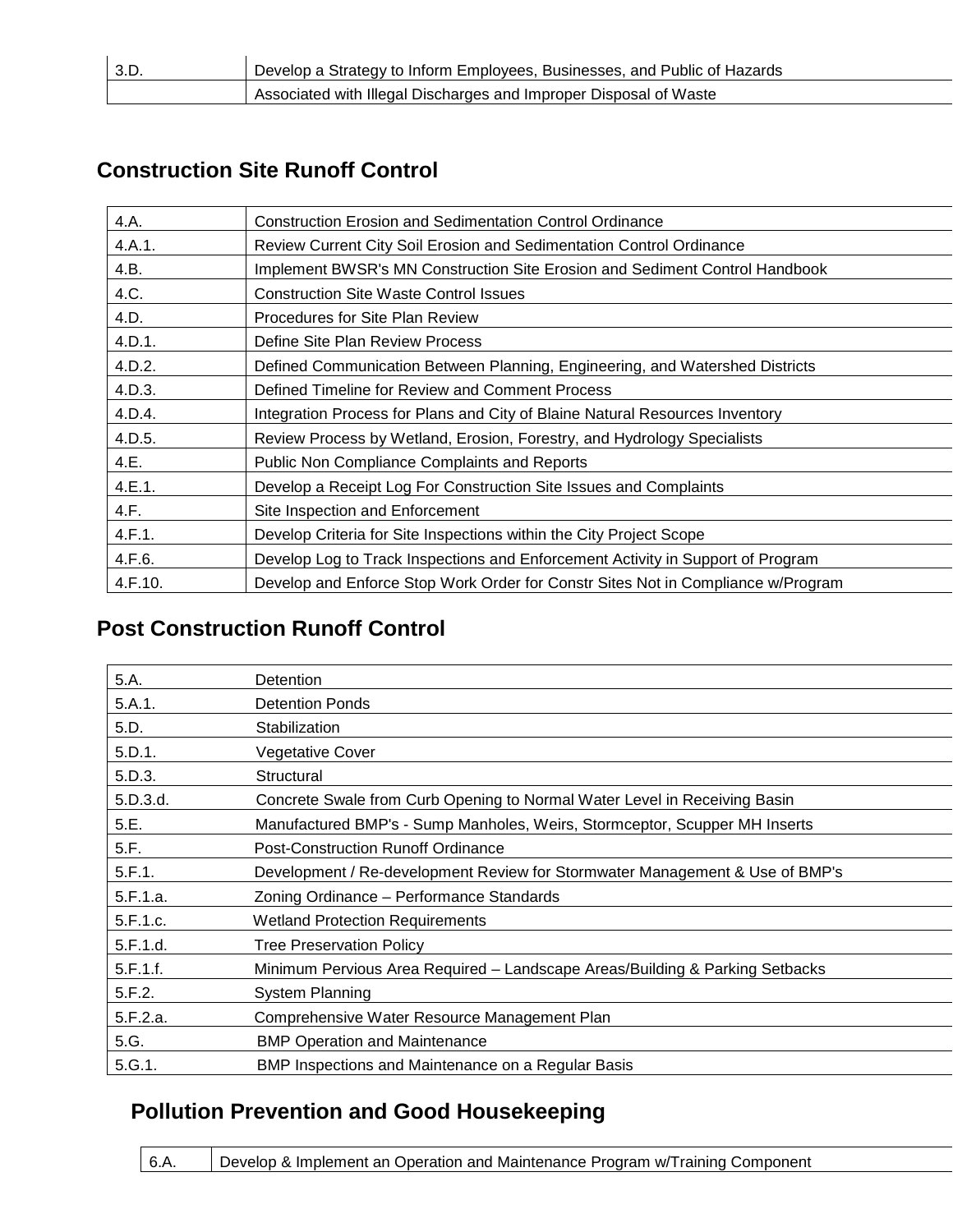| 6.B.     | Additional Requirements: Operation, Maintenance, and Inspection Activities        |
|----------|-----------------------------------------------------------------------------------|
| 6.B.1.   | Operate and Maintain the MS4 to Minimize Discharge of Pollutants                  |
| 6.B.1.a. | Automobile Maintenance                                                            |
| 6.B.1.b. | Vehicle Washing                                                                   |
| 6.B.1.c. | Parking Lot and Street Cleaning                                                   |
| 6.B.1.e. | Landscaping and Lawn Care - Park Space and Landscaped Medians                     |
| 6.B.1.f. | Hazardous Materials Management                                                    |
| 6.B.1.g. | Road Salt Storage and Handling                                                    |
| 6.B.1.h. | <b>Used Oil Recycling</b>                                                         |
| 6.B.2    | <b>Inspect Annually All Structural Pollution Controls</b>                         |
| 6.B.2.a. | Establish an Inspection Program                                                   |
| 6.B.3.   | Inspect 20% of MS4 Outfalls, Sediment Basins, and Ponds                           |
| 6.B.3.a. | Establish an Inspection Program                                                   |
| 6.B.4.   | Determine Need for Maintenance of Structural Controls, Outfalls, Basins and Ponds |
| 6.B.4.a. | Storm Drainage System Cleaning - Storm Pipe, Ditches, Catch Basins, Manholes      |
| 6.B.5.   | Summary of Results in Annual Report                                               |
| 6.B.6.   | Establish a Record Keeping System to Track Activities                             |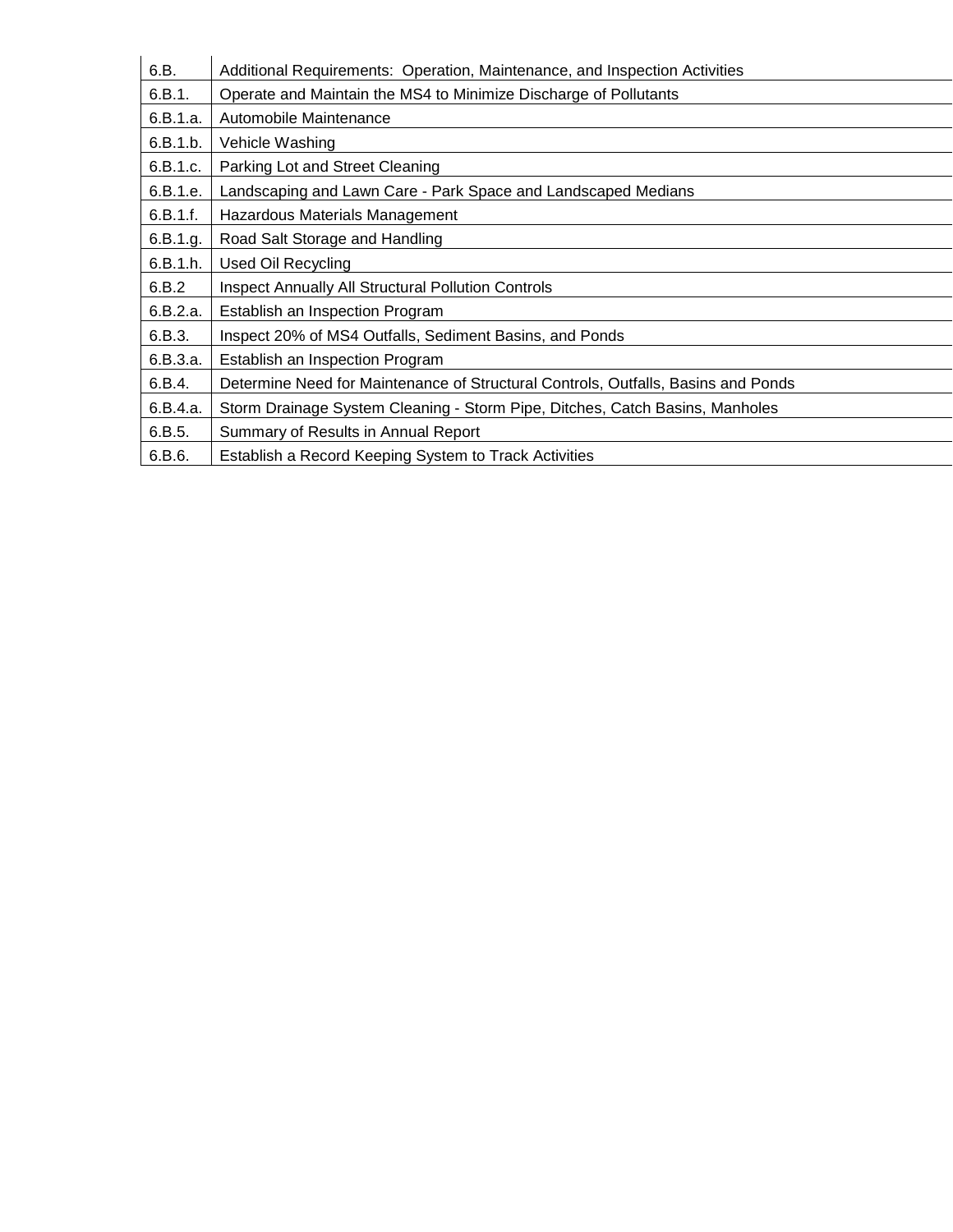# **MINIMUM CONTROL MEASURE NO. 1**

# **PUBLIC EDUCATION AND OUTREACH**

The goal of this minimum control measure is to implement a public education program. The EPA states that an informed and knowledgeable community is crucial to success of a storm water management program. Public understanding of the program will help foster greater compliance as the public becomes aware of personal responsibilities expected of them and others in the community. Information will be provided to the public on individual actions that they can take to protect or improve the quality of area waters.

The MPCA Guidance Manual for MS4's General Permit requires each City to:

- 1. Implement a public education program to distribute educational materials to the community.
- 2. Implement an education program that addresses each Minimum Control Measure.
- 3. For each control measure, the education program must identify the audience, educational goals, activities to be used, activity implementation plans, and performance measures.
- 4. Describe how the education program is coordinated with and makes effective use of other entities storm water education programs.
- 5. Hold one public meeting per year to address the SWPPP annual report. (See Minimum Control Measure No. 2 for this BMP.)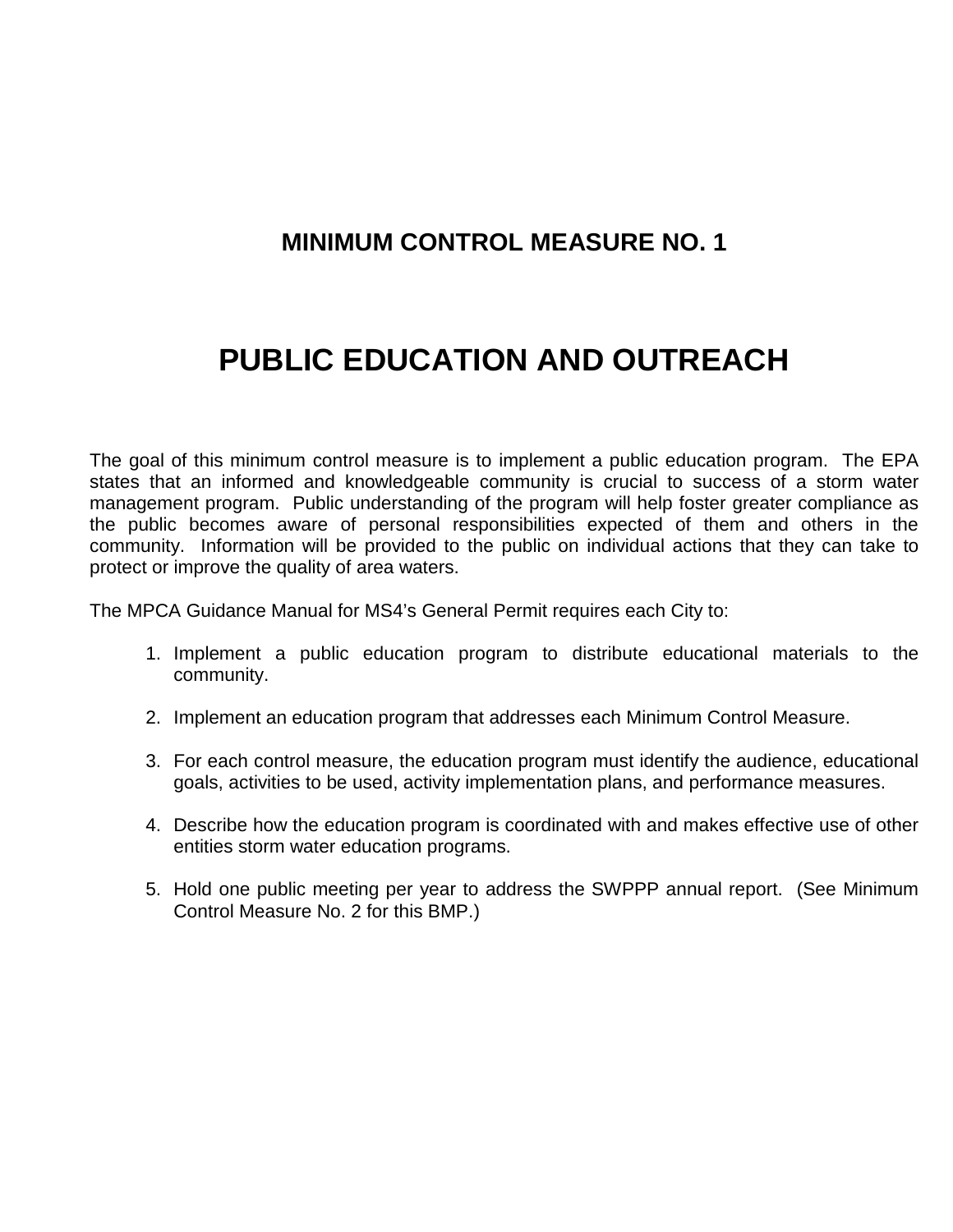#### **MS4 Name: City of Blaine, Minnesota**

## **Unique Identifying Number: 1.A, 1.A.1, 1.A.2, 1.A.3, 1.A.4**

## *Minimum Control Measures Addressed by This BMP*

Public education & outreach Construction site runoff controls Public participation & involvement Post-construction stormwater management

# Illicit discharge detection & elimination **Pollution prevention/Good housekeeping**

## **BMP Title: Develop and Implement a Public Education Program**

**BMP Description:** The City of Blaine will implement a public education program to distribute educational materials to the community or conduct equivalent outreach activities about the impacts of storm water discharges on water bodies and the steps that the public can take to reduce pollutants in storm water runoff. The City's public education program will individually address each Minimum Control Measure. (See other MCMs for educational opportunities listed in applicable BMPs.) The City will continue to utilize the City's resident and business newsletters and website to provide storm water educational information to the public. The City will review existing educational programs being conducted in our area and share this information with the public. The City will develop partnerships with watershed districts and Anoka County for shared educational opportunities.

| <b>Measurable Goals:</b>                                   | <b>Timeline / Implementation Schedule:</b> |  |  |
|------------------------------------------------------------|--------------------------------------------|--|--|
| • Implement a public education program.                    | • $1st$ Year – Draft of public education   |  |  |
| • Number of informational items provided to                | program. Participate in development of     |  |  |
| the public.                                                | partnerships with watershed districts and  |  |  |
| • Number of households served by<br>each                   | Anoka County for shared educational        |  |  |
| communication.                                             | opportunities.                             |  |  |
| Develop partnerships with watershed districts<br>$\bullet$ | • Annually $-$ Implement public education  |  |  |
| and Anoka County.                                          | Continue<br>to develop<br>program.         |  |  |
|                                                            | partnerships.                              |  |  |
|                                                            |                                            |  |  |

**Specific Components & Notes (optional):** Educational materials must inform residents about the impacts polluted storm water can have on water quality that ultimately flows into the Mississippi River. Need to inform citizens of the need to keep buffer strips adjacent to water features; to use less fertilizer adjacent to ponds, wetlands, lakes, and ditches; and no dumping of oils, chemical solvents, or hazardous materials into storm water structures. Provide recycling information in newsletters and on website.

| <b>Responsible Person for this BMP</b> | <b>Responsible Department or Organization</b> |  |
|----------------------------------------|-----------------------------------------------|--|
| Name: Jim Hafner                       | Dept. or Org.: Engineering                    |  |
| Title: Stormwater Manager              | Dept. Head: Jean Keely                        |  |
| Phone: 763-785-6188                    | Phone: 763-785-6171                           |  |
| E-mail: ihafner@ci.blaine.mn.us        | E-mail: Ikeely@ci.blaine.mn.us                |  |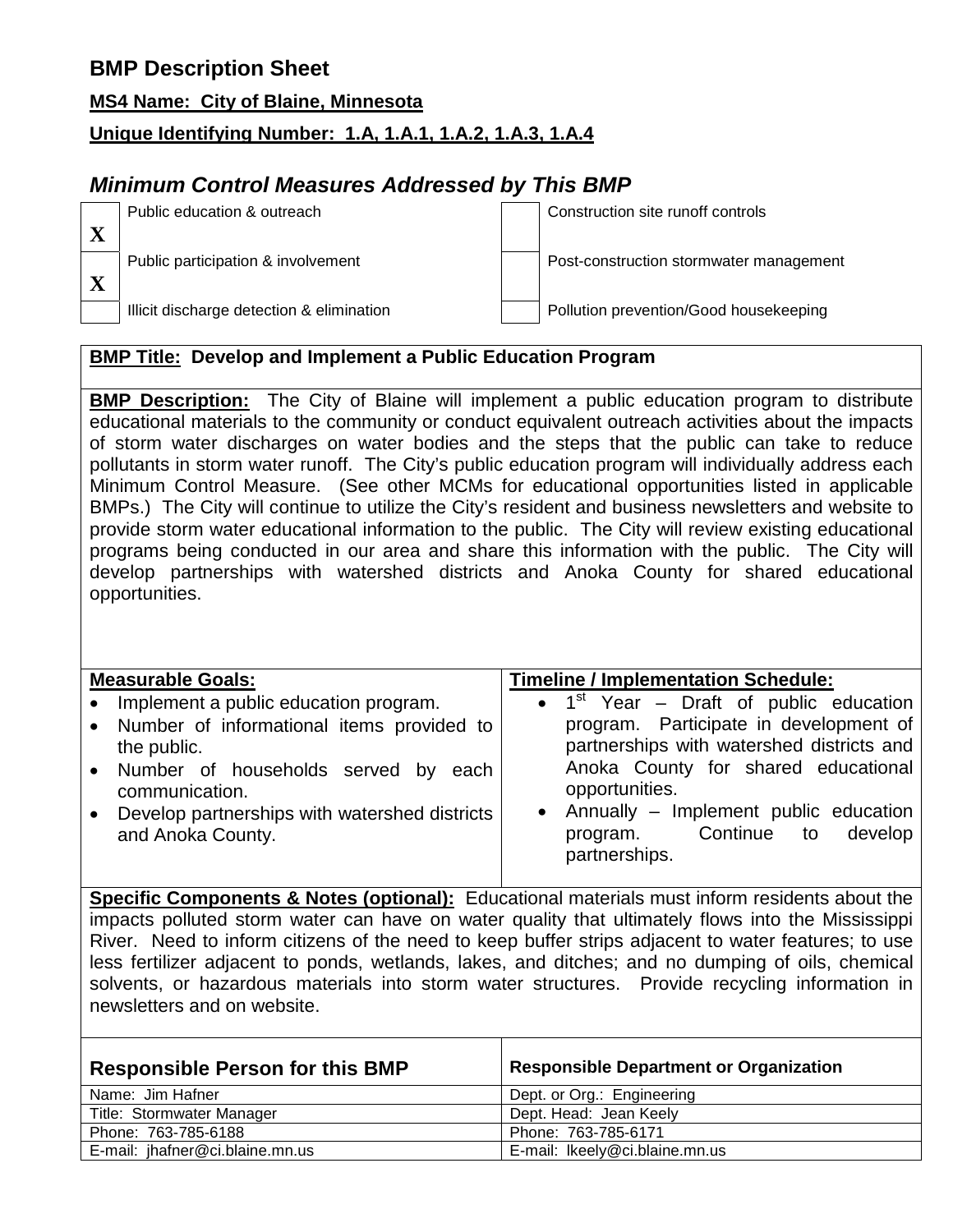**Educational components related to this BMP (description or number – optional):**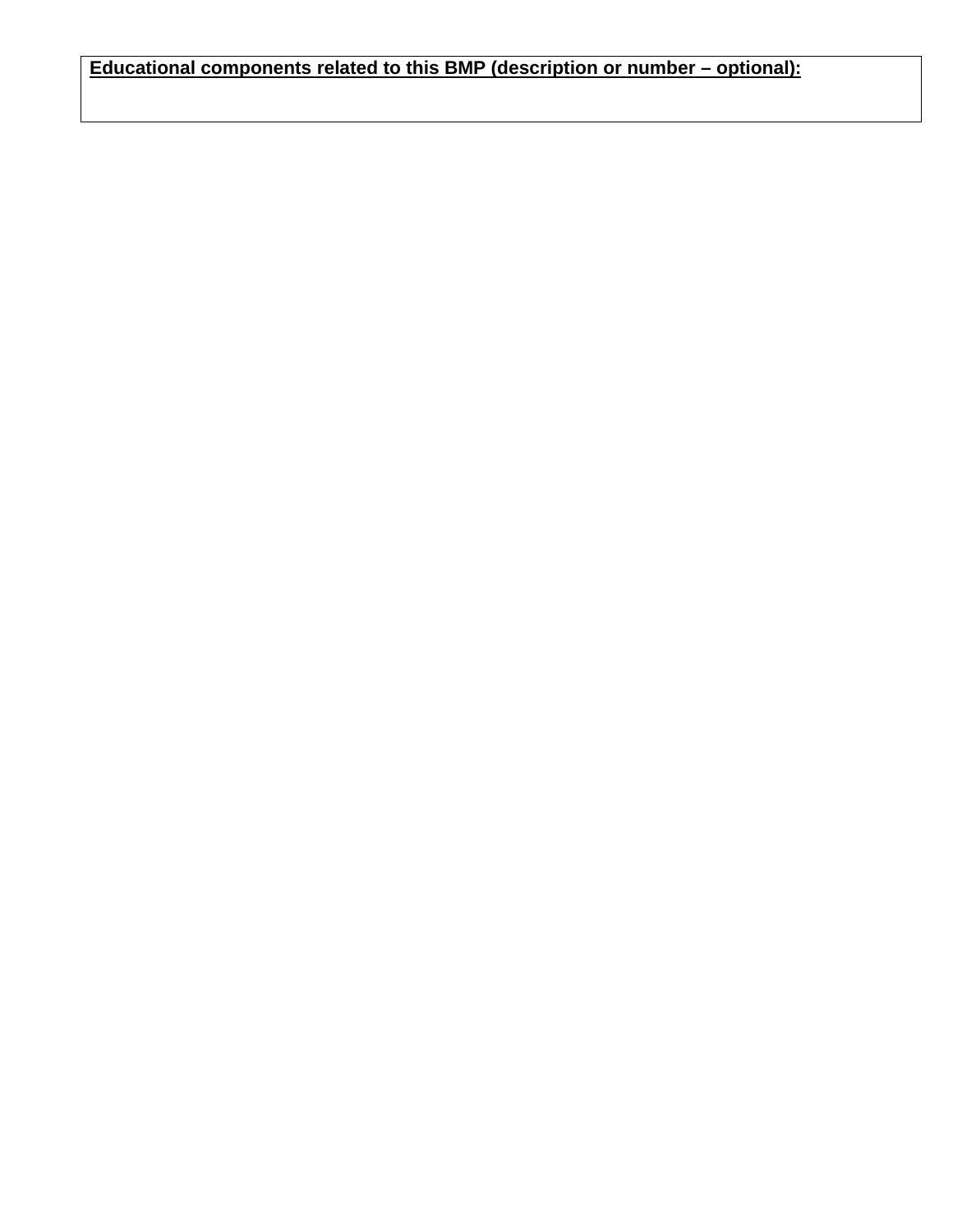# **MINIMUM CONTROL MEASURE NO. 2**

# **PUBLIC PARTICIPATION / INVOLVEMENT**

The goal of this minimum control measure is to provide for citizen involvement in the City of Blaine's Storm Water Pollution Prevention Program (SWPPP.) The public can provide valuable input in the annual meeting process. This goal also provides an opportunity for public involvement in the implementation of the program. Involved citizens can provide important cross-connections and relationships with other community and government programs.

During this five-year process, the City will evaluate and receive public input on the BMPs to improve their effectiveness. It is expected that the evaluation and input process will lead to more effective programs, which will ultimately result in improved water quality in the receiving waters.

The MPCA Guidance Manual for MS4's General Permit requires each City to:

- 1. Comply with applicable public notice requirements for advertising the annual public meeting and hold the public meeting.
- 2. Must get public input and opinion on the adequacy of the City's SWPPP. This includes input from the public meeting held each year prior to submittal of the annual report to MPCA.
- 3. The City shall consider public input, both oral and written, to the SWPPP and shall make adjustments as the City finds appropriate.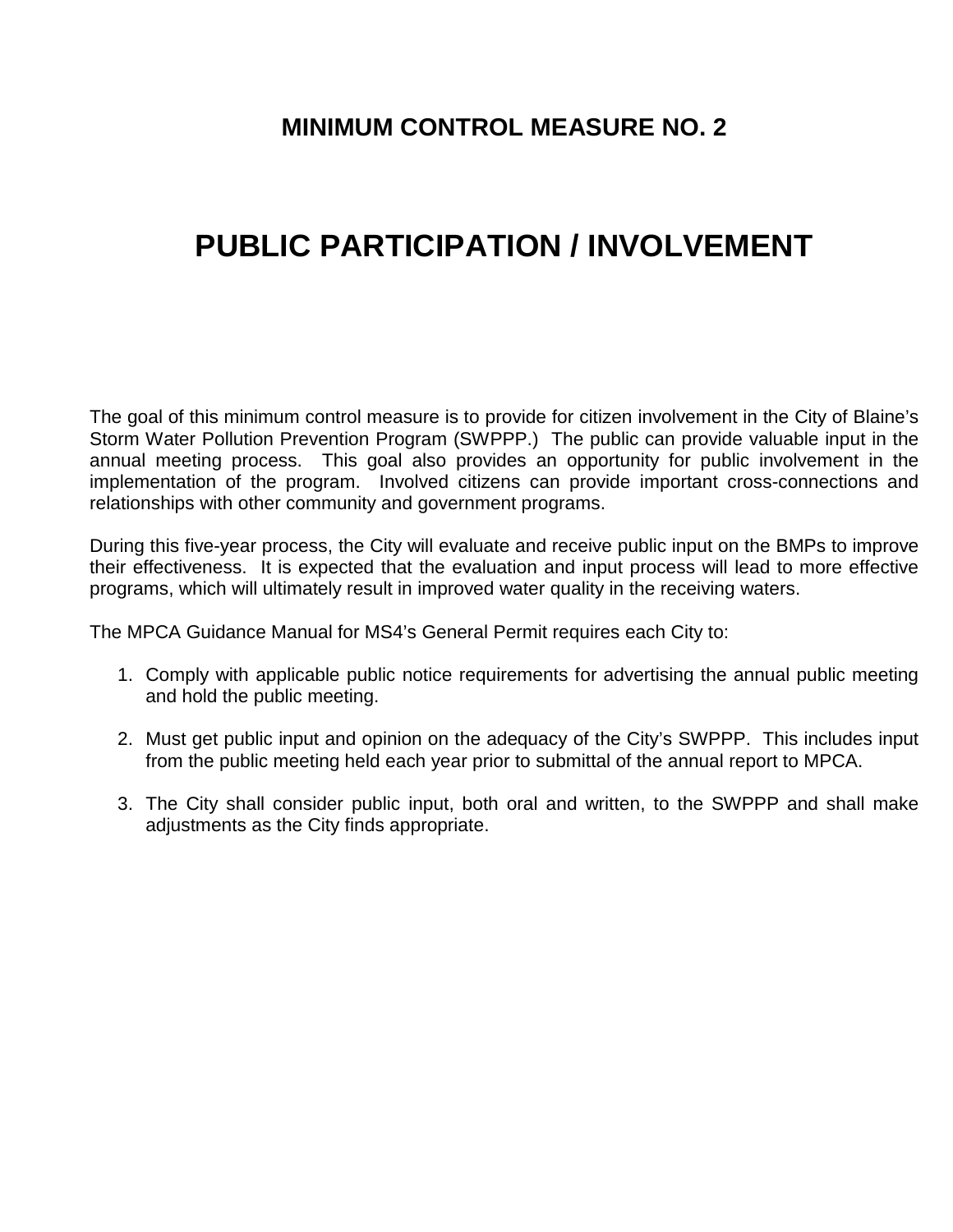## **MS4 Name: City of Blaine, Minnesota**

## **Unique Identifying Number: 2.A**

# *Minimum Control Measures Addressed by This BMP*

Public education & outreach Construction site runoff controls

Public participation & involvement Post-construction stormwater management

Illicit discharge detection & elimination **Pollution prevention/Good housekeeping** 

## **BMP Title: Follow Applicable Public Notice Requirements**

**BMP Description:** The City of Blaine will comply with public notice requirements for the Annual Meeting to discuss the City's Storm Water Pollution Prevention Program. The City will utilize the newspaper designated for legal notices and will also contact other local newspapers. The City will advertise the Annual Meeting in the City's resident newsletter and on the City's website. The City will also post the public notice on the City Bulletin Board.

### **Measurable Goals:**

• Completed public notice.

| <b>Timeline / Implementation Schedule:</b> |  |
|--------------------------------------------|--|
|                                            |  |

• The first public notice will meet requirements for the 2003 annual meeting and will be continued on an annual basis.

## **Specific Components & Notes (optional):**

- Date
- Time
- Location
- Description of how the meeting will be conducted
- Location of the City's Storm Water Pollution Prevention Program for review prior to the meeting.
- Location of posted notice

| <b>Responsible Person for this BMP</b>                                         | <b>Responsible Department or Organization</b> |  |
|--------------------------------------------------------------------------------|-----------------------------------------------|--|
| Name: Jim Hafner                                                               | Dept. or Org.: Engineering                    |  |
| Title: Stormwater Manager                                                      | Dept. Head: Jean Keely                        |  |
| Phone: 763-785-6188                                                            | Phone: 763-785-6171                           |  |
| E-mail: jhafner@ci.blaine.mn.us                                                | E-mail: jkeely@ci.blaine.mn.us                |  |
| Educational components related to this BMP (description or number – optional): |                                               |  |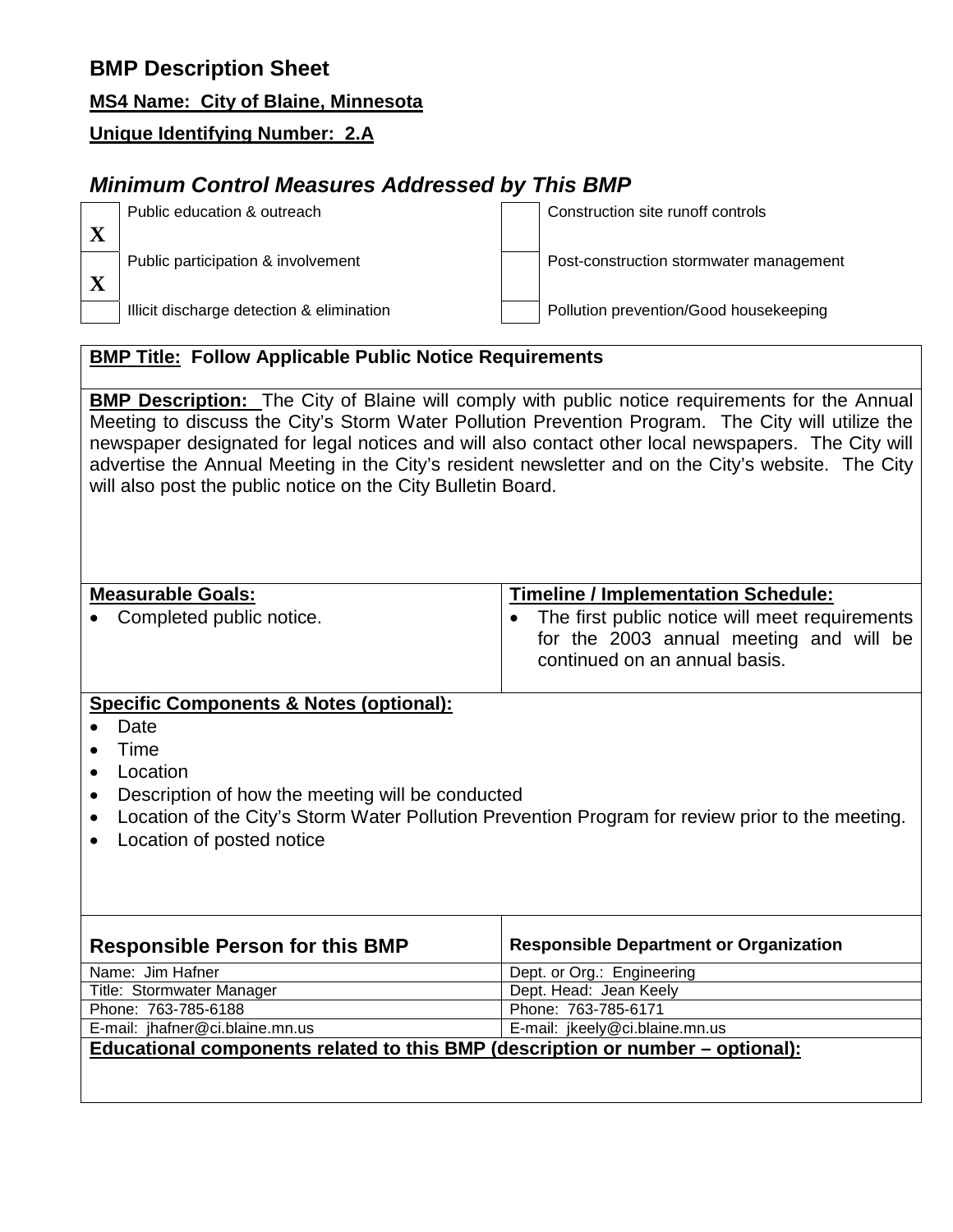## **MS4 Name: City of Blaine, Minnesota**

## **Unique Identifying Number: 2.B**

# *Minimum Control Measures Addressed by This BMP*

Public education & outreach Construction site runoff controls

Public participation & involvement Post-construction stormwater management

Illicit discharge detection & elimination **Pollution prevention/Good housekeeping** 

## **BMP Title: Conduct Annual Public Meeting**

**BMP Description:** The City of Blaine will conduct an annual public information meeting to discuss the City's Storm Water Pollution Prevention Program. The City will take public input concerning the information being provided and the best management practices being utilized.

## **Measurable Goals:** • Conduct annual public information meeting. **Timeline / Implementation Schedule:** • The first annual public information meeting will be scheduled for February 2004 and will be continued on an annual basis.

## **Specific Components & Notes (optional):**

- Establish meeting procedures and processes for speakers and written material.
- Allow interested persons an opportunity to comment on information provided and best management practices being utilized.
- Notes will be taken at the Annual Public Information Meeting and will be available for public review.
- Public oral and written input will be evaluated and the SWPPP will be adjusted as the City deems appropriate.

| <b>Responsible Person for this BMP</b>                                         | <b>Responsible Department or Organization</b> |  |
|--------------------------------------------------------------------------------|-----------------------------------------------|--|
| Name: Jim Hafner                                                               | Dept. or Org.: Engineering                    |  |
| Title: Stormwater Manager                                                      | Dept. Head: Jean Keely                        |  |
| Phone: 763-785-6188                                                            | Phone: 763-785-6171                           |  |
| E-mail: jhafner@ci.blaine.mn.us                                                | E-mail: jkeely@ci.blaine.mn.us                |  |
| Educational components related to this BMP (description or number – optional): |                                               |  |
|                                                                                |                                               |  |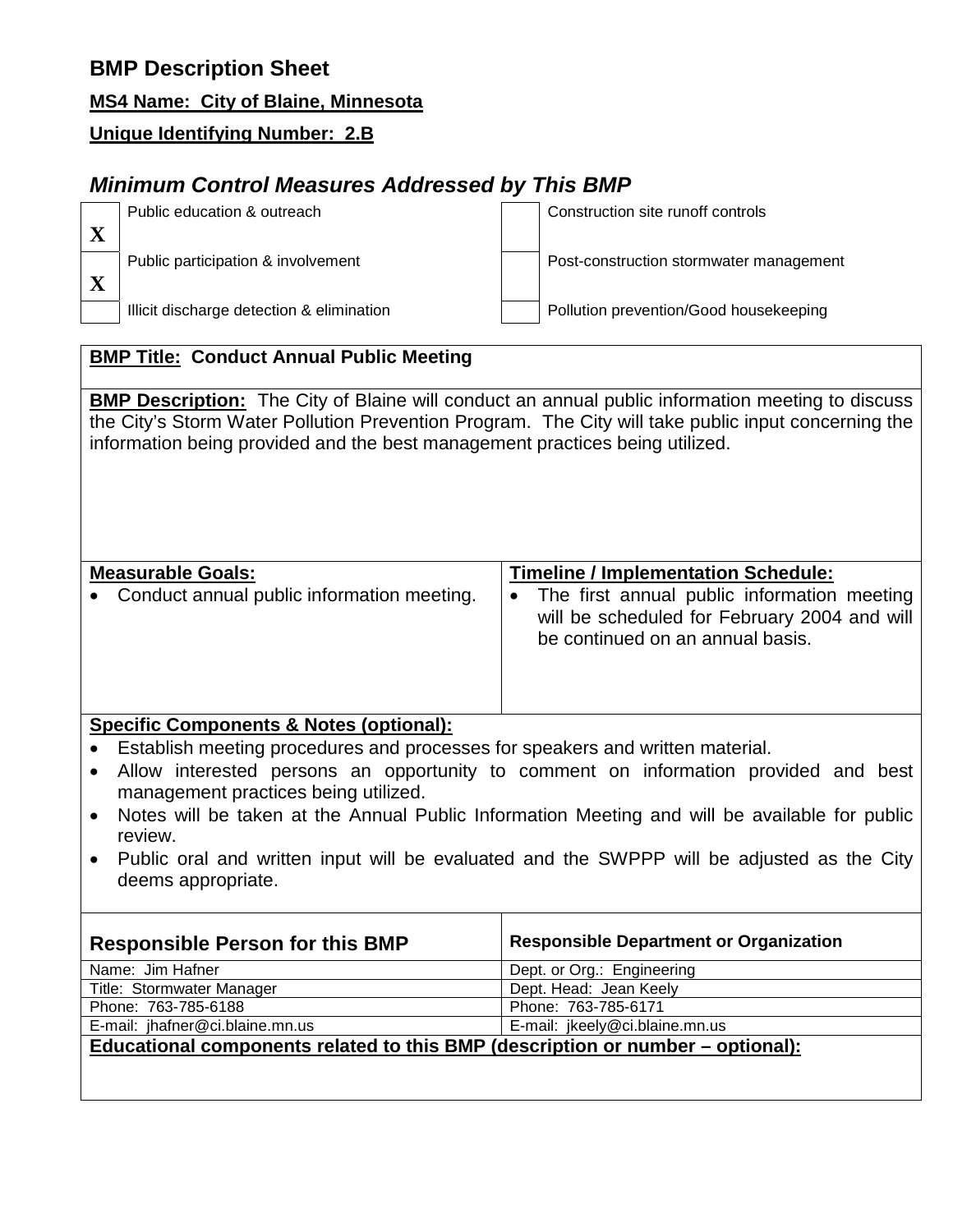## **MS4 Name: City of Blaine, Minnesota**

## **Unique Identifying Number: 2.C**

# *Minimum Control Measures Addressed by This BMP*



## **BMP Title: Storm Water Section on City Website for Public Review and Comment**

**BMP Description:** The City of Blaine will initiate a storm water section on the City Website for public review of the City's Storm Water Pollution Prevention Program (SWPPP.) An e-mail address will be provided for residents to submit written comments on the SWPPP.

| <b>Measurable Goals:</b>                            | <b>Timeline / Implementation Schedule:</b>                                                                      |  |  |
|-----------------------------------------------------|-----------------------------------------------------------------------------------------------------------------|--|--|
| Establish a storm water section on City<br>website. | March 2004 – Storm water section of website<br>$\bullet$<br>will be available for public review and<br>comment. |  |  |
| Cuastic Components 0 blates (entiqual).             |                                                                                                                 |  |  |

### **Specific Components & Notes (optional):**

- Work with City's Communication Technician to establish the storm water section on the City website.
- Provide storm water educational information on the City website.
- Public input will be evaluated and the SWPPP will be adjusted as the City deems appropriate.

| <b>Responsible Person for this BMP</b>                                         | <b>Responsible Department or Organization</b> |  |
|--------------------------------------------------------------------------------|-----------------------------------------------|--|
| Name: Jim Hafner                                                               | Dept. or Org.: Engineering                    |  |
| Title: Stormwater Manager                                                      | Dept. Head: Jean Keely                        |  |
| Phone: 763-785-6188                                                            | Phone: 763-785-6171                           |  |
| E-mail: jhafner@ci.blaine.mn.us                                                | E-mail: jkeely@ci.blaine.mn.us                |  |
| Educational components related to this BMP (description or number – optional): |                                               |  |
|                                                                                |                                               |  |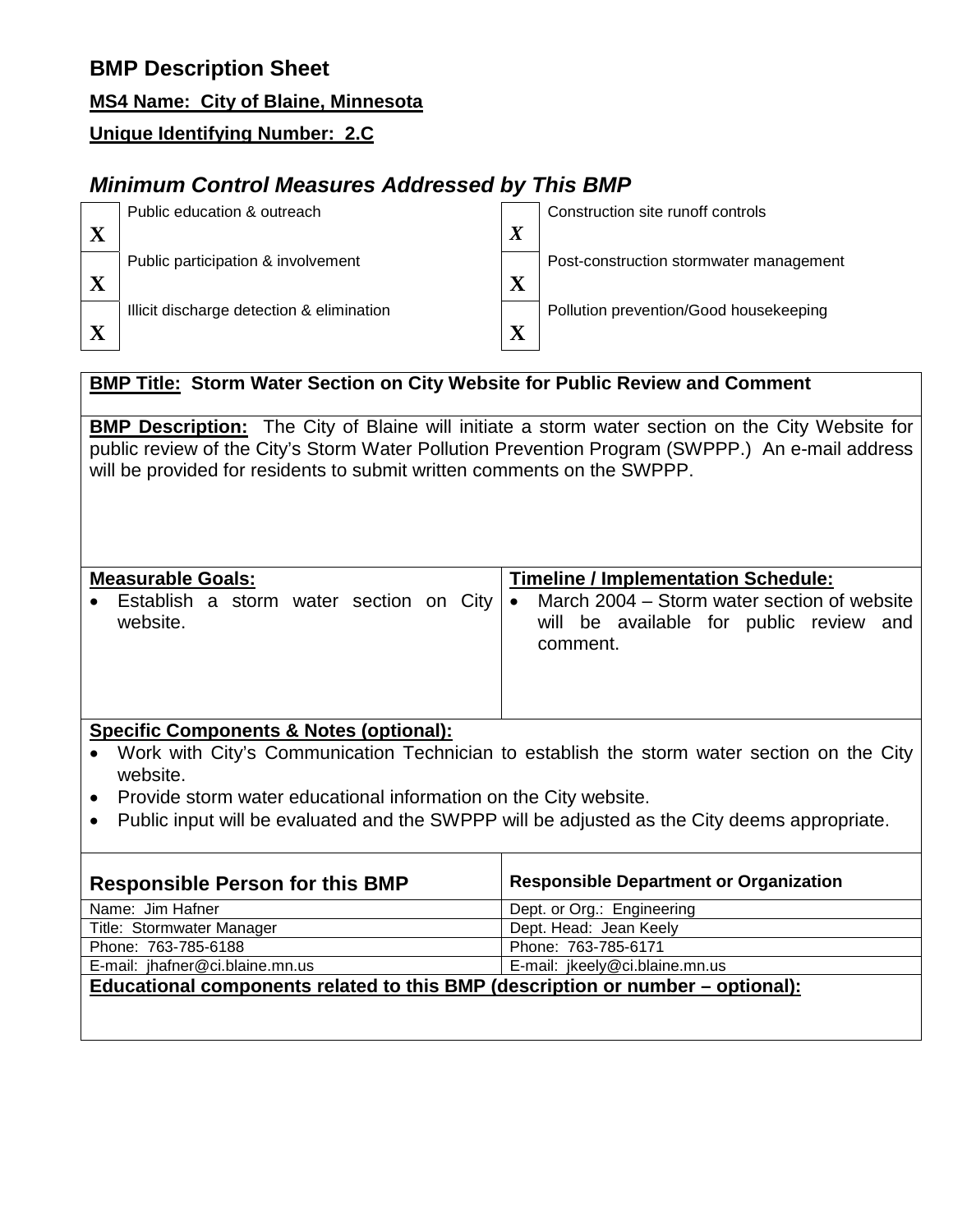## **MS4 Name: City of Blaine, Minnesota**

## **Unique Identifying Number: 2.D**

# *Minimum Control Measures Addressed by This BMP*

| Public education & outreach               | Construction site runoff controls       |
|-------------------------------------------|-----------------------------------------|
| Public participation & involvement        | Post-construction stormwater management |
| Illicit discharge detection & elimination | Pollution prevention/Good housekeeping  |
|                                           |                                         |

## **BMP Title: Initiate Discussion with Watershed Districts on Repairing Their Ditch Systems**

**BMP Description:** The City of Blaine will initiate discussions with Rice Creek Watershed District (RCWD) and Coon Creek Watershed District (CCWD) on the watershed district's maintenance and repair of their ditch systems. Six Cities WMO, by Joint Powers Agreement, requires maintenance and repair to be accomplished by each individual City.

| <b>Measurable Goals:</b>                                                                       | <b>Timeline / Implementation Schedule:</b>                      |
|------------------------------------------------------------------------------------------------|-----------------------------------------------------------------|
| Meet with each watershed district on their<br>ditch systems maintenance and repair<br>efforts. | 2003 – Initiate discussions with RCWD and<br>$\bullet$<br>CCWD. |
|                                                                                                |                                                                 |

#### **Specific Components & Notes (optional):**

City will stress the importance of regular ditch maintenance and repair in both watershed districts.

| <b>Responsible Person for this BMP</b>                                         | <b>Responsible Department or Organization</b> |  |
|--------------------------------------------------------------------------------|-----------------------------------------------|--|
| Name: Jean Keely                                                               | Dept. or Org.: Public Services                |  |
| Title: City Engineer                                                           | Dept. Head: Robert Therres                    |  |
| Phone: 763-785-6171                                                            | Phone: 763-785-6123                           |  |
| E-mail: jkeely@ci.blaine.mn.us                                                 | E-mail: rtherres@ci.blaine.mn.us              |  |
| Educational components related to this BMP (description or number – optional): |                                               |  |
|                                                                                |                                               |  |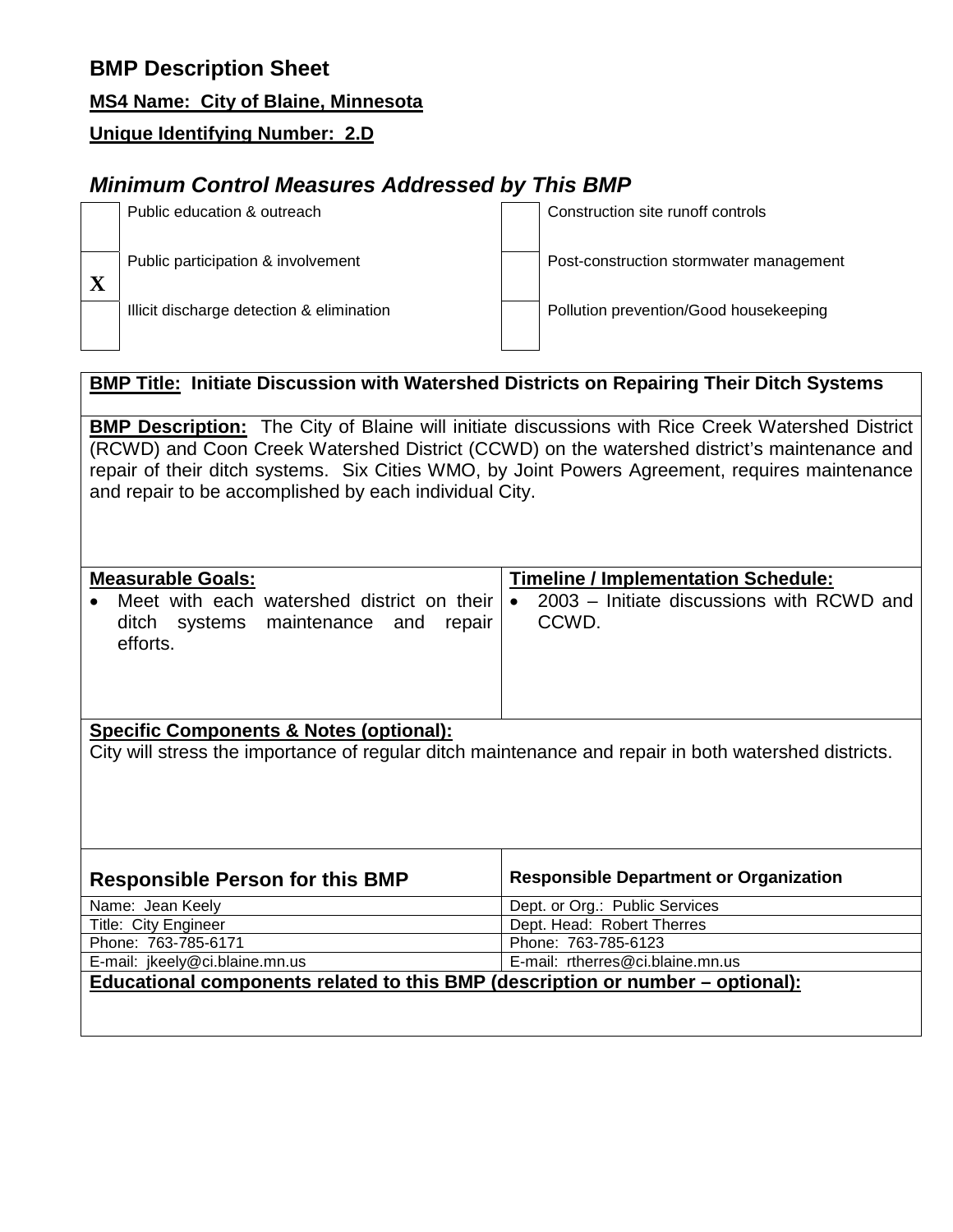# **MINIMUM CONTROL MEASURE NO. 3**

# **ILLICIT DISCHARGE DETECTION AND ELIMINATION**

Federal regulations define an illicit discharge as "…any discharge to an MS4 that is not composed entirely of storm water…" Illicit discharges are considered "illicit" because MS4's are not designed to accept, process, or discharge such non-storm water wastes. Illicit discharges can have an adverse effect on receiving waters. Some sources of illicit discharges are effluent from septic systems, car wash wastewaters, improper oil disposal, radiator flushing disposal, and improper disposal of auto and household toxics. For this minimum control measure, the City is required to develop, implement, and enforce a program to detect and eliminate illicit discharges into our MS4. The objective of this measure if to have our City gain a thorough awareness of our system through inspection and maintenance. It is important to note that illicit does not mean illegal.

The MPCA Guidance Manual for MS4's General Permit requires each City to:

- 1. Update our existing storm water map to show locations of ponds, lakes, structural pollution control devices, pipes and conveyances, and outfalls.
- 2. Prohibit through ordinance, non-storm water discharges into our storm sewer system and implement appropriate enforcement procedures and actions.
- 3. Develop and implement a program to detect and address non-storm water discharges, including illegal dumping, to our system. Four recommended steps are to locate problem areas, find the source, remove/correct illicit connections, and document actions taken.
- 4. Inform public employees, businesses, property owners, and the general public of hazards associated with illegal discharges and improper disposal of wastes. Our education program can inform these groups of ways to detect and eliminate illicit discharges.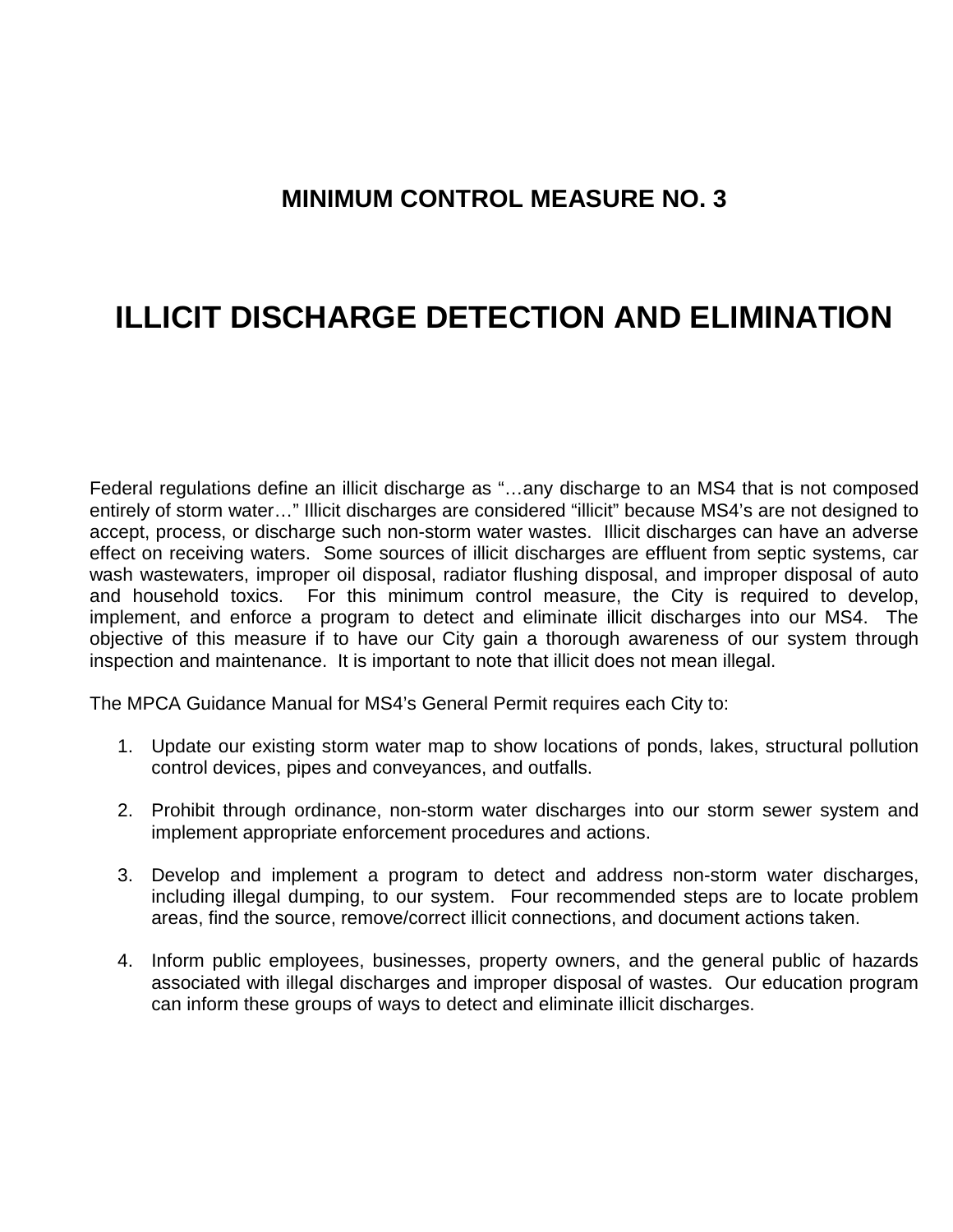|  | MS4 Name: City of Blaine, Minnesota |
|--|-------------------------------------|
|  |                                     |

## **Unique Identifying Number: 3.A, 3.A.1, 3.A.2, 3.A.3, 3.A.4**

# *Minimum Control Measures Addressed by This BMP*

| Public education & outreach               | Construction site runoff controls       |
|-------------------------------------------|-----------------------------------------|
| Public participation & involvement        | Post-construction stormwater management |
| Illicit discharge detection & elimination | Pollution prevention/Good housekeeping  |
|                                           |                                         |

## **BMP Title: Update Existing Storm Sewer System Map**

**BMP Description:** The City of Blaine will update the existing storm sewer map with detention and treatment basins, ditches, and lakes. Additional information to be specifically identified on a layer of the map will be scuppers, sump manholes, stormceptors, and weirs. The existing map layers will be updated each year with new construction of storm pipe, catch basins, storm manholes, and other storm drainage system improvements. A separate map layer will be generated for locations of outfalls and other discharge points leaving the City of Blaine.

| <b>Measurable Goals:</b>                                                                                                                                                                                        | <b>Timeline / Implementation Schedule:</b>                                                                                                                                                                                                                           |  |  |  |
|-----------------------------------------------------------------------------------------------------------------------------------------------------------------------------------------------------------------|----------------------------------------------------------------------------------------------------------------------------------------------------------------------------------------------------------------------------------------------------------------------|--|--|--|
| Update existing storm sewer map each year<br>to include all storm drainage improvements.<br>Prepare a separate map layer for locations of<br>outfalls and other discharge points leaving<br>the City of Blaine. | Update existing storm sewer map for the<br>$\bullet$<br>prior year's construction by the annual report<br>date each year.<br>March 2006 – Prepare a separate map layer<br>$\bullet$<br>of outfalls & discharge points. Map will be<br>updated by March of each year. |  |  |  |
| <b>Specific Components &amp; Notes (optional):</b>                                                                                                                                                              |                                                                                                                                                                                                                                                                      |  |  |  |
| <b>Responsible Person for this BMP</b>                                                                                                                                                                          | <b>Responsible Department or Organization</b>                                                                                                                                                                                                                        |  |  |  |
| Name: Jim Hafner                                                                                                                                                                                                | Dept. or Org.: Engineering                                                                                                                                                                                                                                           |  |  |  |
| Title: Stormwater Manager                                                                                                                                                                                       | Dept. Head: Jean Keely                                                                                                                                                                                                                                               |  |  |  |
| Phone: 763-785-6188                                                                                                                                                                                             | Phone: 763-785-6171                                                                                                                                                                                                                                                  |  |  |  |
| E-mail: jhafner@ci.blaine.mn.us                                                                                                                                                                                 | E-mail: jkeely@ci.blaine.mn.us                                                                                                                                                                                                                                       |  |  |  |
| Educational components related to this BMP (description or number – optional):                                                                                                                                  |                                                                                                                                                                                                                                                                      |  |  |  |
|                                                                                                                                                                                                                 | By keeping the storm sewer map up to date each year, our public works department is kept                                                                                                                                                                             |  |  |  |
|                                                                                                                                                                                                                 | informed on storm drainage improvements that need to be added to their inspection and                                                                                                                                                                                |  |  |  |
| maintenance responsibilities.                                                                                                                                                                                   |                                                                                                                                                                                                                                                                      |  |  |  |
|                                                                                                                                                                                                                 |                                                                                                                                                                                                                                                                      |  |  |  |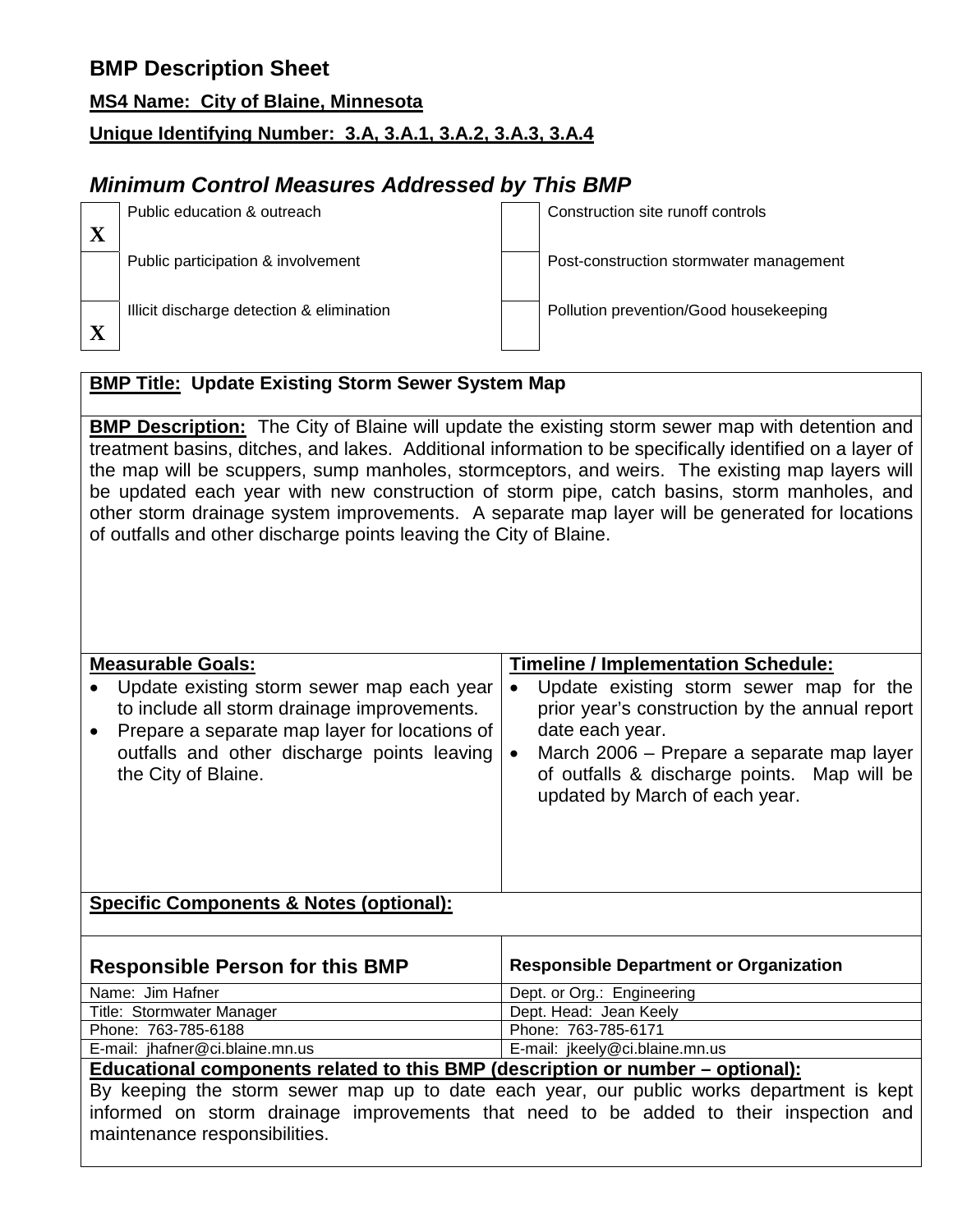**MS4 Name: City of Blaine, Minnesota**

## **Unique Identifying Number: 3.B, 3.B.1, 3.B.3**

# *Minimum Control Measures Addressed by This BMP*

| Public education & outreach               | Construction site runoff controls       |
|-------------------------------------------|-----------------------------------------|
|                                           |                                         |
| Public participation & involvement        | Post-construction stormwater management |
| Illicit discharge detection & elimination | Pollution prevention/Good housekeeping  |

## **BMP Title: Illicit Discharge and Elimination Ordinance**

**BMP Description:** The City of Blaine will prepare an ordinance to prohibit non-stormwater discharge into the storm sewer system. This ordinance will incorporate existing ordinances for septic systems and illegal dumping. The City will review in place ordinances, review ordinances of adjacent communities, and will work with the City Attorney to prepare this ordinance for City Council approval before the NPDES Phase II required implementation date of May 10, 2008.

| <b>Measurable Goals:</b>                            | Timeline / Implementation Schedule:                     |  |  |
|-----------------------------------------------------|---------------------------------------------------------|--|--|
| • Review in place ordinances.                       | 2004 – Review in place ordinances.                      |  |  |
| Review relevant ordinances of adjacent<br>$\bullet$ | 2005 - Review ordinances of adjacent<br>$\bullet$       |  |  |
| communities.                                        | communities.                                            |  |  |
| • Work with City Attorney to prepare this           | 2006 - Work with City Attorney to prepare<br>$\bullet$  |  |  |
| ordinance.                                          | ordinance.                                              |  |  |
| Council<br>review<br>and<br>approval<br>0f<br>City  | 2007 - City Council approval of ordinance.<br>$\bullet$ |  |  |
| ordinance.                                          | 2008 - Start to implement and enforce                   |  |  |
|                                                     | ordinance.                                              |  |  |
|                                                     |                                                         |  |  |
|                                                     |                                                         |  |  |

#### **Specific Components & Notes (optional):**

Existing ordinance: Blaine Code Sections 6-68 thru 6-73 Individual Sewage Treatment Systems – Compliance with Regulations.

Existing ordinance: Blaine Code Section 10-2(c) Littering and 17.4 City Street or Public Right-of-Way Obstruction.

| <b>Responsible Person for this BMP</b>                                                          | <b>Responsible Department or Organization</b> |  |
|-------------------------------------------------------------------------------------------------|-----------------------------------------------|--|
| Name: Jim Hafner                                                                                | Dept. or Org.: Engineering                    |  |
| Title: Stormwater Manager                                                                       | Dept. Head: Jean M. Keely                     |  |
| Phone: 763-785-6188                                                                             | Phone: 763-785-6171                           |  |
| E-mail: jhafner@ci.blaine.mn.us                                                                 | E-mail: jkeely@ci.blaine.mn.us                |  |
| <u>Educational components related to this BMP (description or number – optional):</u>           |                                               |  |
| Owners of individual sewage treatment systems shall be notified as to when pumping and cleaning |                                               |  |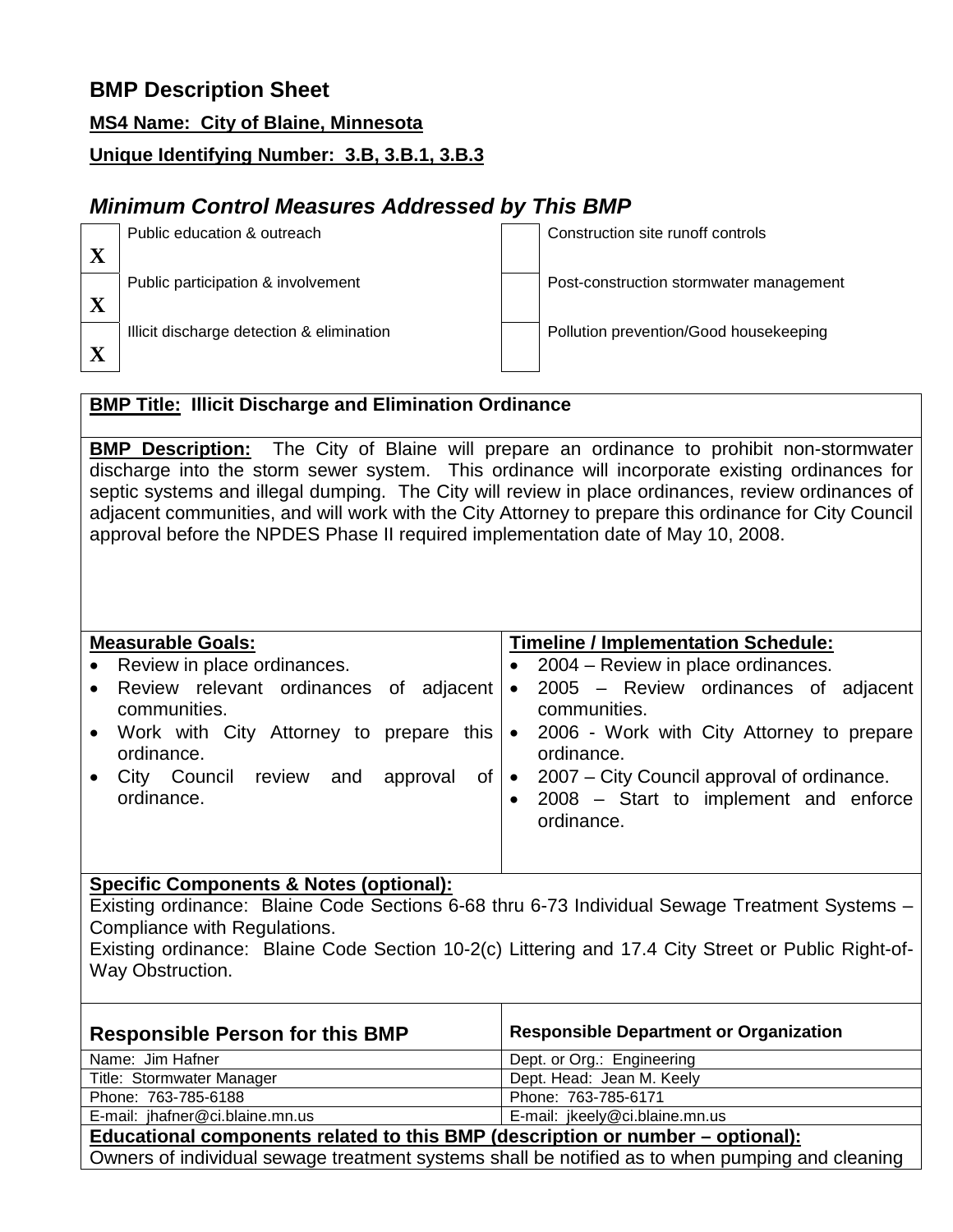maintenance is required for their system. The City has been divided into three geographical areas for purposes of establishing maintenance intervals on a continuing basis. This process keeps residents informed and involved in the status of their individual sewage treatment system.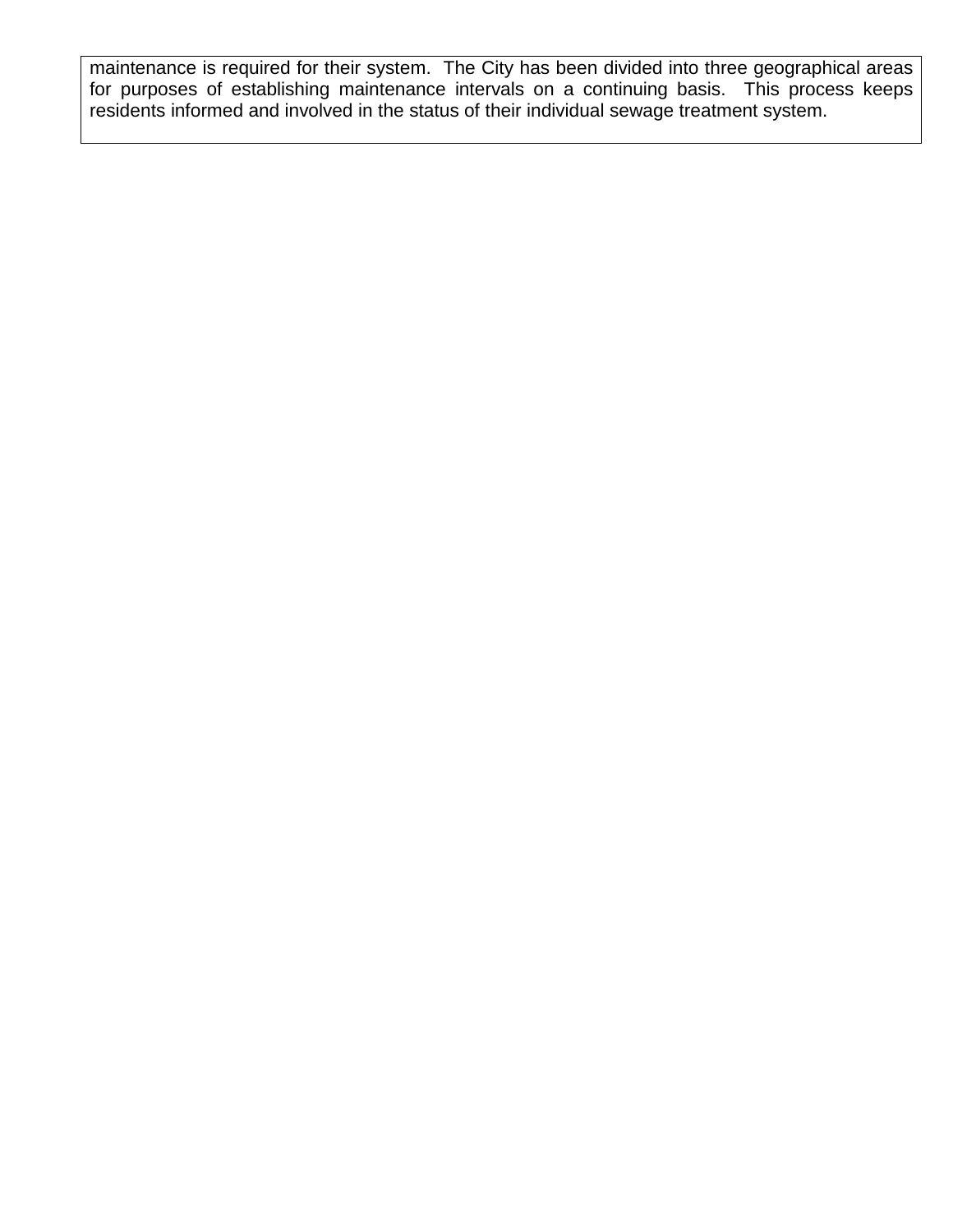| <b>MS4 Name: City of Blaine, Minnesota</b> |  |  |
|--------------------------------------------|--|--|
|                                            |  |  |

## **Unique Identifying Number: 3.B.1, 3.B.1.a, 3.B.1.b, 3.C, 3.C.1**

# *Minimum Control Measures Addressed by This BMP*

| Public education & outreach               | Construction site runoff controls       |
|-------------------------------------------|-----------------------------------------|
|                                           |                                         |
| Public participation & involvement        | Post-construction stormwater management |
|                                           |                                         |
| Illicit discharge detection & elimination | Pollution prevention/Good housekeeping  |
|                                           |                                         |

## **BMP Title: Septic System Mechanisms**

**BMP Description:** The City of Blaine will continue to implement the existing ordinance requiring septic system inspections at time of property transfer, post-construction inspection of septic systems, and detecting/addressing failing septic systems. Preventing and/or correcting improper operation of septic systems can protect water resources.

| <b>Measurable Goals:</b>                      | <b>Timeline / Implementation Schedule:</b>    |
|-----------------------------------------------|-----------------------------------------------|
| Septic system inspections at time of property | Report number of septic system inspections    |
| $\bullet$                                     | $\bullet$                                     |
| transfer.                                     | at time of property transfer with each annual |
| Post-construction                             | report.                                       |
| inspection                                    | number of                                     |
| septic                                        | post-construction                             |
| Οf                                            | Report                                        |
| $\bullet$                                     | inspections of septic systems with each       |
| systems.                                      | annual report.                                |
| Resident pumping and cleaning of individual   | Report number of individual septic systems    |
| $\bullet$                                     | pumped and cleaned with each annual           |
| septic systems every three years.             | report.                                       |

### **Specific Components & Notes (optional):**

Existing ordinance: Blaine Code Sections 6-68 thru 6-73: Individual Sewage Treatment Systems – Compliance with Regulations.

| <b>Responsible Person for this BMP</b>                                                          | <b>Responsible Department or Organization</b> |  |
|-------------------------------------------------------------------------------------------------|-----------------------------------------------|--|
| Name: Gary Hagedorn                                                                             | Dept. or Org.: Public Services                |  |
| Title: Chief Building Official                                                                  | Dept. Head: Robert Therres                    |  |
| Phone: 763-785-6175                                                                             | Phone: 763-785-6123                           |  |
| E-mail: ghagedorn@ci.blaine.mn.us                                                               | E-mail: rtherres@ci.blaine.mn.us              |  |
| Educational components related to this BMP (description or number – optional):                  |                                               |  |
| Owners of individual sewage treatment systems shall be notified as to when pumping and cleaning |                                               |  |

maintenance is required for their system. The City has been divided into three geographical areas for purposes of establishing maintenance intervals on a continuing basis. The process keeps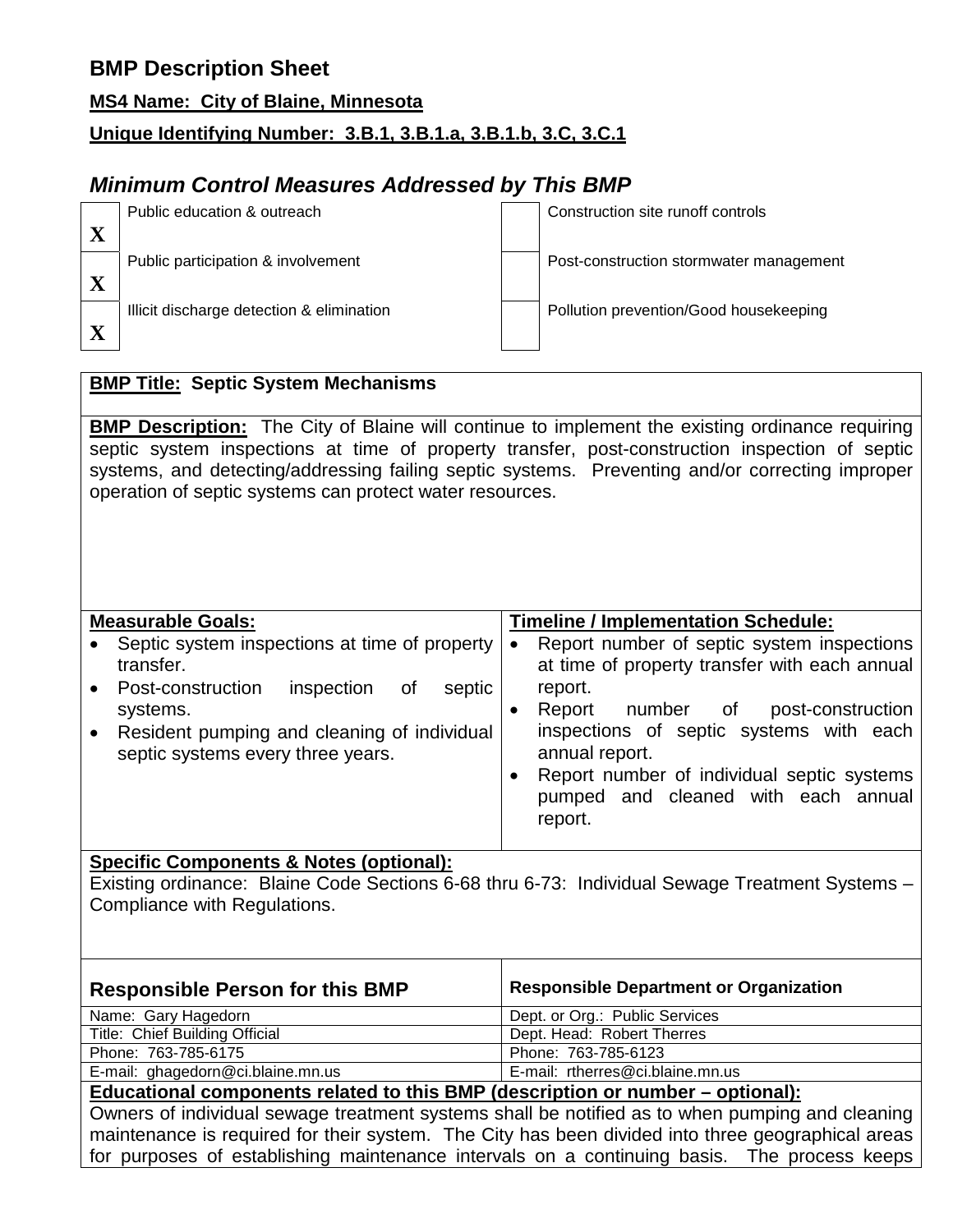residents informed and involved in the status of their individual sewage treatment system.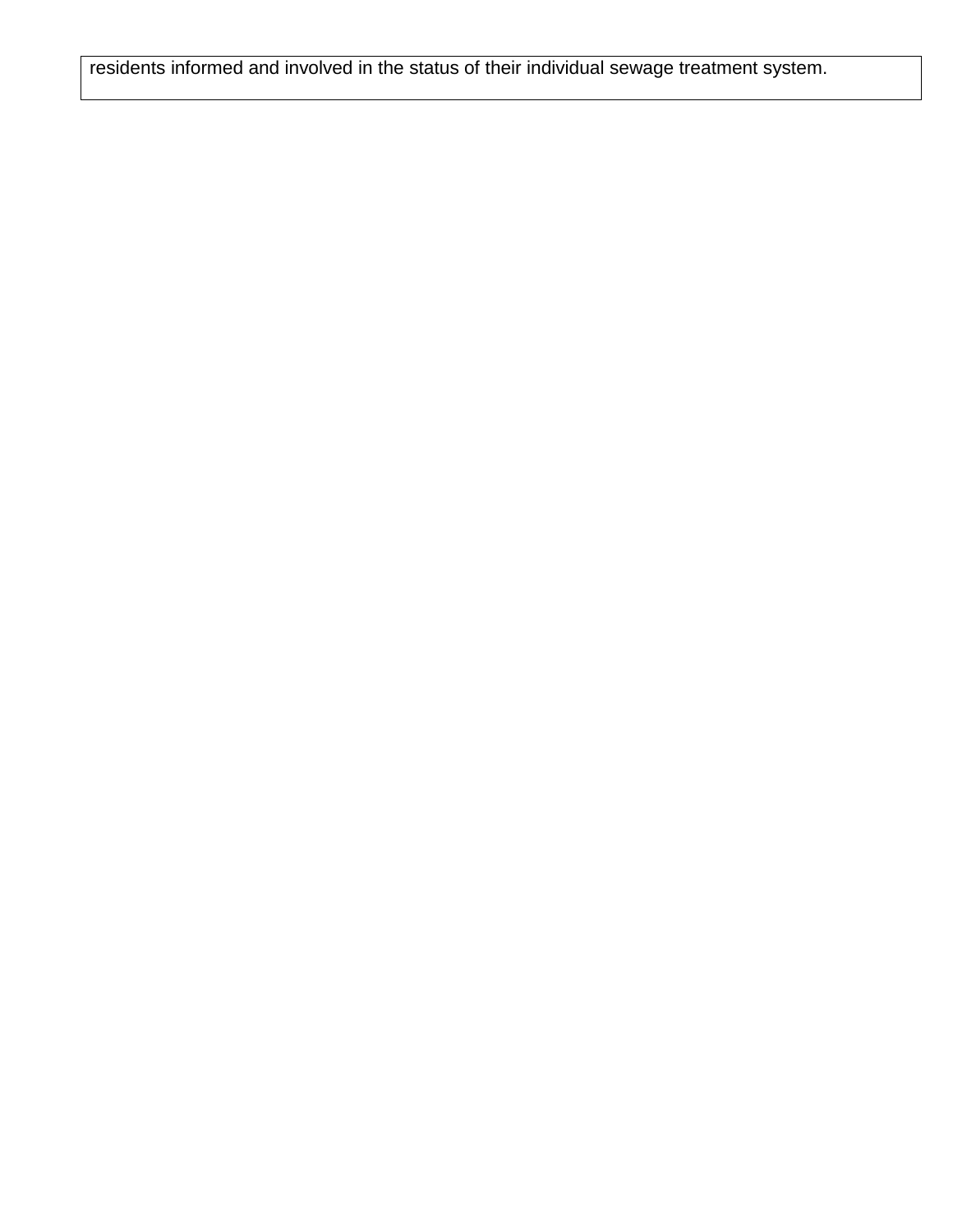**MS4 Name: City of Blaine, Minnesota**

**Unique Identifying Number: 3.C, 3.C.1**

# *Minimum Control Measures Addressed by This BMP*

| Public education & outreach               | Construction site runoff controls       |
|-------------------------------------------|-----------------------------------------|
| Public participation & involvement        | Post-construction stormwater management |
| Illicit discharge detection & elimination | Pollution prevention/Good housekeeping  |

### **BMP Title: Develop and Implement a Program to Detect/Address Non-Stormwater Discharges, Specifically Failing Septic Systems and Illegal Dumping**

**BMP Description:** The City of Blaine will develop and implement a program to detect and address non-stormwater discharges, specifically failing septic systems and illegal dumping. The City will continue to detect and address failed septic systems as included in the Septic System Mechanisms BMP No. 3.B.1, 3.B.1.a, and 3.B.1.b.

| <b>Measurable Goals:</b>                                                                                                         |           | <b>Timeline / Implementation Schedule:</b>                                      |
|----------------------------------------------------------------------------------------------------------------------------------|-----------|---------------------------------------------------------------------------------|
| Number of<br>discharges<br>non-stormwater<br>detected and addressed, specifically failing<br>septic systems and illegal dumping. | $\bullet$ | Report results of non-stormwater discharge<br>detections in each annual report. |

## **Specific Components & Notes (optional):**

Non-stormwater discharges could include oil dumped in storm sewer system, gas spills, or chemical leaks. Engineering Department will work closely with Building Inspections, Public Works, and Code Enforcement on calls received from the public or from any issues noted in the storm sewer system inspections.

| <b>Responsible Person for this BMP</b>                                         | <b>Responsible Department or Organization</b> |  |
|--------------------------------------------------------------------------------|-----------------------------------------------|--|
| Name: Gary Hagedorn                                                            | Dept. or Org.: Public Services                |  |
| Title: Chief Building Official                                                 | Dept. Head: Robert Therres                    |  |
| Phone: 763-785-6175                                                            | Phone: 763-785-6123                           |  |
| E-mail: ghagedorn@ci.blaine.mn.us                                              | E-mail: rtherres@ci.blaine.mn.us              |  |
| Educational components related to this BMP (description or number – optional): |                                               |  |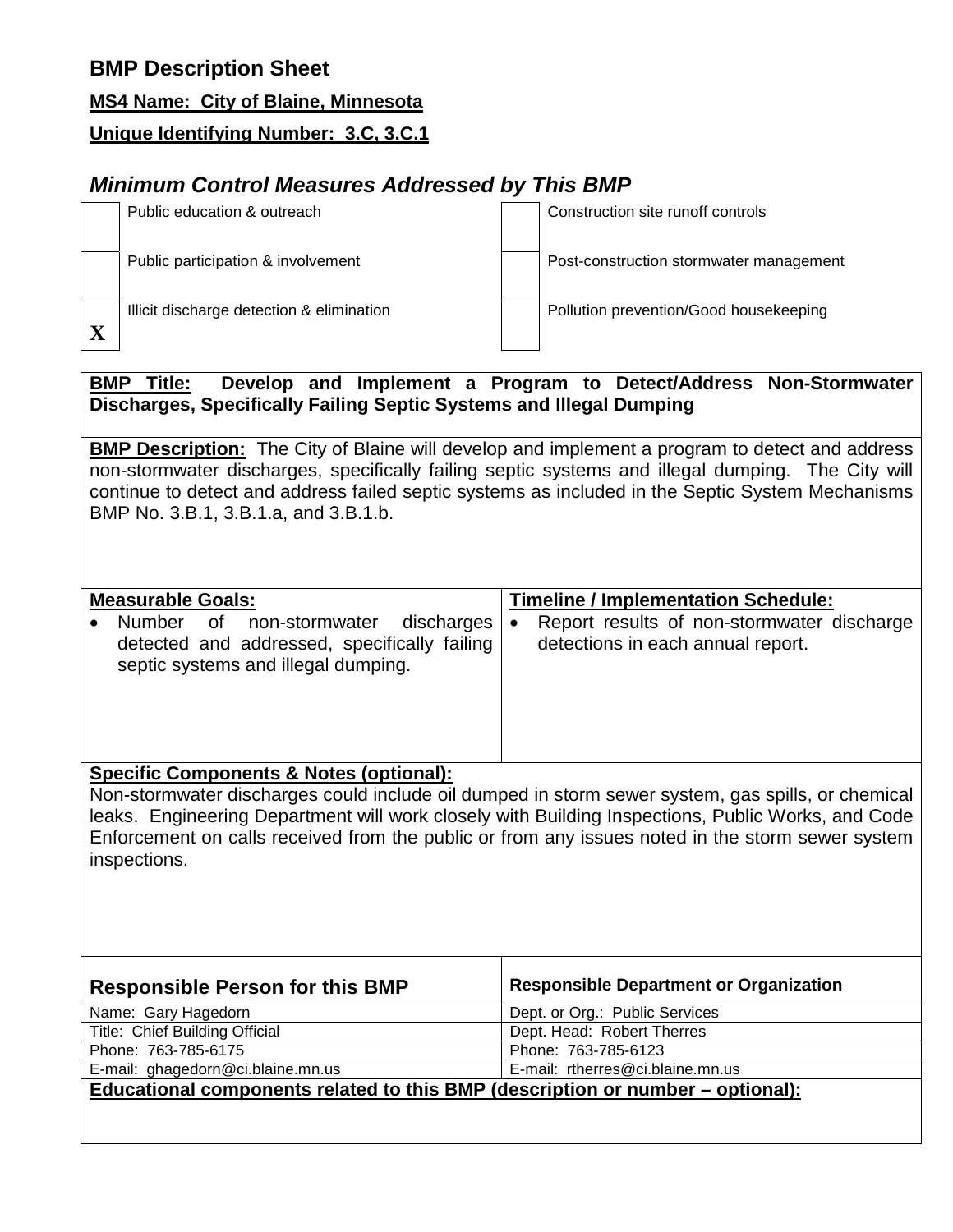## **MS4 Name: City of Blaine, Minnesota**

## **Unique Identifying Number: 3.D**

# *Minimum Control Measures Addressed by This BMP*

| Public education & outreach               |   | Construction site runoff controls       |
|-------------------------------------------|---|-----------------------------------------|
| Public participation & involvement        |   | Post-construction stormwater management |
| Illicit discharge detection & elimination | X | Pollution prevention/Good housekeeping  |

#### **BMP Title: Develop a Strategy to Inform City Employees, Businesses, Property Owners, and Public about the Hazards Associated with Illegal Discharges and Improper Disposal of Waste**

**BMP Description:** The City of Blaine will develop a strategy to inform City employees, local businesses, property owners, and the public about the hazards associated with illegal discharges and improper disposal of waste. The City will work with Watershed District partnerships to develop educational opportunities in this area. Providing additional educational information will target eliminating misconceptions, changing behaviors, and creating awareness of problems. Our education program can inform these groups of ways to detect and eliminate illicit discharges.

#### **Measurable Goals:**

| measurable Goals:                                                                                                                                                                                                   | Timeline / Implementation Schedule:                                                                          |  |  |
|---------------------------------------------------------------------------------------------------------------------------------------------------------------------------------------------------------------------|--------------------------------------------------------------------------------------------------------------|--|--|
| Identify outreach materials.<br>$\bullet$                                                                                                                                                                           | 2006 - Identify outreach material.                                                                           |  |  |
| • Provide education information to employees,<br>businesses, property owners, and public.<br>Mailing of Environmental Newsletter to<br>$\bullet$<br>provide educational information to residents<br>and businesses. | Report educational information<br>that is<br>$\bullet$<br>disseminated each year with each annual<br>report. |  |  |

**Timeline / Implementation Schedule:**

## **Specific Components & Notes (optional):**

• Environmental Newsletter is sent four times per year to all mailing addresses in Blaine.

| <b>Responsible Person for this BMP</b>                                         | <b>Responsible Department or Organization</b> |  |
|--------------------------------------------------------------------------------|-----------------------------------------------|--|
| Name: Jim Hafner                                                               | Dept. or Org.: Engineering                    |  |
| Title: Stormwater Manager                                                      | Dept. Head: Jean M. Keely                     |  |
| Phone: 763-785-6188                                                            | Phone: 763-785-6171                           |  |
| E-mail: jhafner@ci.blaine.mn.us                                                | E-mail: jkeely@ci.blaine.mn.us                |  |
| Educational components related to this BMP (description or number – optional): |                                               |  |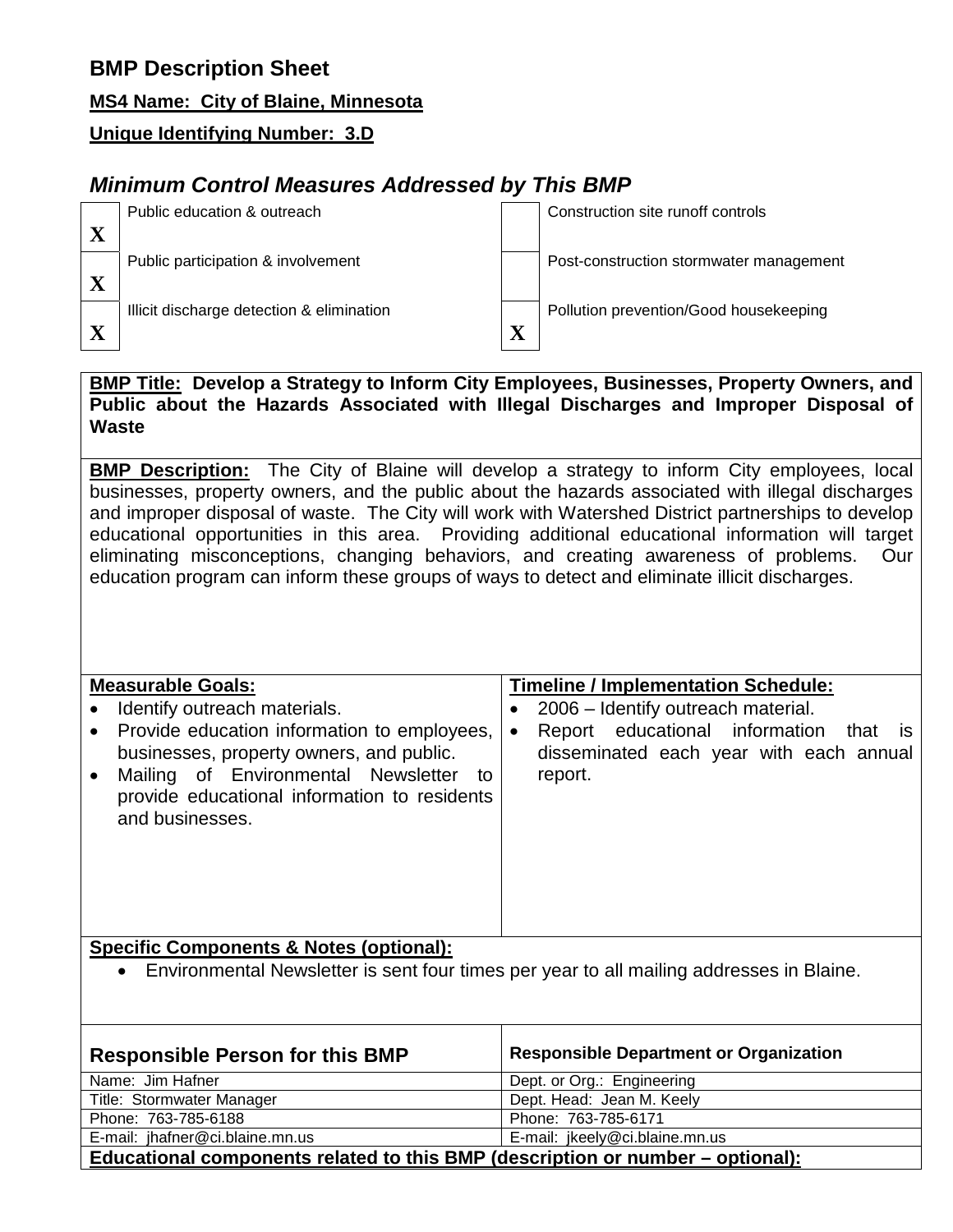City of Blaine provides residents information on where they can dispose of hazardous wastes. Anoka County has a household hazardous waste program that is open two days per week and is free to Anoka County residents.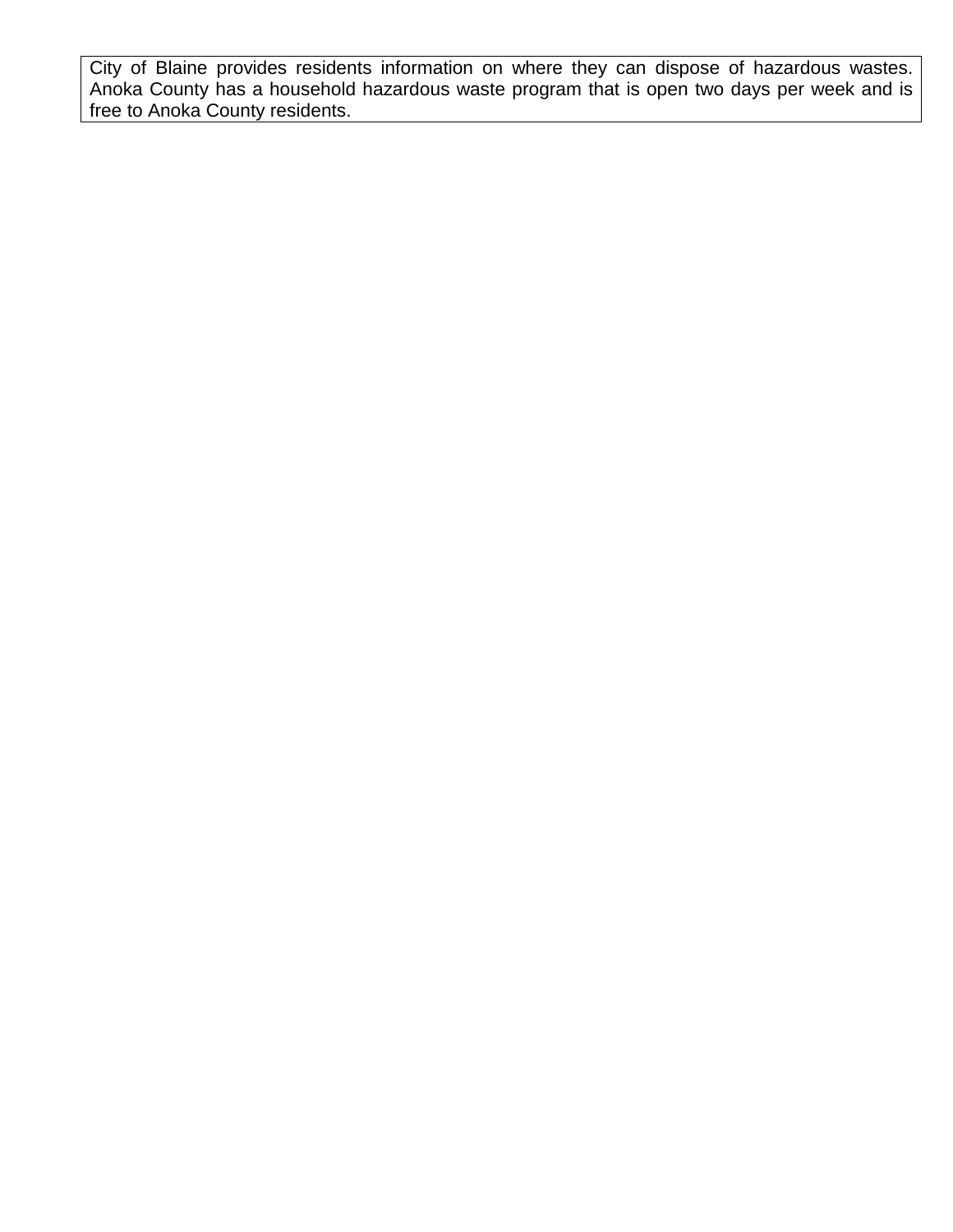# **MINIMUM CONTROL MEASURE NO. 4**

# **CONSTRUCTION SITE RUNOFF CONTROL**

Erosion control measures on construction sites are critical in preventing sediment from leaving the construction site and entering the storm drainage system. This permit requires the City of Blaine to develop, implement, and enforce a program to reduce pollutants in storm water runoff from construction activities that result in a land disturbance of greater than or equal to one acre. Inspections give the City an opportunity to provide additional guidance and education, issue warnings, or assess penalties. Cities are encouraged to provide appropriate educational and training measures to construction site operators.

The MPCA Guidance Manual for MS4's General Permit requires each City to:

- 1. Prepare an ordinance to require erosion and sediment controls to the extent allowable under law. These regulatory mechanisms must be in place by March 11, 2005.
- 2. Set requirements for construction site operators to implement appropriate erosion and sediment control best management practices.
- 3. Set requirements for construction site operators to control waste at the construction site that may cause adverse impacts to water quality.
- 4. Set procedures for site plan review which incorporates consideration of potential water quality impacts.
- 5. Set procedures for receipt and consideration of reports on non-compliance or other information on construction related issues submitted by the public. Cities are not expected to follow-up and respond to every complaint or concern, but track that the submitted written or verbal information is given to the construction site inspector for possible follow-up.
- 6. Set procedures for site inspection and enforcement of control measures.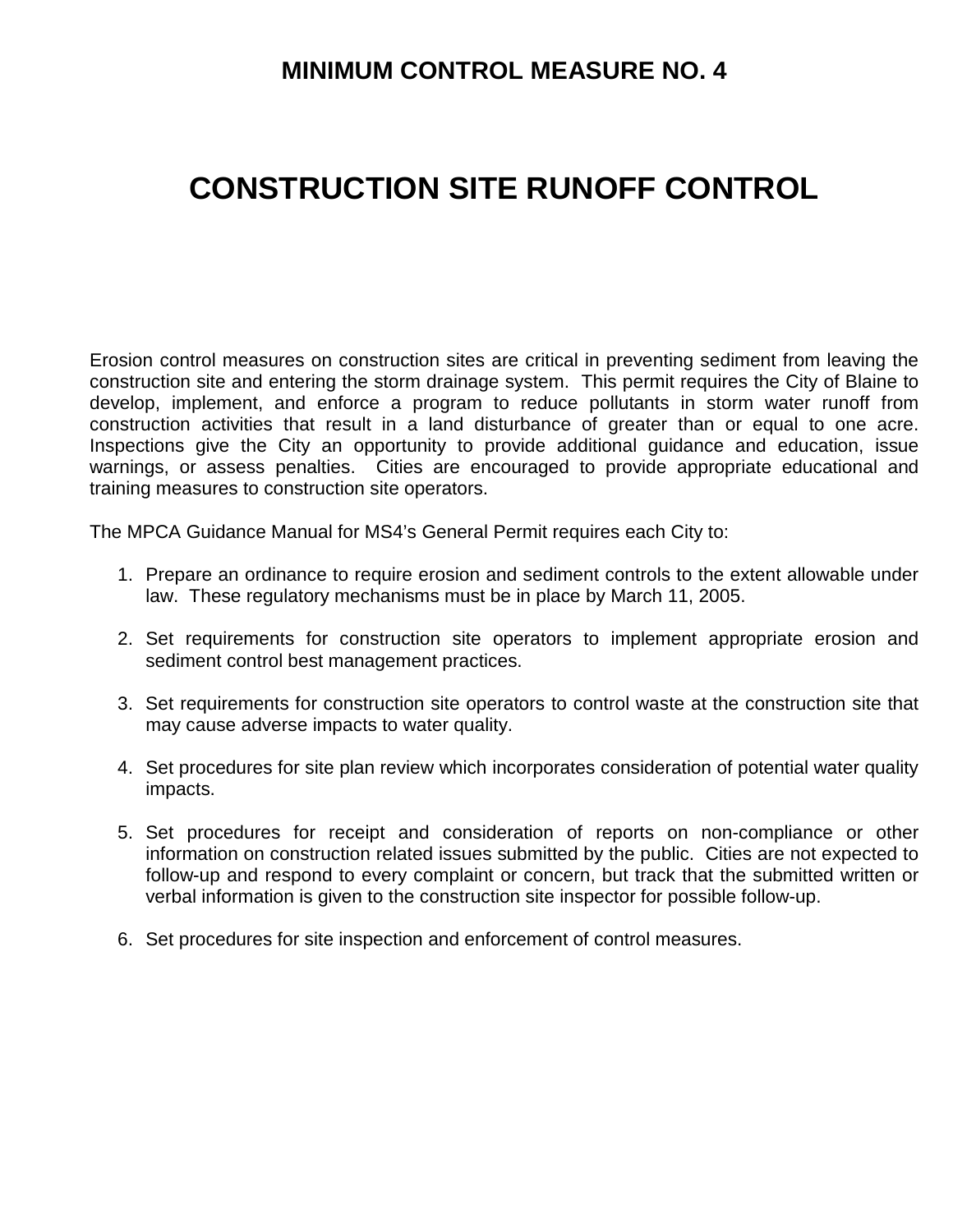**MS4 Name: City of Blaine, Minnesota**

**Unique Identifying Number: 4.A, 4.A.1**

# *Minimum Control Measures Addressed by This BMP*

| Public education & outreach               | $\boldsymbol{X}$ | Construction site runoff controls       |
|-------------------------------------------|------------------|-----------------------------------------|
| Public participation & involvement        |                  | Post-construction stormwater management |
|                                           |                  |                                         |
| Illicit discharge detection & elimination |                  | Pollution prevention/Good housekeeping  |
|                                           |                  |                                         |

## **BMP Title: Construction Erosion and Sedimentation Control Ordinance**

**BMP Description:** The City of Blaine will analyze current ordinances as they pertain to erosion and sediment control and construction site management. The City will analyze the time schedule set for plan review and inspection/enforcement actions. The City will review ordinances of adjacent communities and will work with the City Attorney to prepare this ordinance for City Council approval before the NPDES Phase II required implementation date of May 10, 2005.

#### **Measurable Goals:** • Review current City ordinances and ordinances of adjacent communities. • Meet with City Attorney to prepare ordinance revisions if needed. • City Council review and approval of ordinance. **Timeline / Implementation Schedule:** • 2003 – Review current ordinances. • 2004 – Review ordinances of adjacent communities. Meet with City Attorney to prepare ordinance revisions if needed. • May 10, 2005 – City Council approval of ordinance prior to implementation date. After approval of ordinance, start to implement and enforce ordinance.

### **Specific Components & Notes (optional):**

• Ordinance will include requirement to contact the MPCA for a construction permit when grading activities affect > one acre.

| <b>Responsible Person for this BMP</b>                                         | <b>Responsible Department or Organization</b> |  |
|--------------------------------------------------------------------------------|-----------------------------------------------|--|
| Name: Jim Hafner                                                               | Dept. or Org.: Engineering                    |  |
| Title: Stormwater Manager                                                      | Dept. Head: Jean M. Keely                     |  |
| Phone: 763-785-6188                                                            | Phone: 763-785-6171                           |  |
| E-mail: jhafner@ci.blaine.mn.us                                                | E-mail: jkeely@ci.blaine.mn.us                |  |
| Educational components related to this BMP (description or number – optional): |                                               |  |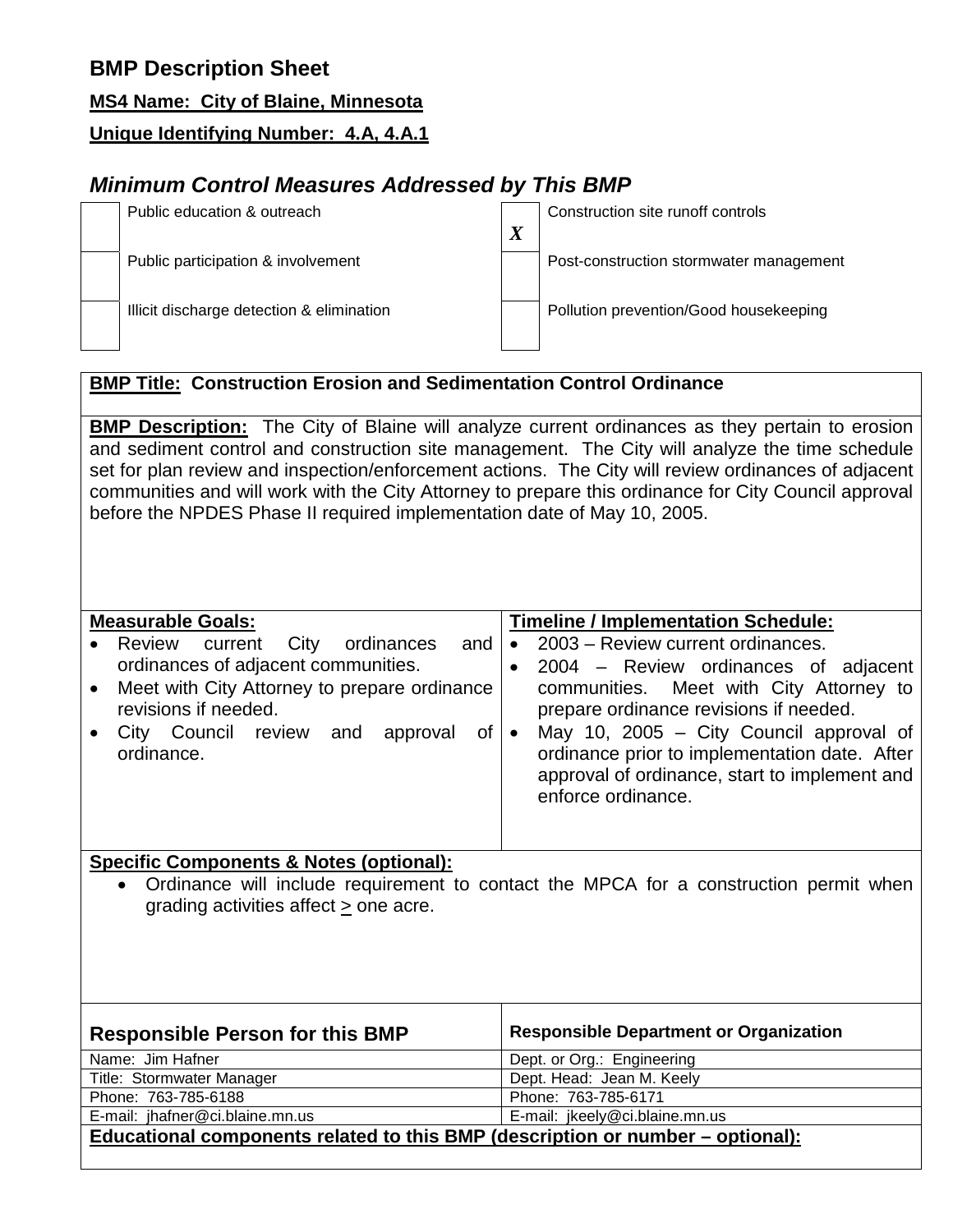**MS4 Name: City of Blaine, Minnesota**

## **Unique Identifying Number: 4.B**

# *Minimum Control Measures Addressed by This BMP*

| Public education & outreach               | $\boldsymbol{X}$ | Construction site runoff controls       |
|-------------------------------------------|------------------|-----------------------------------------|
| Public participation & involvement        |                  | Post-construction stormwater management |
| Illicit discharge detection & elimination |                  | Pollution prevention/Good housekeeping  |

## **BMP Title: Implement BWSR's MN Construction Site Erosion and Sediment Control Handbook**

**BMP Description:** The City of Blaine will continue to utilize the best management practices listed in BWSR's MN Construction Site Erosion and Sediment Control Handbook. This reference manual is utilized to make recommendations to developers and contractors during site plan review to incorporate best management practices into each construction project.

| <b>Measurable Goals:</b>                                                                                                                                                                                                                          | <b>Timeline / Implementation Schedule:</b>                                  |  |
|---------------------------------------------------------------------------------------------------------------------------------------------------------------------------------------------------------------------------------------------------|-----------------------------------------------------------------------------|--|
| Check for<br>incorporation<br>best<br>of<br>$\bullet$<br>management practices with each site<br>plan review. Letter on site plan revisions<br>will be sent to the developer or engineer<br>for revisions required prior to site plan<br>approval. | Report number of site plan reviews with<br>$\bullet$<br>each annual report. |  |

#### **Specific Components & Notes (optional):**

- Require installation of silt fence prior to start of grading and monitor through construction and turf establishment.
- Require rock construction entrance prior to start of construction and monitor effectiveness.
- Sod back of curb when utility and street installation is complete.
- Require wood chip bags around catch basin inlets to hold back sediment and floatables.
- Put black dirt over disturbed areas and seed and mulch.
- Have developers keep road swept during construction activities.
- Dewatering discharge to storm catch basin whenever possible to prevent erosion from discharge point.

| <b>Responsible Person for this BMP</b> | <b>Responsible Department or Organization</b> |  |  |
|----------------------------------------|-----------------------------------------------|--|--|
| Name: Jim Hafner                       | Dept. or Org.: Engineering                    |  |  |
| Title: Stormwater Manager              | Dept. Head: Jean M. Keely                     |  |  |
| Phone: 763-785-6188                    | Phone: 763-785-6171                           |  |  |
| E-mail: jhafner@ci.blaine.mn.us        | E-mail: jkeely@ci.blaine.mn.us                |  |  |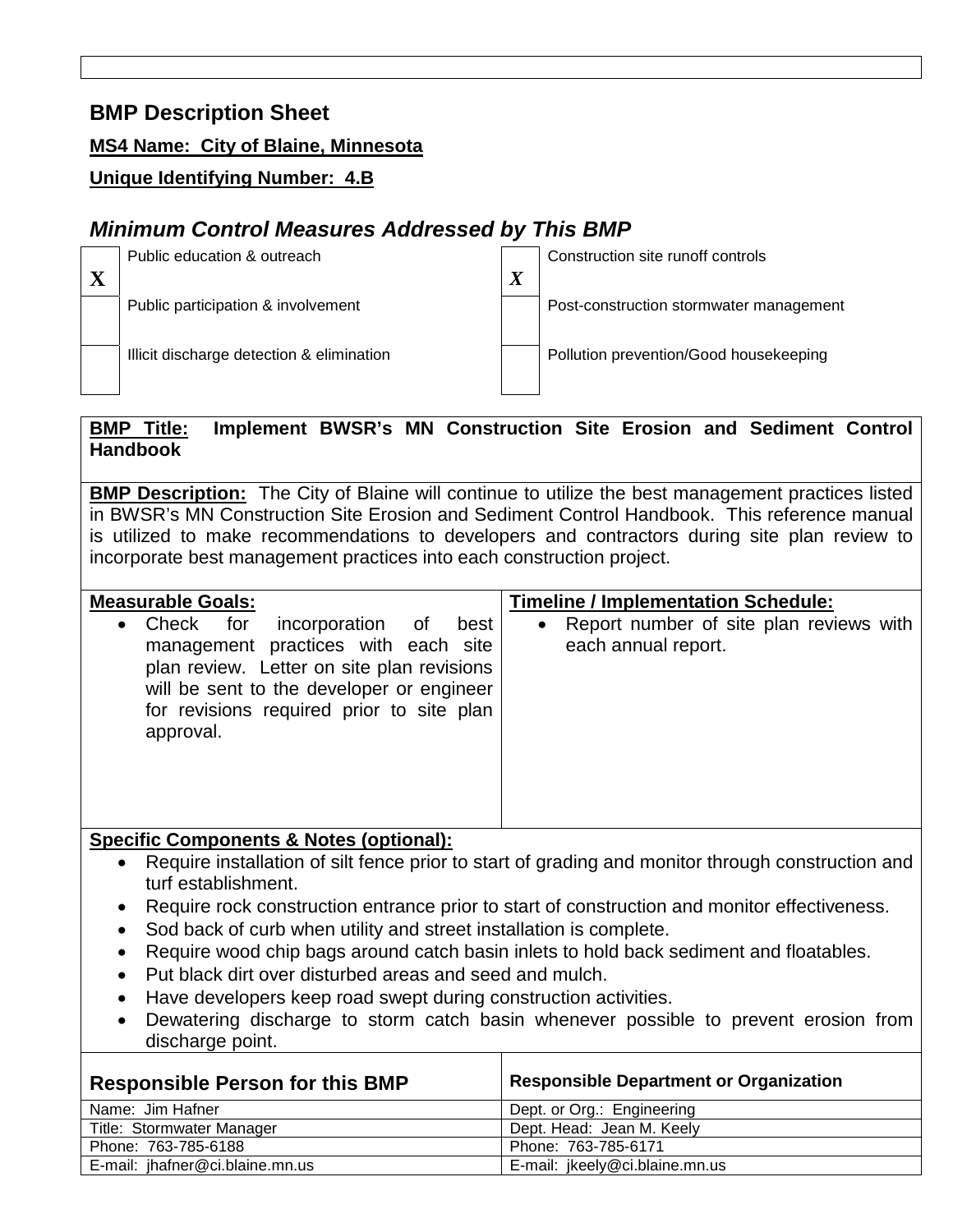#### **Educational components related to this BMP (description or number – optional):**

Emphasize importance of implementing and monitoring erosion and sediment control BMP's to developers, engineers, site operators, and site inspectors.

| <b>BMP Description Sheet</b>                          |                                           |                  |                                         |  |
|-------------------------------------------------------|-------------------------------------------|------------------|-----------------------------------------|--|
| <b>MS4 Name: City of Blaine, Minnesota</b>            |                                           |                  |                                         |  |
|                                                       | Unique Identifying Number: 4.C            |                  |                                         |  |
| <b>Minimum Control Measures Addressed by This BMP</b> |                                           |                  |                                         |  |
|                                                       | Public education & outreach               |                  | Construction site runoff controls       |  |
|                                                       |                                           | $\boldsymbol{X}$ |                                         |  |
|                                                       | Public participation & involvement        |                  | Post-construction stormwater management |  |
|                                                       |                                           |                  |                                         |  |
|                                                       | Illicit discharge detection & elimination |                  | Pollution prevention/Good housekeeping  |  |
|                                                       |                                           |                  |                                         |  |

## **BMP Title: Construction Site Waste Control Issues**

**BMP Description:** The City of Blaine will continue to inspect construction sites for site waste and debris control. The City will continue to issue warnings on construction sites if issues exist and will continue to enforce existing ordinances.

| <b>Measurable Goals:</b>                                          | <b>Timeline / Implementation Schedule:</b> |  |  |
|-------------------------------------------------------------------|--------------------------------------------|--|--|
| Inspection of construction sites for waste<br>and debris control. | • Report status with each annual report.   |  |  |

# **Specific Components & Notes (optional):**

Building Inspection Department requires waste control measures on each construction site.

| <b>Responsible Person for this BMP</b>                                                     | <b>Responsible Department or Organization</b> |  |  |
|--------------------------------------------------------------------------------------------|-----------------------------------------------|--|--|
| Name: Gary Hagedorn                                                                        | Dept. or Org.: Public Services                |  |  |
| Title: Chief Building Inspector                                                            | Dept. Head: Robert Therres                    |  |  |
| Phone: 763-785-6175                                                                        | Phone: 763-785-6123                           |  |  |
| E-mail: ghagedorn@ci.blaine.mn.us                                                          | E-mail: rtherres@ci.blaine.mn.us              |  |  |
| <u>Educational components related to this BMP (description or number – optional):</u>      |                                               |  |  |
| Emphasize importance of implementing and monitoring construction site BMP's to developers, |                                               |  |  |
| engineers, site operators, and site inspectors.                                            |                                               |  |  |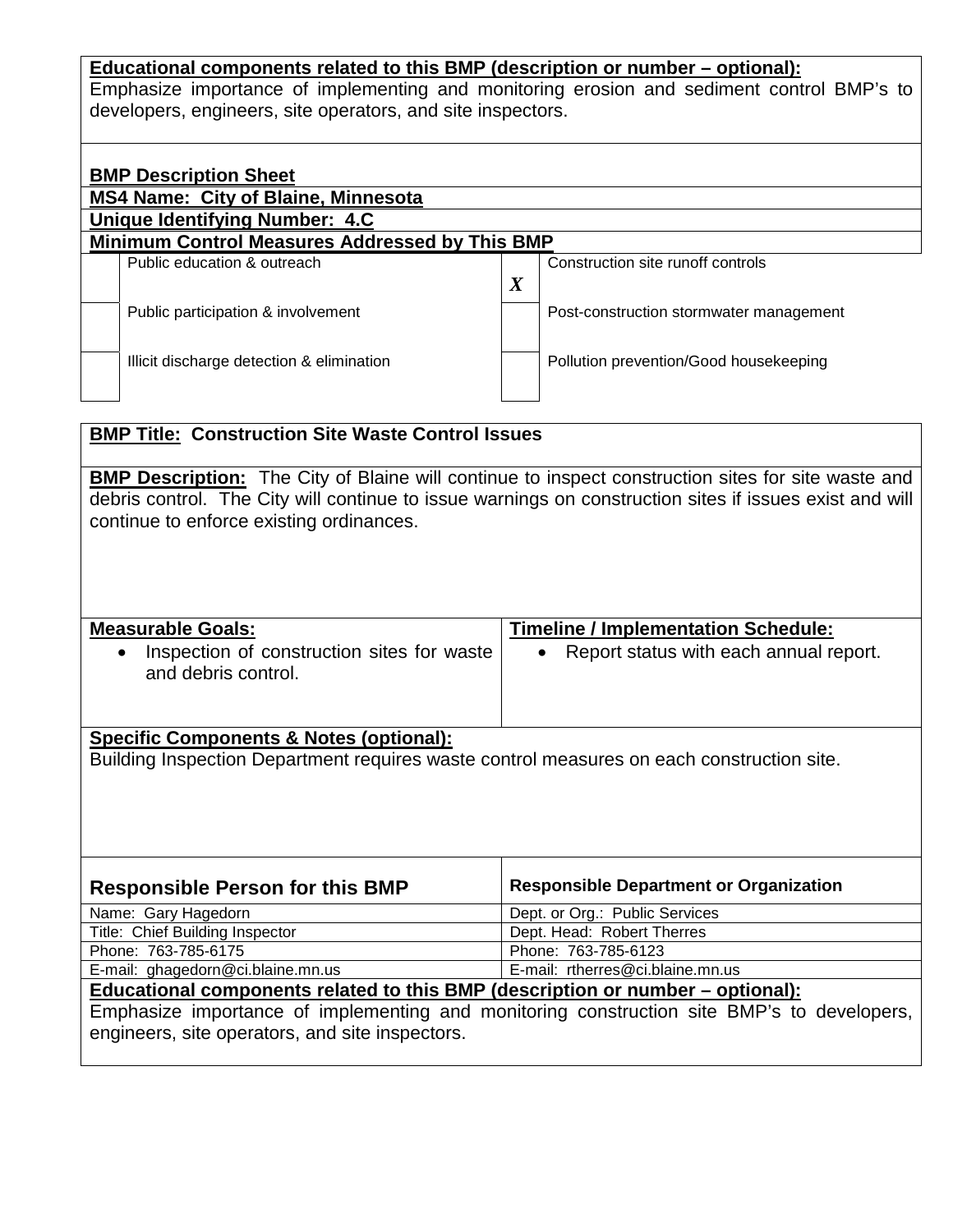#### **MS4 Name: City of Blaine, Minnesota**

## **Unique Identifying Number: 4.D, 4.D.1, 4.D.2, 4.D.3, 4.D.4, 4.D.5**

# *Minimum Control Measures Addressed by This BMP*

| Public education & outreach               | v<br>Δ | Construction site runoff controls       |
|-------------------------------------------|--------|-----------------------------------------|
| Public participation & involvement        |        | Post-construction stormwater management |
| Illicit discharge detection & elimination |        | Pollution prevention/Good housekeeping  |

### **BMP Title: Procedures for Site Plan Review**

**BMP Description:** The City of Blaine will continue to utilize the existing Administrative Review Committee (ARC) for site plan reviews as established in the City's Administrative Policy Manual – No. 1.7. The site plan review process is described in the City's Zoning Ordinance under Performance Standards, Section 33.07. The City will continue to work with Watershed Districts and other regulatory agencies during the review process. The City will continue to integrate the City's Natural Resources Inventory and include staff specialists in the review process. Current and future construction site runoff control ordinance requirements will be a consideration of each site plan review.

| <b>Measurable Goals:</b>                                                                                                                                                                                                                                                                                                     | <b>Timeline / Implementation Schedule:</b>                                               |  |  |
|------------------------------------------------------------------------------------------------------------------------------------------------------------------------------------------------------------------------------------------------------------------------------------------------------------------------------|------------------------------------------------------------------------------------------|--|--|
| City's<br>Continue<br>utilize<br>to<br>the<br>$\bullet$<br>Administrative Review Committee (ARC)<br>to review site plans.<br>Continue to work with Watershed Districts<br>$\bullet$<br>and other regulatory agencies during the<br>site plan review process and require<br>approvals/permits prior to start of site<br>work. | Report number of site plans reviewed by<br>the ARC Committee with each annual<br>report. |  |  |
|                                                                                                                                                                                                                                                                                                                              |                                                                                          |  |  |
| <b>Specific Components &amp; Notes (optional):</b>                                                                                                                                                                                                                                                                           |                                                                                          |  |  |
| <b>Responsible Person for this BMP</b>                                                                                                                                                                                                                                                                                       | <b>Responsible Department or Organization</b>                                            |  |  |
| Name: Bryan Schafer                                                                                                                                                                                                                                                                                                          | Dept. or Org.: Public Service                                                            |  |  |
| <b>Title: Planning Director</b>                                                                                                                                                                                                                                                                                              | Dept. Head: Robert Therres                                                               |  |  |
| Phone: 763-785-6144                                                                                                                                                                                                                                                                                                          | Phone: 763-785-6123                                                                      |  |  |
| E-mail: bschafer@ci.blaine.mn.us                                                                                                                                                                                                                                                                                             | E-mail: rtherres@ci.blaine.mn.us                                                         |  |  |
| <u>Educational components related to this BMP (description or number – optional):</u>                                                                                                                                                                                                                                        |                                                                                          |  |  |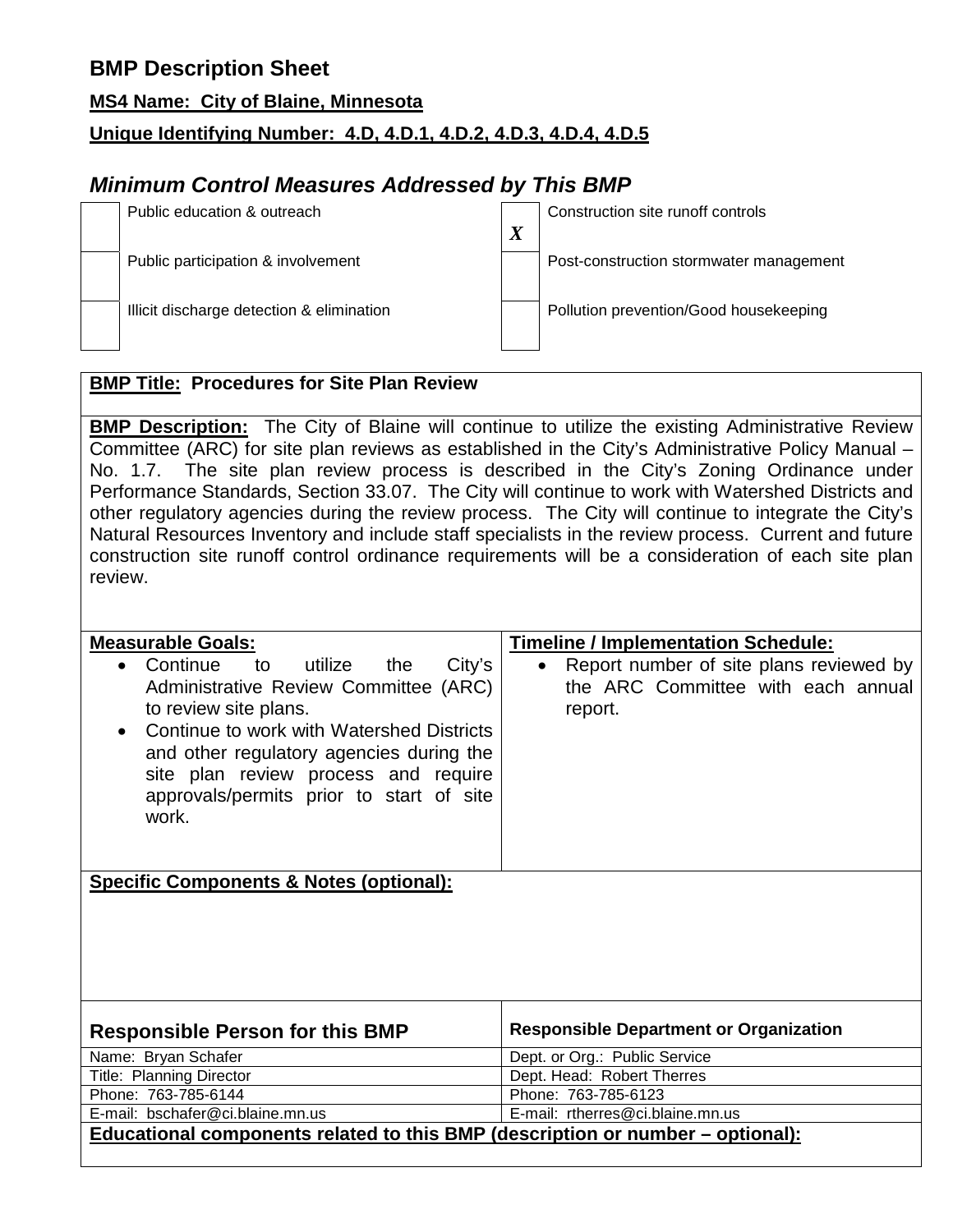#### **MS4 Name: City of Blaine, Minnesota**

## **Unique Identifying Number: 4.E, 4.E.1**

# *Minimum Control Measures Addressed by This BMP*



## **BMP Title: Public Non Compliance Complaints and Reports**

**BMP Description:** The City of Blaine's Building Inspection Department will continue to log issues and complaints received on construction sites. The Engineering Department, Public Works, and Planning Departments will work closely with the Building Inspection Department in addressing questions and concerns raised about construction site runoff controls.

| <b>Measurable Goals:</b>                                                                                                                                                                                                                                                                                                      | <b>Timeline / Implementation Schedule:</b>                 |  |  |  |
|-------------------------------------------------------------------------------------------------------------------------------------------------------------------------------------------------------------------------------------------------------------------------------------------------------------------------------|------------------------------------------------------------|--|--|--|
| Continue to utilize the City's Building<br>$\bullet$                                                                                                                                                                                                                                                                          | Report number of issues and complaints<br>$\bullet$        |  |  |  |
| Inspection log in process for issues and<br>complaints received on construction sites.                                                                                                                                                                                                                                        | received on construction sites with each<br>annual report. |  |  |  |
| <b>Specific Components &amp; Notes (optional):</b>                                                                                                                                                                                                                                                                            |                                                            |  |  |  |
| MPCA's Guidance Manual states that City's are not expected to follow-up and respond to<br>$\bullet$<br>every complaint or concern. A simple tracking process in which submitted information both<br>written and verbal is recorded and then given to the construction site inspector for possible<br>follow-up is sufficient. |                                                            |  |  |  |
| <b>Responsible Department or Organization</b><br><b>Responsible Person for this BMP</b>                                                                                                                                                                                                                                       |                                                            |  |  |  |
| Name: Gary Hagedorn                                                                                                                                                                                                                                                                                                           | Dept. or Org.: Public Services                             |  |  |  |
| Title: Chief Building Official                                                                                                                                                                                                                                                                                                | Dept. Head: Robert Therres                                 |  |  |  |
| Phone: 763-785-6175                                                                                                                                                                                                                                                                                                           | Phone: 763-785-6123                                        |  |  |  |
| E-mail: ghagedorn@ci.blaine.mn.us                                                                                                                                                                                                                                                                                             | E-mail: rtherres@ci.blaine.mn.us                           |  |  |  |
| Educational components related to this BMP (description or number – optional):                                                                                                                                                                                                                                                |                                                            |  |  |  |
|                                                                                                                                                                                                                                                                                                                               |                                                            |  |  |  |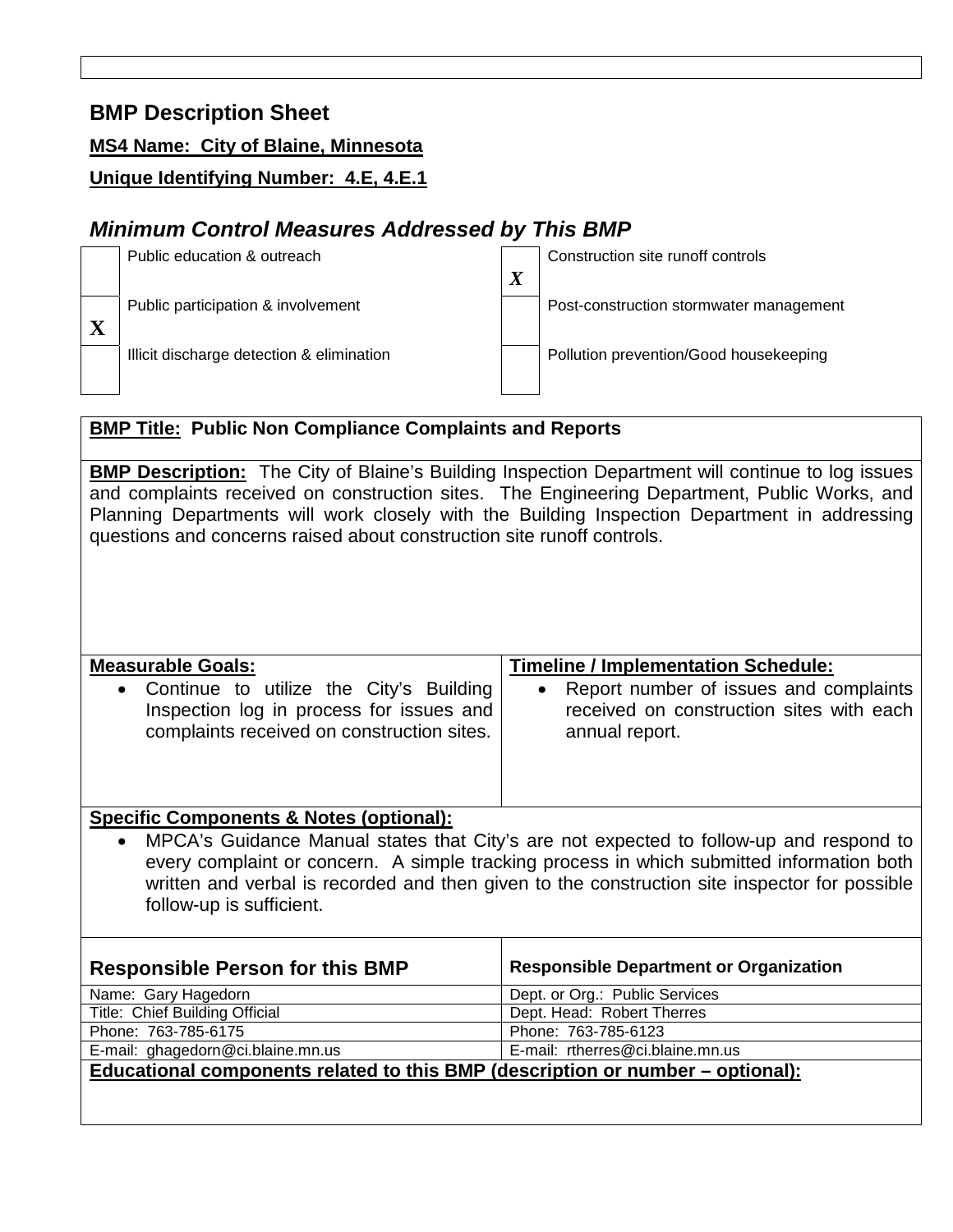**MS4 Name: City of Blaine, Minnesota**

# **Unique Identifying Number: 4.F, 4.F.1, 4.F.6, 4.F.10**

# *Minimum Control Measures Addressed by This BMP*

| Public education & outreach               | $\boldsymbol{X}$ | Construction site runoff controls       |
|-------------------------------------------|------------------|-----------------------------------------|
| Public participation & involvement        |                  | Post-construction stormwater management |
| Illicit discharge detection & elimination |                  | Pollution prevention/Good housekeeping  |

## **BMP Title: Site Inspection and Enforcement**

**BMP Description:** The City of Blaine's Building Inspection Department will continue to perform site inspections, log in process of inspections and enforcement activity, including the use of "Stop Work Orders" as included in the 1997 Uniform Building Code – Section 104.2.4.

#### **Measurable Goals:** • Continue to utilize the City's Building Inspection Department for site inspections, log in process of inspections and enforcement activity. • Participation in the annual Builders Meeting held by Building Inspection Department. • Meet with City Inspectors on BMP's to review on each construction site. **Timeline / Implementation Schedule:** • Report on enforcement activity with each annual report. • Report on participation in the annual Builders Meeting. • Report on inspector education of BMP's. **Specific Components & Notes (optional):**

Each year, the Building Inspection Department holds a Builders Meeting. At this annual meeting, information is provided to contractors on current codes and ordinances. An NPDES – Phase II discussion will be added to the agenda for providing information to builders.

| <b>Responsible Person for this BMP</b>                                         | <b>Responsible Department or Organization</b> |  |
|--------------------------------------------------------------------------------|-----------------------------------------------|--|
| Name: Gary Hagedorn                                                            | Dept. or Org.: Public Services                |  |
| Title: Chief Building Official                                                 | Dept. Head: Robert Therres                    |  |
| Phone: 763-785-6175                                                            | Phone: 763-785-6123                           |  |
| E-mail: ghagedorn@ci.blaine.mn.us                                              | E-mail: rtherres@ci.blaine.mn.us              |  |
| Educational components related to this BMP (description or number – optional): |                                               |  |
| Provide education opportunity to City inspectors on BMP's.                     |                                               |  |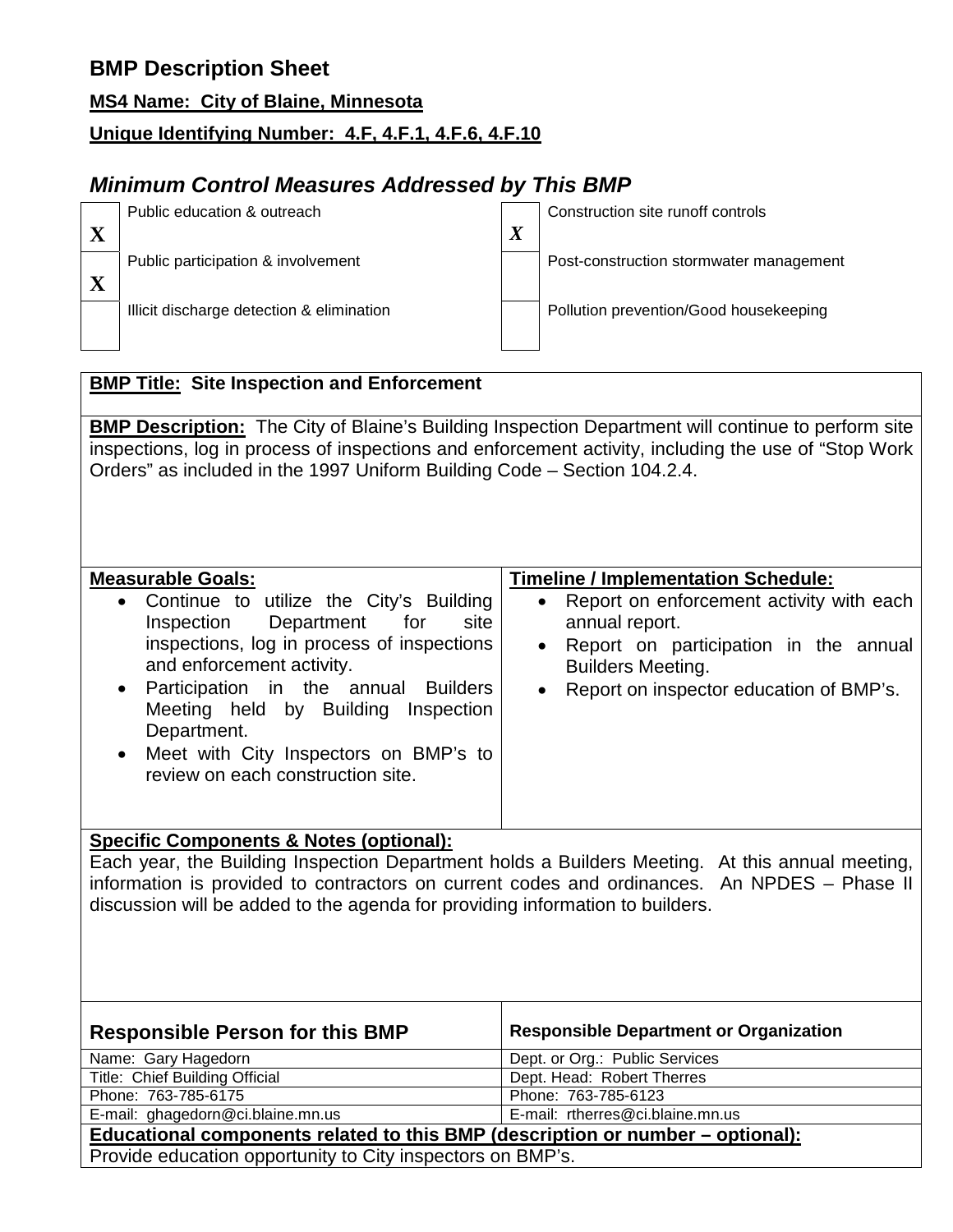# **MINIMUM CONTROL MEASURE NO. 5**

# **POST-CONSTRUCTION RUNOFF CONTROL**

Post-construction storm water management features can minimize pollutant discharges in areas undergoing new development or redevelopment. According to EPA, many studies indicate that prior planning and design for the minimization of pollutants in post-construction storm water discharges is the most cost-effective approach to storm water quality management. These features can include storm water treatment and detention features. This permit requires the City of Blaine to develop, implement, and enforce a program to address storm water runoff from new development and redevelopment projects that disturb greater than or equal to one acre. The City's program must ensure that controls are in place that would prevent or minimize water quality impacts.

The MPCA Guidance Manual for MS4's General Permit requires each City to:

- 1. Develop and implement strategies which include a combination of structural and/or nonstructural best management practices.
- 2. Develop an ordinance to address post-construction runoff from new development and redevelopment projects to the extent allowable under law.
- 3. Ensure adequate long-term operation and maintenance of best management practices installed as a result of these requirements. (Also addressed in more detail in Minimum Control Measure No. 6.)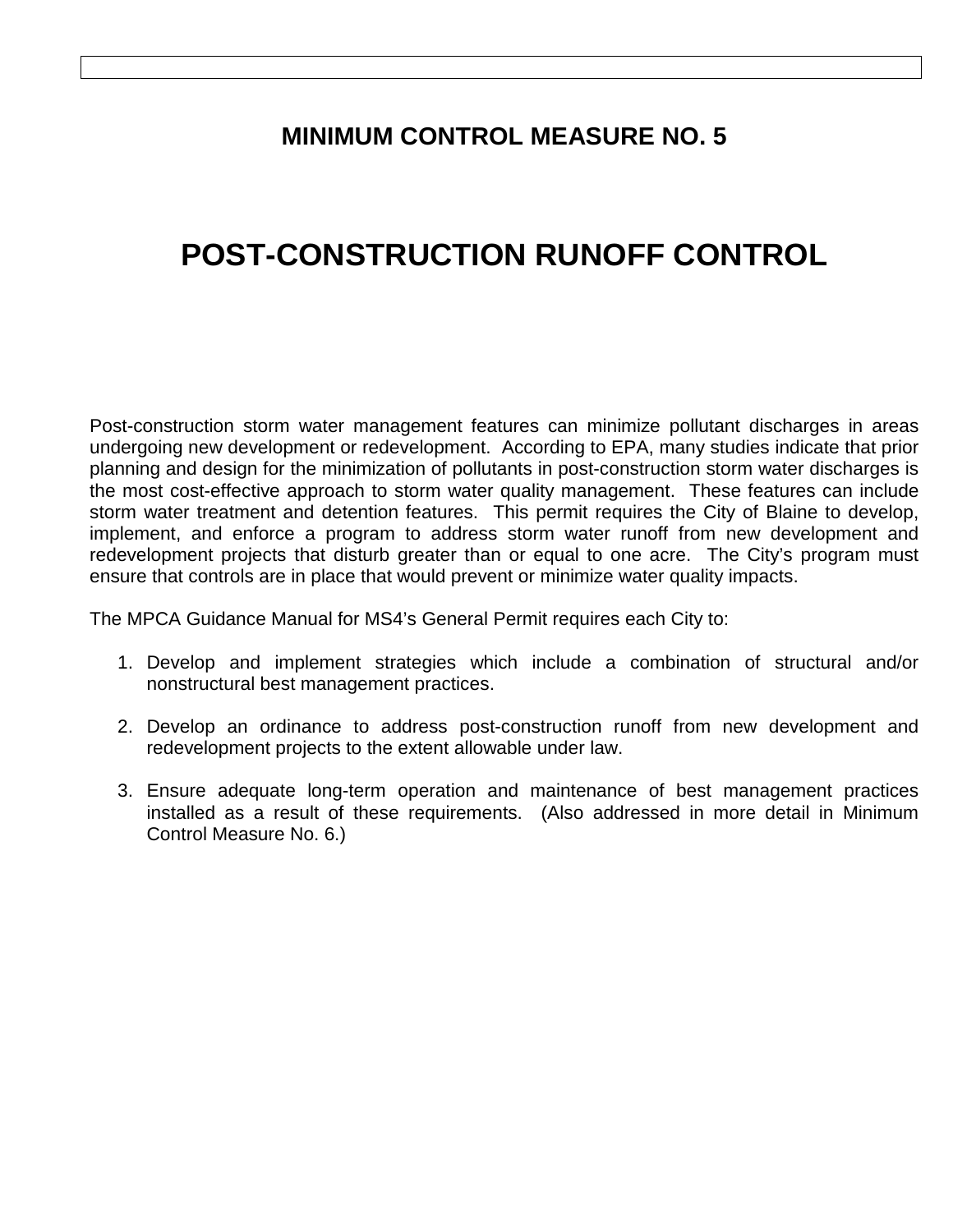#### **MS4 Name: City of Blaine, Minnesota**

## **Unique Identifying Number: 5.A, 5.A.1, 5.D, 5.D.1, 5.D.3, 5.D.3.d, 5.E**

# *Minimum Control Measures Addressed by This BMP*

| Public education & outreach               |                        | Construction site runoff controls       |
|-------------------------------------------|------------------------|-----------------------------------------|
| Public participation & involvement        | $\mathbf{v}$           | Post-construction stormwater management |
| Illicit discharge detection & elimination | $\boldsymbol{\Lambda}$ | Pollution prevention/Good housekeeping  |

#### **BMP Title: Detention, Stabilization, Structural, and Manufactured BMP's for Post Construction Site Runoff Controls**

**BMP Description:** The City of Blaine will continue to require the use of detention basins for slowing storm water leaving a new development to the predevelopment runoff rate. The City will continue to require topsoil, sod, and seed for turf establishment to stabilize areas disturbed during the construction process. The City will continue to require concrete swales in locations where there is not enough elevation to install a catch basin and storm pipe to discharge into a detention/treatment basin. The City of Blaine will continue to require the use of sump manholes, weirs, stormceptors manholes, and scupper manhole inserts where needed for removal of sediments, oils, and floatables before storm water continues to move through the storm drainage system.

| <b>Measurable Goals:</b>                                                                                                                                                                                          | <b>Timeline / Implementation Schedule:</b>                                 |
|-------------------------------------------------------------------------------------------------------------------------------------------------------------------------------------------------------------------|----------------------------------------------------------------------------|
| • Continue to require detention/treatment<br>basins, vegetative cover, concrete<br>swales, and manufactured BMP's with<br>site plan reviews.<br>• Track number and type of BMP's<br>incorporated into site plans. | • Report on number and type of BMP's<br>installed with each annual report. |

### **Specific Components & Notes (optional):**

• City will continue to require Watershed District review of site plans to assist in administration of post-construction best management practices.

| <b>Responsible Person for this BMP</b> | <b>Responsible Department or Organization</b> |
|----------------------------------------|-----------------------------------------------|
| Name: Jim Hafner                       | Dept. or Org.: Engineering                    |
| Title: Stormwater Manager              | Dept. Head: Jean M. Keely                     |
| Phone: 763-785-6188                    | Phone: 763-785-6171                           |
| E-mail: jhafner@ci.blaine.mn.us        | E-mail: jkeely@ci.blaine.mn.us                |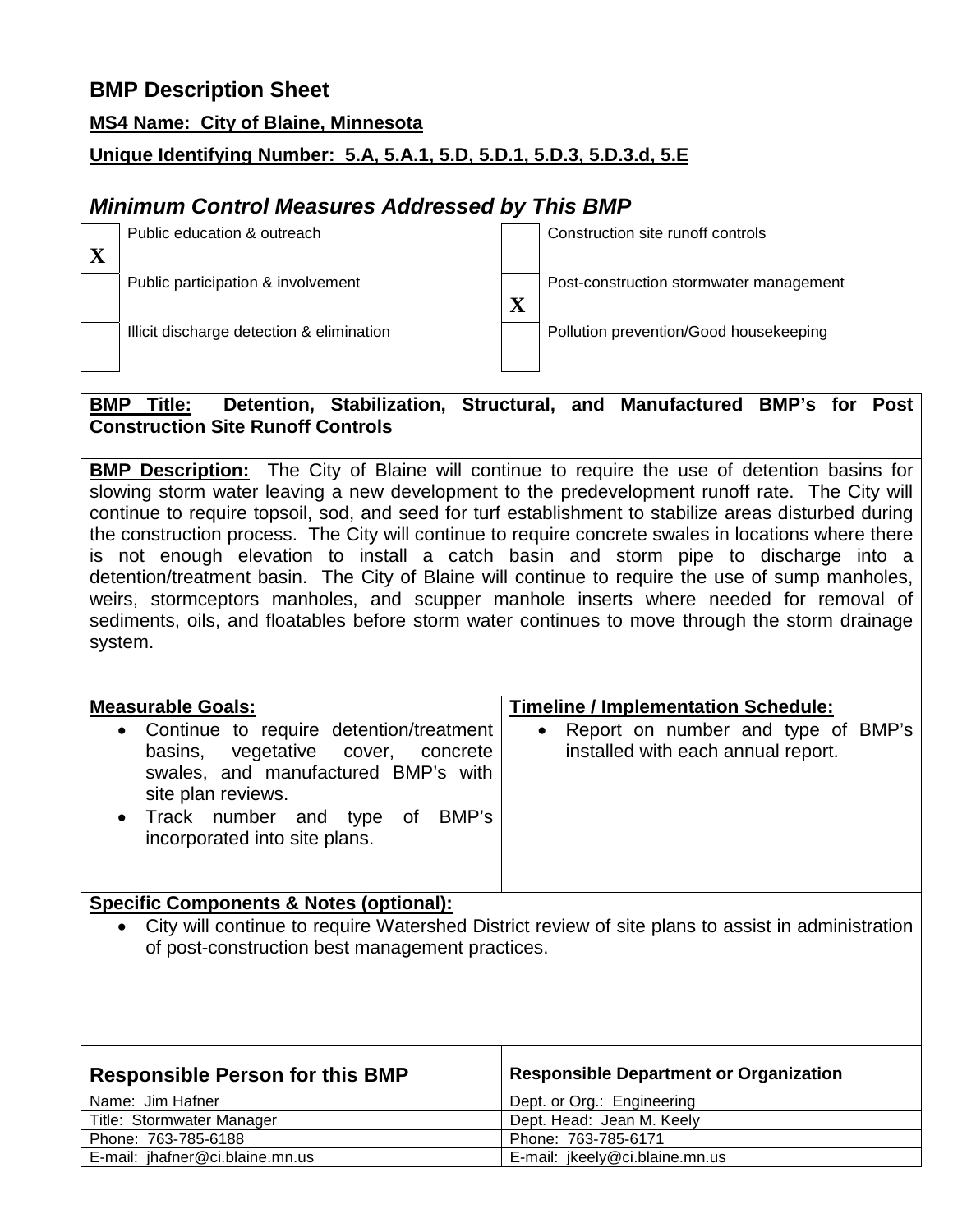#### **Educational components related to this BMP (description or number – optional):**

• City needs to emphasize to developers and their engineers the importance of including best management practices in their site plan designs.

## **BMP Description Sheet**

#### **MS4 Name: City of Blaine, Minnesota**

**Unique Identifying Number: 5.F, 5.F.1, 5.F.1.a, 5.F.1.c, 5.F.1.d, 5.F.1.f**

## *Minimum Control Measures Addressed by This BMP*



### **BMP Title: Post-Construction Runoff Ordinance**

**BMP Description:** The City will work with the City Attorney to prepare ordinance revisions as needed for City Council approval before the NPDES Phase II required implementation date of May 10, 2008. The City will analyze existing ordinances that pertain to post-construction stormwater management. The City of Blaine will continue to review site plans for both new development and re-development and incorporate best management practices through Zoning Ordinances requirements, wetland protection requirements, and the City's Tree Preservation Policy.

| <b>Measurable Goals:</b><br>Review current ordinances.<br>$\bullet$<br>Meet with City Attorney to<br>prepare<br>$\bullet$<br>ordinance revisions as needed.<br>• City Council review and approval of<br>ordinance. | <b>Timeline / Implementation Schedule:</b><br>• 2005 – Review in place ordinances.<br>2006 – Work with City Attorney to prepare<br>$\bullet$<br>ordinance.<br>Council<br>– City<br>2007<br>approval<br>Οt<br>$\bullet$<br>ordinance.<br>• 2008 – Start to implement and enforce<br>ordinance. |
|--------------------------------------------------------------------------------------------------------------------------------------------------------------------------------------------------------------------|-----------------------------------------------------------------------------------------------------------------------------------------------------------------------------------------------------------------------------------------------------------------------------------------------|
| <b>Specific Components &amp; Notes (optional):</b>                                                                                                                                                                 |                                                                                                                                                                                                                                                                                               |

| <b>Responsible Person for this BMP</b>                                         | <b>Responsible Department or Organization</b> |
|--------------------------------------------------------------------------------|-----------------------------------------------|
| Name: Jim Hafner                                                               | Dept. or Org.: Engineering                    |
| Title: Stormwater Manager                                                      | Dept. Head: Jean M. Keely                     |
| Phone: 763-785-6188                                                            | Phone: 763-785-6171                           |
| E-mail: jhafner@ci.blaine.mn.us                                                | E-mail: jkeely@ci.blaine.mn.us                |
| Educational components related to this BMP (description or number – optional): |                                               |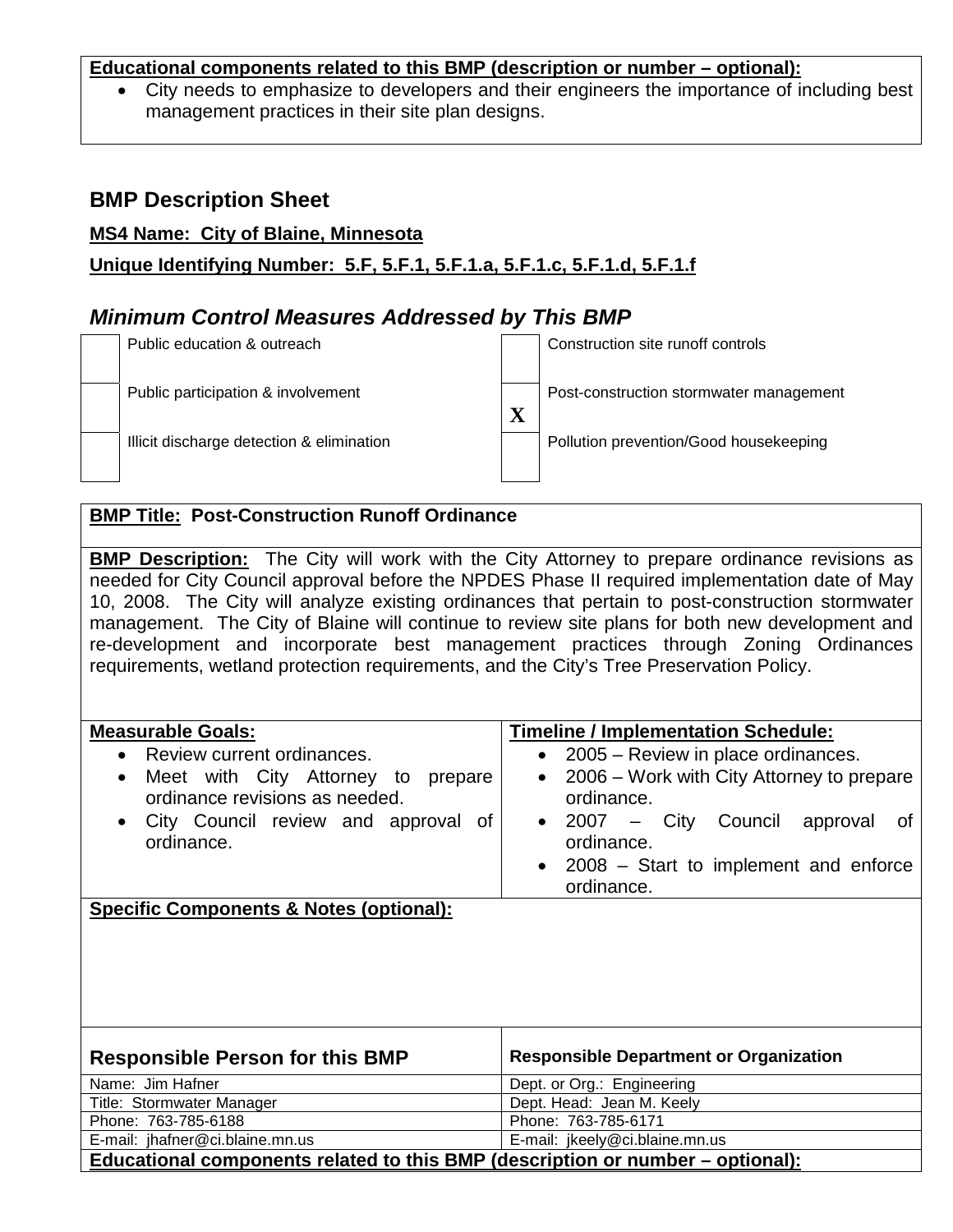#### **MS4 Name: City of Blaine, Minnesota**

**Unique Identifying Number: 5.F.2, 5.F.2.a**

# *Minimum Control Measures Addressed by This BMP*



## **BMP Title: System Planning – Comprehensive Water Resource Management Plan**

**BMP Description:** The City of Blaine will continue to utilize the City Council adopted 2000 Comprehensive Water Resource Management Plan as a guide for future development. This document assesses the City's existing and future stormwater management needs.

| <b>Measurable Goals:</b>                                                                                                                                                                                                                   | <b>Timeline / Implementation Schedule:</b>                                                                             |
|--------------------------------------------------------------------------------------------------------------------------------------------------------------------------------------------------------------------------------------------|------------------------------------------------------------------------------------------------------------------------|
| Continue<br>2000<br>utilize<br>the<br>to<br>$\bullet$<br>Comprehensive<br>Water<br>Resource<br>Management Plan.<br>• City Staff will meet to review content and<br>implementation of 2000 Comprehensive<br>Water Resource Management Plan. | annually<br>2000<br>Meet<br>review<br>to<br>the<br>$\bullet$<br>Comprehensive<br>Water<br>Resource<br>Management Plan. |

#### **Specific Components & Notes (optional):**

2000 Comprehensive Water Resource Management Plan - Section IV - Goals and Policies:

- Limit public capital expenditures that are necessary to control excessive volumes and rates of runoff.
- Improve water quality.
- Prevent flooding and erosion from surface flows.
- Promote ground water recharge.
- Protect and enhance fish and wildlife habitat and water recreational facilities.
- Secure the other benefits associated with the proper management of surface water.

| <b>Responsible Person for this BMP</b> | <b>Responsible Department or Organization</b> |
|----------------------------------------|-----------------------------------------------|
| Name: Jean M. Keely                    | Dept. or Org.: Public Services                |
| Title: City Engineer                   | Dept. Head: Robert Therres                    |
| Phone: 763-785-6171                    | Phone: 763-785-6123                           |
| E-mail: jkeely@ci.blaine.mn.us         | E-mail: rtherres@ci.blaine.mn.us              |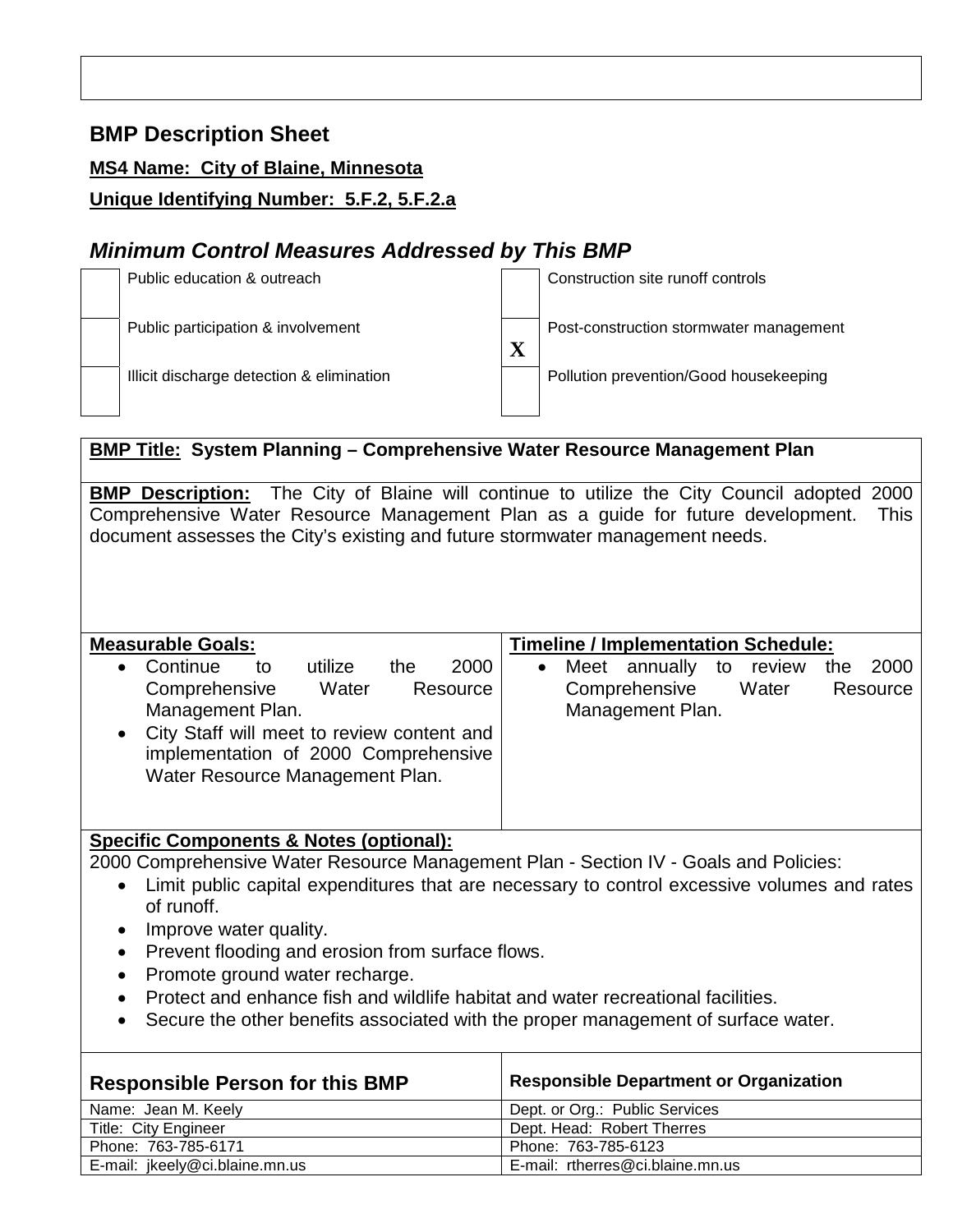#### **Educational components related to this BMP (description or number – optional):**

## **BMP Description Sheet**

#### **MS4 Name: City of Blaine, Minnesota**

**Unique Identifying Number: 5.G, 5.G.1**

# *Minimum Control Measures Addressed by This BMP*



### **BMP Title: Best Management Practice Operation and Maintenance**

**BMP Description:** The City of Blaine will inspect best management practices on a regular basis to ensure proper function and implement a regular maintenance program.

| <b>Measurable Goals:</b><br>Number of BMP's inspected.<br>$\bullet$<br>Number of BMP's requiring maintenance.<br>٠<br>Inspection and maintenance efforts will<br>$\bullet$<br>be logged for annual reporting. | <b>Timeline / Implementation Schedule:</b><br>BMP<br>Report<br>inspections<br>and<br>$\bullet$<br>maintenance with each annual report. |
|---------------------------------------------------------------------------------------------------------------------------------------------------------------------------------------------------------------|----------------------------------------------------------------------------------------------------------------------------------------|
| <b>Specific Components &amp; Notes (optional):</b>                                                                                                                                                            |                                                                                                                                        |
| Best Management Practices requiring inspection and maintenance:<br>Detention/treatment basins.<br>$\bullet$<br>Concrete swales.                                                                               |                                                                                                                                        |
| Sump manholes.<br>Weirs.                                                                                                                                                                                      |                                                                                                                                        |
| Stormceptor manholes.<br>Scupper manhole inserts.                                                                                                                                                             |                                                                                                                                        |
|                                                                                                                                                                                                               |                                                                                                                                        |
|                                                                                                                                                                                                               |                                                                                                                                        |
| <b>Responsible Person for this BMP</b>                                                                                                                                                                        | <b>Responsible Department or Organization</b>                                                                                          |
| Name: Mike Ulrich                                                                                                                                                                                             | Dept. or Org.: Public Services                                                                                                         |
| Title: Public Works Director                                                                                                                                                                                  | Dept. Head: Robert Therres                                                                                                             |
| Phone: 763-785-6167                                                                                                                                                                                           | Phone: 763-785-6123                                                                                                                    |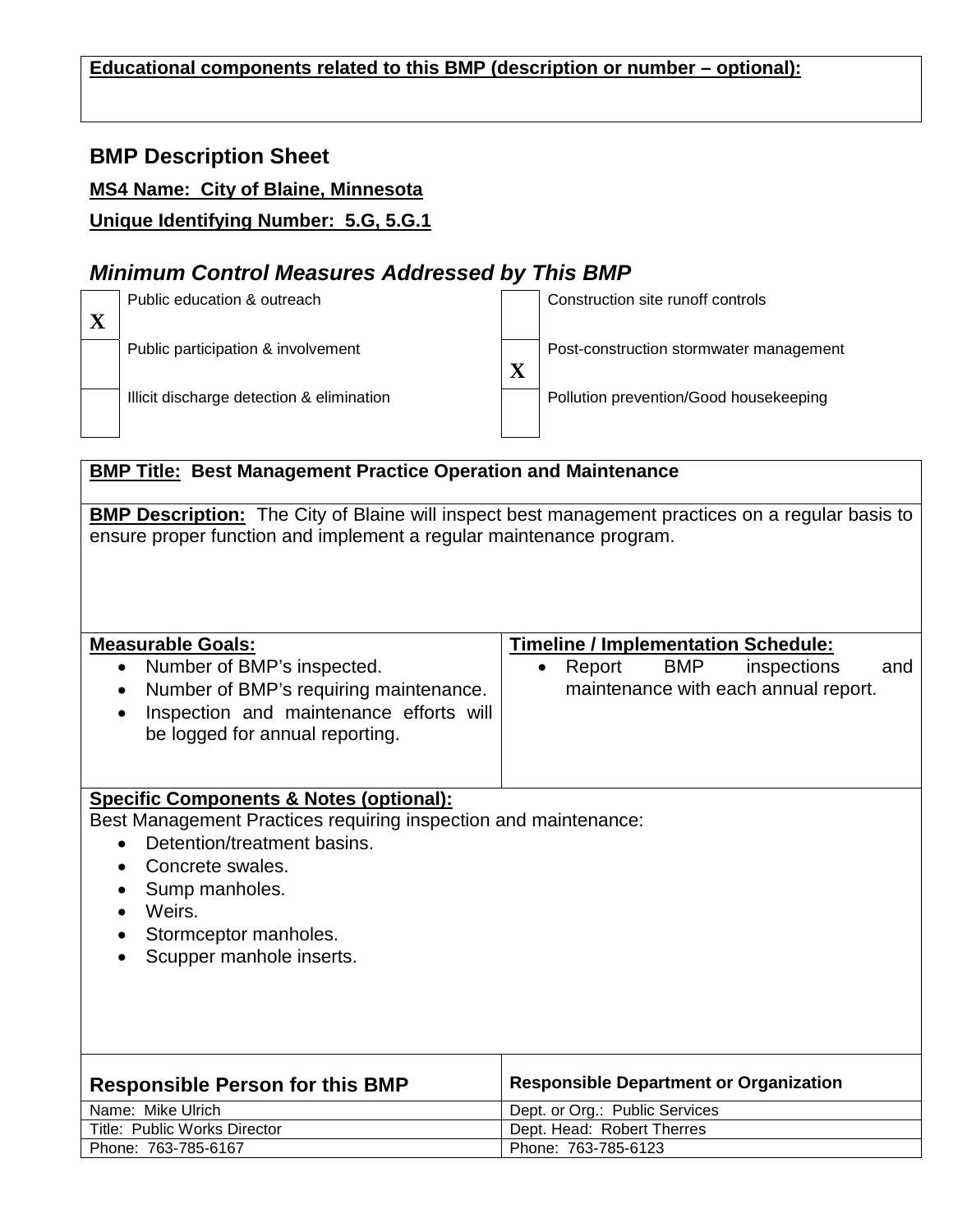| E-mail: mulrich@ci.blaine.mn.us                                                | E-mail: rtherres@ci.blaine.mn.us |
|--------------------------------------------------------------------------------|----------------------------------|
| Educational components related to this BMP (description or number – optional): |                                  |
|                                                                                |                                  |

• Questions from residents will be answered more efficiently by utilizing the database created by documenting BMP inspection and maintenance efforts.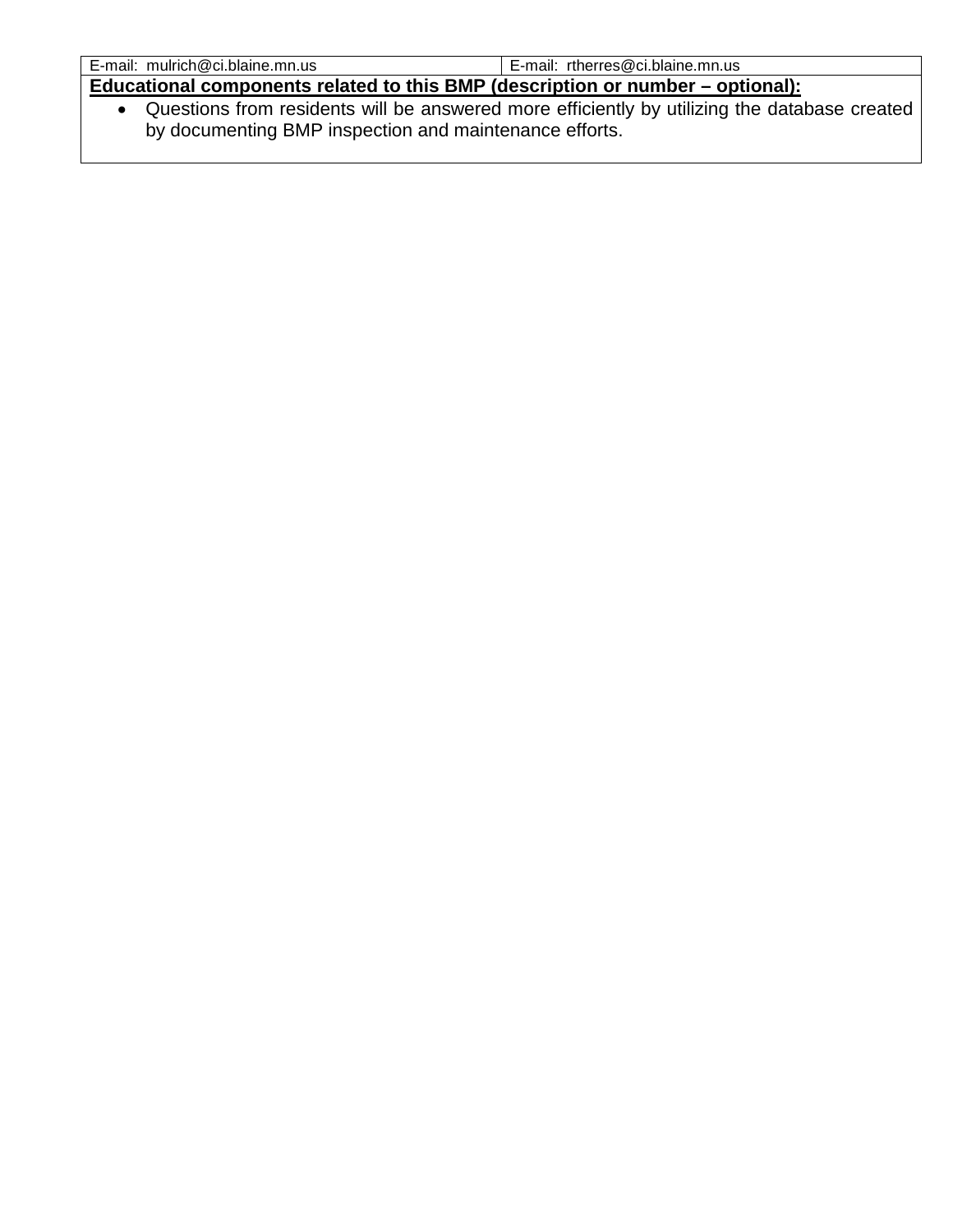# **MINIMUM CONTROL MEASURE NO. 6**

# **POLLUTION PREVENTION / GOOD HOUSEKEEPING**

Pollution prevention and good housekeeping for municipal operations is considered a key element of a storm water management program. This permit requires the City of Blaine to develop and implement an operation and maintenance program and to provide employee training on how to incorporate pollution prevention/good housekeeping techniques into municipal operations and storm water system maintenance.

The MPCA Guidance Manual for MS4's General Permit requires each City to:

- 1. Develop and implement an operation and maintenance program that includes a training component and has the ultimate goal of preventing or reducing pollutant runoff from municipal operations.
- 2. Operate and maintain our storm water system in a manner so as to minimize the discharge of pollutants.
- 3. Inspect annually all structural pollution control devices.
- 4. Inspect, at a minimum, 20% of the MS4 outfalls, sediment basins, and ponds each year.
- 5. Based on inspection, determine if repair, replacement, or maintenance measures are necessary for proper operation and to prevent environmental impacts such as erosion.
- 6. Summarize the results of outfall inspections in the annual report and include the dates of inspection and the date of completion of major additional protection measures.
- 7. Keep records of inspection results, date, antecedent weather conditions, sediment storage and capacity remaining, and any other maintenance performed or recommended.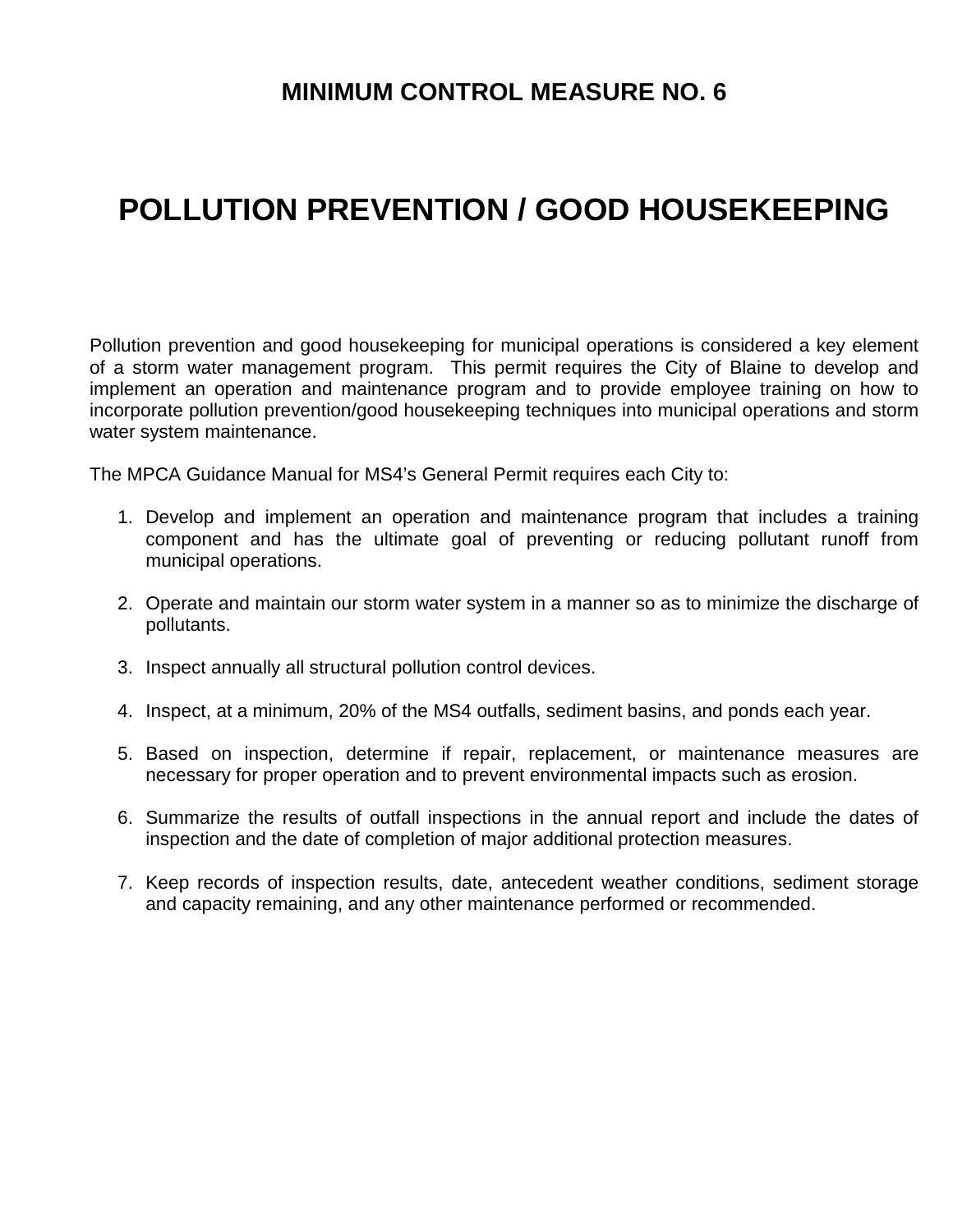#### **MS4 Name: City of Blaine, Minnesota**

### **Unique Identifying Number: 6.A, 6.B, 6.B.1, 6.B.1.a, 6.B.1.b, 6.B.1.c, 6.B.1.e, 6.B.1.f, 6.B.1.g, 6.B.1.h**

# *Minimum Control Measures Addressed by This BMP*



### **BMP Title: Develop and Implement an Inspection, Operation, and Maintenance Program with a Training Component**

**BMP Description:** The City of Blaine will develop and implement an inspection, operation, and maintenance program with a training component. A municipal training program will define expectations on how the City's Public Works employees should carry out their duties to minimize adverse impacts on storm water runoff quality. The program will include information on automobile maintenance, vehicle washing, parking lot and street sweeping, maintenance of parks and landscaped medians, hazardous materials management, road salt storage and handling, and used oil recycling.

| <b>Measurable Goals:</b>                                                                                                                                                                                                           | <b>Timeline / Implementation Schedule:</b>                                                                                                                                                                                         |
|------------------------------------------------------------------------------------------------------------------------------------------------------------------------------------------------------------------------------------|------------------------------------------------------------------------------------------------------------------------------------------------------------------------------------------------------------------------------------|
| existing<br>municipal<br>training<br>Review<br>$\bullet$<br>programs.<br>Review available training opportunities for<br>$\bullet$<br>areas where additional training is needed.<br>Implement new training components.<br>$\bullet$ | 2004 – Review existing training.<br>2005 - Review available<br>training<br>opportunities.<br>2006<br>Implement<br>training<br>$\overline{\phantom{a}}$<br>new<br>$\bullet$<br>components.<br>Report on training in annual reports. |
| <b>Specific Components &amp; Notes (optional):</b>                                                                                                                                                                                 |                                                                                                                                                                                                                                    |
| <b>Responsible Person for this BMP</b>                                                                                                                                                                                             | <b>Responsible Department or Organization</b>                                                                                                                                                                                      |
| Name: Mike Ulrich                                                                                                                                                                                                                  | Dept. or Org.: Public Services                                                                                                                                                                                                     |
| Title: Public Works Director                                                                                                                                                                                                       | Dept. Head: Robert Therres                                                                                                                                                                                                         |

Phone: 763-785-6167 Phone: 763-785-6123

E-mail: mulrich@ci.blaine.mn.us E-mail: rtherres@ci.blaine.mn.us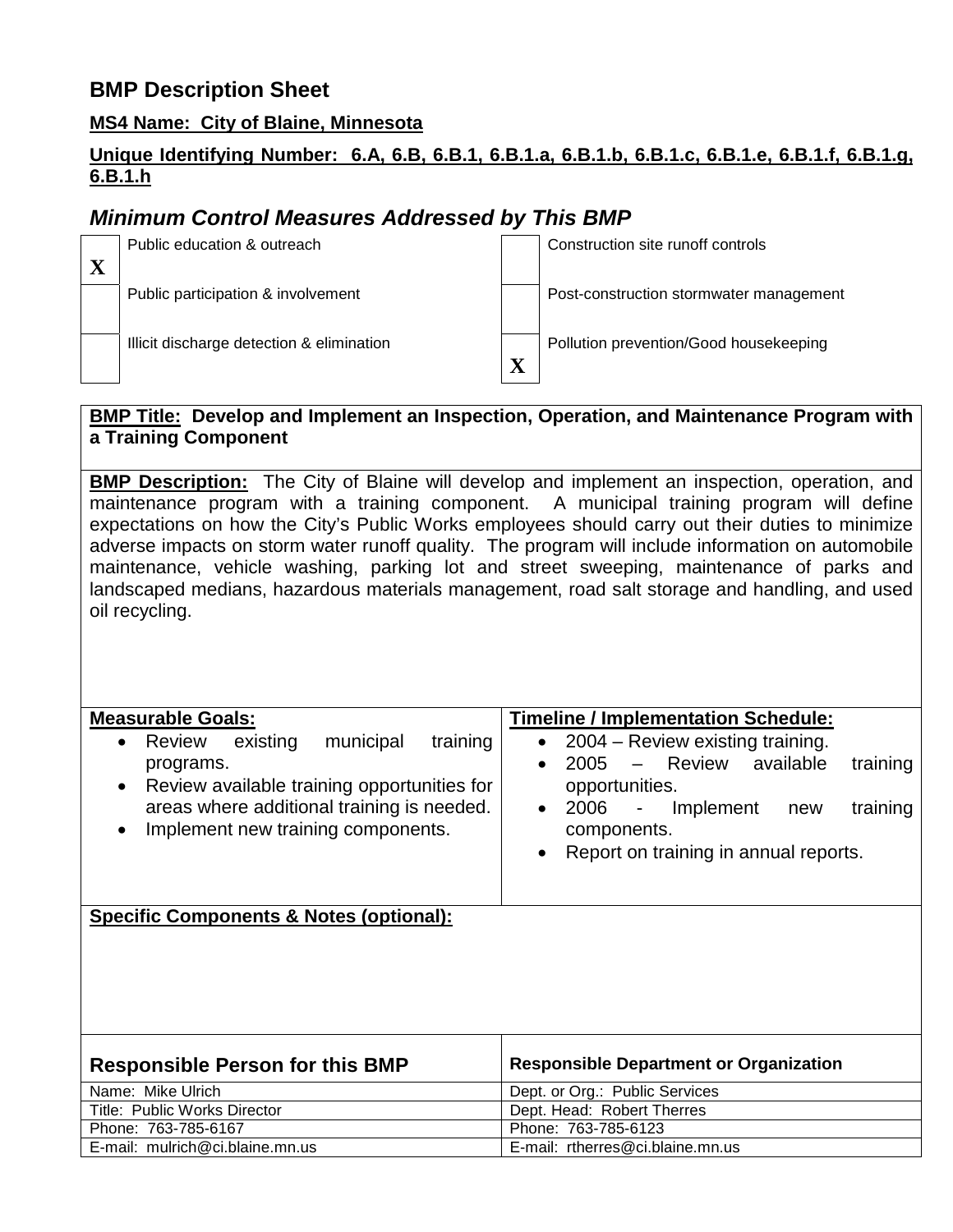#### **Educational components related to this BMP (description or number – optional):**

## **BMP Description Sheet**

#### **MS4 Name: City of Blaine, Minnesota**

**Unique Identifying Number: 6.B.2, 6.B.2.a, 6.B.3, 6.B.3.a, 6.B.4, 6.B.4.a, 6.B.5, 6.B.6**

# *Minimum Control Measures Addressed by This BMP*



**BMP Title: Inspect Structural Pollution Controls Annually; Inspect 20% of MS4's Outfalls, Sediment Basins, and Ponds Annually; Determine Need for Maintenance of Structural Controls, Outfalls, Storm Pipe, Ditches, Catch Basins, Manholes, Sediment Basins, and Ponds; and Establish a Record Keeping System to Track Activities to Summarize Results in Annual Reports**

**BMP Description:** The City of Blaine will develop and implement an inspection, maintenance, and tracking system for structural pollution controls, outfalls, storm pipe, ditches, catch basins, manholes, sediment basins, and ponds. Results of inspection and maintenance operations will be summarized in annual reports.

Inspection procedures and frequencies will be evaluated at the end of each year, following completion of the annual report.

| <b>Measurable Goals:</b>                                                                                                                                                                                                                                                                                             | <b>Timeline / Implementation Schedule:</b>                                                                                                                                                                                                                                                                                                                                                                                                                       |
|----------------------------------------------------------------------------------------------------------------------------------------------------------------------------------------------------------------------------------------------------------------------------------------------------------------------|------------------------------------------------------------------------------------------------------------------------------------------------------------------------------------------------------------------------------------------------------------------------------------------------------------------------------------------------------------------------------------------------------------------------------------------------------------------|
| • Develop and implement an inspection,<br>maintenance, and tracking system.<br>• Summarize results of inspection and<br>maintenance operations in annual reports<br>for structural pollution controls, storm<br>pipe, ditches, catch basins,<br>and<br>manholes, and 20% of outfalls, sediment<br>basins, and ponds. | 2003 - Develop and implement an<br>$\bullet$<br>inspection program and tracking system.<br>2004 - Develop and implement a<br>$\bullet$<br>maintenance program and tracking<br>system.<br>Report annually on inspections and<br>$\bullet$<br>maintenance of all structural pollution<br>controls, storm pipe, ditches, catch<br>basins, and manholes.<br>• Report annually on inspection<br>and<br>maintenance of 20% of outfalls, sediment<br>basins, and ponds. |
| <b>Specific Components &amp; Notes (optional):</b>                                                                                                                                                                                                                                                                   |                                                                                                                                                                                                                                                                                                                                                                                                                                                                  |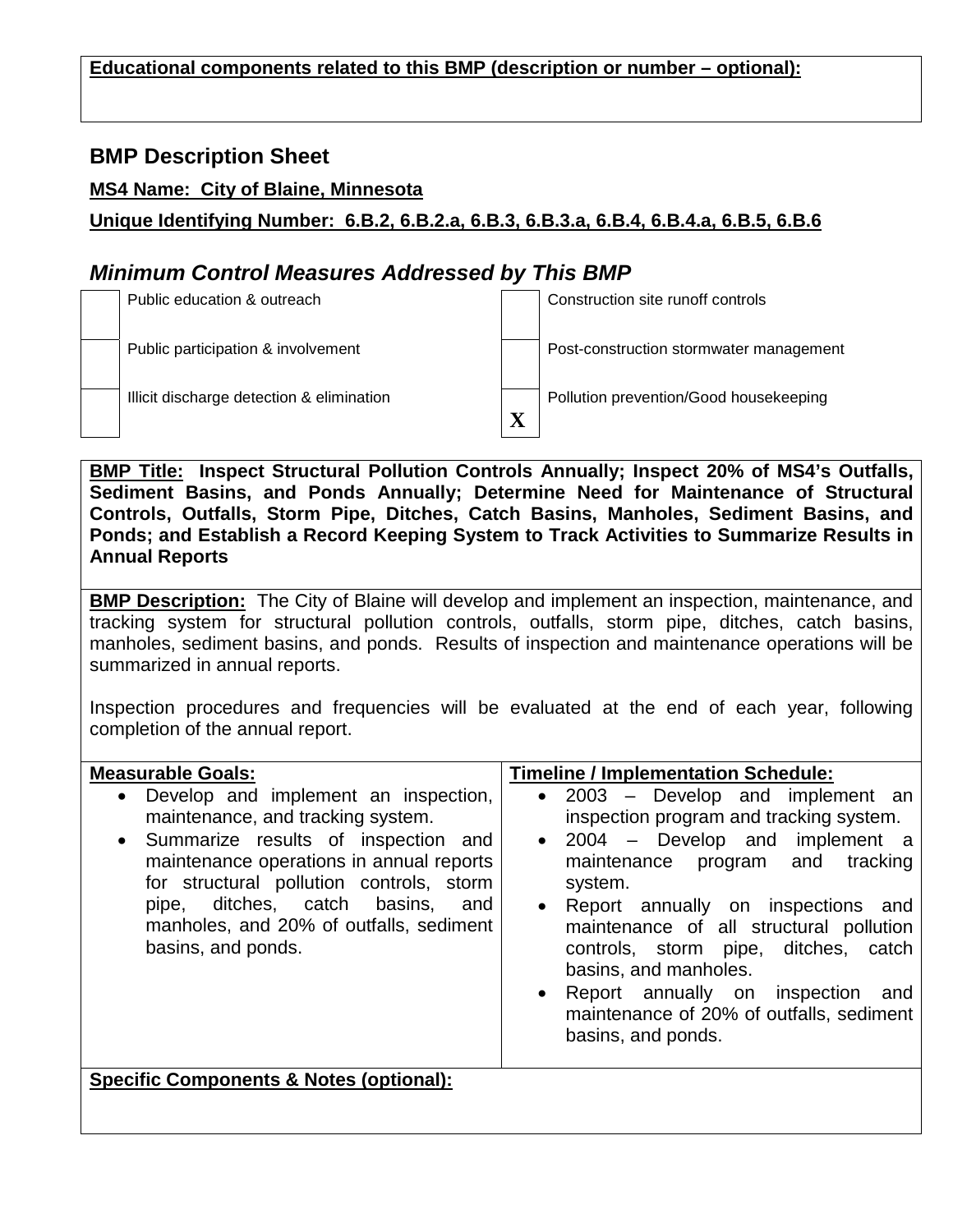| <b>Responsible Person for this BMP</b>                                         | <b>Responsible Department or Organization</b> |  |
|--------------------------------------------------------------------------------|-----------------------------------------------|--|
| Name: Mike Ulrich                                                              | Dept. or Org.: Public Services                |  |
| Title: Public Works Director                                                   | Dept. Head: Cathy Conlow                      |  |
| Phone: 763-785-6167                                                            | Phone: 763-785-6181                           |  |
| E-mail: mulrich@ci.blaine.mn.us                                                | E-mail: cconlow@ci.blaine.mn.us               |  |
| Educational components related to this BMP (description or number – optional): |                                               |  |
|                                                                                |                                               |  |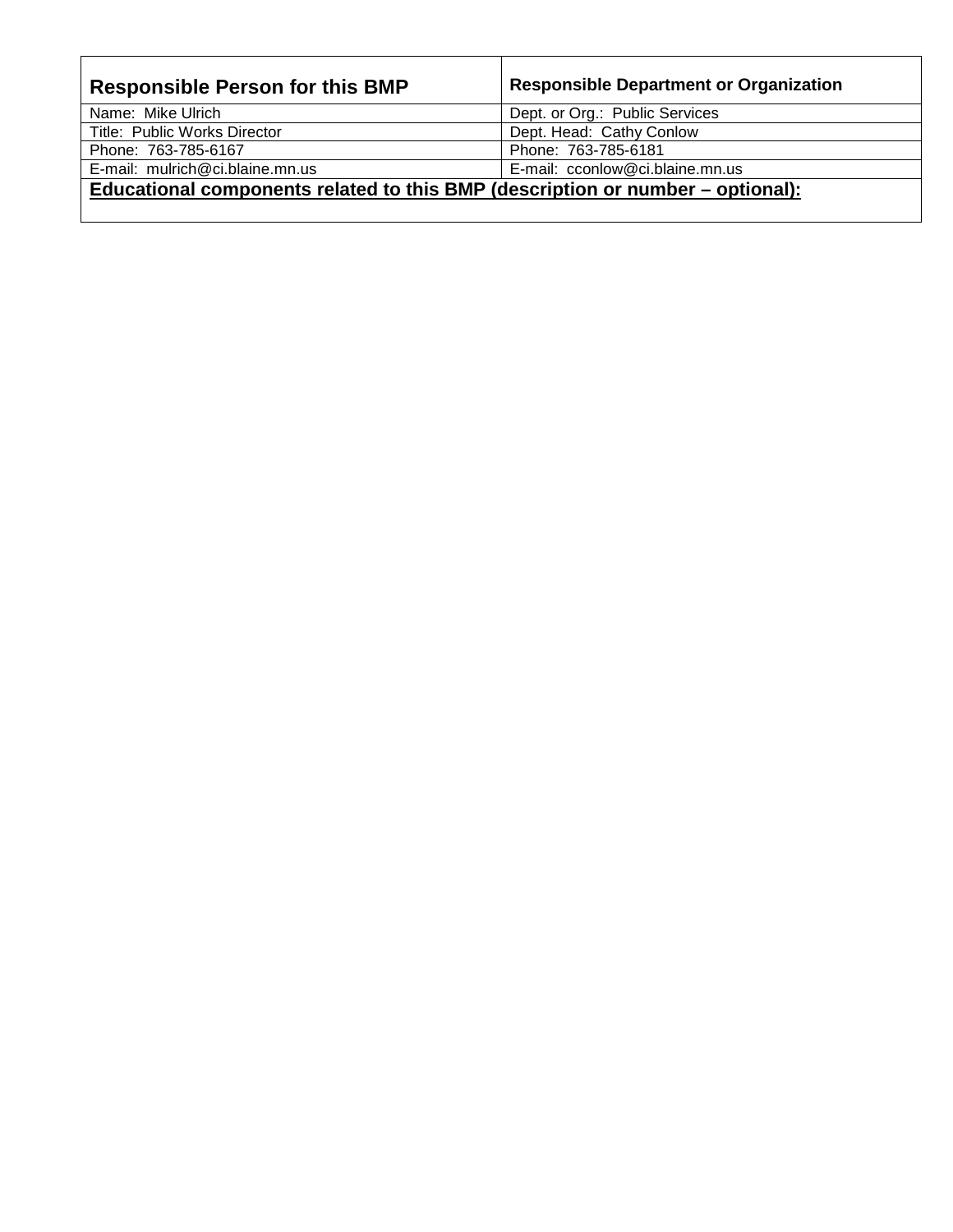**CITY OF BLAINE** 

# **STORM WATER POLLUTION PREVENTION PROGRAM**

**SELF-ASSESSMENT**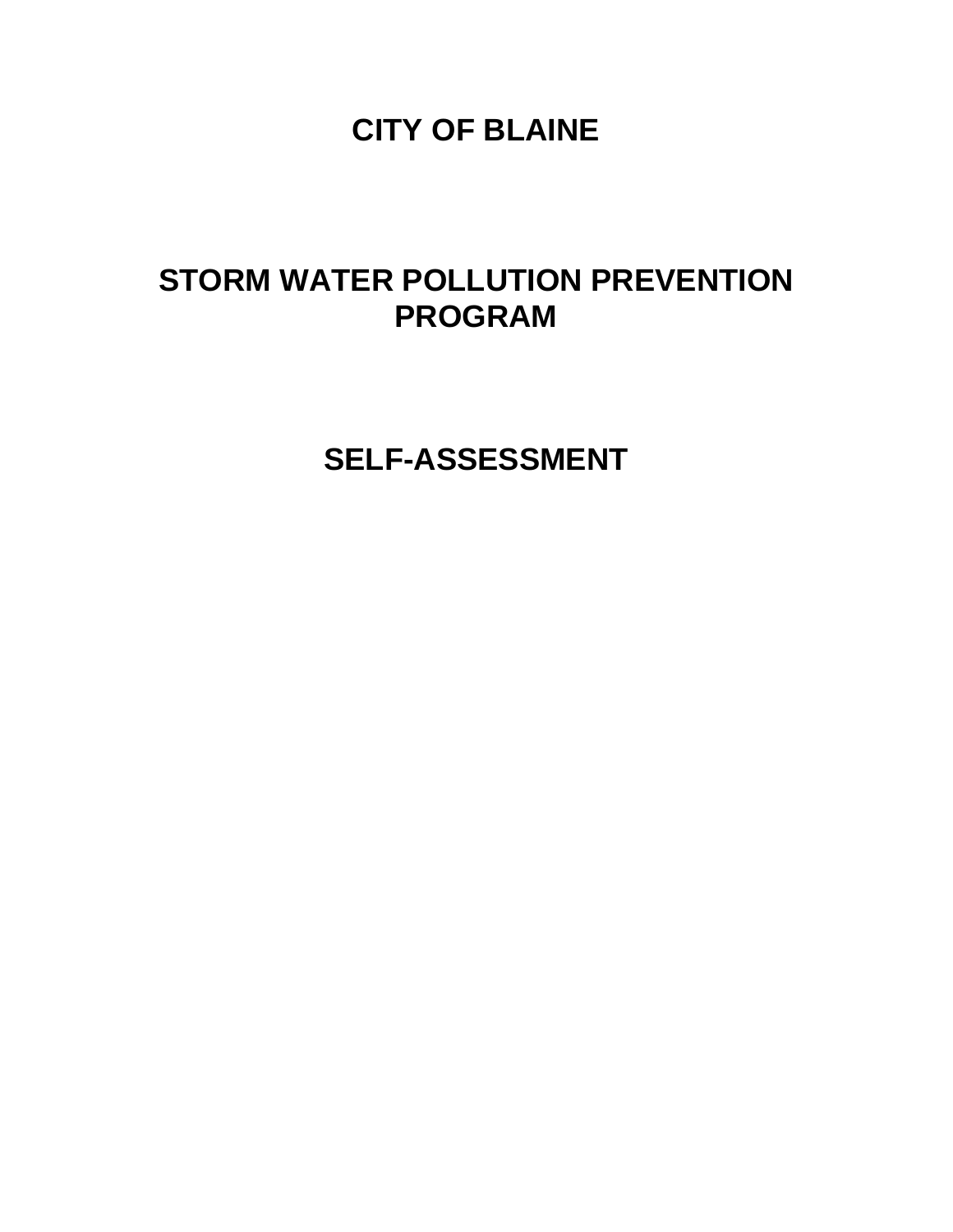#### **Description of the City of Blaine**

The City of Blaine is located north of the Twin Cities Metropolitan area. Approximately one half of the jurisdictional limits fall within the boundaries of the Twin Cities Metro urbanized area, which classifies the City of Blaine as a mandatory regulated MS4 for the NPDES Phase II program.

The City Manager assigned the Assistant City Engineer as the Stormwater Coordinator for managing the Permit application process. The City chose to prepare their Storm Water Pollution Prevention Program (SWPPP) in house.

The City of Blaine is a participant with other Cities in Minnesota in the League of Minnesota Cities' coordination and preparation of a NPDES Phase II MS4 Guide Plan. The Assistant City Engineer and Public Works Street Superintendent attended a workshop session in November 2002, with other participating Cities utilizing the Guide Plan to start the self-assessment process.

The Guide Plan describes an eight step process recommended for preparation of the City's SWPPP:

- 1. Self-Assessment
- 2. Develop a List of Existing Best Management Practices (BMP's)
- 3. Review Existing Ordinances
- 4. Begin to Select Appropriate BMP's
- 5. Begin to Assemble your SWPPP
- 6. Begin to Determine Appropriate Measurable Goals
- 7. Consider How to Fill the Remaining Gaps
- 8. Finalize Your Permit Application Form and SWPPP

The City of Blaine followed this process in preparation of the SWPPP. To begin the process, the Assistant City Engineer went through the Self-Assessment process and answered as many questions as possible. The next step was to schedule meetings with several City departments to provide additional information in the Self-Assessment process. Department meetings included Engineering, notes from the self-assessment process are available at the end of Public Works, Planning, Finance, GIS, Communications, Building Inspection, Code Enforcement, and Fire Inspections. Information gathered from the department meetings was used as the foundation to build the City's SWPPP. Typed this narrative section and original notes are in the LMC NPDES Phase II Guide Plan.

The following is a summary of background information about the City of Blaine: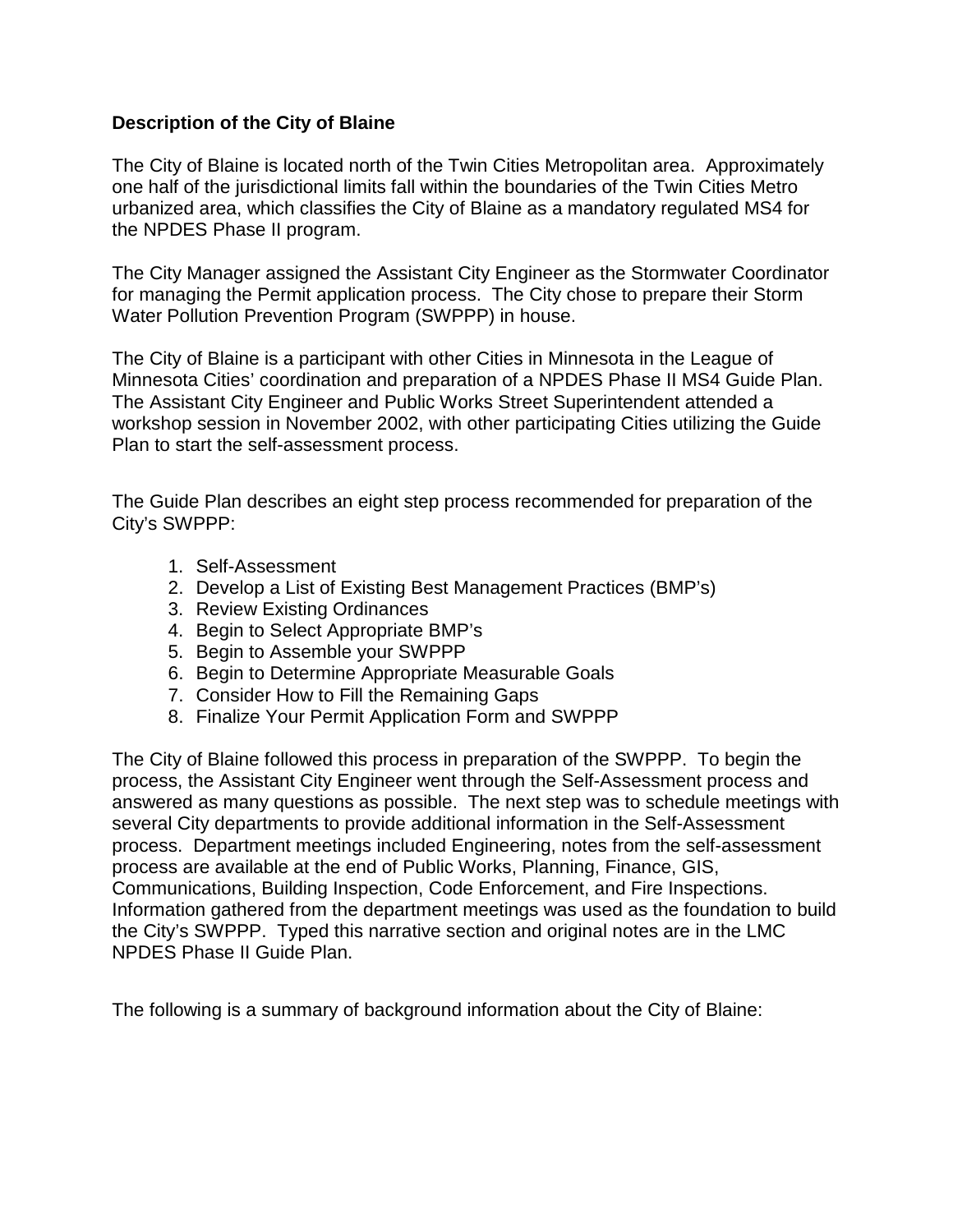## **City of Blaine Watershed Perspective**

Watershed conditions are pre-determined factors that together describe the local physical environment and local land use conditions within the City of Blaine.

Primary Drainage System:

- Coon Creek Watershed District County Ditch 41, County Ditch 39, County Ditch 60
- Rice Creek Watershed District County Ditch 53-62, Judicial Ditch 1, Rice Creek
- Six Cities Water Management Organization Pleasure Creek, County Ditch 17 (Spring Brook)

Secondary Drainage System:

- Storm water detention basins
- Storm water treatment basins
- Storm water pipe, catch basins, and manholes
- Open ditches
- Storm water treatment facilities including scuppers, sump manholes, weirs, and stormceptor manholes

Receiving Waters:

• Ultimate discharge to Mississippi River

Features:

- Wetlands
- Floodplain
- Anoka County Sand Plain deep excessively drained sands with a high rate of water transmission
- Flat grades
- Open Ditch System
- Laddie and Lochness Lakes
- Manmade Ponds in TPC and Club West developments

#### Land Use Categories:

From the 2020 Comprehensive Plan:

- Residential
- Commercial
- Industrial
- Airport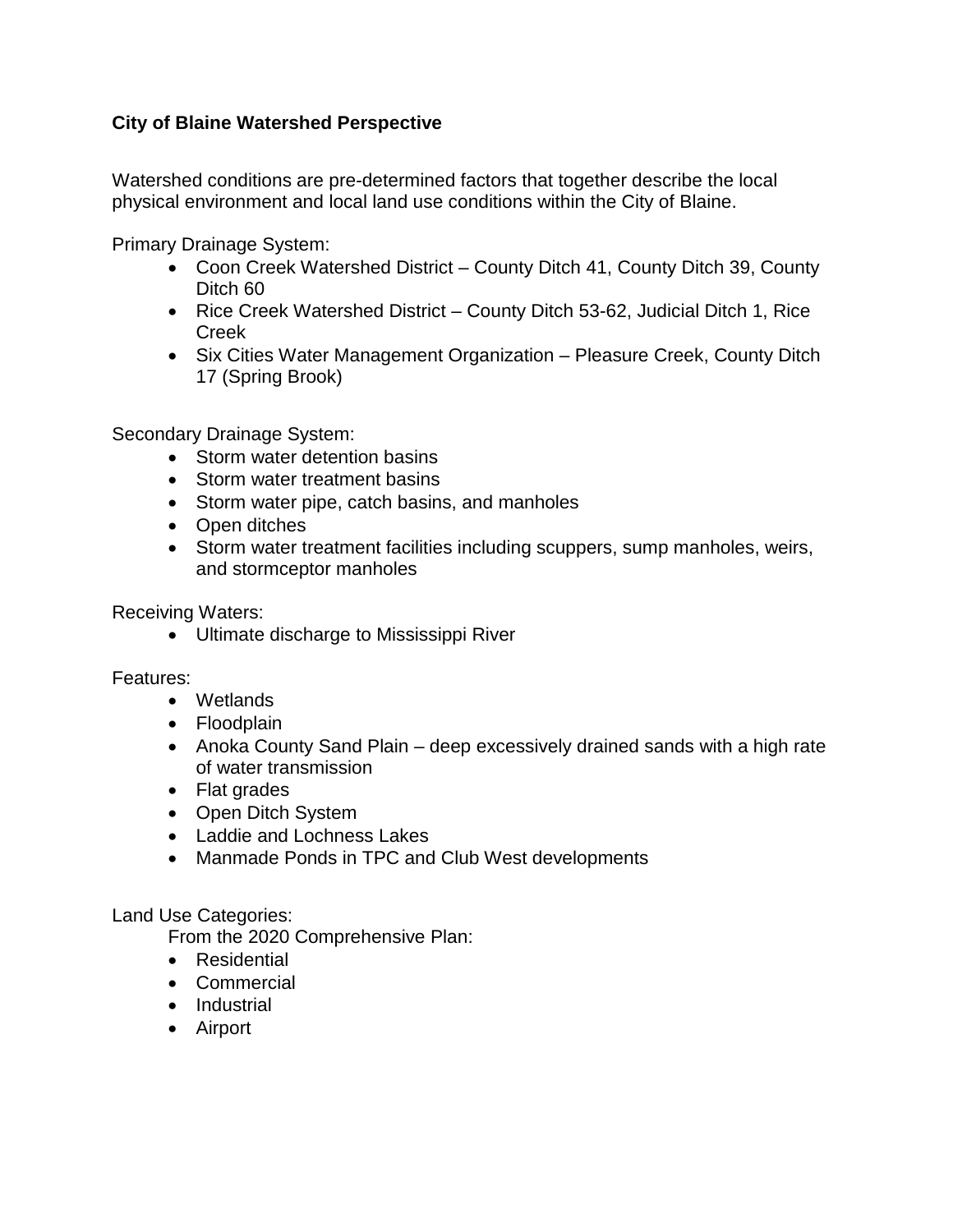Intensity:

- 1998 data out of City of Blaine's 2020 Comprehensive Plan:
- Single Family Residential 60%
- Commercial 12%
- Industrial 28%

#### Density:

• Residential density – Where appropriate the City will encourage increased density through townhomes and apartments, a variety of single family detached-style homes with clustering, varying lot sizes, and shared open spaces.

Type and Rate:

- North East Area Guide Plan 1000 plus acre development called the Lakes of Radisson is just starting the platting process in the City's NE area.
- Entire City will eventually be urbanized.

## **City of Blaine's Organizational Perspective**

Organizational conditions are pre-determined factors that together describe the local work environment.

Type and Rate:

- Third ring suburb of the Twin Cities metropolitan area.
- Became Blaine Village in 1954.
- Incorporated in 1964 with the adoption of a home rule charter.
- Redevelopment will be considered for areas that are aging, obsolete or blighted, and where such redevelopment is in the public interest.
- Land use mix The Comprehensive Land Use Plan will strive to maintain the existing tax base mix between single family, commercial, and industrial land uses.
- High rate of new residential development is just starting in the City's NE area.
- Ongoing commercial and industrial development.
- Entire City will eventually be served with sanitary sewer (will be within the Metropolitan Urban Service Area.)

Emotional Environment:

- City Council approved current 2000 Comprehensive Water Resource Management Plan.
- Degree of willingness to spend money is hindered by current fiscal constraints.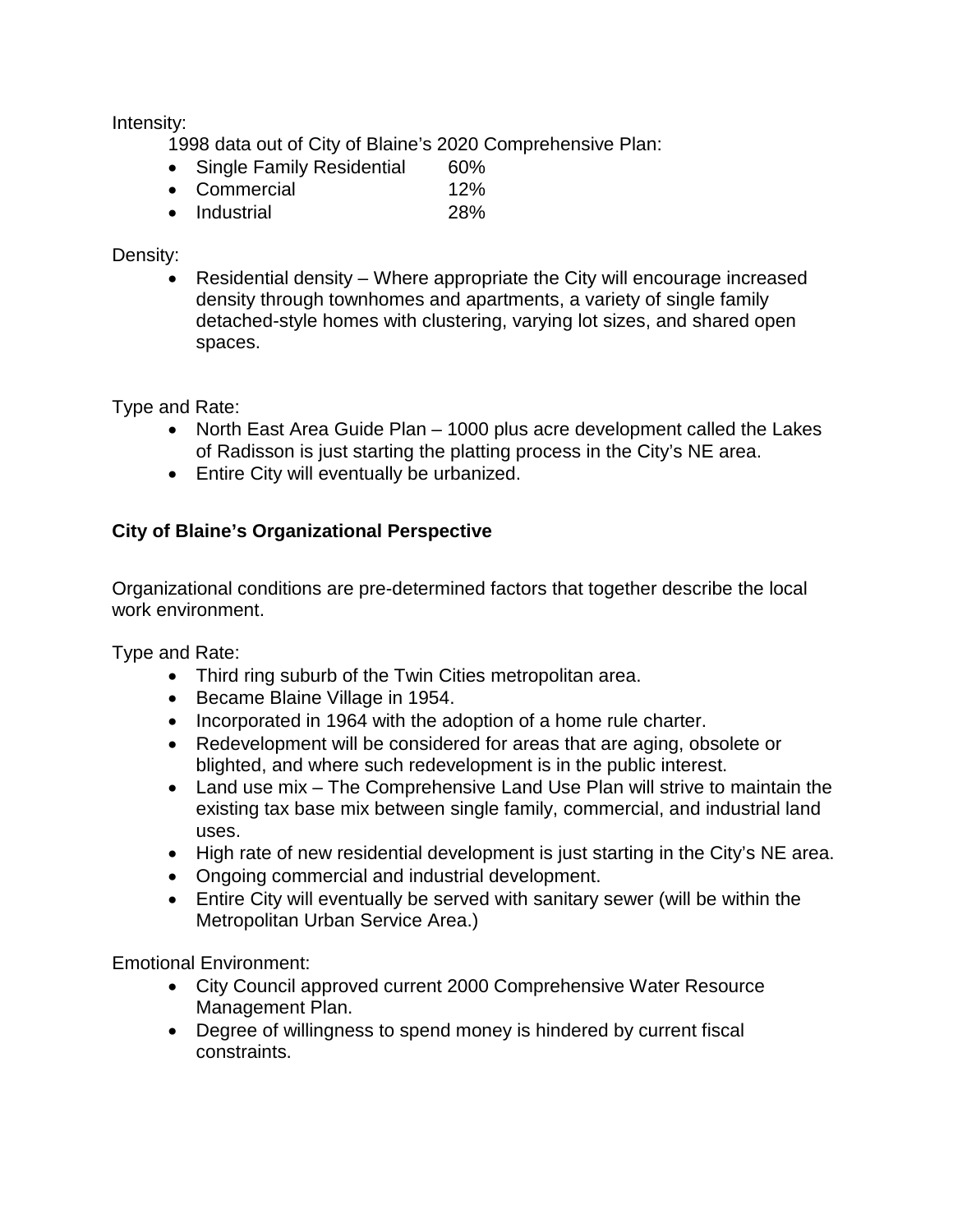- City staff is knowledgeable about storm water issues and best management practices.
- City Departments work well together in site plan approval, building permit process, and construction site administration.

City Government:

- City of Blaine has a Mayor and six City Council Members.
- 170 City Employees.
- Staff is educated about storm water issues.
- Software will be purchased to track storm drainage system inspections and maintenance for annual reporting.

Stakeholders:

- Multiple City Departments
- Residents and Land Owners
- Townhome Associations
- Business Owners Commercial and Industrial
- Adjacent Communities
- Watershed Districts City's Local Governing Units over Wetlands
- Department of Natural Resources and Army Corps of Engineers
- MN Pollution Control Agency
- Development Community those who subdivide land and build structures
- Contractors and Engineers serving the Development Community
- Environmental Community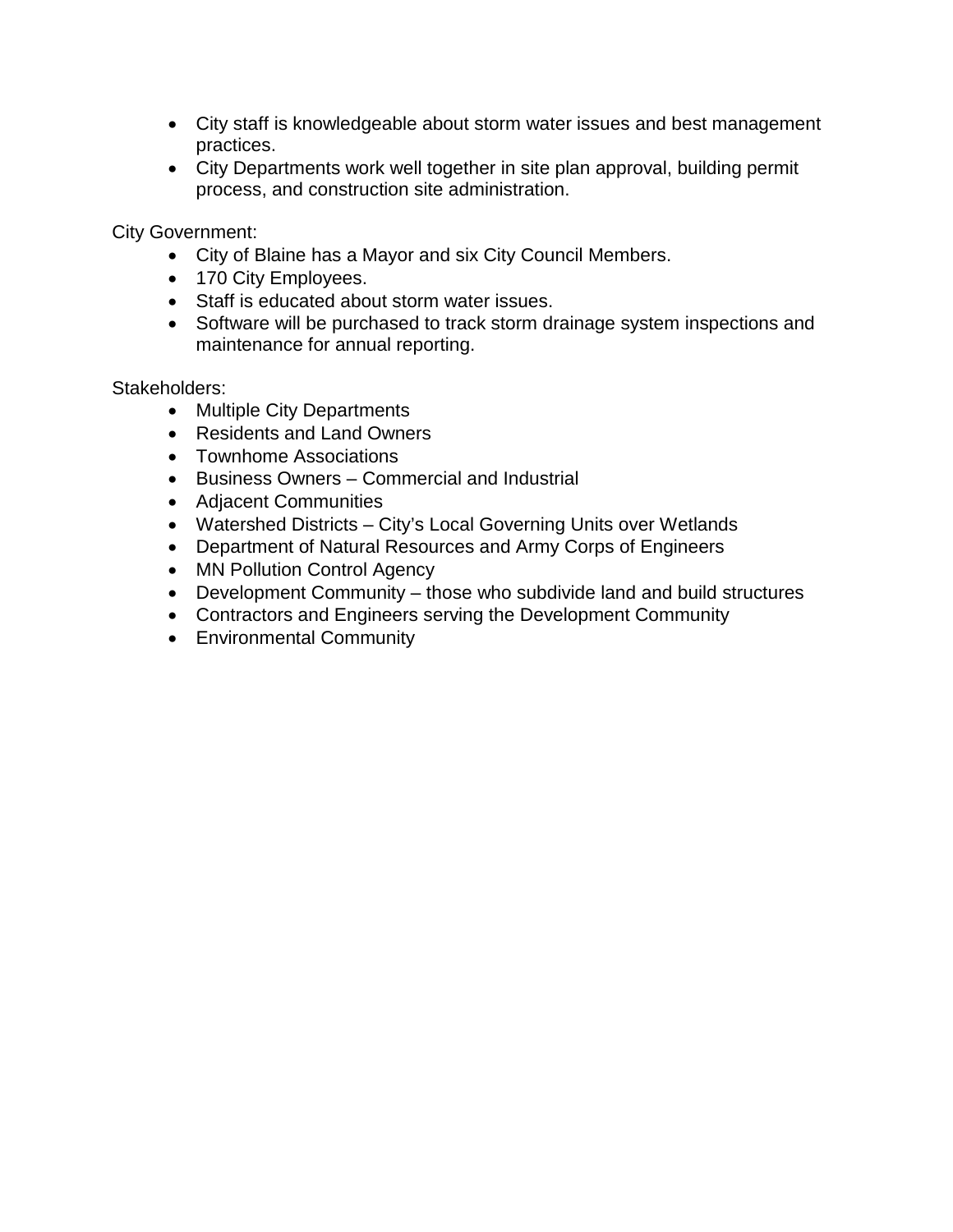



# **NPDES Phase II Program Self-Assessment Questionnaire**

This is a comprehensive list of self-assessment questions provided in the League of MN Cities NPDES Phase II Guide Plan. Each question was evaluated for how it applies to the City of Blaine. Answers from department meetings are listed in red after each question.

# **A. GENERAL INFORMATION**

- 1. What are your department's responsibilities? Engr To apply for the permit and administer the SWPPP process. Is your department adequately staffed to accomplish its assigned responsibilities? November 2005 the position of Stormwater Manager was created and filled. This person is responsible for the NPDES/SDS requirements for the city. If no, what new staff is required?
- 2. What stormwater and/or stream water quality problems do you feel the City needs to address and how? Give specifics if possible.
	- need to address use of fertilizers on lawns adjacent to water bodies
	- remind residents not to push leaves into the street
	- sediment in older treatment basins
	- keep grass clippings off of driveways and adjacent street
	- clean fertilizer off of driveways after lawn application
- 3. What does your department do to reduce non-point source pollution? The Engr Dept has required the following best management practices with each construction site:
	- silt fence adjacent to wetlands and sensitive areas
	- inserts in all storm sewer inlets in construction areas to capture sediment and keep it out of the storm sewer system
	- sod back of curb to prevent erosion from new lots from entering the street and storm sewer system
	- newly graded areas must receive topsoil, seed, and mulch for turf establishment
	- rock construction entrances
	- NPDES permits for grading over 1 acre
	- require watershed district review of site plans and new development.
- 4. What has the City done to foster support of stormwater management? City has put information articles in the City newsletter and the Engr Dept consistently requires erosion control features with each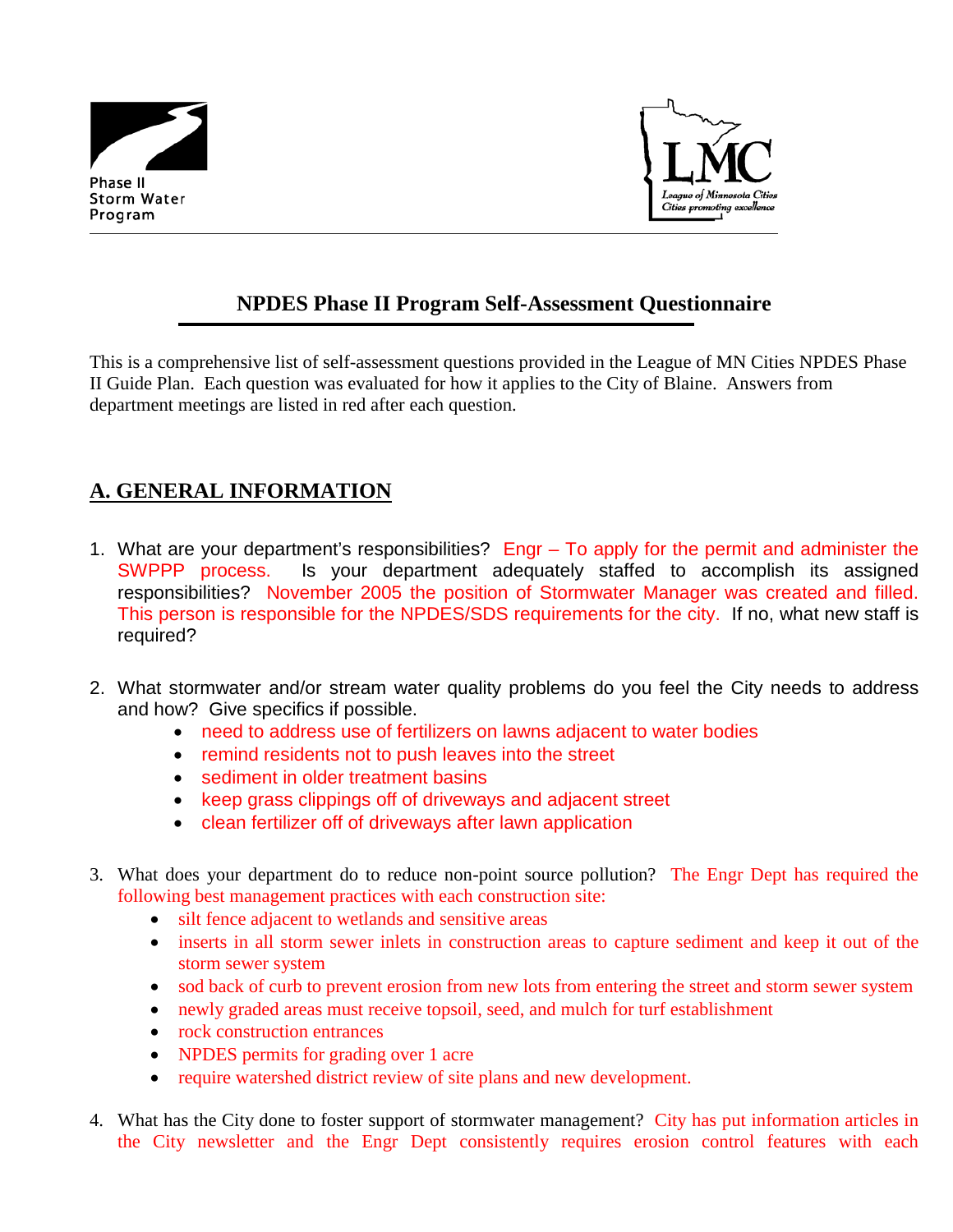development. In your opinion, is there adequate political support for water quality/quantity management? Yes.

- **5. Is there good coordination between your department and other departments? We try to keep good communication open between departments. Between the City and other local jurisdictions? We have good communications with Watershed Districts. County? We always send new developments and site plans to Anoka County for review if adjacent to Cty right-of-way. We also notify developers when they need to obtain an Anoka Cty permit for work in Cty right-of-way. State? Same info listed for Anoka County as it relates to MnDOT right-of-way.**
- **6. How do you envision the City can work with other cities and counties in your region on stormwater issues (give specifics)? Already work with Anoka County, RCWD, CCWD, 6 Cities WMO, Army Corps of Engineers, DNR, and MPCA – NPDES grading permits. What are your individual goals, if any, for a regional stormwater effort? Educational opportunities with RCWD and CCWD.**
- *7. What level and types of development are currently being experienced in your City? North East Area Development Guide Plan and The Lakes (1000+ Acre development.)*

# **B. FINANCE AND ADMINISTRATION**

- 1. How is the stormwater budget established and funded? Maintenance and PW street budget are part of the General Fund. In 2003, there was a budget item of \$10,000 for NPDES – Phase II. The city is developing a stormwater utility fee that, when adopted by the city council, will provide the revenue for the stormwater budget.
- 2. Do you feel existing financial resources can handle an increase in stormwater program activities? If not, how do you feel that the program will be funded? In these fiscally tight times, the City will utilize existing programs like the City's existing web page, resident newsletter, business newsletter, and cable TV system to get information to residents. Maintenance efforts will be scheduled to meet the requirements of the permit. Information could be placed in the new resident utility packet. City is working to develop a storm water utility fee.
- 3. How is the City stormwater staff organized? Which departments and people participate, at any capacity, in the City's current stormwater program? Engr Dept and Public Works Street Dept
- 4. In your opinion, how does the City Council and City administration view and support stormwater management? City Council approved the current 2000 Comprehensive Water Resource Management Plan. City Council approves subdivisions with requirements to meet City and Watershed District design standards for storm water detention and treatment. The City has delegated the watershed districts as the City's LGU for wetland issues.
- 5. How do you envision the City administration supporting or working in the stormwater program as the NPDES Phase II regulations come into effect? There will be support as long as it doesn't become a financial burden.
- 6. What is the administration's long-term vision for stormwater management within the community? Continue to support water quality efforts like detention basins, stormceptors, scuppers, etc and minimize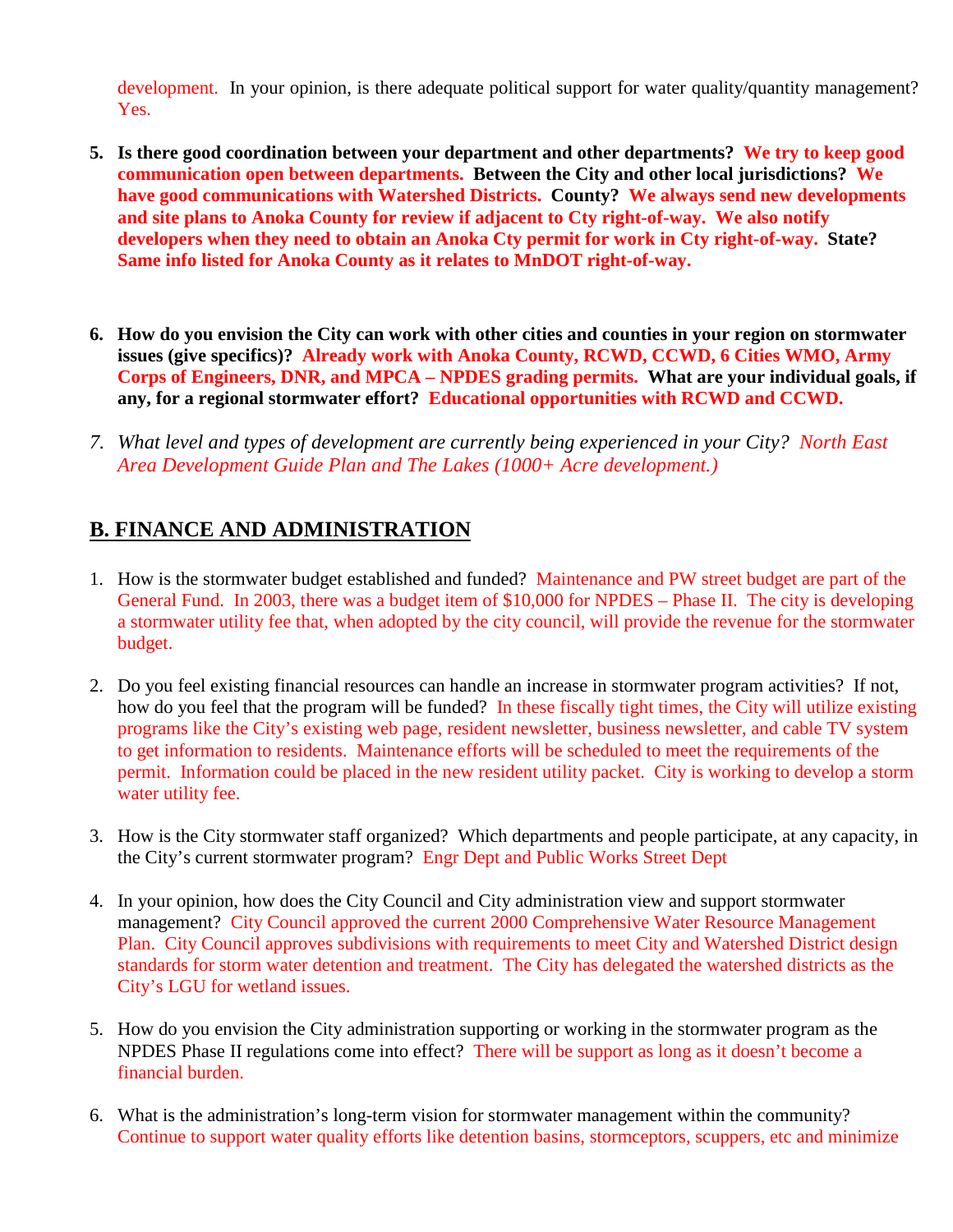discharges. Consideration of appropriate environmental standards. More fully develop an environmental education program.

- 7. Is the City administration generally aware of water quantity and quality issues and regulations? Yes. We try to incorporate new standards and requirements into our Planning Commission reports and City Council items to keep City administration informed. The Engr Dept presented a power point presentation on the NPDES Phase II process to City Council at a workshop meeting on March 6, 2003.
- 8. Are you, City Administration, and other departments aware of the impact Phase II will have on other City operations? Not at the start of this self-assessment process. If so, what are your and their expectations? Staff knows that a regular maintenance program must be put in place and that additional information must be added to the City's existing storm sewer map. We also understand that an educational component is required.
- 9. What organizational barriers do you expect in complying with Phase II regulations and working with other City departments? Prioritizing the impacts of Phase II maintenance requirements into current maintenance operations with tight staffing.

# **C. COMMUNITY PLANNING AND ZONING**

- 1. Who performs community planning for the City (e.g., City staff/planners, a regional planning commission, etc.)? Planning Dept does all zoning administration and enforcement. Planning Commission makes recommendations to the City Council.
- 2. How effective is coordination between the City Engineering Department and/or Public Works Departments and Planning staff? Good. In your opinion, how could coordination be improved? Better monitoring of site grading operations and checking of erosion control features.
- 3. Do comprehensive plans used by the City address open space? Yes, but more so the zoning ordinances. Do you have greenway or open space master plans? City has a Natural Resources Inventory Plan and a Greenway Plan. Natural Resources Board is looking for open space for acquisition.
- *4. Is there a local trail system? This is in the process of being developed per plat. Bike System? Community Facilities Map in the 2020 Comprehensive Plan identifies future trails. Park and Rec Dept is working with the Greenway Plan to help maintain green corridors.*
- 5. Are there environmental or stormwater master plans that can target sensitive areas for water quality and suggest how best to maintain them? There is the City's Natural Resource Inventory Plan, National Wetland Inventory info on our City's wetland map, and the 2000 Comprehensive Water Resource Management Plan. If yes, do planners have access to, understand, and utilize this information? Yes – the Planning Dept has a copy of the Natural Resource Inventory Plan and the wetland map.
- 6. Does the City have environmental overlay zones (or similar zoning considerations) for "environmentallyfriendly" development requirements? How are these zones determined? We don't have environmental overlay zones, but we do have a Tree Preservation Policy – Zoning Ordinance 33.10 (4) and the wetland map. We also utilize the Natural Resource Inventory Plan. The City Council's Natural Resource Conservation Board is also tasked with investigating areas for acquisition for preservation.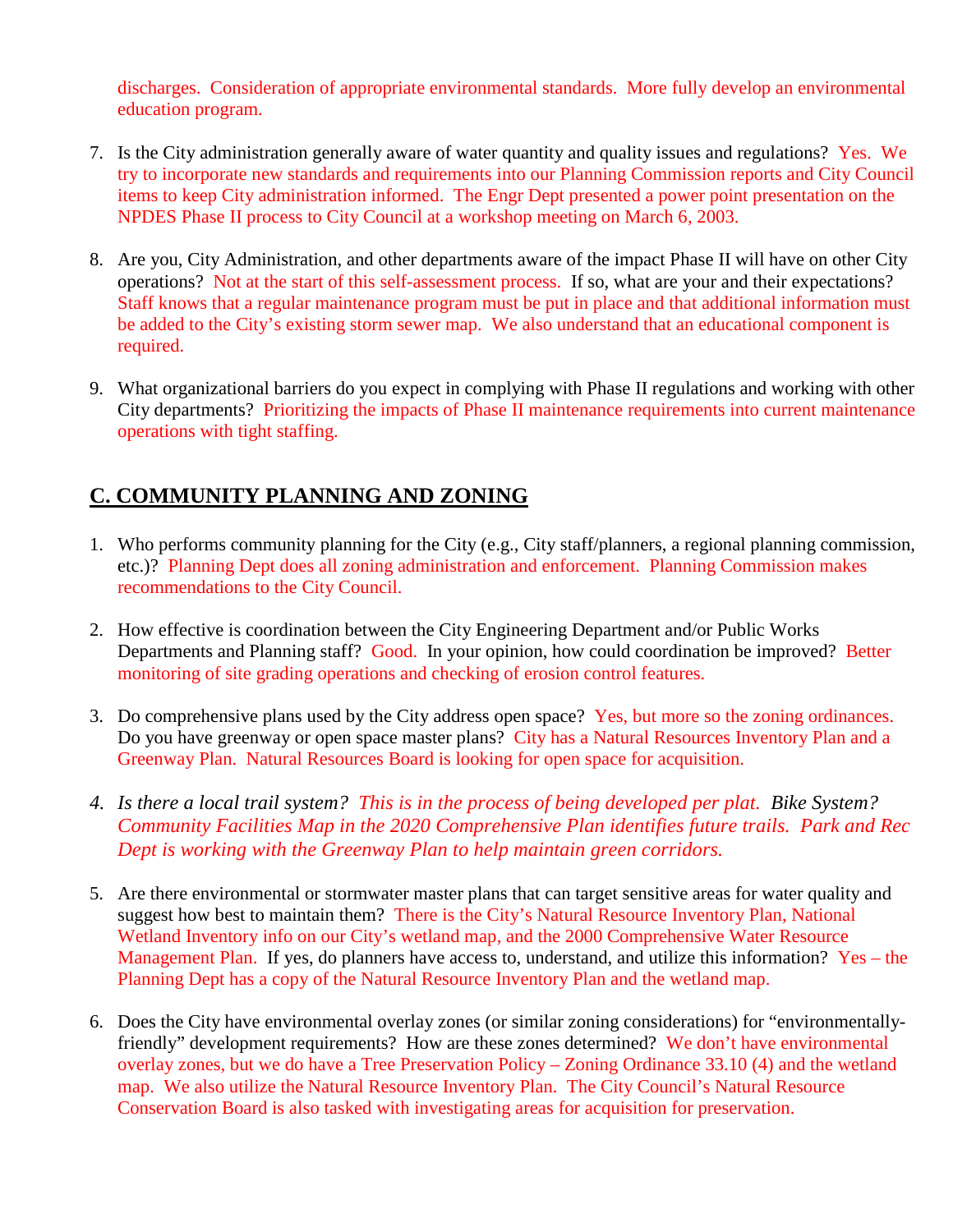- 7. Do you feel the City would support the use of open space/parks for stormwater detention and/or retention facilities for the purposes of water quantity and quality control? Already do this in some areas.
- 8. Does the City regulate the clearing of wooded areas, including those located in suburban areas (e.g., do you have a tree ordinance)? Does the City coordinate with local or State conservation groups? Tree Preservation Policy – Zoning Ordinance 33.10 and Forest Management Plan – Zoning Ordinance 33.10(b)(2). The City of Blaine also has an on staff City Forester.
- 9. Do long-range planning activities take infrastructure expansion into consideration? If yes, how? Yes the City has the 2000 Comprehensive Water Resource Management Plan. The City worked with the University of MN Design Center on the future NE Area Development Guide Plan. City allows soil exchange in building lakes for development that will provide for storm water storage and treatment.

# **D. PUBLIC WATER QUALITY EDUCATION/INVOLVEMENT**

- 1. Do you feel that citizens are aware of drainage and water quality issues in the City? Public Works does get some complaints about new storm ponds greening up during the summer. Public Works also gets complaints about some of the rear yard storm drainage areas. Do you feel they understand the impact of urban runoff on flooding and water quality? There is limited understanding.
- 2. Do citizens know where to call for complaints on flooding, drainage, water quality etc.? Does the City have a complaint "hotline"? The City newsletter and website have direct dial numbers listed. The City's website gives e-mail option to residents for complaints. Phone calls are directed to Public Works or Engineering.
- 3. Are there active local environmental or citizens groups within your community? City Council has a Natural Resource Conservation Board. The City also has a staff member that is on the Spring Brook Nature Center's Technical Advisory Committee. What water quality activities do these groups perform? In your opinion, do these groups have an impact on the City's decision-making process? City works with all groups to employ best management practices, including Watershed Districts.
- 4. What public education/environmental outreach activities does your City support or participate in (e.g. brochures, classroom presentations, Adopt-a-stream etc.)? Do you know of other educational/outreach opportunities for public participation/involvement by the City? City supports Spring Brook Nature Center thru 6 Cities WMO. City sends residents a quarterly environmental newsletter on recycling info.
- 5. What ideas do you have for the City's water quality public education/involvement activities? Newsletter articles, handouts in the kiosk in City Hall atrium, website info – possible website addresses for other agencies like watershed districts, DNR, Army Corps of Engineers, MPCA, and Anoka Cty Soil and Water Conservation District, and cable channel – run educational videos.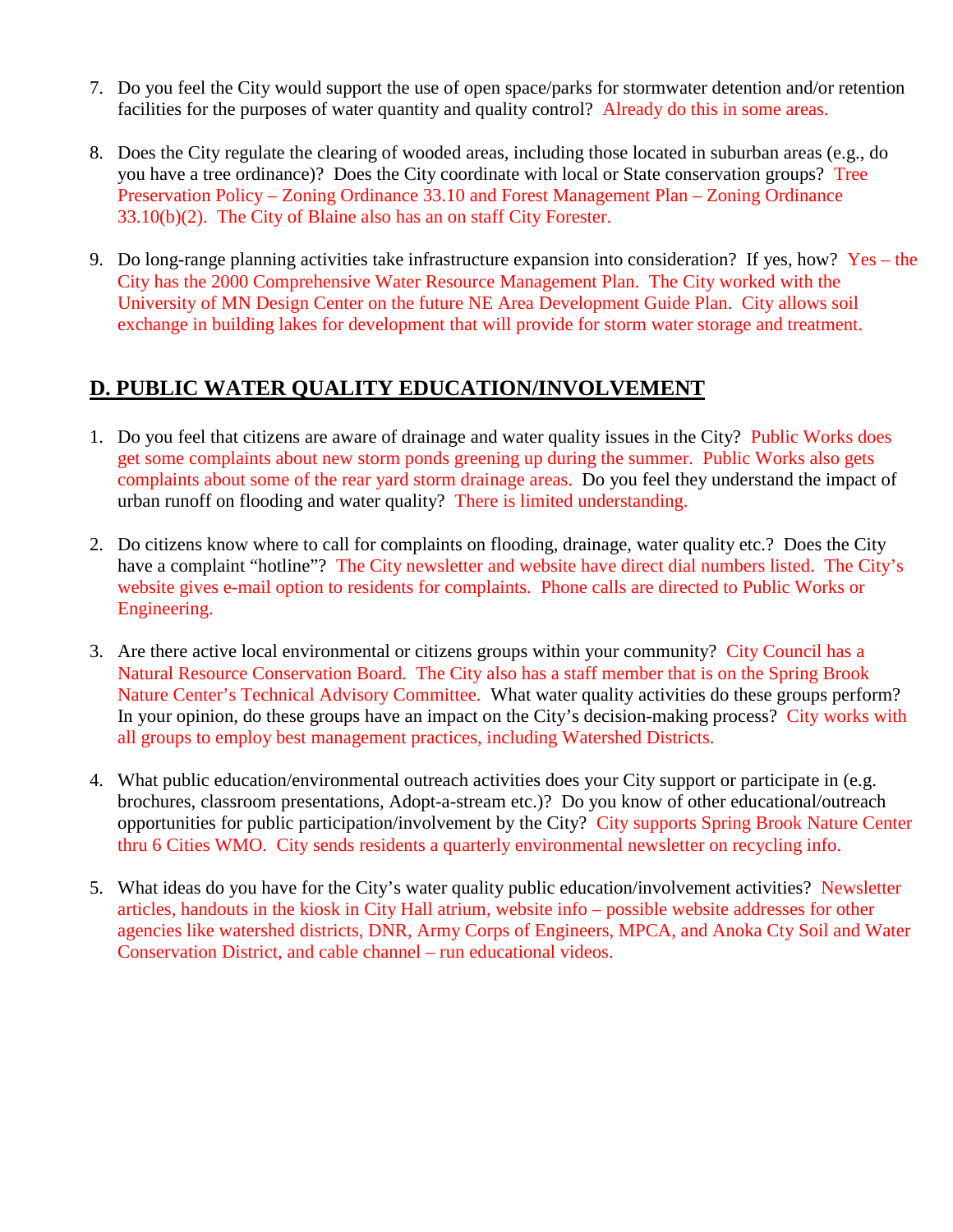# **E. MAPPING AND GIS**

- 1. What type of digital mapping or data does your community have? ESRI Arc View, shape files, Natural Resource Inventory info, and Building base data. Is the mapping or data used for stormwater work? Yes. What coverages are available (e.g. planimetric, topographical etc.)? City has a GIS Coordinator on staff. City also has a storm sewer map, Comp Plan, and topography of undeveloped areas from 1985.
- 2. What type of mapping do you think would be most helpful for your department? GPS record drawing info w/ layers of data. Storm sewer map with additional information like stormceptors, weirs, scuppers, and sump manholes identified. How would you use it? This information would be used by Public Works in their inspection and maintenance efforts.
- **3. Do you use a GIS? Yes. If yes, is it fully integrated into each department? No we are in the process of having this information available to more departments. What is the staff knowledge/skill level? Engineering staff's knowledge is basic because we haven't utilized GIS in Engr. Who is responsible for maintenance? Staff GIS Coordinator. Who uses it and for what purpose? Council district maps, voting district maps, natural resource inventory map, property address lists, current street map, lot lines, land use, zoning, parks, trails, school districts, police and fire data, and wetlands.**
- 4. Do you receive digital submissions of plans for new developments? If no, could you use digital submissions? Yes, to incorporate plats into our address maps.

## **F. FLOODPLAIN MANAGEMENT**

- 1. Are there written policies or ordinances for new developments in floodplains? If so, please list them. Yes – Flood Plain Overlay District – Section 32 in Zoning Ordinance.
- *2. Does the City actively participate in the National Flood Insurance Program (NFIP)? Yes. Are the City's floodplain development requirements more restrictive than the NFIP standard? Yes. Are there any development restrictions in floodplains targeted at water quality (e.g. stream buffer zones, limits on imperviousness of site, no directly connected impervious areas etc.)? No. If yes, please explain. Zoning Ordinance does put limits on impervious areas for landscape areas. All development is also reviewed by watershed districts and flood plain replacement is required if fill is proposed in a flood plain. If property is identified as being in a flood plain, the developer must process a Letter of Map Change with FEMA and provide documentation to each homeowner.*
- 3. Do you feel that the local development and engineering community understands the City's floodplain development restrictions and adheres to them? Yes.
- *4. Does the City take part in FEMA's Community Rating System? No.*
- 5. Are there problems with illegal dumping of waste/trash within floodplains? Dead end streets are problem areas for dumping and are sometimes adjacent to wetlands or flood plain.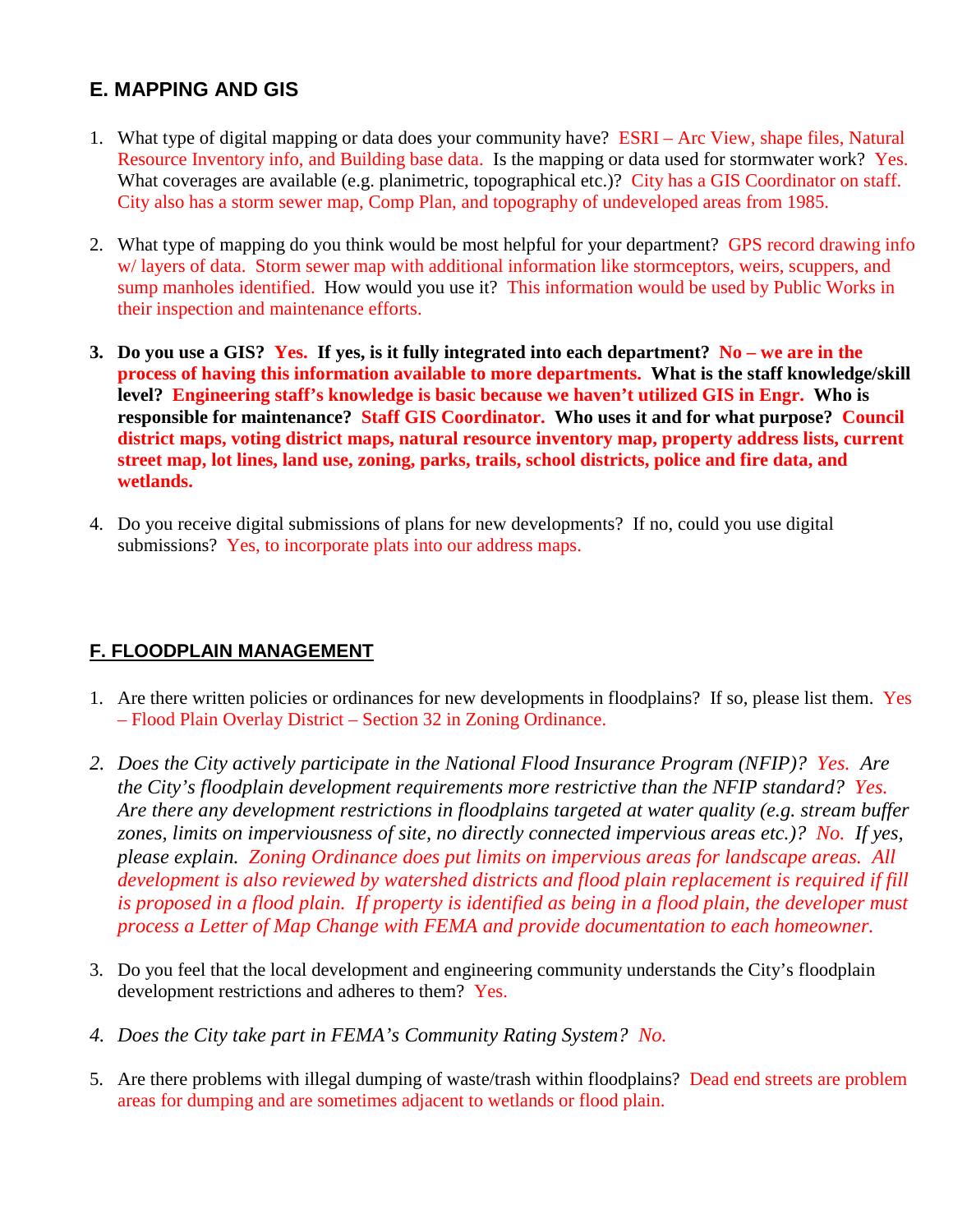## **G. NEW DEVELOPMENT REGULATION, PLANS REVIEW, AND ENFORCEMENT**

- 1. Who is responsible for floodplain regulation? Engineering and Planning Departments Flood plain overlay is on the City's Zoning Map. Illicit discharge regulation? Code Enforcement. Spill response? Code Enforcement, Fire Department, and Public Works. Construction site regulation? Building Inspection, Engineering, and Planning Departments. Zoning requirements? Planning Department – Performance standards in the Zoning Ordinances – Section 33.
- 2. What are the City's design requirements for stormwater drainage in new developments (detention ponds, channels and ditches, etc.)? Use a 5-year storm event for pipe design and a 100-year storm event for detention. Are they effective? Yes. The City also requires developers to submit their development information to the watershed districts for concurrence.
- **3. Does the City have a defined plans review process? Yes the City has an Administrative Review Committee (ARC). If yes, please provide details. Who is responsible for site plan reviews? ARC meetings include Planning, Engineering, Building Inspections, Forester, Code Enforcement, Fire Department, Park and Rec, and Public Works. ARC was set up in the1980's in the City's Administrative Policy Manual – No. 1.7. Every department listed receives construction and site plans prior to the ARC meeting for review and then the plans are discussed as a group. Group comments are prepared and distributed to the developer. Performance Standards in the Zoning Ordinance are also used in the review process. Planning Commission reports are also prepared for items that require a public hearing.**
- **4. Is the site plan process understood by the development community and by City staff? Yes. The City**  meets with 1<sup>st</sup> time developers in our City to explain our review process to them. Do you have any **ideas for improving/streamlining the review process? Very efficient as is, but the process is always looked at for improvements and for ways to be more user friendly. The City is striving for consistency.**
- 5. Is construction site runoff control (i.e., temporary sediment, erosion and construction waste control) considered in site plan reviews? Yes, always. To what degree? Watershed District requirements are considered. Engineering always looks for incorporation of silt fence, rock construction entrances, protection of storm water inlets before turf establishment, sod back of curb, turf establishment as soon as possible, and street sweeping as needed during development. Planning and building inspection require temporary dumpsters on sites during construction and permanent dumpster enclosures before the site can be occupied for all commercial, industrial, or multifamily developments.

#### **6. Are fees charged for site plan review? Yes. If so, please give details. \$400/site plan and \$500/preplan review for construction.**

7. Do contractors abide by development requirements? Most of the time. If not, in your opinion, why don't they? Some developers don't have the approved plans in the field. The City requires that there be an approved set of construction plans on site, so that what is constructed is what was approved. Approved site plans are filed in the Building Inspection department and letters of credit are obtained before start of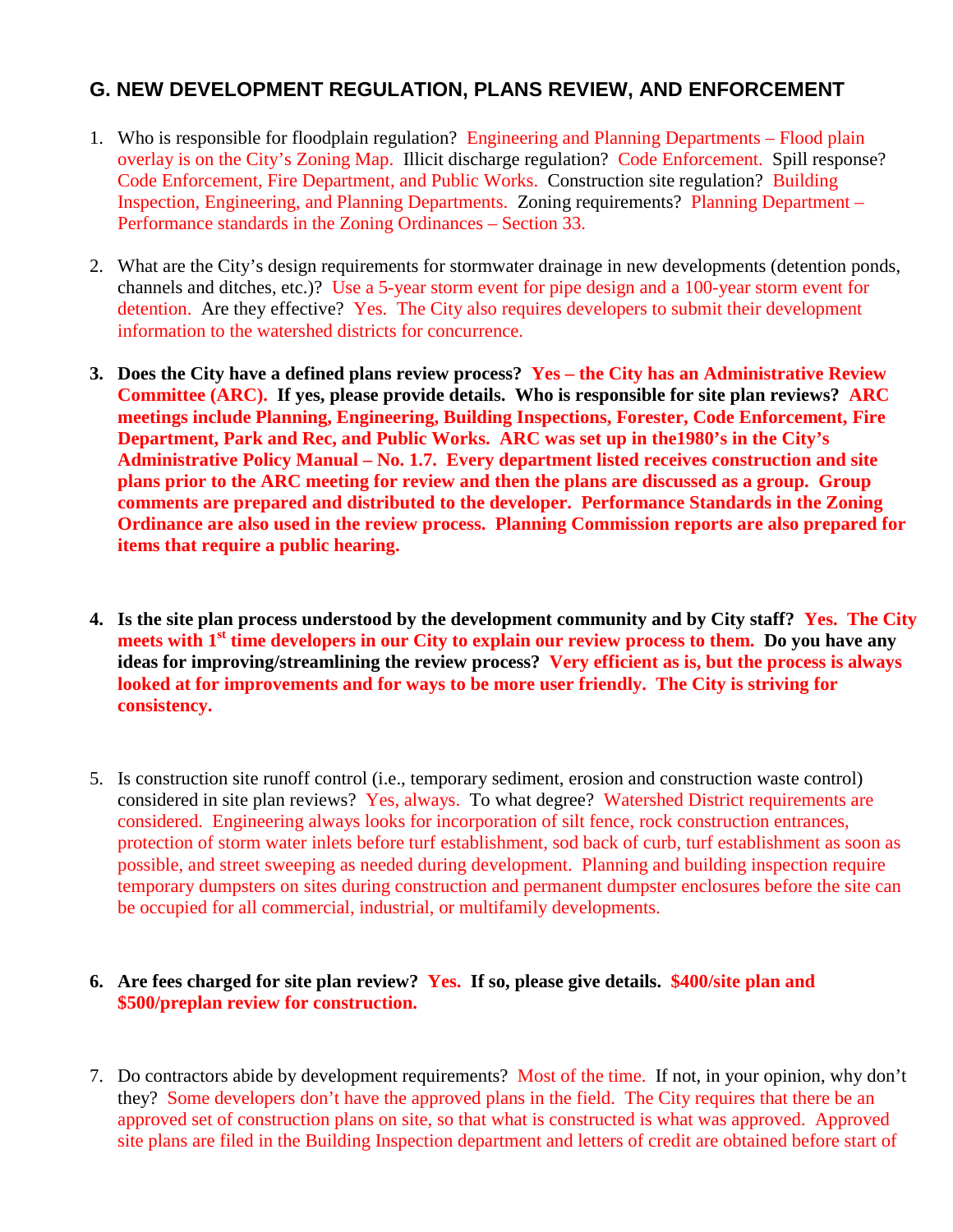construction. Beginning wit the MPCA, there needs to be a better effort to distribute information to builders and developers informing them of their responsibilities for obtaining and maintaining NPDES permits.

- 8. Does the City have an effective enforcement program for nonconformance with development requirements? Yes. Engineering, Code Enforcement, or Building Inspections can issue stop work orders. Industrial or residential building permits can be held up if major issues are going unresolved, but this is used as a last result because it ultimately hurts the future home owner, not the builder or developer. Who is responsible for enforcement actions? Building Inspection Department is the primary enforcement because they are typically on site more then other departments, but Planning, Engineering, Code Enforcement, Fire Department, or Public Works could also enforce requirements if problems are noted. How long does the typical enforcement action take? Building Inspections require action within 24 hours or no new inspections will be scheduled until corrective action is taken. What can be done to improve enforcement of development requirements? Add additional staff with specific charge to inspect erosion control measures.
- 9. Who enforces drainage requirements or policies? Engineering is asked to check a site if drainage issues are of concern. Is there coordination between departments responsible for site plan review and codes enforcement? Yes, all departments that participate in the Administrative Review Committee coordinate with each other through construction. Planning and Engineering check sites before release of developer's letter of credit. Building Inspection says that they are going to start e-mailing Planning and Engineering prior to finaling a building.
- 10. Are there specific development requirements for developments or areas draining to sinkholes? The City of Blaine doesn't have sinkholes.
- 11. How are regulations, policies, design criteria and technical information conveyed to the development and engineering community (e.g. ordinances, written or verbal policies, technical manuals, brochures, face-to face etc.)? New developers, architects, engineers, and builders would be given face-to-face meetings to explain the City of Blaine's requirements. The City sends out ARC comments in a letter that provides detailed information. The City provides a copy of City detail plates and standard technical specifications as needed. The City strives for consistency with ARC comments made on each set of construction plans.
- 12. Is regulatory and technical assistance available for the development community? Yes Building Inspection Dept holds an annual contractors meeting. Engineering, Code Enforcement, and Planning participate in these meetings. Assistance is always available upon request.
- 13. What type of system is in place for permit tracking? For inspection tracking? For enforcement tracking? Building Inspections track aspects of construction inspections. Building Inspections track according to what is on the "Approved Plans for Construction" and involve Engineering or Planning as needed for specific issues. Building Inspection images all permits, enforcements, and inspections (Foxpro Software) and permanently log in all commercial, industrial, and multi-family construction and development plans. For plats, the Planning Dept holds letters of credit per development until all conditions of the development agreement are met. Engineering Dept has a letter of credit for Engr concerns with development. If there is no development agreement, a site agreement may be required by the Planning Dept and performance bonds.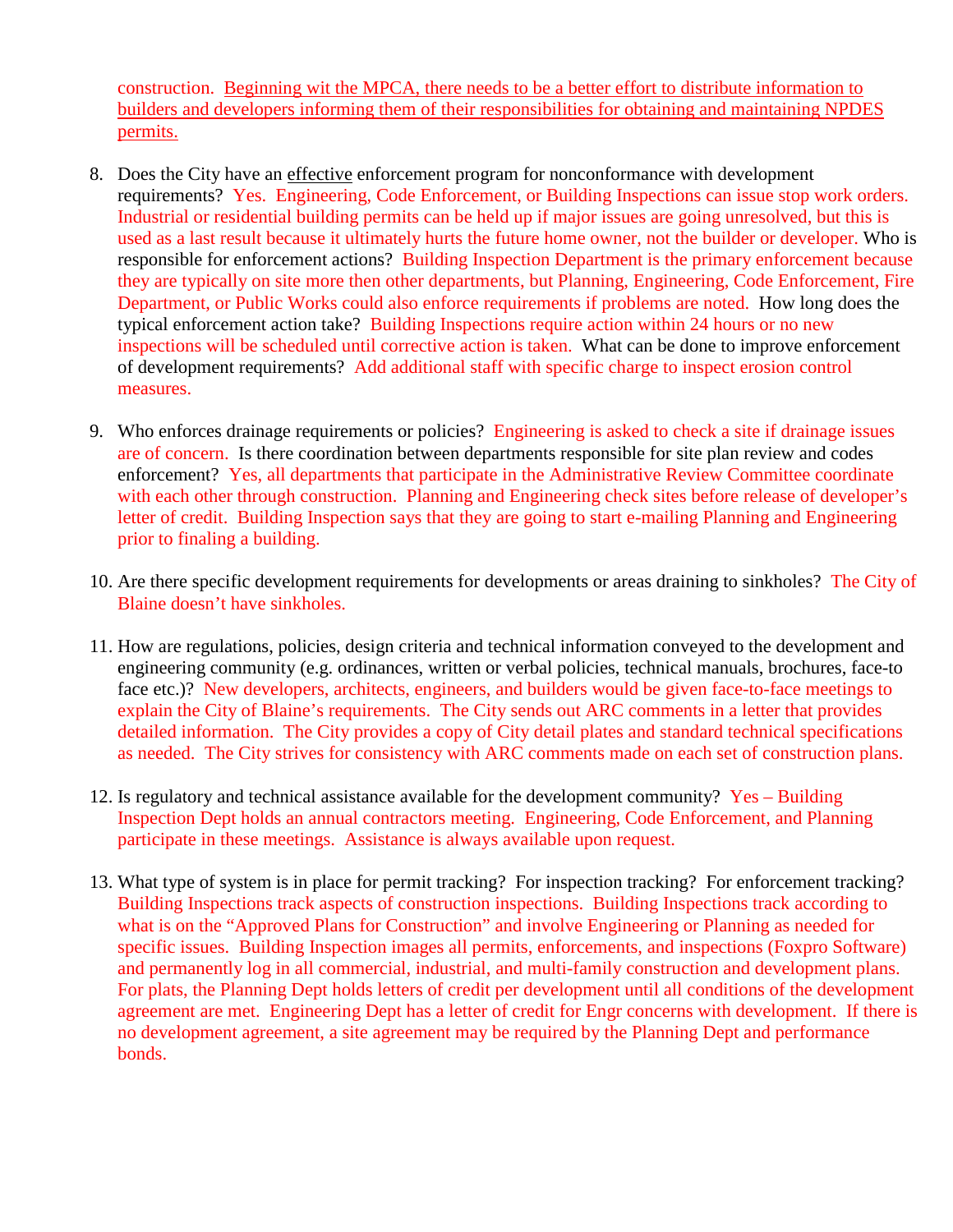#### **H. CONSTRUCTION, ROAD MAINTENANCE, AND STORMWATER INFRASTRUCTURE**

- 1. Does the City perform ditch maintenance, catch basin cleaning, stream clearing, and storm water pipe maintenance activities? Yes – On an as needed basis or if receive resident complaints that raise an issue. Are these regularly planned activities or done only in response to complaints or problems?  $Yes - sump$ manholes are cleaned every year. Problem areas are a priority. Clean catch basin grates after rain events.
- 2. Does the City manage roadside vegetation? Yes still mow rural and undeveloped areas. Property owners in developed areas are required to maintain their boulevard areas adjacent to their property lines.
- 3. What coordination is there between MnDOT and the City on roadway drainage construction or problems within your jurisdiction? City reviews MnDOT's construction plans. If property adjacent to MnDOT right-of-way is being developed, the City sends the development construction plans to MnDOT for their review. If the development proposes draining to MnDOT right-of-way, the developer must obtain a MnDOT permit prior to start of work.
- 4. Does the City have technical standards/written policies in place for roadway drainage features? If so, please provide. Do you feel the standards/policies are effective (do they work)? Are policies accepted by local developers? City's Comp Plan requires a 5-year design storm for pipe design and 100-year storm event for detention basin design. Developers are directed to the appropriate watershed district to make sure they are also meeting watershed requirements.
- **5. Is there good communication between the City and the development and engineering communities on roadway drainage design standards and technical issues? Yes.**
- 6. How are complaints about local flooding or drainage problems handled? Investigated? Tracked? Engineering or Public Works would receive the call from a resident. A representative of the dept would go out and look at the area in question and report back. Engineering would create a "Memo to File" to track what was done on the call. Public Works would create a work order if maintenance effort is required. Need a tracking system to record inspection and maintenance efforts expended. In general, is staff familiar with the local conveyance system and able to provide the necessary information when/where it is needed? Yes.
- 7. What is the level of service expected by citizens with respect to roadway drainage system maintenance activities (i.e., does the City perform storm system maintenance only in the right-of-way, or do you do work on private property)? Average to above average level of service expectations. Does the City have or obtain drainage easements where work on private property is needed? City does work in existing drainage and utility easements. If an easement is required, it is obtained as development occurs.
- 8. Who maintains detention ponds? Public Works if a public pond. Associations maintain some privately. Is there a written policy about detention pond maintenance? In the 2000 Comprehensive Water Resource Management Plan, Appendix K includes a Storm Water System Maintenance Plan. Do staff and citizens understand who is responsible for maintenance and to what degree? Yes. Does the City provide educational information on drainage structure maintenance? City has put informational articles in the City's Resident Newsletter on keeping leaves out of the street and keeping catch basin castings clear. There are no formal education programs in place for City maintenance crews.
- 9. How are ditch and stream erosion problems addressed? On a complaint basis. Prevented? Seed and/or riprap. Is sediment accumulation a problem? Not too much of a problem.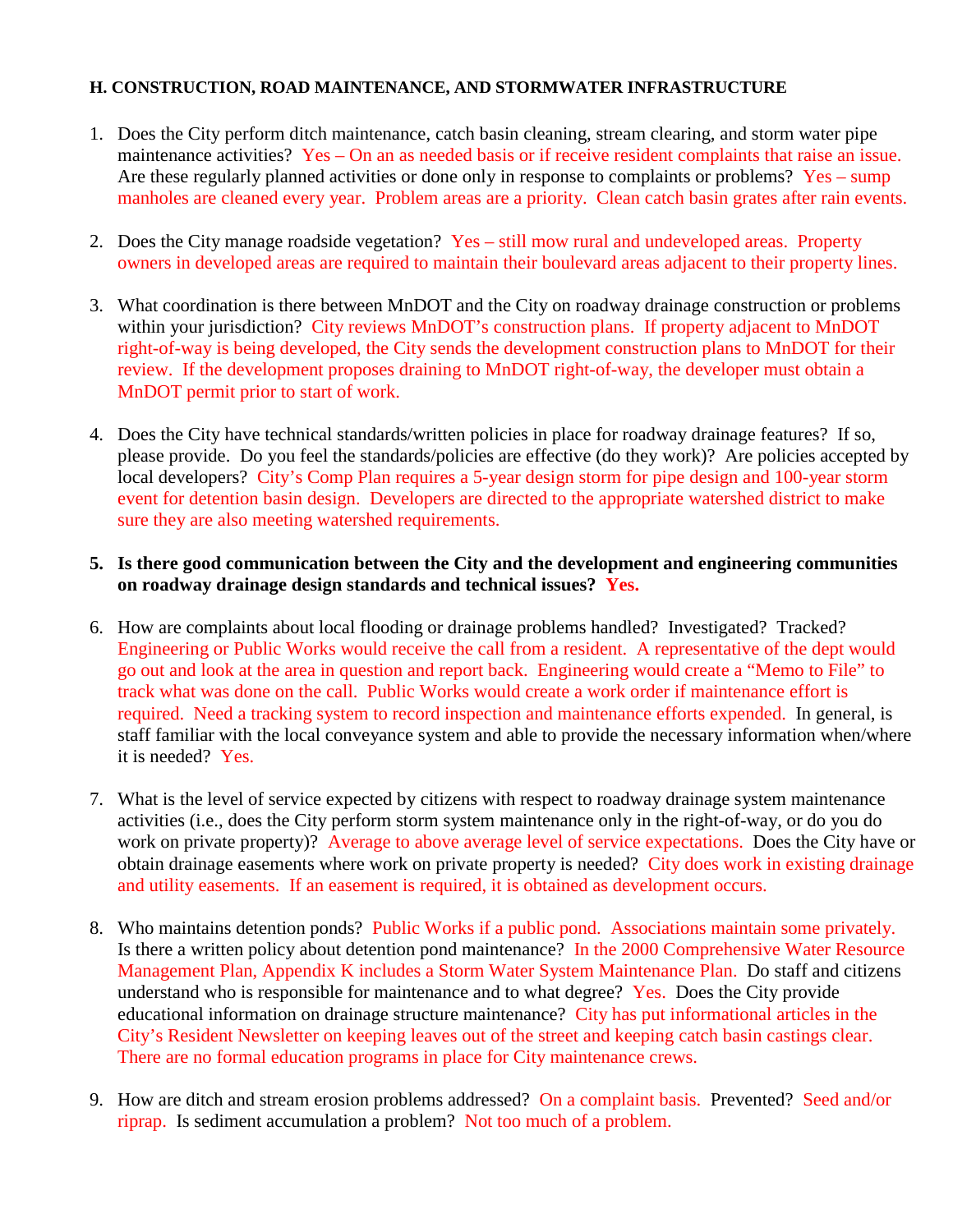- 10. Where are the known flooding problems or infrastructure maintenance problem areas? Some older areas of the City – rural section industrial parks (Craig's Addn), Hidden Lakes Estates storm sewer east of Lexington Ave, and southeast rear yard drainage area. FEMA has a list of structures in a flood plain that the homeowners are paying flood insurance. Does the City maintain an inventory of these areas? Informally – history of certain areas. If so, please provide this information. Is annual funding allocated to improve these areas? Use public works general maintenance fund dollars.
- 11. Are there any known problems with sanitary waste infiltration to the stormwater system from sewer or septic tanks? No. There is a separate septic system inspection program thru Anoka County and the City. All systems are inspected throughout the City and the program is monitored by the Building Inspection Dept.
- 12. Are there long-range plans for stormwater system (pipes, ditches, streams) development and/or improvement? All development must meet watershed district requirements. City uses information in the 2000 Comprehensive Water Resource Management Plan thru the development process.
- 13. Does City staff perform necessary maintenance and repairs to the stormwater system? Yes Public Works. Is maintenance contracted out? No, unless a specialty repair technique is needed like Solidification Inc. who has been hired for pipe joint maintenance. Do you use a combination of staff/contractors? Yes.
- 14. The NPDES Phase II regulation will require mapping of storm sewer outfalls, and possibly the upstream system where illicit discharges are suspected or found. Does the City have any mapping of the storm sewer system? Yes. If yes, give specifics (digital or hardcopy, GIS format, Cadd format). Hand drawn map updated thru May 2002. Will be done in the future as a GIS layer map. Who is in charge of maintaining the system mapping (name, title, phone #)? Engineering Department and GIS.
- 15. Thinking beyond just the NPDES Phase II requirements, would you like to map outfalls only or have a more comprehensive inventory of the public water drainage system? Comprehensive inventory.
- 16. Are City staff aware of GASB Statement 34? If yes, has the City formulated an approach to handle this? Finance Dept is aware of this and is working on it. Finance will meet minimum requirements by the due date and will build from there.

#### **I. INDUSTRIAL**

- 1. Does the City maintain a database of industrial facilities? Commercial? Manufacturing? Yes Fire Department is trying to inspect every building for hazardous material inventory. Does the City have any specific stormwater requirements for these facilities?  $No$  – except for requirements through the construction process.
- 2. How are complaints about industrial discharges or pollution handled and tracked? Call 911 A HAZMAT team may be needed. State has a Duty Officer in the Public Safety Division. Code Enforcement and Fire personnel may require an environmental company be hired if needed.
- 3. Are inspections of industrial facilities scheduled? Yes by Fire Dept personnel only. Building Inspection is involved if changes are being proposed to the structure and require a building permit. Are NPDES permitted facilities monitored? Not by the City. Are inspection programs coordinated with other governmental entities (e.g. County)? Yes – Anoka County w/ Herbst Landfill, John's Auto Body, and Larson's w/ MPCA.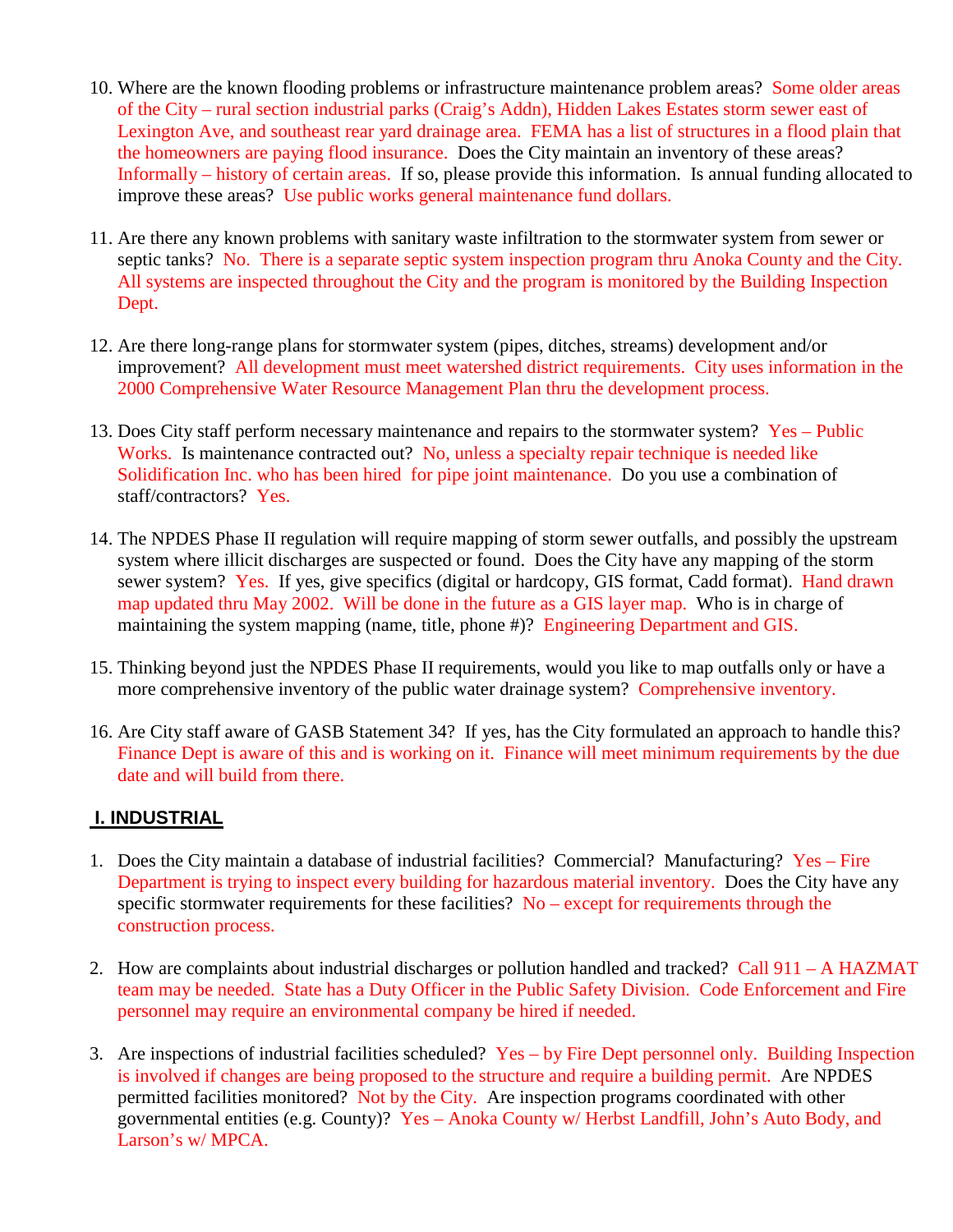4. Is there any industrial site inspection training? Yes – Fire Department training.

# **J. WATER QUALITY MANAGEMENT**

## **EROSION AND CONSTRUCTION SITE RUNOFF CONTROL**

- 1. Does the City have an erosion control ordinance or policy in place? Yes information in the 2000 Comprehensive Water Resource Management Plan. There is also erosion control information in the Zoning Ordinances – Section 33 Performance Standards, Paragraph 33.08 Landscaping (1) Erosion Control and Paragraph 33.16 Soil Erosion and Sediment Control. If yes, please provide a copy. Is it actively enforced? Yes - Building Inspection, Planning, or Engineering can raise a concern if an issue needs to be addressed. What penalties are imposed on violators? Building Inspections will 1<sup>st</sup> issue a verbal warning and call for corrections, 2<sup>nd</sup> will issue a stop work order and write a Municipal Court citation if no action is taken, and  $3<sup>rd</sup>$  will use a letter of credit to have corrections made.
- 2. Does the City have written design criteria and technical standards for sediment and erosion control? If yes, please list. City references BWSR's MN Construction Site Erosion and Sediment Control Planning Handbook for BMP's. Also use Zoning Ordinance – Paragraph 33.16.
- 3. Does the City ever require erosion and sediment control measures, such as sediment ponds, mandatory revegetation and staggered grading schedules, beyond the standard perimeter controls (e.g., silt fence, hay bales, truck washing)? Yes. If yes, explain the other measures you have required and the criteria for erosion control measures. Silt fence, rock construction entrance, wood chip bags around catch basin grates, topsoil and seeding to stop wind erosion, sod back of curb during construction, street sweeping, and staggering grading on large developments.
- 4. Do you feel that the local construction community understands the purpose of erosion and sediment control measures? Yes, in general. In general, are such measures correctly installed and maintained? Yes, Building Inspection enforces.
- 5. Are site operators required to control other construction site wastes, such as concrete truck washout, building waste, etc.? Yes. If yes, give details. Building Inspection requires dumpsters on each construction site or a fenced debris area. Contractors are not allowed to bury or burn debris on site. Concrete trucks wash chute off to the side in the sand and hasn't caused a noted storm water problem.
- 6. Are erosion control plans required for all new construction? Yes Grading and Sediment Control Plans or information incorporated on the Development Plan. If no, what are the criteria for erosion control plan submittal? Is there a written policy for erosion control plans? No. Specifics are not written in a policy form, but the City does reference BMP's in BWSR's MN Construction Site Erosion and Sediment Control Planning Handbook.
- 7. What is required on erosion control plans and when are they submitted? Who reviews the plans? Are fees charged? Each plan is individually reviewed for its unique characteristics and BMP's are required accordingly. Engineering reviews the erosion control plans as part of the ARC process or plat review for writing planning commission reports. Each plan must be approved by the City prior to start of any site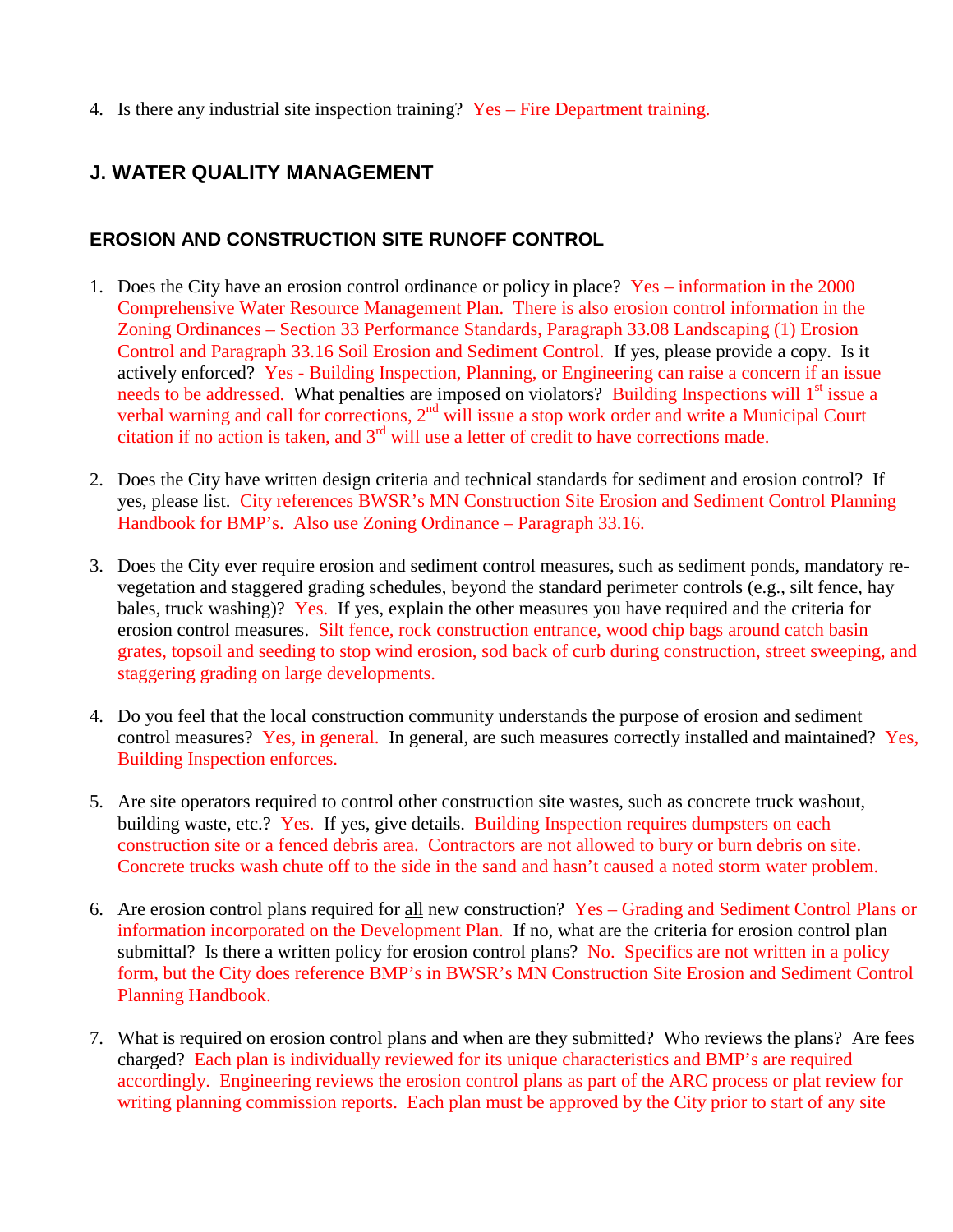work. No separate fees are charged for this review – it is considered part of the site plan review fee. Each plan is required to be reviewed by the appropriate watershed district.

8. Does the City currently have an erosion and sediment control inspection program? No. If yes, give details. If no how would you fashion an effective inspection program to adequately enforce erosion and sediment control? To perform this effort would require a new position – possibly a Senior Technician or a Project Coordinator position in the Engineering Department.

#### BEST MANAGEMENT PRACTICES FOR NEW DEVELOPMENT

- 1. Does the City have an ordinance or policy requiring or encouraging new development to have permanent structural measures (commonly called structural BMPs) to reduce, treat, or retain stormwater runoff from new development? No. There are goals and design criteria listed in the 2000 Comprehensive Water Resource Management Plan. The City does require each development to go through the appropriate watershed district for review. Examples of structural BMPs include, but are not limited to, wet-ponds, bioretention areas, infiltration trenches, dry-retention ponds, etc. The City requires weirs, scuppers, stormceptors, sump manholes, dry ponds in some parks and rear yard areas, detention basins so that discharge from a new development does not exceed pre-development rates.
- 2. Do you have design criteria and technical standards in place for structural BMPs? Blaine technical specs, detail plates, and design criteria from watershed districts. If yes, do they work? Yes. Are the structural measures integrated with water quantity requirements, such as detention? Yes. Does the local development community understand the design criteria and technical standards? Developers who work in the City know requirements of the City and watershed districts. New developers are sent early in the process to the appropriate watershed district for direction on requirements.
- 3. Do you know of effective structural BMPs in place in the City that are designed and constructed with consideration of runoff quality management? Weirs, sump manholes, scuppers, stormceptors, and sediment basins prior to discharge to wetlands or ditches. If yes, please identify the types. Who maintains these BMPs? Public Works Department.
- 4. The NPDES Phase II regulations will require that the City ensure the long-term maintenance of structural and non-structural water quality BMPs. In your opinion, what is the best way to provide these assurances (e.g., legally binding agreements with property owners, obtaining drainage easements for City maintenance activities, etc.)? Already get easements with each new development to provide access for maintenance. City needs to establish a maintenance program that inspects each BMP for maintenance needs and schedules maintenance efforts.
- 5. In your opinion, what types of structural water quality BMPs do you think are effective and can gain acceptance by the local development community? Continue what we are already doing.
- 6. Does the City have an ordinance or policy requiring or encouraging new developments to have permanent non-structural measures (commonly called non-structural BMPs) to reduce or treat stormwater runoff from new development? No. Examples of non-structural BMPs include "sustainable" development site planning, stream buffer strips, tree preservation requirements, impervious area limitations, reduced roadway widths, shared driveways, etc. City does have a tree preservation program, limits impervious areas through Zoning Ordinances to provide for landscape and green space, private roads are allowed down to 22 ft wide if signed for no parking and 24 ft wide if parking on one side only, and the City did reduce our typical street width from 31 ft back to back to 29 ft back to back.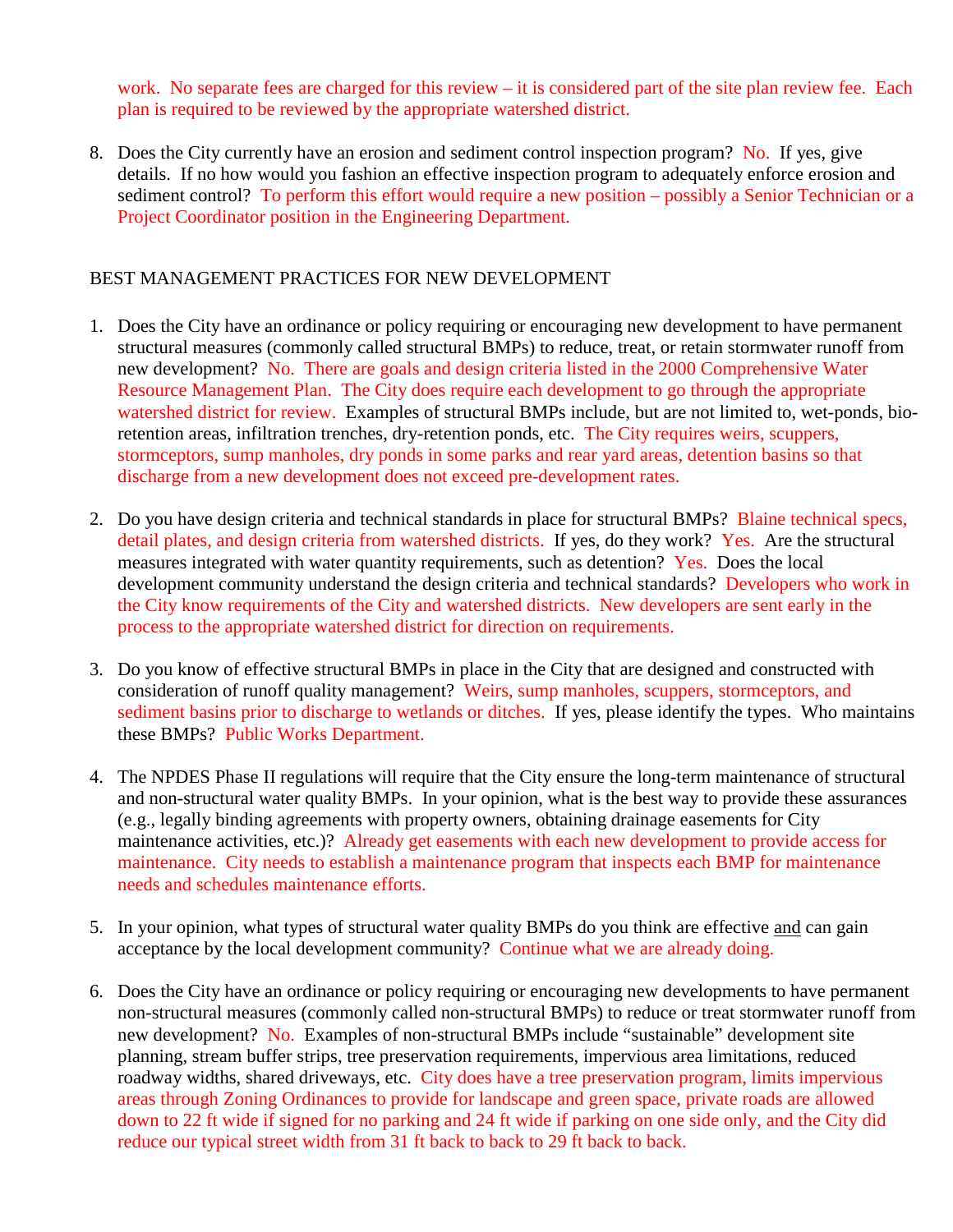- 7. In your opinion, are local site planners and civil engineers knowledgeable about non-structural site planning measures that can be used to reduce the "environmental footprint" of a new development? Are developers? Is City staff? Currently, City standards do not allow for non-structural measures such as pervious pavement areas, but the City is evaluating requests to consider non-structural BMP's. RCWD is pushing for more grass swale areas in lieu of storm pipe installation.
- 8. Are there any "water friendly" developments in the City where non-structural measures were used to manage water quality and quantity? RCWD has required grass swales in some new developments. City has open ditch systems in some of the older industrial parks.
- 9. In your opinion, what types of non-structural water quality BMPs do you think will be effective and can gain acceptance by the local development community? What activities/incentives do you think the City can use to encourage the use of non-structural BMPs in site plans for new developments. Tree preservation has been well received by the City Council and custom grading to maintain as many trees as possible. Zoning Ordinance revisions would be required to allow more non-structural BMP's.

# **K. ILLICIT DISCHARGES**

- 1. Does the City have a written ordinance or policy that prohibits illicit discharges and dumping or addresses spill response? City does have an ordinance on septic system inspection and maintenance. Ordinance book does prohibit dumping. No ordinance on spill response – the City contacts the State Duty Officer in the Public Safety Division or MPCA.
- 2. Does the City have a formally defined program to regularly inspect for illicit discharges and illegal dumping, and track down the source and eliminate problems? If yes, give details. Blaine Ordinance – Section 6-68 gives requirements for individual sewage treatment systems.
- 3. Do you feel citizens and City staff understand what an illicit discharge is (e.g., motor oil dumped in a storm catch basin, failing septic systems)? No to citizen understanding of where storm water goes once it enters the system. Yes to staff's knowledge of the storm sewer system. Yes to citizens and staff on failing septic systems since the ordinance on individual sewage treatment systems has been in effect since 1999. Do they know how to identify suspect discharges in streams (e.g., oily sheen, odor, discoloration) and how to report it? Yes.
- 4. Do you educate the public and City staff on identifying and/or preventing illicit discharges? Only public education has been with septic systems. No specific training has been provided to City Staff.
- 5. How are citizens' complaints of dumping/discharging received and handled? Code Enforcement gets these complaints, investigate each complaint, and tries to determine who has done the dumping. If they can determine the offender, Code Enforcement will contact the person and follow up with them.
- 6. Do any local law enforcement entities participate in preventing illegal discharges, dumping or littering? Police or Community Service Officers can assist Code Enforcement as needed.
- 7. Are septic systems allowed in the City? Yes in rural areas. Do you know where they are? Building Inspection Department does have some information in their records. What has been done to address known septic tank problems? See answers for No. 2 & 3 above.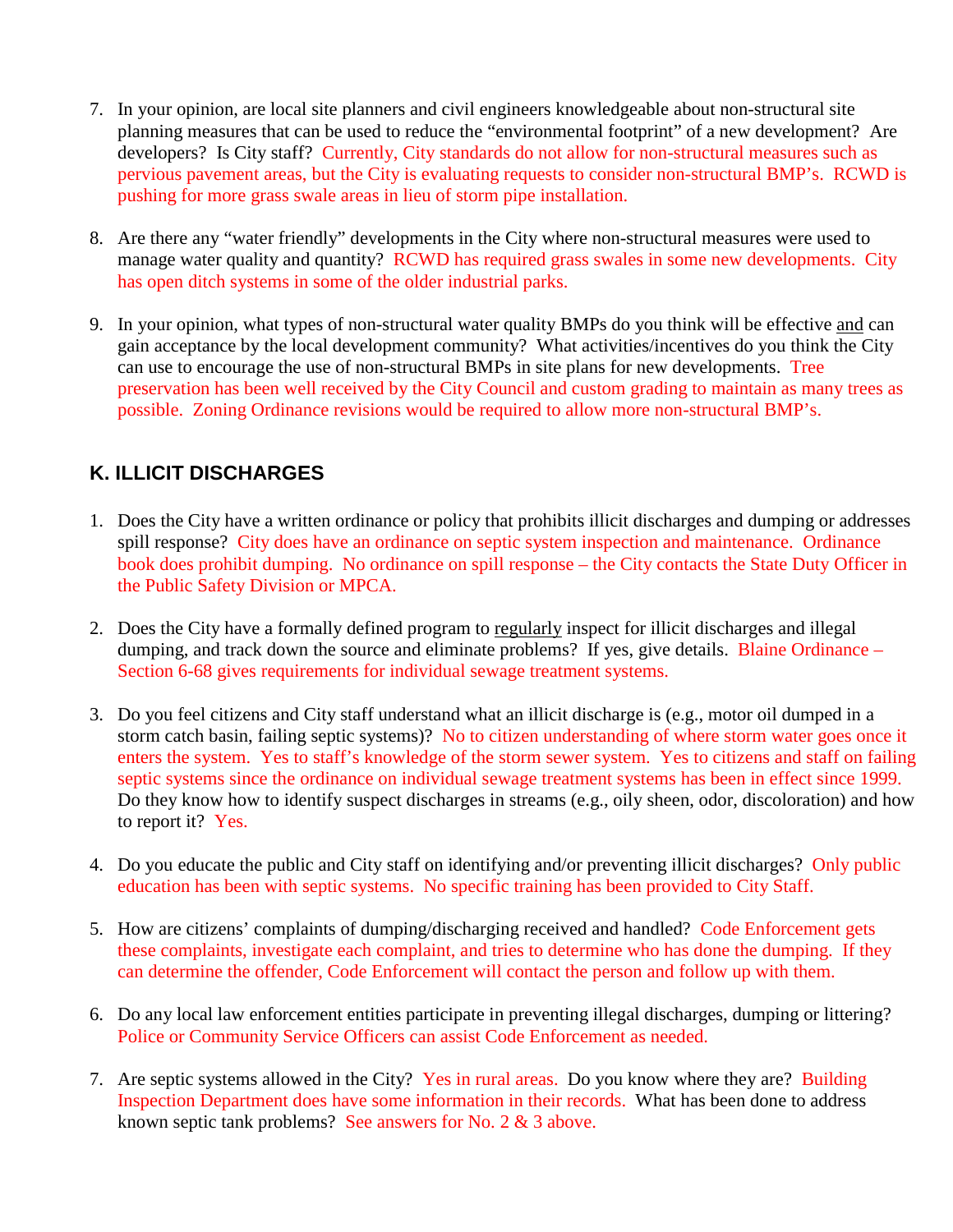- 8. Does your community have a spill response program in place? Call 911. Fire Department does have a HAZMAT team if needed. Companies are asked to contact an environmental company for cleanup. Who responds? If the fire department is the first responder, are efforts coordinated with the entity responsible for spill response? Yes
- 9. Do you have the capacity to track a spill to local streams before it is discharged to the stream? City does have an up to date storm sewer map.
- 10. How are spills documented? City does not formally track spills, since the City is not the primary team that handles these incidents.

### **L. GENERAL ENVIRONMENTAL MANAGEMENT**

- 1. Does the City have a recycling program in place, or is there one locally that can be supported? Yes. If yes, what types of materials are recycled and how often? Weekly with garbage collection – cans, glass, newspaper, mixed mail, and plastics. Are there any fees? \$1/month/residential unit.
- 2. Does the City sponsor a household hazardous waste day?  $No City$  used to but now the City provides residents information on where they can take hazardous wastes. Anoka County has a program – open 2 days per week that is free to Anoka County residents with locations in Blaine.
- 3. How is solid waste managed for the residents of the City? City has a contract with BFI for residential collection. Manufactured home parks, multi-family, commercial, and industrial properties have their own contracts for collection. Are there user fees? Quarterly fees for residents that receive the service.
- 4. Is litter a problem? Handled on a case-by-case basis through Code Enforcement. Does the City have a litter control program? No – Public Works cleans litter when complaints are received or Code Enforcement contacts the local business that is the offender to clean their area. To what degree and how is it managed? City has an adopt-a-park program for cleaning litter.
- 5. Are there "litter hotspots" (e.g. near convenience stores, fast food restaurants etc.) that are currently being or could be targeted? Yes – by grocery stores. As in the case of Rainbow Foods on  $87<sup>th</sup>$  Lane, a fence was required to catch blowing papers and the store is required to clean the fence. All commercial, industrial, and multi-family developments are required to construct dumpster enclosures. If a problem is anticipated, conditions can be placed on a development in regard to litter control.
- 6. Does the City have a street sweeping program? Yes. How frequently are streets swept? Twice annually and in some locations more often as needed. Is the program managed to reduce pollutants in stormwater or just for aesthetics? Both. Are businesses required to do parking lot sweeping? No.
- 7. Are wetlands protected through local community efforts? Yes, the City has designated the three watershed organizations as the City's local governing unit (LGU) in regard to state wetland regulations.
- 8. Are there significantly large livestock or agriculture operations within the City?  $No a$  few horses.
- 9. Does the community permit water supply wells? MN Dept of Health issues permits for agricultural and irrigation wells.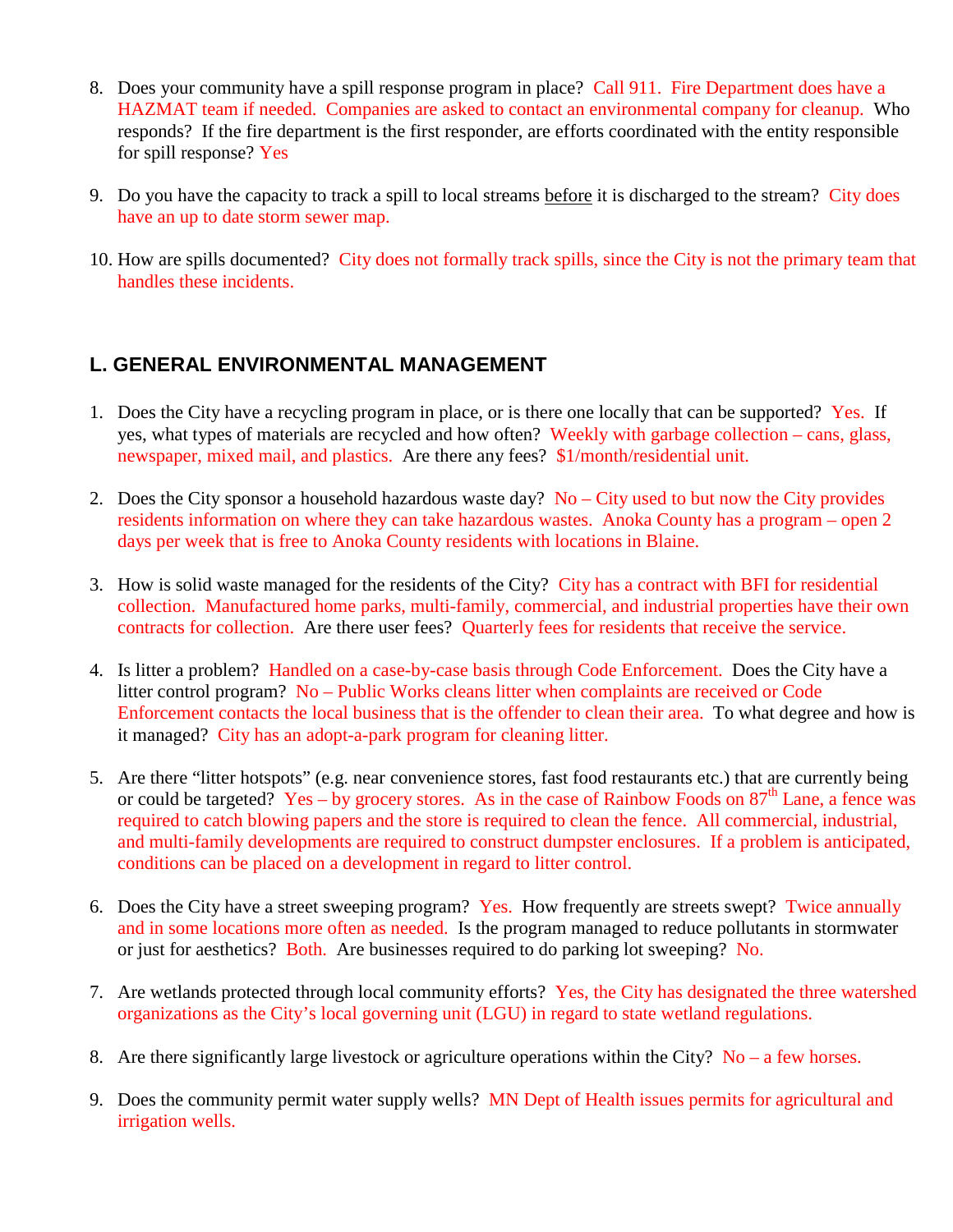- 10. Do you have any known combined sewers? No.
- 11. How many fire inspectors conduct industrial/commercial inspections in the community? Five. Are environmental issues addressed during routine inspections? Inspections have been for hazardous materials and fire safety issues.
- 12. Does the City engage in or support any water quality monitoring activities? City has participated in water sampling of Laddie Lake and will add Loch Ness Lake in 2006. Are you aware of any water quality monitoring activities in your area, such as at the water treatment plant, USGS monitoring sites, local school programs, etc.? No.
- 13. What activities do you feel the City could begin or improve to reduce non-point source pollution problems? City resident newsletter articles, business newsletter articles, website info, and programs on cable TV.

#### **M. GOOD HOUSEKEEPING**

- 1. Are there water quality educational programs available internally for staff members?  $Yes some$ employees go to formal training in maintaining buffer strips and pesticide application. These employees then share their training with other staff members. Several staff have been certified in SWPPP programs. If yes, are these programs/activities documented? No. Would you say your staff is well educated with respect to water quality? Yes.
- 2. What "good housekeeping" practices are performed to regulate/maintain stormwater runoff and nonstormwater discharges from City-owned facilities (e.g., vehicle maintenance yards, equipment storage areas, recreational facilities, parks, etc.)? Give facility type and activity. For example, is truck wash water prevented from reaching storm drains? Are roadway salt and chemicals are stored in rain- and runoffproof facilities? Do grounds maintenance practices differ in parks that are in floodplains or have streams? Vehicle maintenance and storage is performed indoors at the Public Works Department. Primary truck wash is indoors. There are three sump tanks under the public works building and cold storage building. These tanks are cleaned out every six months with a contract with Sullivans. Batteries are recycled with Bauer/Built. Salt Shed has been constructed. Calcium chloride is stored in a double walled tank.
- 3. Are pesticides, herbicides, or fertilizers used by the City on a regular basis at parks, recreational areas and other government buildings? Yes. Is there a State applicator's registration requirement? City hires a professional firm to apply some pesticides. The City also uses roundup and rodeo. Do employees receive training on proper application techniques? Yes. Does the City have any special instructions for applying these materials near streams or along greenways? Use rodeo herbicide adjacent to water bodies in lieu of roundup.
- 4. Does your City have NPDES Industrial Permits for your landfill, airport, wastewater treatment or vehicle maintenance operations? No.
- 5. Does your City currently carry out any of the following activities:
- Drainage system maintenance; Yes.
- Park maintenance: Yes.
- Building maintenance; City Hall, Public Works Facility, park buildings, well houses, and towers.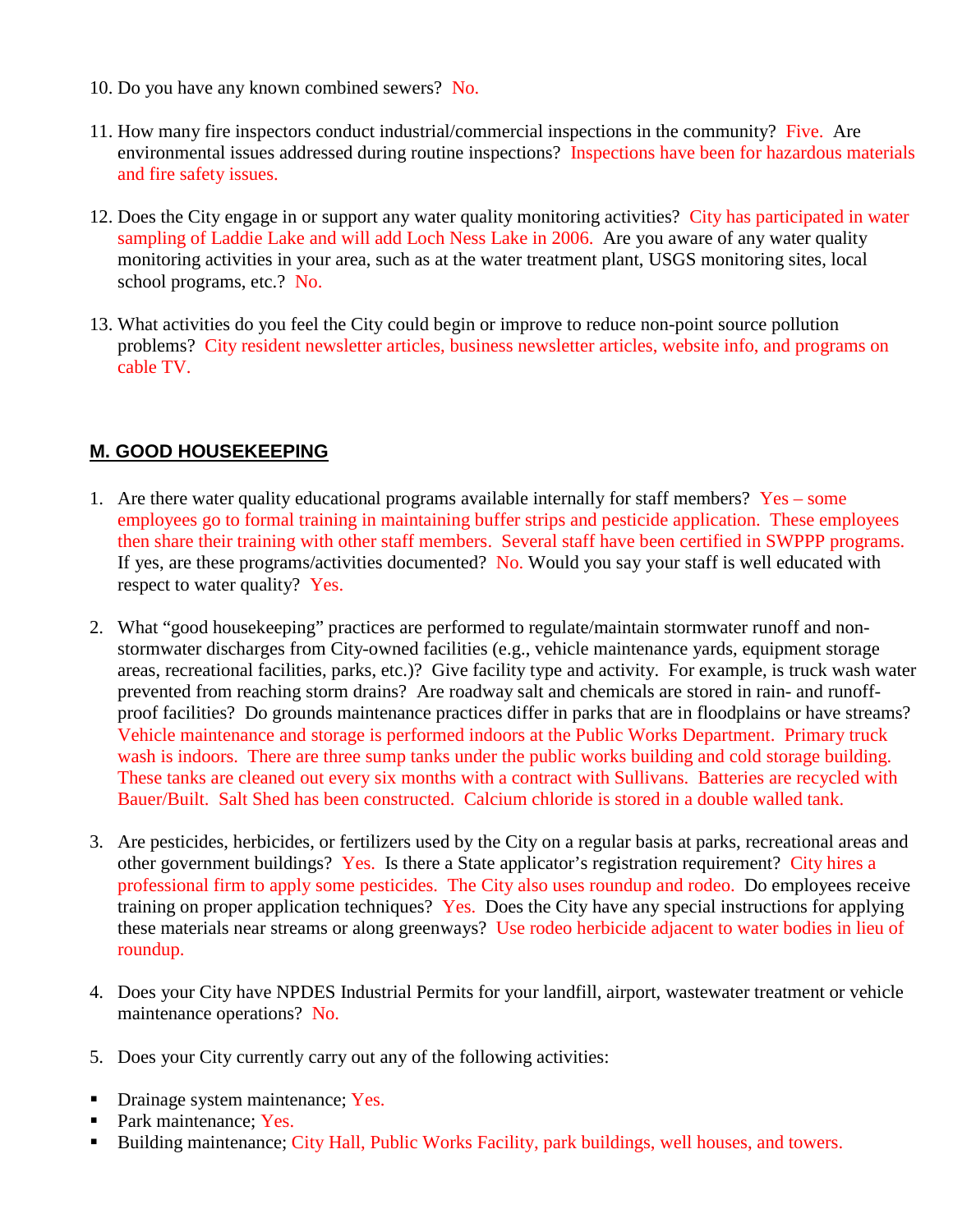- Vehicle fueling;  $Yes at Public Works Facility.$
- Construction activities; Yes.
- Hazardous materials storage; Yes auto parts washer low user Has a MPCA permit. Only generates 1  $-30$  gal/yr.
- Used materials storage; Yes.
- Construction materials storage; Yes.
- Street Sweeping; Yes.
- **Landfill operations; No.**
- Composting; No Anoka County administers this program.
- Used oil recycling; Yes City has a contract for pick up with Como Lube.
- Lubricant disposal; Yes antifreeze, transmission fluid (goes in with used oil), used oil filters, and floor absorbents – City has a contract for pick up with Como Lube.
- On-site retention or detention of stormwater on public property. Yes some parks and public easements.
- 6. How would you improve City good-housekeeping practices? City has built a covered salt shed and keeps vehicle maintenance indoors. The City may consider construction of an outdoor wash facility with a wastewater collection device.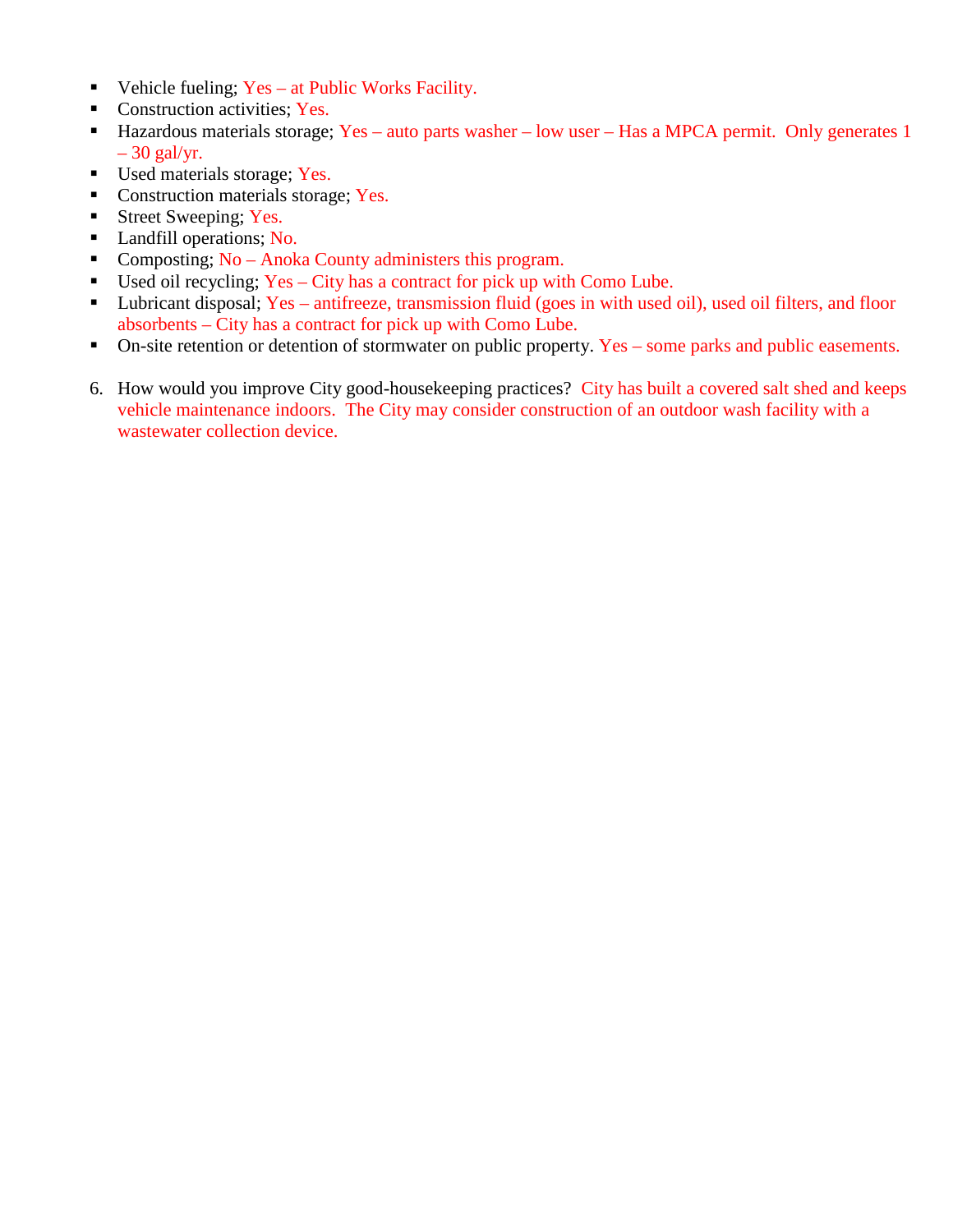# **List of Best Management Practices from Self-Assessment Process**

This list was generated in the Guide Plan for internal city use in the self-assessment process. The following list of best management practices was utilized to summarize information gathered from department meetings. It indicates what the City of Blaine already does and what is needed to meet the intent of the NPDES Phase II permit program.

| <b>Item</b> |          |         |                                                                  |  |  |
|-------------|----------|---------|------------------------------------------------------------------|--|--|
|             |          |         |                                                                  |  |  |
|             |          |         | 2. Public Participation/Involvement                              |  |  |
| Existing    | Existing | Planned | Not<br>Applicable                                                |  |  |
|             |          |         | <b>Permit Section V.G.2</b>                                      |  |  |
| X           |          |         | 2.A. – Public Notice Implementation                              |  |  |
| X           |          |         | 2.B. – Conduct annual public meeting                             |  |  |
|             |          |         | 2C. – Consider written and oral input and adjust<br><b>SWPPP</b> |  |  |
|             |          |         | 2.D. – Develop Volunteer Programs                                |  |  |
|             |          |         | V.G.2.D.1 Stream Cleanup                                         |  |  |
|             |          |         | V.G.2.D.2. Pond Monitoring                                       |  |  |
|             |          |         | V.G.2.D.3. Reforestation                                         |  |  |
|             |          |         | V.G.2.D.4. Wetland Restoration                                   |  |  |
|             |          |         | V.G.2.D.5. Storm drain stenciling                                |  |  |
|             |          |         | V.G.2.D.6. Adopt a Storm Drain Program                           |  |  |
|             |          |         | V.G.2.D.7. Adopt a Stream Program                                |  |  |
| X           |          | X       | 2.E. – Develop Partnerships                                      |  |  |
|             |          | X       | 2.F. – Storm Water Community Hotline/Website                     |  |  |
|             |          |         | 2.G. – Develop Watershed or Sewershed Org.                       |  |  |
|             |          |         | 2.H. - Stakeholder Meetings                                      |  |  |
|             |          |         | 2.I. - Public Opinion and Recommendation Surveys                 |  |  |
|             |          |         | 2.J. - Conduct Workshops                                         |  |  |
|             |          |         | 2.K. - Distribute Public Participation information               |  |  |
|             |          |         | <b>2.L.</b> – Participatory Land Use Mapping                     |  |  |
|             |          |         | 2.M. - Canvassing                                                |  |  |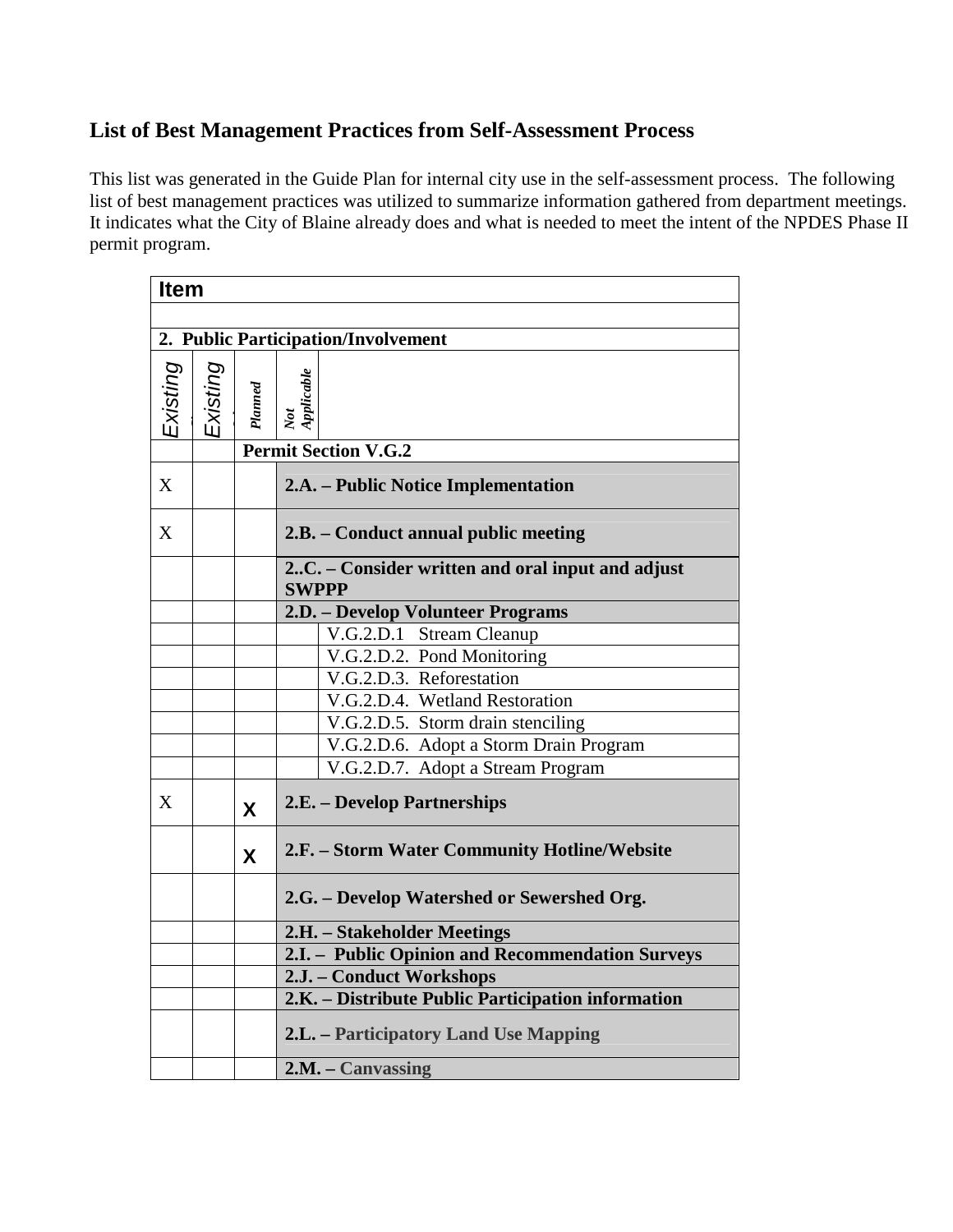| <b>Item</b>                                    |                      |         |                               |                                                                                                                                        |  |  |  |  |  |
|------------------------------------------------|----------------------|---------|-------------------------------|----------------------------------------------------------------------------------------------------------------------------------------|--|--|--|--|--|
|                                                |                      |         |                               |                                                                                                                                        |  |  |  |  |  |
|                                                |                      |         |                               |                                                                                                                                        |  |  |  |  |  |
| 3. Illicit Discharge Detection and Elimination |                      |         |                               |                                                                                                                                        |  |  |  |  |  |
| Existing by<br>City                            | Existing by<br>other | Planned | Not<br>Applicable             |                                                                                                                                        |  |  |  |  |  |
|                                                |                      |         |                               | <b>Permit Section V.G.3.a</b>                                                                                                          |  |  |  |  |  |
| X                                              |                      |         |                               | 3.A. – Develop a storm sewer system map                                                                                                |  |  |  |  |  |
| X                                              |                      |         |                               | 3.A.1. – Map the location of all ponds, streams, lakes<br>and wetlands that are part of the MS4                                        |  |  |  |  |  |
| X                                              |                      |         |                               | 3.A.2. – Map the location of all structural pollution<br>control devices (grit chambers, separators, etc.) that<br>are part of the MS4 |  |  |  |  |  |
| X                                              |                      |         |                               | 3.A.3. – Map the location of all pipes and<br>conveyances that 24 inches in diameter and over that<br>are part of the MS4              |  |  |  |  |  |
|                                                |                      | X       |                               | 3.A.4. – Map the location of all outfalls and other<br>discharge points leaving the MS4                                                |  |  |  |  |  |
|                                                |                      |         |                               | <b>Permit Section V.G.3.b</b>                                                                                                          |  |  |  |  |  |
| X                                              |                      |         |                               | 3.B. – Regulatory mechanisms that effectively prohibit<br>non-stormwater discharges into the MS4                                       |  |  |  |  |  |
| X                                              |                      |         |                               | $3.B.1. - Septic system mechanisms$                                                                                                    |  |  |  |  |  |
| X                                              |                      |         |                               | 3.B.1.a. – Ordinance requiring septic system<br>inspection at time of property transfer                                                |  |  |  |  |  |
| X                                              |                      |         |                               | 3.B.1.b. - Code requiring post-construction<br>inspections of septic systems                                                           |  |  |  |  |  |
|                                                |                      |         |                               | $3.B.2.$ – Illicit connections mechanisms                                                                                              |  |  |  |  |  |
|                                                |                      | X       |                               | 3.B.2.a. – Ordinance to allow access to private<br>buildings                                                                           |  |  |  |  |  |
|                                                |                      | X       |                               | $3.B.2.b. - Codes$ to prevent illicit connections                                                                                      |  |  |  |  |  |
| X                                              |                      |         |                               | 3.B.2.c. – Codes requiring post-construction<br>inspections of storm sewer systems                                                     |  |  |  |  |  |
| X                                              |                      |         |                               | 3.B.3. – Illegal dumping mechanisms                                                                                                    |  |  |  |  |  |
|                                                |                      | X       |                               | 3.B.3.a. – Ordinance to prevent illegal dumping                                                                                        |  |  |  |  |  |
|                                                |                      |         |                               | 3.B.4. – Recreational sewage mechanisms                                                                                                |  |  |  |  |  |
|                                                |                      |         |                               | 3.B.4.a. – Ordinance to prevent recreational                                                                                           |  |  |  |  |  |
|                                                |                      |         |                               | sewage discharge                                                                                                                       |  |  |  |  |  |
|                                                |                      |         | <b>Permit Section V.G.3.c</b> |                                                                                                                                        |  |  |  |  |  |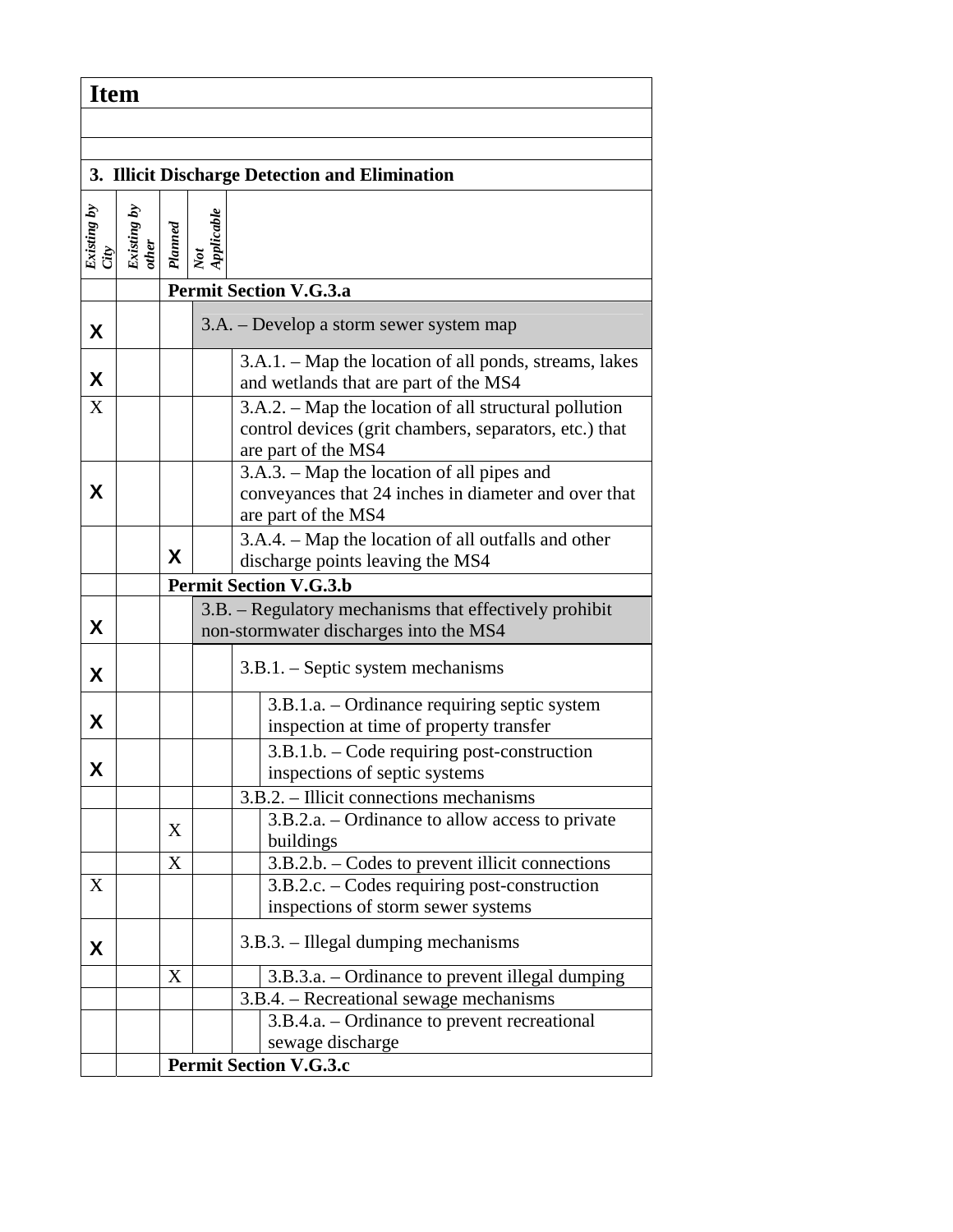| 3.C. – Develop and implement a program to detect and<br>address non-stormwater discharges to the MS4 |  |  |
|------------------------------------------------------------------------------------------------------|--|--|
|                                                                                                      |  |  |
| 3.C.1. - Develop and implement a program to detect                                                   |  |  |
|                                                                                                      |  |  |
|                                                                                                      |  |  |
|                                                                                                      |  |  |
|                                                                                                      |  |  |
|                                                                                                      |  |  |
|                                                                                                      |  |  |
|                                                                                                      |  |  |
|                                                                                                      |  |  |
| 3.C.1.d. - Reminders sent to homeowners                                                              |  |  |
|                                                                                                      |  |  |
|                                                                                                      |  |  |
| 3.C.2. – Develop and implement a program to detect                                                   |  |  |
|                                                                                                      |  |  |
| 3.C.2.a. - Organizing an inspection program                                                          |  |  |
|                                                                                                      |  |  |
| 3.C.2.c. – Issuing surveys to building owners or                                                     |  |  |
|                                                                                                      |  |  |
|                                                                                                      |  |  |
|                                                                                                      |  |  |
|                                                                                                      |  |  |
|                                                                                                      |  |  |
| 3.C.2.h. – Conducting physical inspections                                                           |  |  |
|                                                                                                      |  |  |
| 3.C.3. – Develop and implement a program to detect                                                   |  |  |
|                                                                                                      |  |  |
|                                                                                                      |  |  |
|                                                                                                      |  |  |
| 3.C.3.c. - Inspect marine sanitation devices                                                         |  |  |
|                                                                                                      |  |  |
|                                                                                                      |  |  |
|                                                                                                      |  |  |
| 3.C.4. – Develop and implement a program to detect                                                   |  |  |
|                                                                                                      |  |  |
|                                                                                                      |  |  |
|                                                                                                      |  |  |
|                                                                                                      |  |  |
|                                                                                                      |  |  |
|                                                                                                      |  |  |
|                                                                                                      |  |  |
| 3.C.5. – Develop and implement a program to detect                                                   |  |  |
|                                                                                                      |  |  |
|                                                                                                      |  |  |
| 3.C.5.a. – Assessment of existing dump sites                                                         |  |  |
| 3.C.5.b. - Assessment of potential dump sites                                                        |  |  |
| 3.C.2.b. - Inventorying existing systems                                                             |  |  |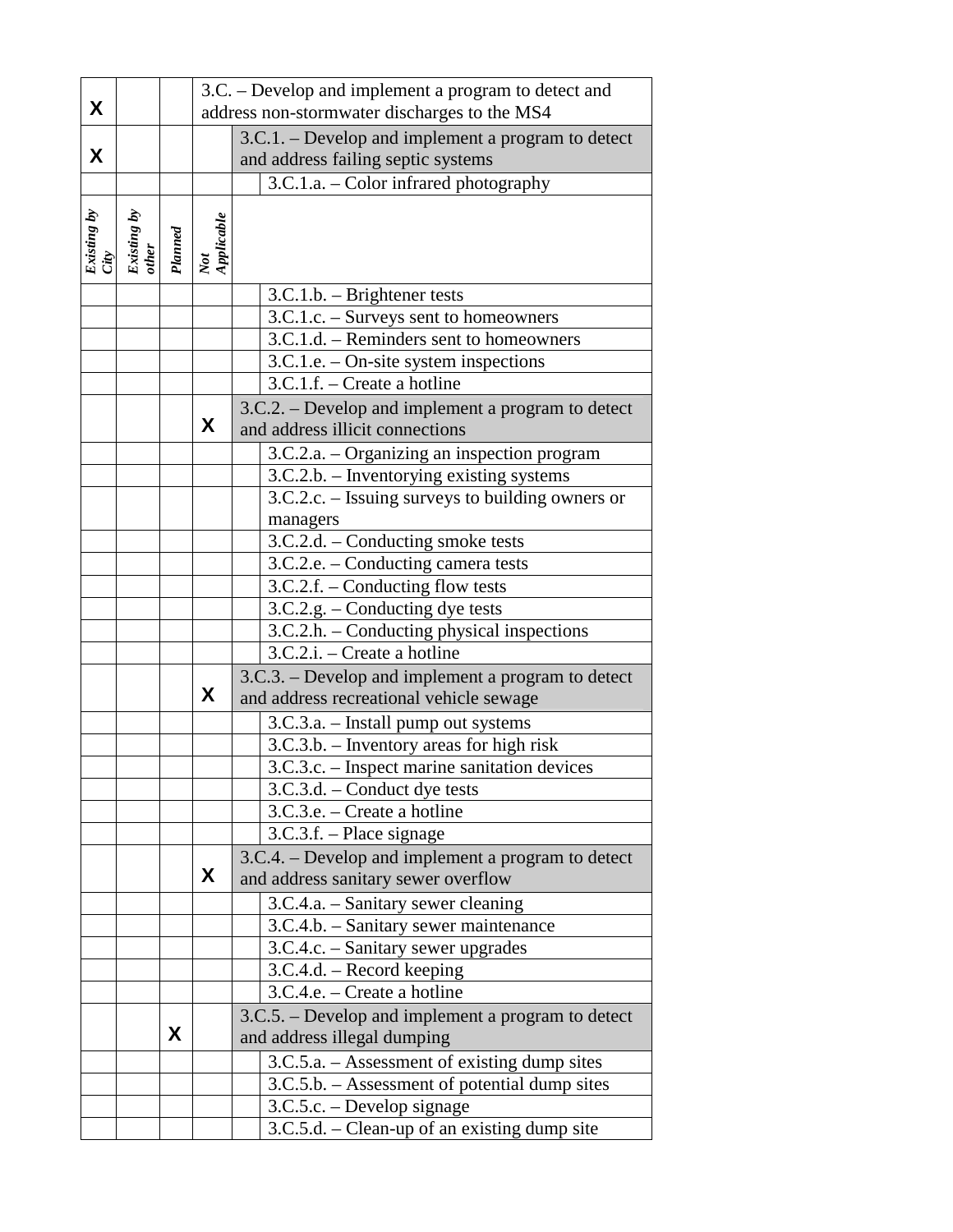|  |  | $\vert$ 3.C.5.e. – Establish partnerships with business |
|--|--|---------------------------------------------------------|
|  |  | $\vert$ 3.C.5.f. – Create a hotline                     |

| Existing by | Ś<br>Existing<br>other | Planned | Not<br>Applicable             |                                                                                                                                                                          |  |  |  |
|-------------|------------------------|---------|-------------------------------|--------------------------------------------------------------------------------------------------------------------------------------------------------------------------|--|--|--|
|             |                        |         | <b>Permit Section V.G.3.d</b> |                                                                                                                                                                          |  |  |  |
|             |                        | X       |                               | 3.D. – "Inform public employees, businesses, and the<br>general public of [water quality] hazards associated with<br>illegal discharges and improper disposal of waste." |  |  |  |
|             |                        |         |                               | $3.D.1.a. - Stationing volunteers$                                                                                                                                       |  |  |  |
|             |                        |         |                               | $3.D.1.b.$ – Create a hotline                                                                                                                                            |  |  |  |
|             |                        |         |                               | 3.D.1.c. – Create paycheck stuffers                                                                                                                                      |  |  |  |
|             |                        |         |                               | 3.D.1.d. – Coordinate with Public Outreach                                                                                                                               |  |  |  |
|             |                        |         |                               | minimum control measure                                                                                                                                                  |  |  |  |
|             |                        |         |                               | 3.D.1e. – Coordinate with Good Housekeeping<br>minimum control measure                                                                                                   |  |  |  |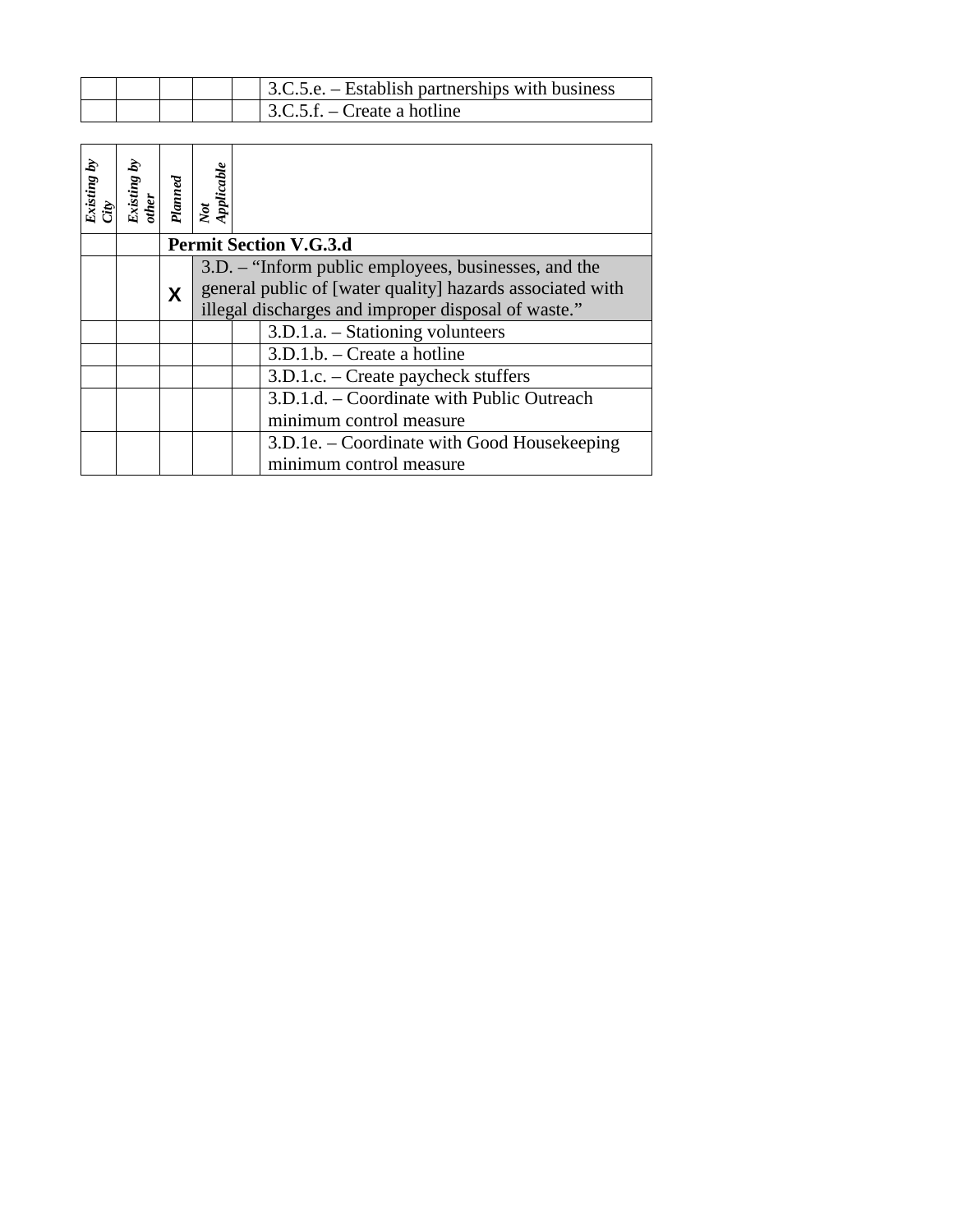## **List of Appendices**

- **G. City of Blaine Code of Ordinances** 
	- **Sections 6-68 thru 6-73 Individual Sewage Treatment Systems**
	- **Section 10-2(c) Littering**
	- **Section 17.4 City Street or Public R/W Obstruction**
- **H. City of Blaine Zoning Ordinance** 
	- **Section 33.07 Site Plans**
	- **Section 33.08(g) Sodding and Ground Cover**
	- **Section 33.16 Soil Erosion and Sedimentation Control**
	- **Section 33.17 Preservation of Natural Drainage Ways**
- **I. City of Blaine Administrative Policy No. 1.7 Establishment of Administrative Review Committee (ARC)**
- **J. 1977 Uniform Building Code** 
	- **Section 104.2.4 Stop Orders**
- **K. City of Blaine Comprehensive Water Resource Management Plan** 
	- **Section IV Establishment of Goals and Policies**
- **L. Building Inspection Forms** 
	- **Final Check-off Escrow Requirements**
	- **Tree Preservation**
	- **Landscaping Information for New Homeowners**
	- **Street Cut Requirements**
	- **Inspection Checklist**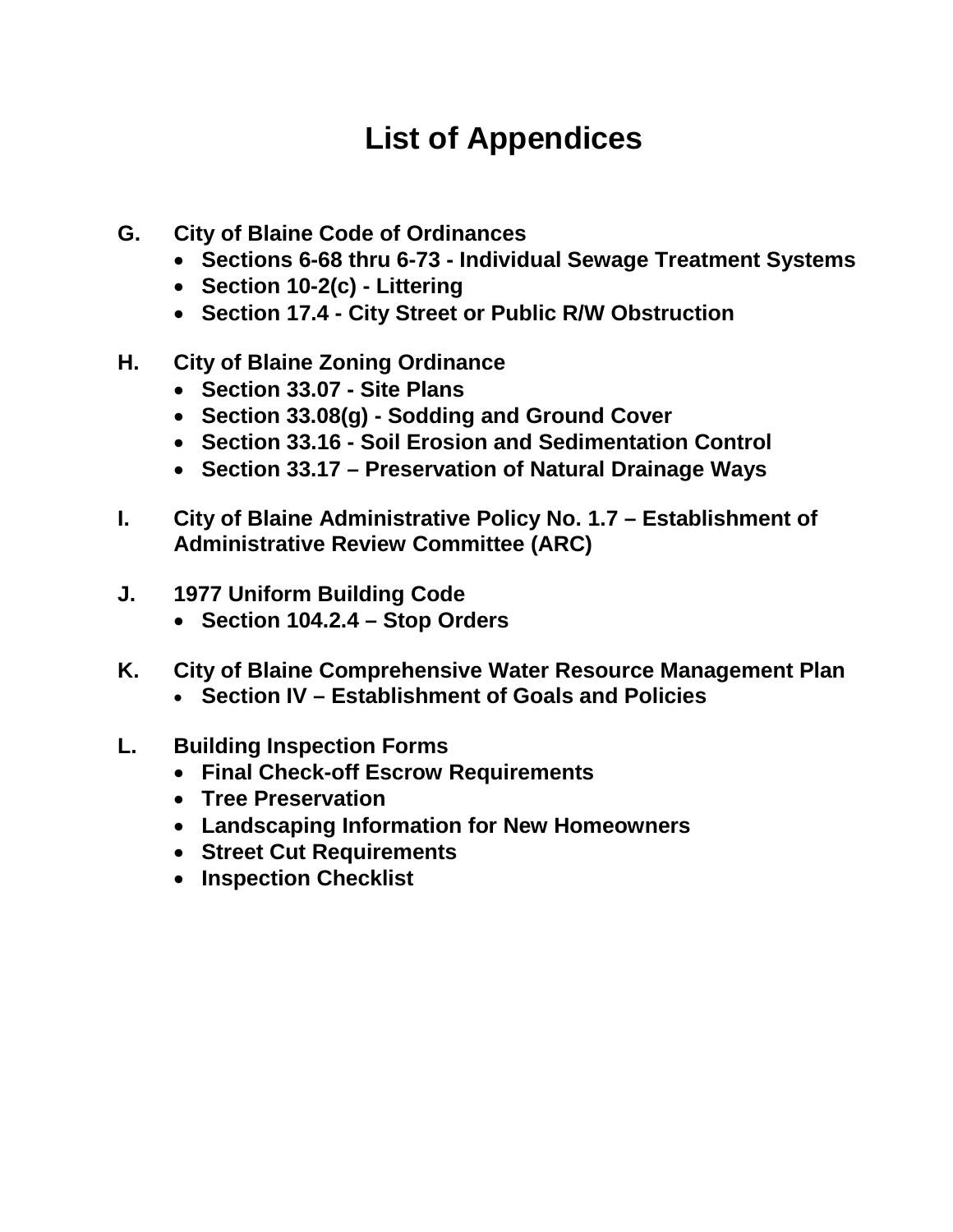## **Appendice A**

### **City of Blaine Code of Ordinances**

- **Sections 6-68 thru 6-73 Individual Sewage Treatment Systems**
- **Section 10-2(c) Littering**
- **Section 17.4 City Street or Public R/W Obstruction**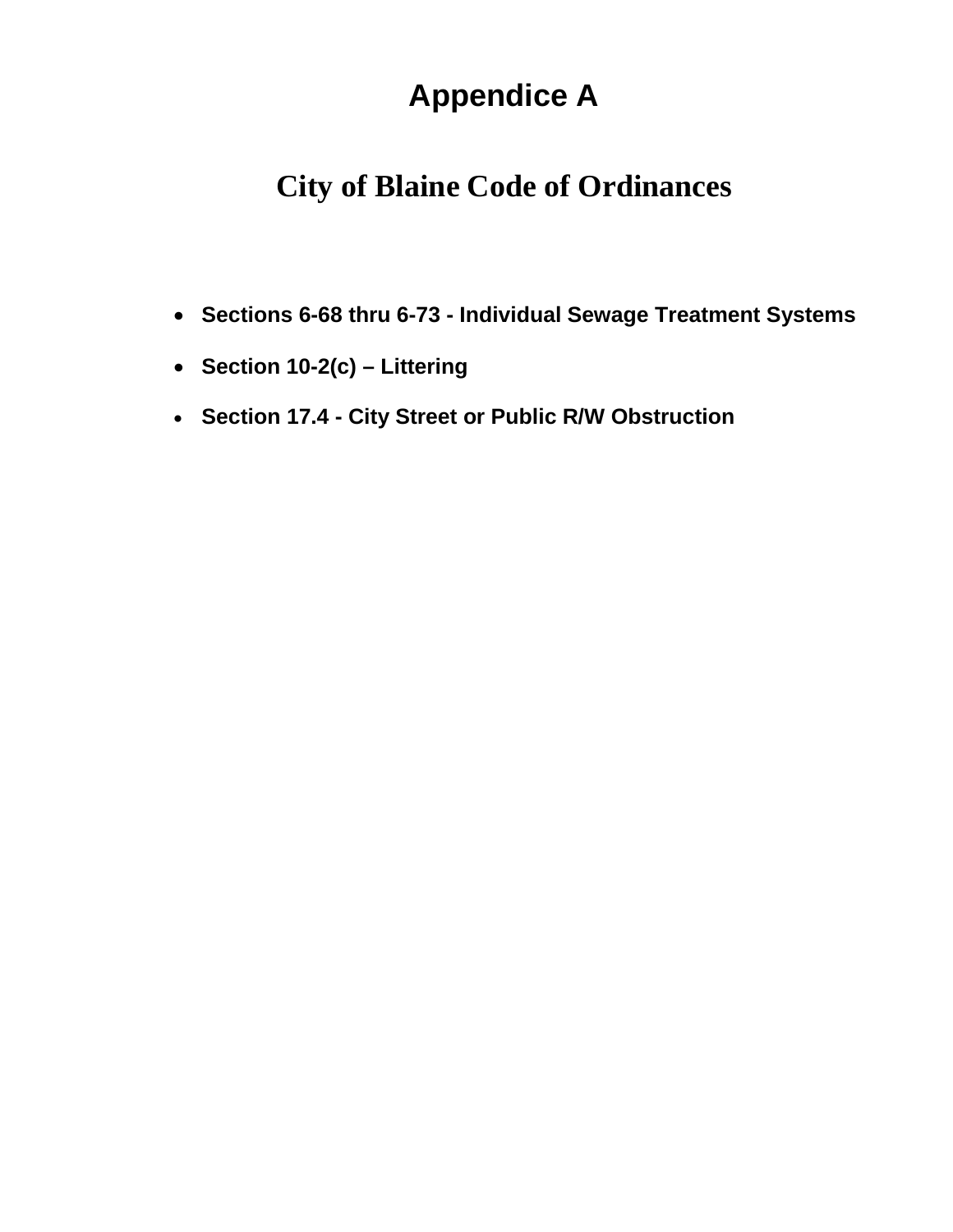### **Appendice B**

### **City of Blaine Zoning Ordinances**

- **Section 33.07 Site Plans**
- **Section 33.08(g) Sodding and Ground Cover**
- **Section 33.16 Soil Erosion and Sedimentation Control**
- **Section 33.17 Preservation of Natural Drainage Ways**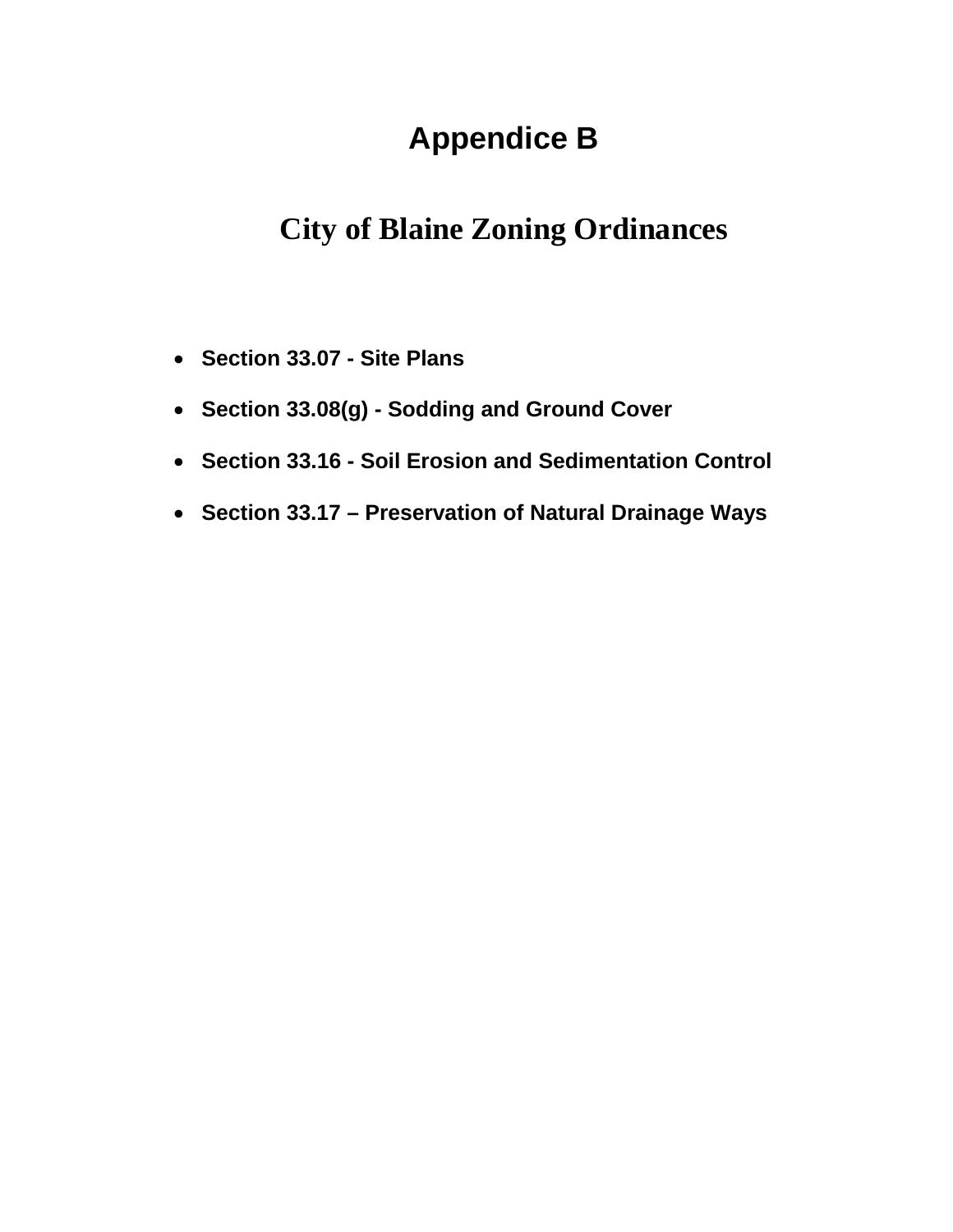### **Appendice C**

# **City of Blaine Administrative Policy No. 1.7 Establishment of Administrative Review Committee (ARC)**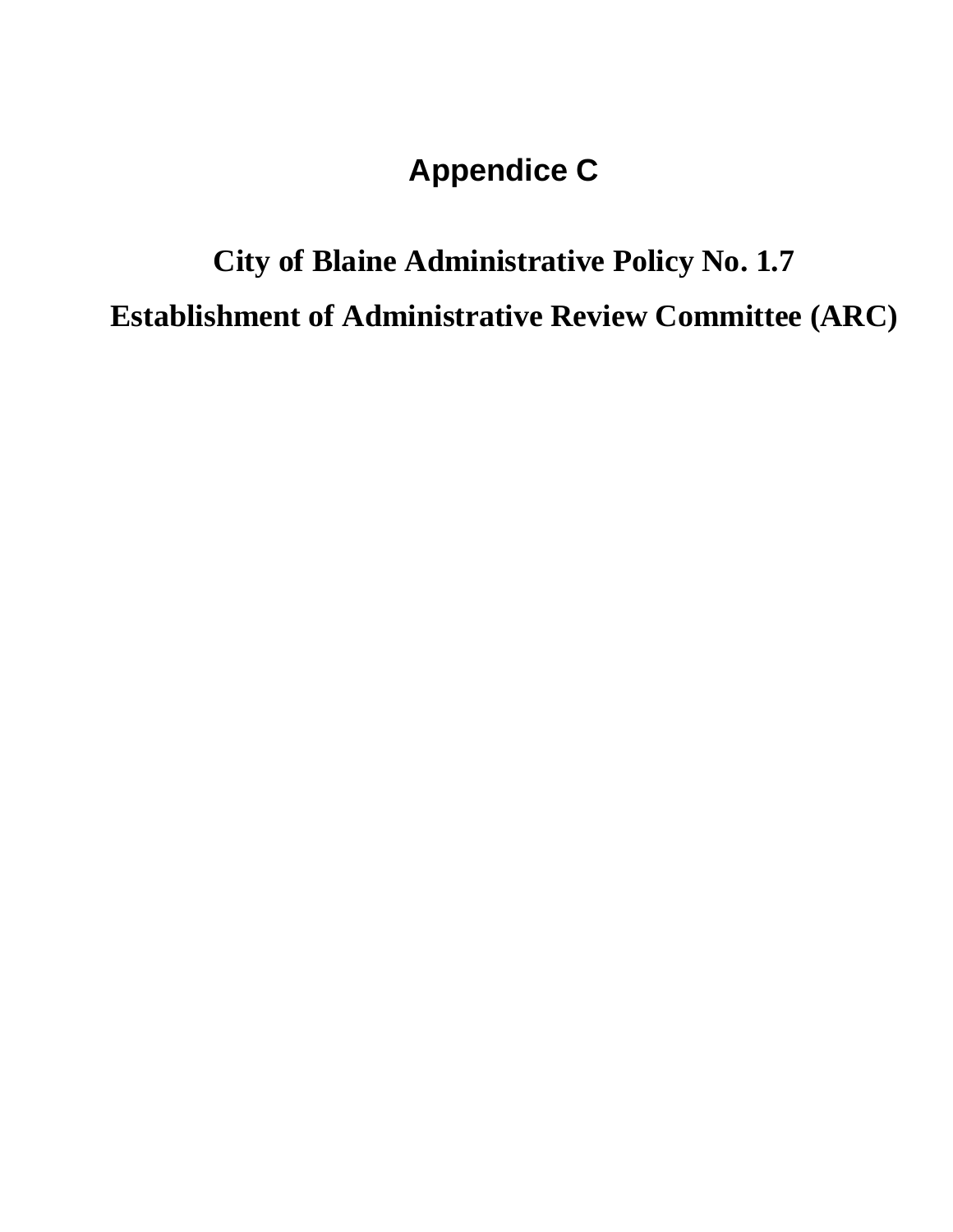**Appendice D** 

**1977 Uniform Building Code** 

**Section 104.2.4 – Stop Orders**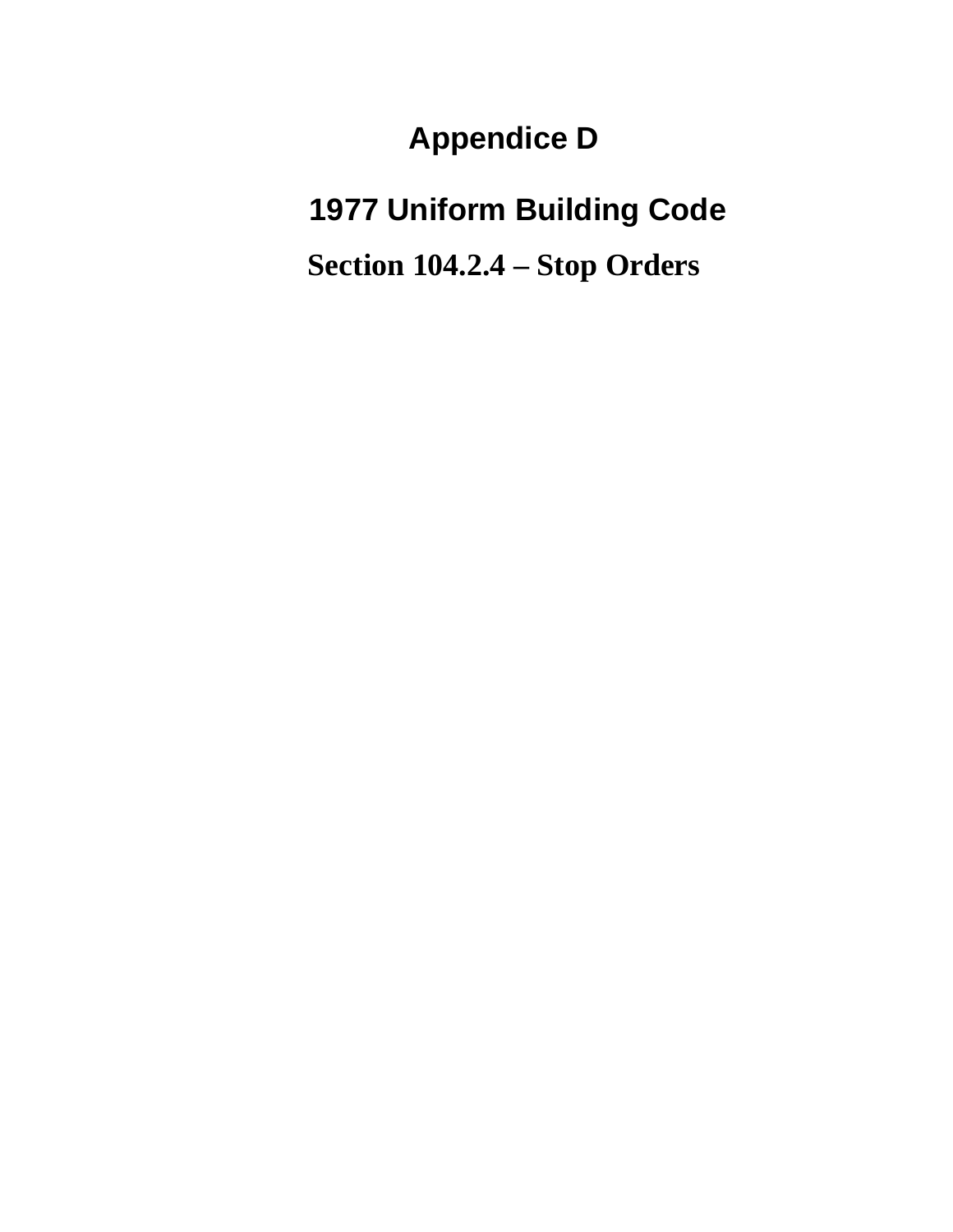#### **Appendice E**

## **City of Blaine Comprehensive Water \Resource Management Plan**

**Section IV – Establishment of Goals and Policies**